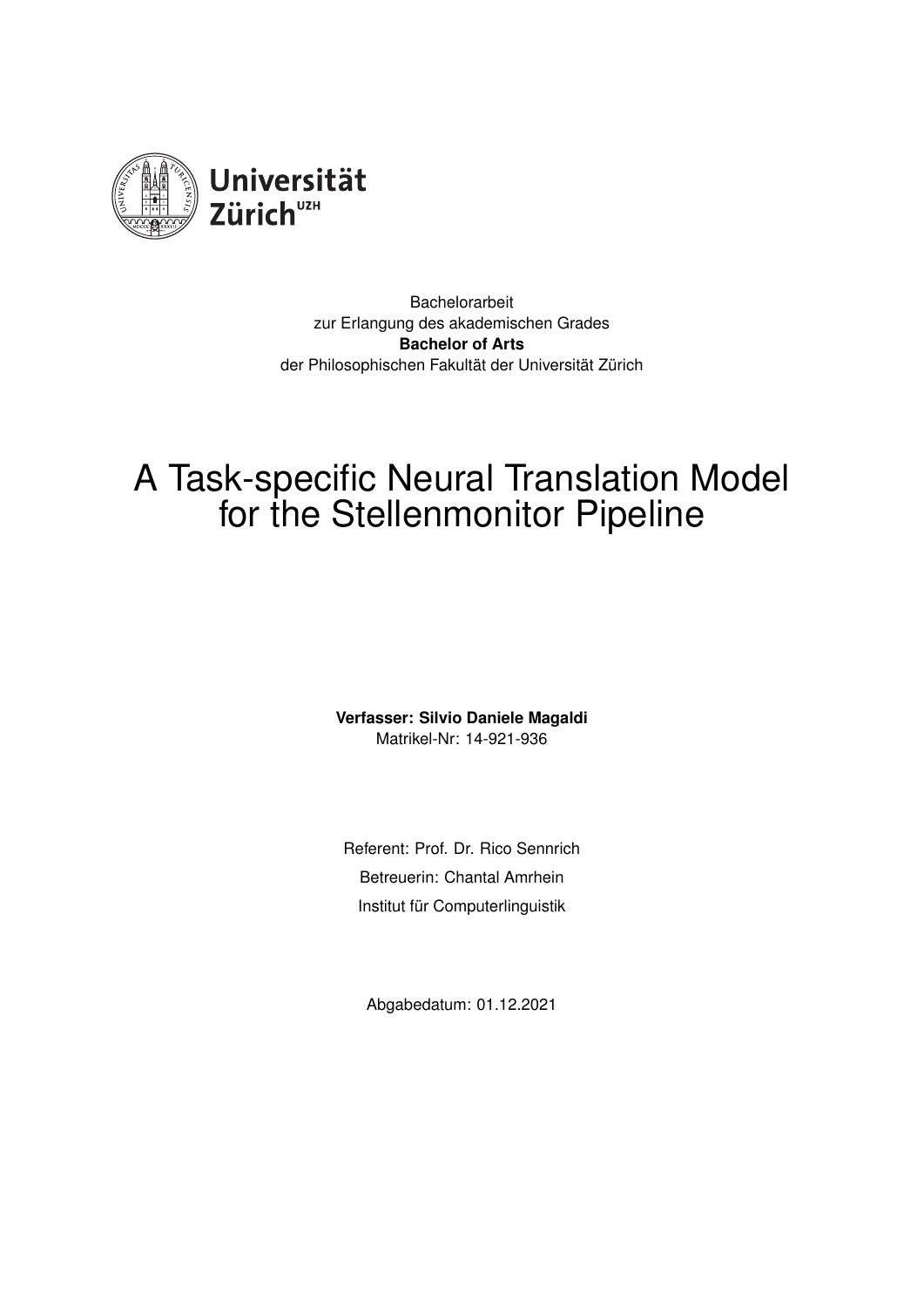## <span id="page-1-0"></span>**Abstract**

The aim of this work is to provide a multilingual task-specific machine translation model to the pre-existing text zoning and classifier pipeline by Gnehm and Clematide (2020) for job advertisements of the Swiss Job Market Monitor. The main challenge of such a model is the very low amount of in-domain parallel data available for the task. Thus, this work is investigating the efficacy of different domain adaptation methods in a low resource domain on three language pairs: English > German, French > German, and Italian > German. Due to time constraints, in a first step, these methods are limited to (1) raw fine-tuning using in-domain data only, (2) concatenating consecutive segments, (3) supporting fine-tuning with out-of-domain data, and (4) Elastic Weight Consolidation. The performance of the different methods will be measured mainly by the classifier's performance on their translation. BLEU is considered as a supporting measure. In a second step, the best previous approach will be used to produce and then evaluate the efficacy of (5) back-translation and (6) forward-translation as synthetic parallel data for domain adaptation. It can be shown that domain adaptation supported with generic out-ofdomain data is the best performing method for this low in-domain resource task. Furthermore, it can be shown that the use of back-translations is beneficial for this task. Whilst the addition of forward-translations boosts the BLEU-score of translations of all three languages, when taking all three languages into account, the classifier performance is lowered.

## **Zusammenfassung**

Das Ziel dieser Arbeit ist es, ein mehrsprachiges, aufgabenspezifisches maschinelles Übersetzungsmodell für die bereits existierende Text-Zoning- und Klassifizierungs-Pipeline von Gnehm und Clematide (2020) für Stellenanzeigen des Stellenmarkt-Monitor Schweiz bereitzustellen. Die sehr geringe Menge an parallelen Daten, welche für diese Aufgabe zur Verfügung stehen, ist die größte Herausforderung dieses Modells. Daher wird in dieser Arbeit die Wirksamkeit verschiedener Domänenanpassungsmethoden in einer Domäne mit geringen Ressourcen an drei Sprachpaaren untersucht: Englisch > Deutsch, Französisch > Deutsch, und Italienisch > Deutsch. Aus Zeitgründen beschränken sich diese Methoden in einem ersten Schritt auf (1) rohes Fine-Tuning unter ausschließlicher Verwendung von In-Domain-Daten, (2) Verkettung aufeinander folgender Segmente, (3) Fine-Tuning unterstützt mit Out-of-Domain-Daten und (4) Elastic Weight Consolidation. Die Leistung der verschiedenen Methoden wird hauptsächlich anhand der Leistung des Klassifikators auf deren Übersetzung gemessen. BLEU wird als ein unterstützendes Maß verwendet. In einem zweiten Schritt wird der beste vorherige Ansatz verwendet, um synthetische Paralleldaten zu produzieren und um die Wirksamkeit der Verwendung von (5) Back-Translation und (6) Forward-Translation für die Domänenanpassung zu untersuchen. Es kann gezeigt werden, dass die Domänenanpassung, unterstützt durch generische Out-of-Domain-Daten, die beste Methode für diese Aufgabe mit wenig In-Domain-Ressourcen ist. Außerdem kann gezeigt werden, dass die Verwendung von Back-Translation für diese Aufgabe von Vorteil ist. Obwohl die Hinzunahme von Vorwärtsübersetzungen den BLEU-Score der Übersetzungen aller drei Sprachen erhöht, sinkt die Leistung des Klassifikators, wenn alle drei Sprachen berücksichtigt werden.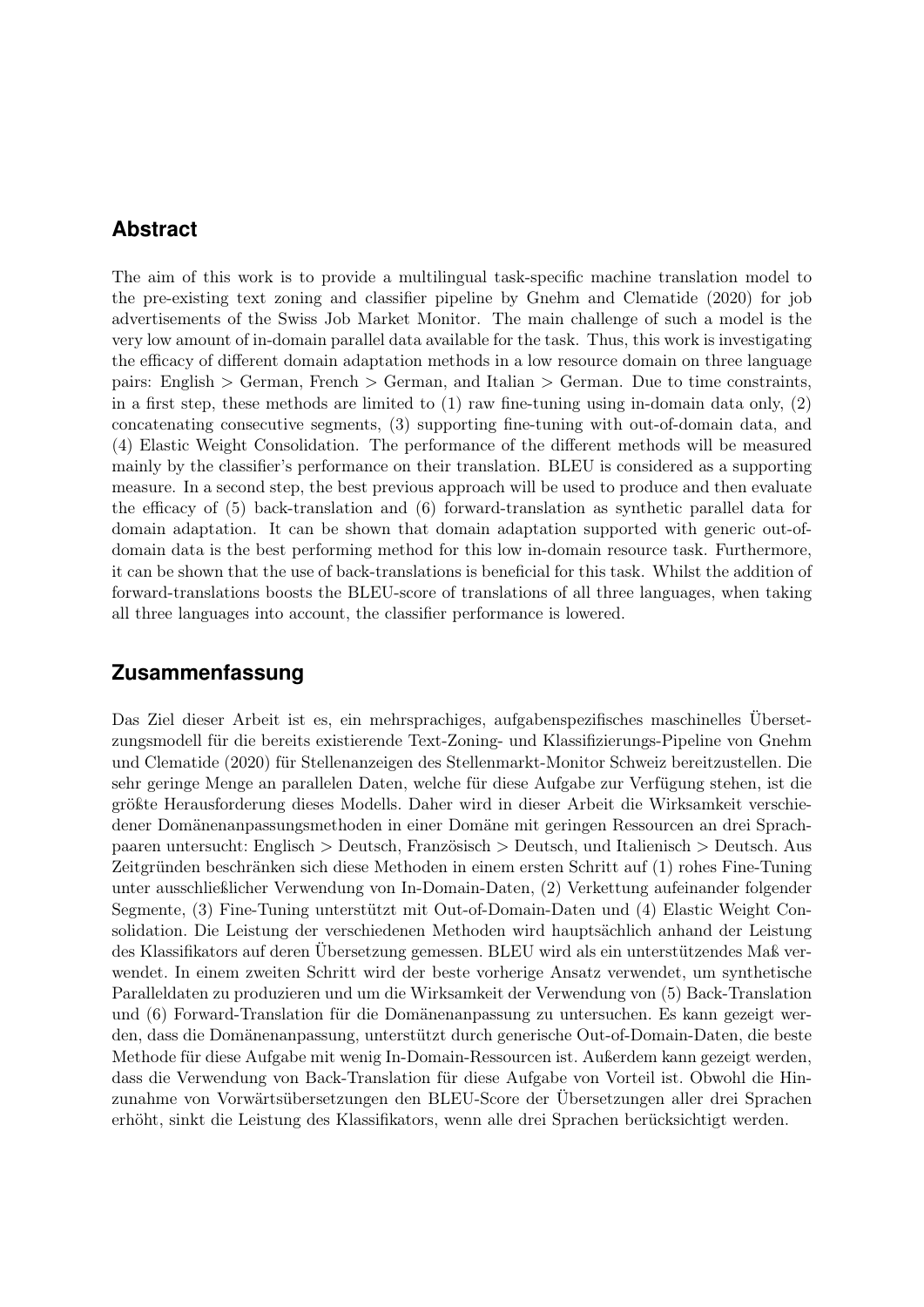## <span id="page-2-0"></span>**Acknowledgement**

I want to thank Ann-Sophie Gnehm for providing the in-domain data and the Swiss Job Market Monitor's classifier for this work in a well structured manner, taking the time to provide an introduction to this data and the classifier, and being available for questions throughout this work. Furthermore, I want to thank the Department of Informatics, as well as the Department for Computational Linguistics, at the University of Zurich for providing access to one of their GPU-servers.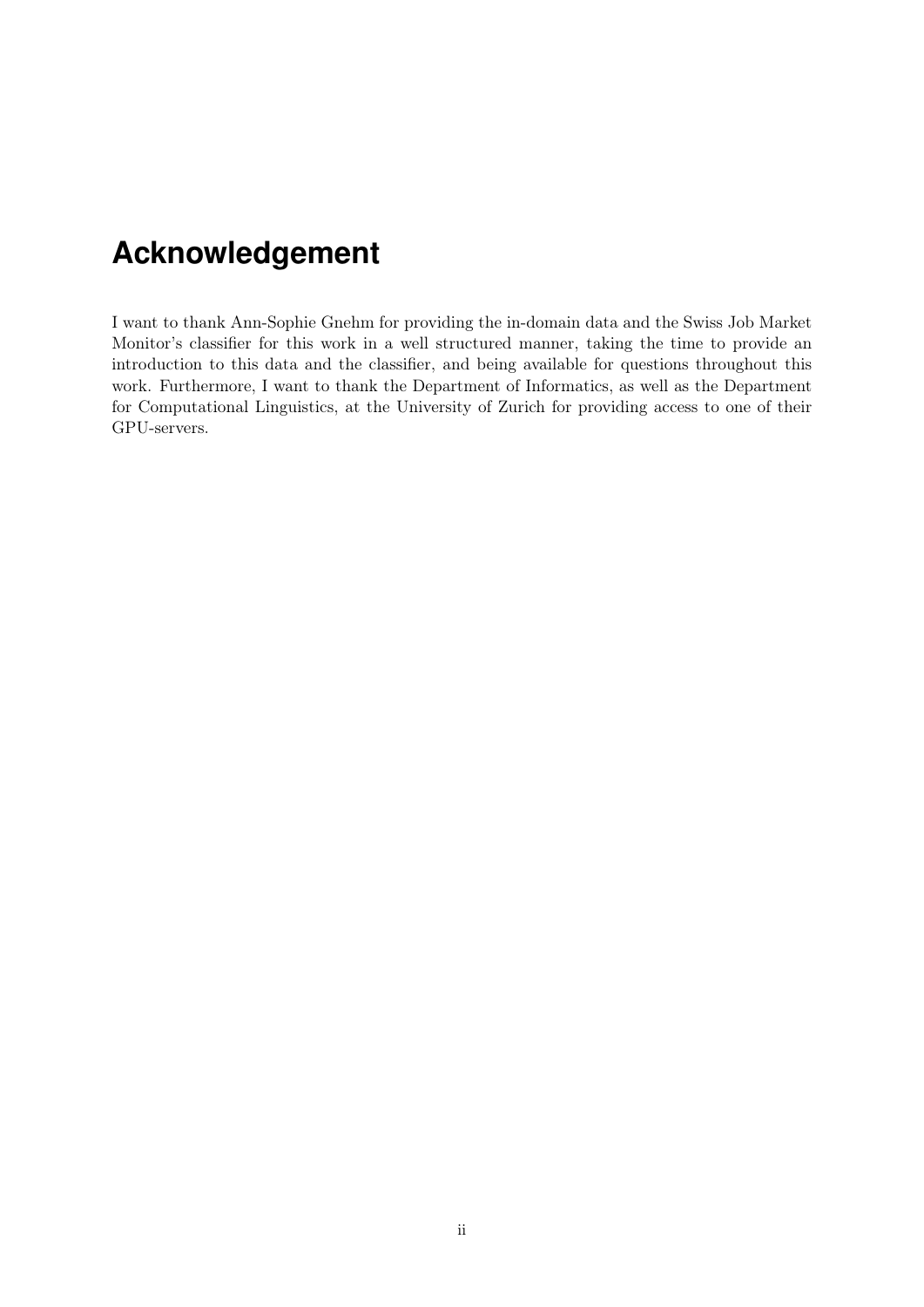## <span id="page-3-0"></span>**Contents**

|    | <b>Abstract</b>                                                                                                                                                                                                                                                                                                                                                                                                                                         | $\mathbf{i}$                                                                                                                   |
|----|---------------------------------------------------------------------------------------------------------------------------------------------------------------------------------------------------------------------------------------------------------------------------------------------------------------------------------------------------------------------------------------------------------------------------------------------------------|--------------------------------------------------------------------------------------------------------------------------------|
|    | Acknowledgement                                                                                                                                                                                                                                                                                                                                                                                                                                         | ii                                                                                                                             |
|    | <b>Contents</b>                                                                                                                                                                                                                                                                                                                                                                                                                                         | iii                                                                                                                            |
|    | <b>List of Figures</b>                                                                                                                                                                                                                                                                                                                                                                                                                                  | vi                                                                                                                             |
|    | <b>List of Tables</b>                                                                                                                                                                                                                                                                                                                                                                                                                                   | vii                                                                                                                            |
| 1. | Introduction<br>1.1<br>1.2                                                                                                                                                                                                                                                                                                                                                                                                                              | 1<br>$\mathbf{1}$<br>$\mathbf{1}$                                                                                              |
| 2  | <b>Research Context</b>                                                                                                                                                                                                                                                                                                                                                                                                                                 | $\overline{2}$                                                                                                                 |
| 3  | Approach<br>3.1<br>3.1.1<br>3.1.2<br>In-domain Data $\ldots \ldots \ldots \ldots \ldots \ldots \ldots \ldots \ldots \ldots \ldots \ldots$<br>3.2<br>3.2.1<br>3.2.2<br>3.3<br>3.4<br>Framework<br>3.5<br>Task Overview response to the contract of the contract of the contract of the contract of the contract of the contract of the contract of the contract of the contract of the contract of the contract of the contract of the                   | $\overline{4}$<br>$\overline{4}$<br>$\overline{4}$<br>$\overline{5}$<br>6<br>$\boldsymbol{6}$<br>7<br>$\overline{7}$<br>8<br>8 |
| 4  | Baseline Results Covering Human Translation Set: Human Translation vs. DeepL-<br>translation<br>4.1<br>4.1.1<br>4.1.2<br>4.2<br>Unprocessed Human Translation (a) and a series of the series of Human Translation (b) and a series of the series of the series of the series of the series of the series of the series of the series of the series of the seri<br>4.3<br>4.3.1 French<br>4.3.2<br>4.4.1<br>DeepL Baseline for Final NMT Models<br>4.4.2 | 10<br>10<br>10<br>10<br>12<br>13<br>14<br>14<br>15<br>15<br>15                                                                 |
| 5  | <b>Model Variants</b><br>5.1                                                                                                                                                                                                                                                                                                                                                                                                                            | 18<br>18                                                                                                                       |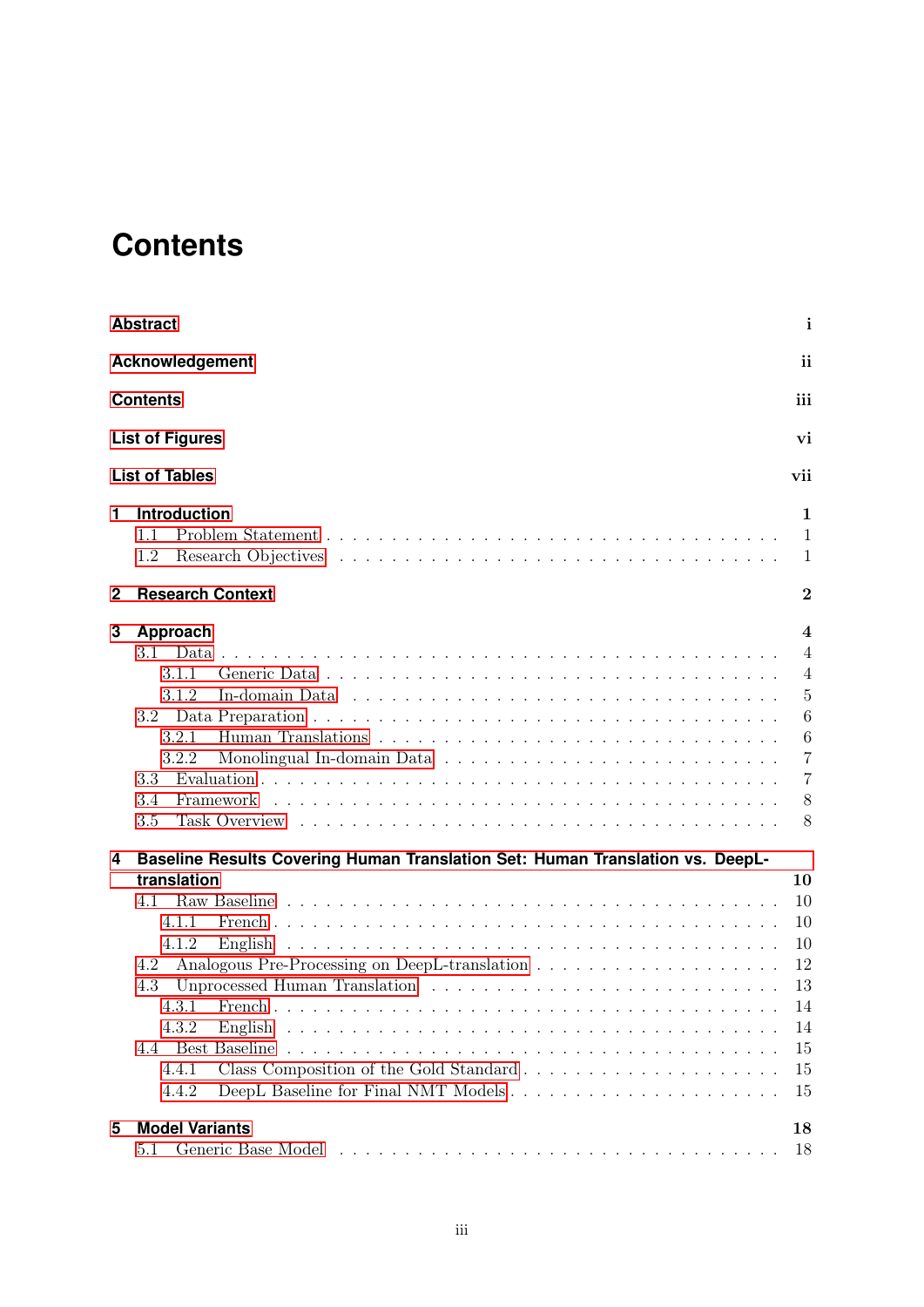|   | 5.2                                                                      | 18 |
|---|--------------------------------------------------------------------------|----|
|   | Alpha Variant 1: Fine-Tuning on Single Segments<br>5.2.1                 | 18 |
|   | 5.2.2<br>Alpha Variant 2: Fine-Tuning on Two Concatenated Segments       | 19 |
|   | Alpha Variant 3: Fine-Tuning Supported by Generic Data<br>5.2.3          | 19 |
|   | Alpha Variant 4: Fine-Tuning Using Elastic Weight Consolidation<br>5.2.4 | 20 |
|   |                                                                          |    |
| 6 | <b>Alpha Model Results</b>                                               | 21 |
|   |                                                                          | 21 |
|   | 6.1.1                                                                    | 21 |
|   | 6.1.2                                                                    | 21 |
|   | 6.1.3                                                                    | 21 |
|   | 6.2                                                                      | 21 |
|   | 6.2.1                                                                    | 22 |
|   | 6.2.2                                                                    | 22 |
|   | 6.2.3                                                                    | 22 |
|   | Alpha Variant 2: Fine-Tuning on Two Concatenated Segments<br>6.3         | 22 |
|   | 6.3.1                                                                    | 22 |
|   | 6.3.2                                                                    | 23 |
|   | 6.3.3                                                                    | 23 |
|   | 6.4 Alpha Variant 3: Fine-Tuning Supported by Generic Data               | 23 |
|   | 6.4.1                                                                    | 23 |
|   | 6.4.2                                                                    | 23 |
|   |                                                                          |    |
|   | 6.4.3                                                                    | 24 |
|   | 6.5<br>Alpha Variant 4: Fine-Tuning Using Elastic Weight Consolidation   | 24 |
|   | 6.5.1                                                                    | 24 |
|   | 6.5.2                                                                    | 24 |
|   | 6.5.3                                                                    | 25 |
|   | 6.6                                                                      | 25 |
|   | 6.7                                                                      | 26 |
| 7 | <b>Synthetic Data Produced</b>                                           | 27 |
|   | 7.1                                                                      | 27 |
|   | 7.2                                                                      | 27 |
|   |                                                                          |    |
| 8 | <b>Models Using Synthetic Data</b>                                       | 28 |
|   | 8.1                                                                      | 28 |
|   | Variant 1.1: Supported by Half of the Generic Data<br>8.1.1              | 28 |
|   | 8.1.1.1                                                                  | 28 |
|   | 8.1.1.2                                                                  | 28 |
|   | 8.1.1.3                                                                  | 29 |
|   | 8.1.1.4                                                                  | 29 |
|   | Variant 1.2: Supported by a Quarter of the Generic Data<br>8.1.2         | 29 |
|   |                                                                          |    |
|   | 8.1.2.1                                                                  | 29 |
|   | 8.1.2.2                                                                  | 30 |
|   | 8.1.3                                                                    | 30 |
|   | 8.2                                                                      | 30 |
|   | Variant 2.1: Forward-translations Added to Variant 1.1<br>8.2.1          | 30 |
|   | 8.2.1.1                                                                  | 30 |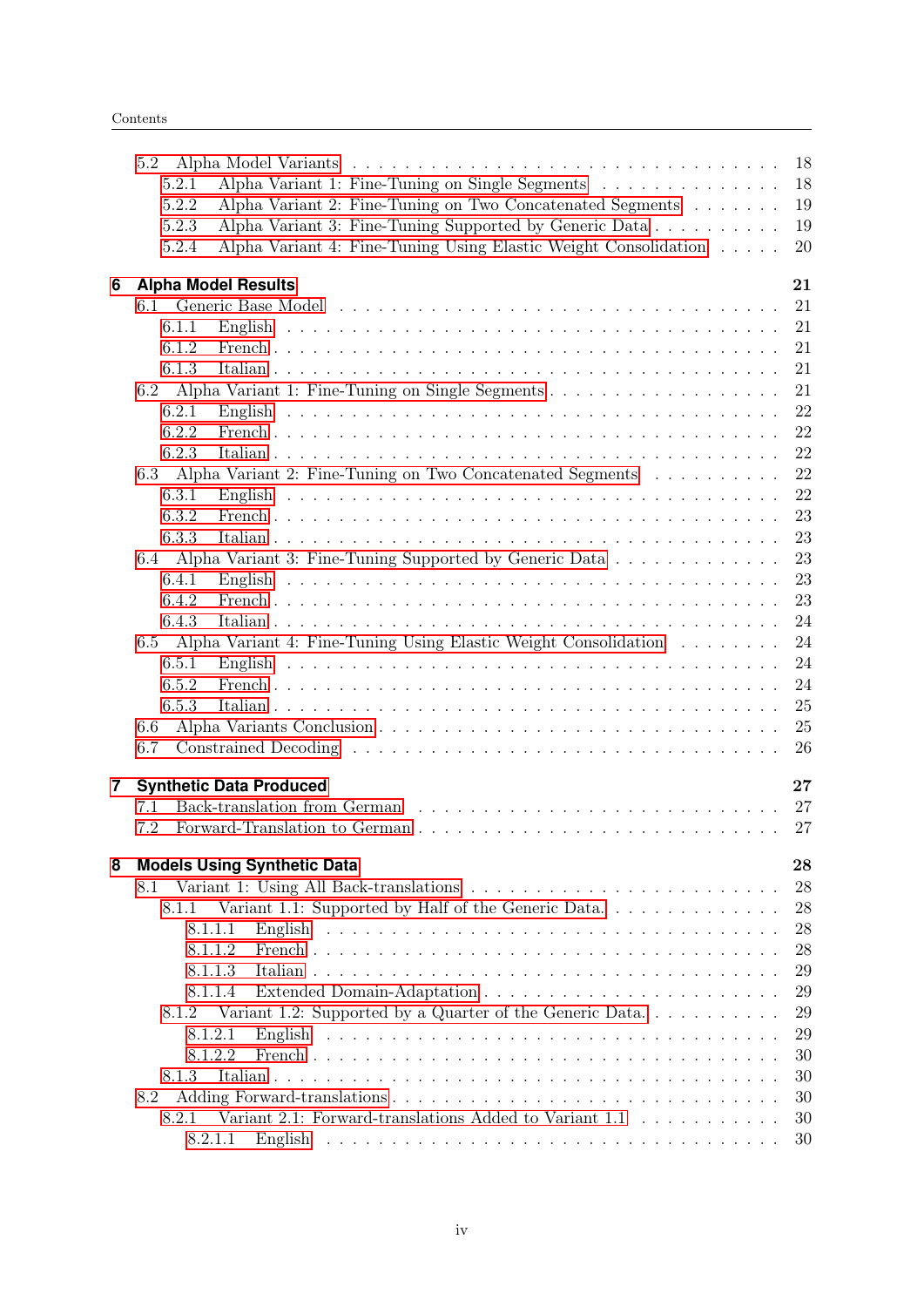|   | 8.2.1.2                                                                                                                                                                                                                              |     |
|---|--------------------------------------------------------------------------------------------------------------------------------------------------------------------------------------------------------------------------------------|-----|
|   | 8.2.1.3                                                                                                                                                                                                                              |     |
|   | Variant 2.2: Forward-translations Added to Variant 1.2 31<br>822                                                                                                                                                                     |     |
|   | 8.2.2.1                                                                                                                                                                                                                              |     |
|   | 8.2.2.2                                                                                                                                                                                                                              |     |
|   | 8.2.2.3                                                                                                                                                                                                                              |     |
|   | 8.3                                                                                                                                                                                                                                  |     |
|   | 8.4                                                                                                                                                                                                                                  |     |
|   | 8.4.1                                                                                                                                                                                                                                |     |
|   | 8411                                                                                                                                                                                                                                 |     |
|   | 8.4.1.2                                                                                                                                                                                                                              |     |
| 9 | <b>Conclusion</b>                                                                                                                                                                                                                    | 36  |
|   | BLEU as a Performance Predictor (a) respectively and the set of the set of the set of the set of the set of the set of the set of the set of the set of the set of the set of the set of the set of the set of the set of the<br>9.1 | -36 |
|   | 9.2                                                                                                                                                                                                                                  | -36 |
|   | 9.3                                                                                                                                                                                                                                  |     |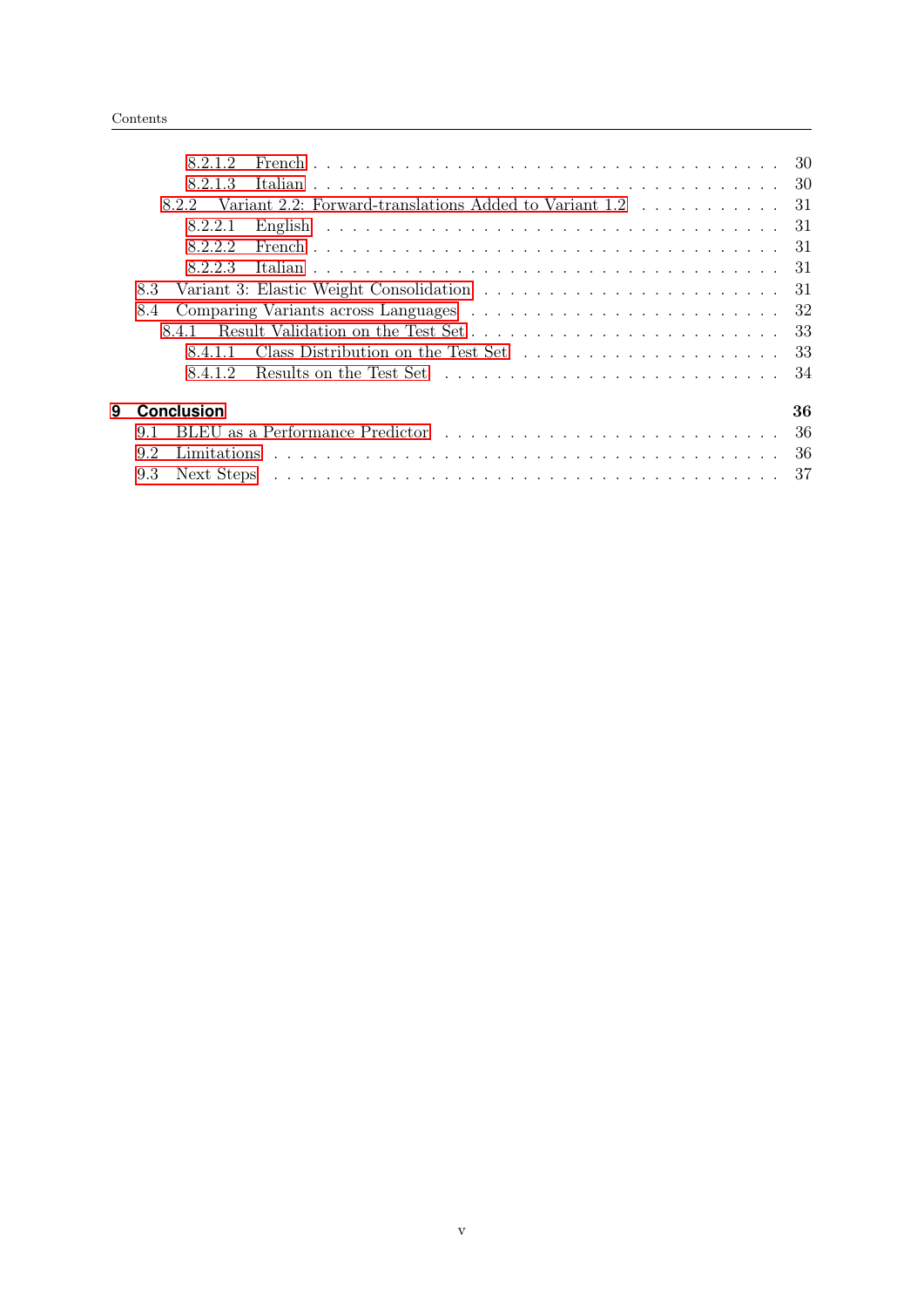# <span id="page-6-0"></span>**List of Figures**

| 4.1 | $F_1$ -scores on DeepL-translations pre-processed English > German                                              | 12 |
|-----|-----------------------------------------------------------------------------------------------------------------|----|
| 4.2 | $F_1$ -scores on DeepL-translations pre-processed French > German                                               | 12 |
| 4.3 | $F_1$ -scores on DeepL-translations and Human Translations, with and without du-                                |    |
|     |                                                                                                                 | 14 |
| 4.4 | $F_1$ -scores on DeepL-translations and Human Translations, with and without du-                                |    |
|     |                                                                                                                 | 14 |
| 6.1 | Unweighted $F_1$ -scores on Alpha Variants English > German                                                     | 25 |
| 6.2 | Unweighted F <sub>1</sub> -scores on Alpha Variants Italian > German                                            | 25 |
| 6.3 | Unweighted F <sub>1</sub> -scores on Alpha Variants French $>$ German                                           | 25 |
| 8.1 | Unweighted $F_1$ -scores on Variants using synthetic parallel data on the develop-                              |    |
|     |                                                                                                                 | 32 |
| 8.2 | Unweighted $F_1$ -scores on Variants using synthetic parallel data on the develop-                              |    |
|     | ment set French $>$ German $\ldots \ldots \ldots \ldots \ldots \ldots \ldots \ldots \ldots \ldots \ldots$       | 32 |
| 8.3 | Unweighted $F_1$ -scores on Variants using synthetic parallel data on the develop-                              |    |
|     | ment set Italian > German $\dots \dots \dots \dots \dots \dots \dots \dots \dots \dots \dots \dots \dots \dots$ | 33 |
| 8.4 | Unweighted $F_1$ -scores on Variants using synthetic parallel data on the test set                              |    |
|     |                                                                                                                 | 35 |
| 8.5 | Unweighted $F_1$ -scores on Variants using synthetic parallel data on the test set                              |    |
|     |                                                                                                                 | 35 |
| 8.6 | Unweighted $F_1$ -scores on Variants using synthetic parallel data on the test set                              |    |
|     |                                                                                                                 | 35 |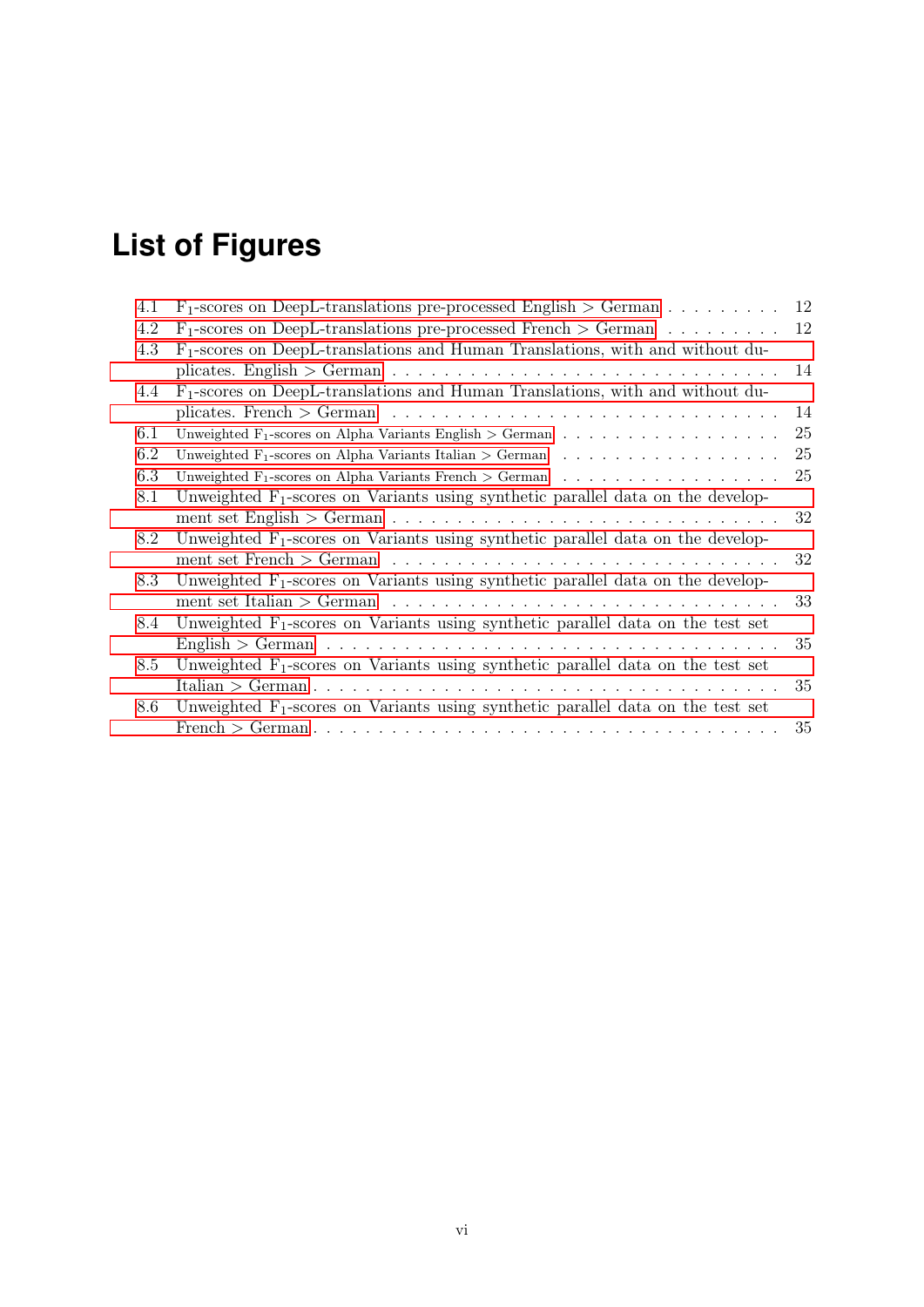# <span id="page-7-0"></span>**List of Tables**

| 3.1 | Number of parallel segments per source language; per corpus and total $4$                  |     |
|-----|--------------------------------------------------------------------------------------------|-----|
| 4.1 | Classification results on raw human translations and DeepL-translations from               |     |
|     |                                                                                            |     |
| 4.2 | Classification results on raw human translations and DeepL-translations from               |     |
|     | English to German. Italic: scores below 0.25, bold: greatest difference $\dots \dots$ 11   |     |
| 4.3 | Classifier results on fully processed and lower-cased DeepL-translation, English>German 13 |     |
| 4.4 | Best classifier results of the DeepL-translation to be used as a benchmark and             |     |
|     | class distribution on the gold standard in percent, English $>$ German 16                  |     |
| 4.5 | Best classifier results of the DeepL-translation to be used as a benchmark and             |     |
|     | class distribution on the gold standard in percent, French $>$ German 17                   |     |
| 4.6 | Best classifier results of the DeepL-translation to be used as a benchmark and             |     |
|     | class distribution on the gold standard in percent, Italian $>$ German 17                  |     |
| 6.1 | Weighted average $F_1$ -score compared between constrained and unconstrained de-           |     |
|     | coding. Based on Alpha Variant 3: Fine-Tuning Supported by Generic Data.                   |     |
|     |                                                                                            | -26 |
| 8.1 | Distribution of job classes in gold-standard data across all Sets in percent               | 33  |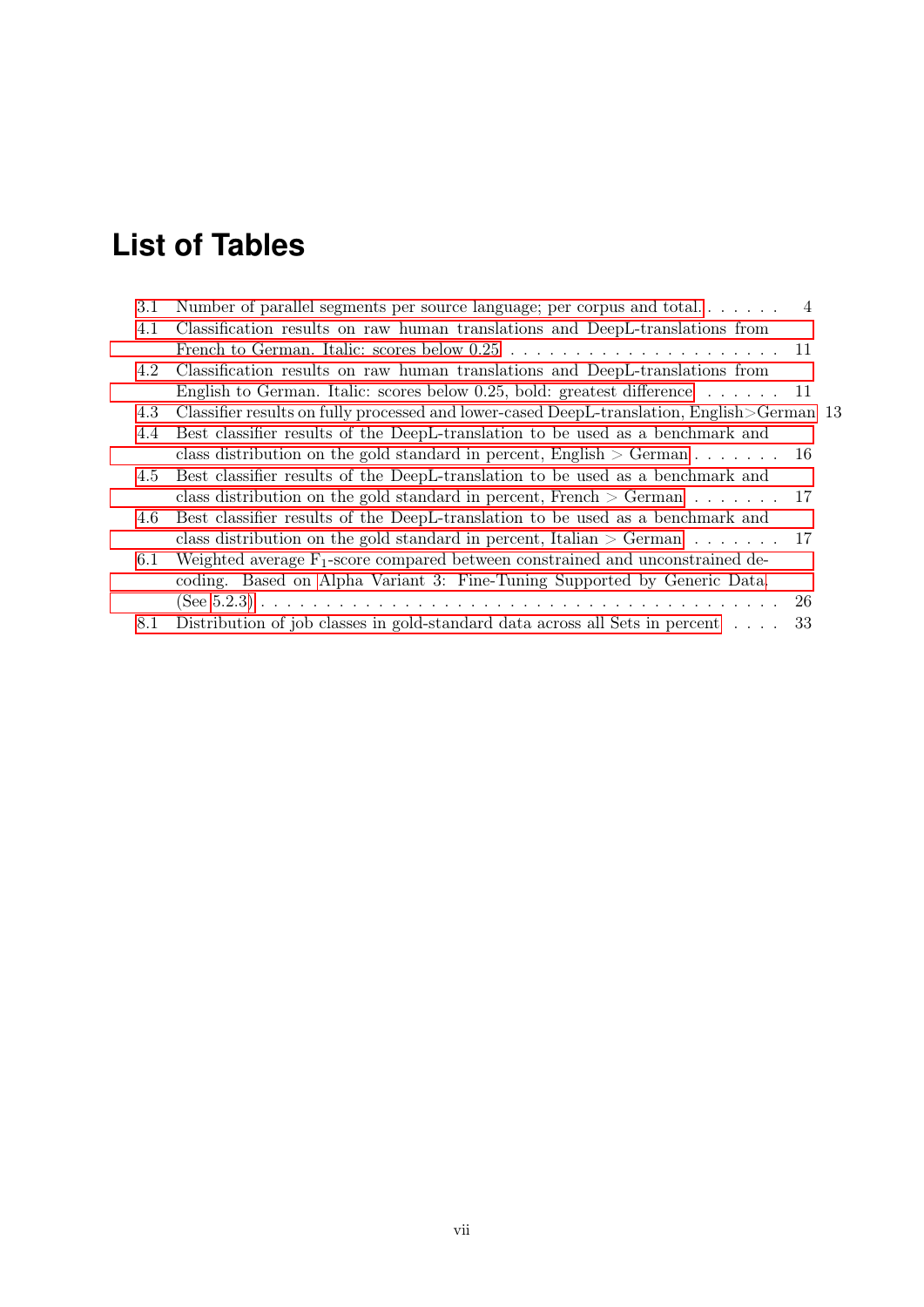## <span id="page-8-0"></span>**1 Introduction**

## <span id="page-8-1"></span>**1.1 Problem Statement**

The aim of this work is to provide a task-specific machine translation model to the pre-existing text zoning and classifier pipeline by [Gnehm and Clematide](#page-45-0) [\(2020\)](#page-45-0) for job advertisements of the Swiss Job Market Monitor (hereafter SJMM). Currently, most labeled data to train this pipeline is only available in German. As Switzerland is a multilingual country though, there are many advertisements in French and Italian. In more recent years, more and more advertisements are also published in English, especially online. Thus, Gnehm and Clematide decided to experiment with different approaches. One of these approaches was handling these other languages by using a multilingual classifier. Another one was using the generic online machine translation tool by DeepL. These approaches were, however, not entirely satisfactory. Thus, this work will aim to create a domain-specific machine translation model which should outperform generic machine translation models such as DeepL based on classification scores of the previously mentioned pipeline.

The main challenge of this work is the small amount of in-domain training data. There are few human-translated job advertisements in English and French, and none for Italian.

### <span id="page-8-2"></span>**1.2 Research Objectives**

Based on the previous section, my aim in this work is to train such a domain- and task-specific translation model. As mentioned, there is very little to no in-domain training data. Thus, I will use a multilingual machine translation model to translate bidirectionally between English and German, French and German, and Italian and German. This should, on the one hand, allow for domain adaptions in the directions English > German and French > German to be transferred to Italian > German as well. On the other hand, this will enable the use of back-translation and forward-translation in order to create new synthetic in-domain training data [\(Sennrich et al.,](#page-46-0) [2016a\)](#page-46-0). This should allow for improved performance of SJMM's existing pipeline on originally non-German input, enabling the better use of the collected data.

The performance of my translation models will mainly be measured by the performance of this classification pipeline as this is its intended use and allows for comparison with the generic machine translation model of DeepL.

This work is only concerned with providing better translated German input to SJMM's pipeline; I will in no way alter said pipeline.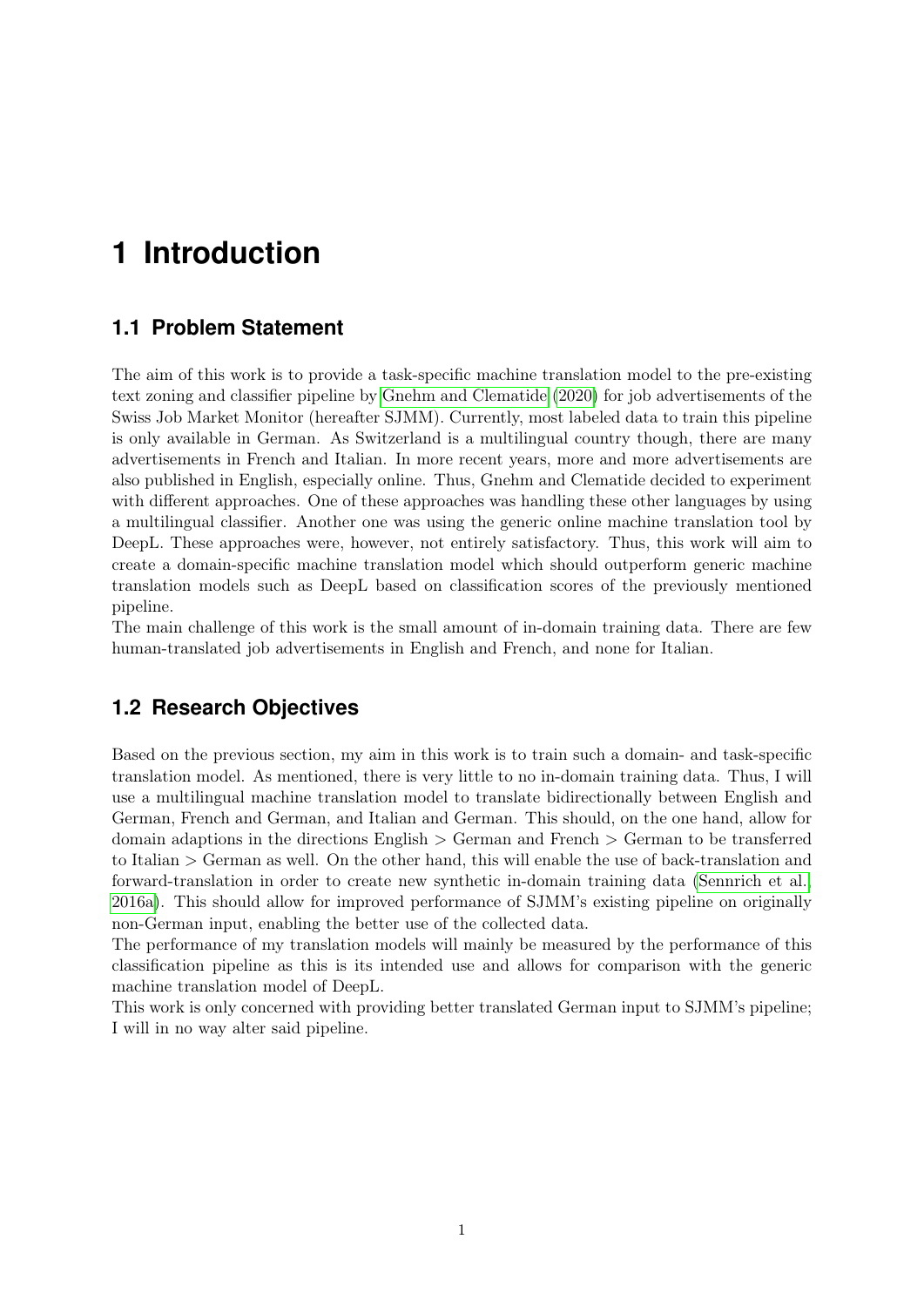## <span id="page-9-0"></span>**2 Research Context**

As only very few human-translated in-domain segments are available, the first focus should lie on creating synthetic in-domain parallel training data. As previously mentioned, it makes sense to use back-translation for this purpose [\(Sennrich et al., 2016a;](#page-46-0) [Edunov et al., 2018\)](#page-45-1). In this case, this means translating German advertisements to English, French, and Italian. The resulting synthetic parallel data has very high quality on the German side. Additionally, it could be beneficial to also use a small part of forward-translation, as it was shown by [Bogoychev and Sennrich](#page-45-2) [\(2019\)](#page-45-2) that whilst back-translation is the more beneficial approach, a combination of back- and forward-translation can improve translation performance. Human evaluators mainly criticised the lower fluency in forward-translated segments compared to back-translation [\(Bogoychev and](#page-45-2) [Sennrich, 2019\)](#page-45-2). But since this translation model will work on job advertisements where fluency tends to be lower with more fragmented segments, this may not be an issue at all.

For this work, I use Byte Pair Encoding, short BPE [\(Sennrich et al., 2016b\)](#page-46-1). By using this method, a shared infinite vocabulary can be built for all four languages covered by this work as each word can be built of its subwords. This is especially important as some key words in job advertisements, such as the job title itself, may be rare words. Without the use of subwords, these rare but highly important words would, especially in a multilingual vocabulary, result in unknown tokens.

In this task, the system's use is strictly limited to job advertisements. Therefore, domain adaptation makes sense. It has to be kept in mind though, that most of the in-domain data will contain fragmented sentences due to the nature of job advertisements. Such sentence fragments may be problematic, as, taken on their own, they lack crucial context for the translation. For this work, I thus will train the system to translate based on the concatenation of consecutive segments for context extension. I assume that this will especially alleviate the issue of lacking context surrounding associated sentence fragments. Based on the previous work by [Lopes et al.](#page-45-3) [\(2020\)](#page-45-3), this approach looks promising concerning general performance as well. In the previously mentioned paper, the "2to2" concatenation approach looks the most promising. In this "2to2" approach, two consecutive segments are concatenated and the segment boarded is indicated by a special token. This concatenation is performed for the source and for the target side as well. As the domain adaption is performed on the basis of a generic machine translation model, catastrophic forgetting has to be kept in mind. Even though the proposed machine translation model is not intended to ever handle other translation tasks, in a first step, a machine translation model to create back-translations and forward-translations must be trained. There, the very small amount of natural in-domain data available would most likely lead to overfitting very quickly. The need for limiting the impact of domain adaptation is further supported by the fact that, for the training of the final translation model, most available in-domain data will be synthetic parallel data (back-translated and forward-translated). For this purpose, I will investigate the efficacy of (1) supporting the in-domain data with generic data but oversampling the in-domain data. This was shown by [Chu et al.](#page-45-4) [\(2017\)](#page-45-4) to be a highly promising approach. I will then compare this method to (2) Elastic Weight Consolidation during domain adaptation. In this approach, the empirical Fisher information is calculated for the translation model's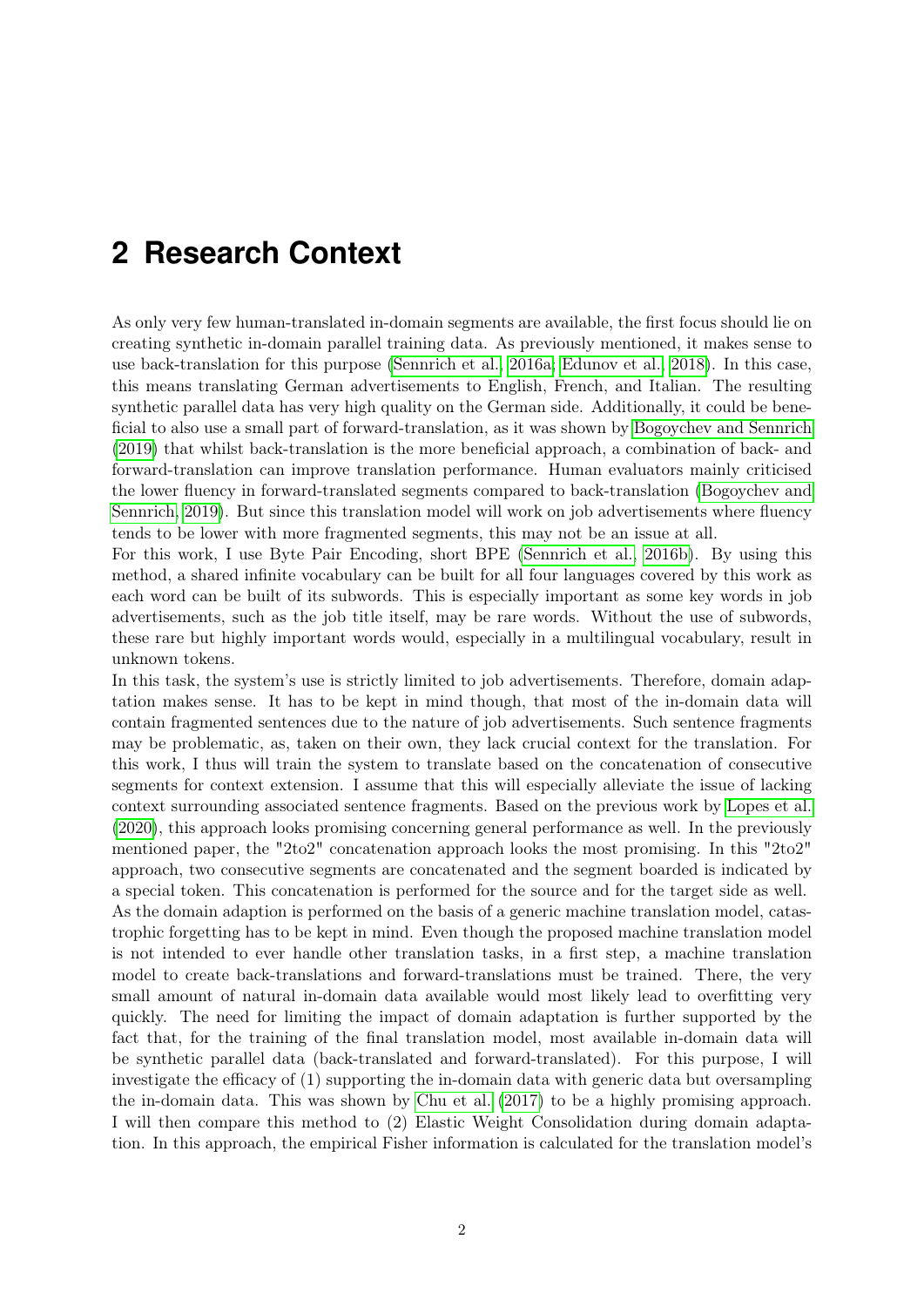weights. This then allows to avoid changing weights that are crucial for the performance on generic translations during domain adaption [\(Thompson et al., 2019\)](#page-46-2).

In the data that was translated with DeepL, it can be seen that there are terminology errors. These are especially prevalent with abbreviations concerning education levels. Some of these terms are specific to Switzerland and some are outdated. As previously mentioned, this task lacks high-quality in-domain parallel data and thus, this terminology cannot be acquired through domain adaptation at all. Additionally, outdated terms are unlikely to appear in any of the corpora. Constraint based decoding [\(Post and Vilar, 2018\)](#page-46-3) is a reasonable choice to investigate.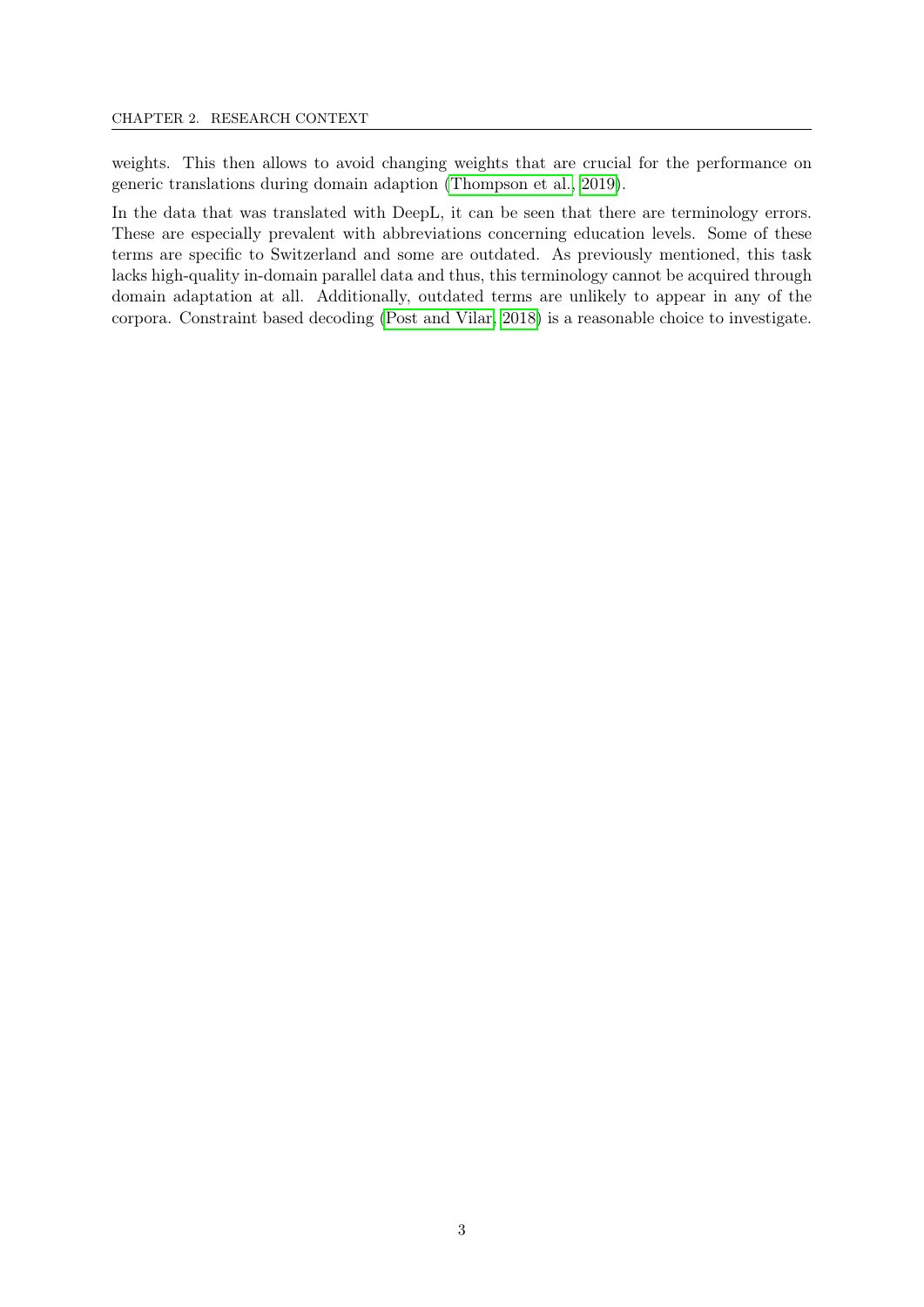## <span id="page-11-0"></span>**3 Approach**

### <span id="page-11-1"></span>**3.1 Data**

#### <span id="page-11-2"></span>**3.1.1 Generic Data**

In a first step, the generic translation model will be trained on three corpora. The first corpus is the Europarl corpus containing transcripts and translations from the European Parliament, thus providing varied domain parallel training data, generally of high quality [\(Koehn](#page-45-5) [\(2005\)](#page-45-5); [Tiedemann](#page-46-4) [\(2012\)](#page-46-4)). For the two language pairs German and English, as well as German and French, I used the Europarl data released for the WMT21 shared task. This was done in hopes that the amendments performed by the organizers would also be beneficial to this task. For the language pair German and Italian, I used the OPUS release of said corpus. As a second corpus, I used the Tatoeba corpus [\(Tiedemann](#page-46-4) [\(2012\)](#page-46-4)). This corpus should provide a solid basis of, though short, high-quality training data. Finally, I used the ECB corpus containing data from the website and documentation of the European Central Bank [\(Tiedemann](#page-46-4) [\(2012\)](#page-46-4)). This decision was made as 11% of job advertisements in the SJMM's data that are labeled are from the financial sector. Thus, it should be useful for the translation model to be provided bank-specific data as such terms could also be key words in SJMM's classification pipeline.

Should the translation model have trouble with the sentence fragments present in job advertisements, I consider the TED2020 corpus as additional data [\(Tiedemann](#page-46-4) [\(2012\)](#page-46-4)). This corpus contains transcripts and translations of TED talks, meaning spoken language which is also more fragmented than written language.

Whilst the scope of this work does not allow for it, it would be beneficial to also examine potential benefits from adding the News-Commentary corpus [\(Reimers and Gurevych](#page-46-5) [\(2020\)](#page-46-5)) and version 8 of the ParaCrawl corpus [\(Bañón et al.](#page-45-6) [\(2020\)](#page-45-6); [Tiedemann](#page-46-4) [\(2012\)](#page-46-4)). According to the maintainers of the ParaCrawl corpus, their focus for version 8 lay on its cleaning which makes it more interesting for generic model training. In a continuation of this work, increasing the amount of data for the generic machine translation model may be one source of further improvement.

<span id="page-11-3"></span>

| Number of Parallel Segments per Source Language |           |           |           |  |  |  |  |  |  |
|-------------------------------------------------|-----------|-----------|-----------|--|--|--|--|--|--|
| Corpus                                          | English   | French    | Italian   |  |  |  |  |  |  |
| <b>ECB</b>                                      | 100'000   | 100'000   | 100'000   |  |  |  |  |  |  |
| Europarl                                        | 1'803'347 | 1'803'347 | 1'800'264 |  |  |  |  |  |  |
| Tatoeba                                         | 307'333   | 110'548   | 22'292    |  |  |  |  |  |  |
|                                                 |           |           |           |  |  |  |  |  |  |
| Total                                           | 2'210'680 | 2'013'895 | 1'922'556 |  |  |  |  |  |  |

Table 3.1: Number of parallel segments per source language; per corpus and total.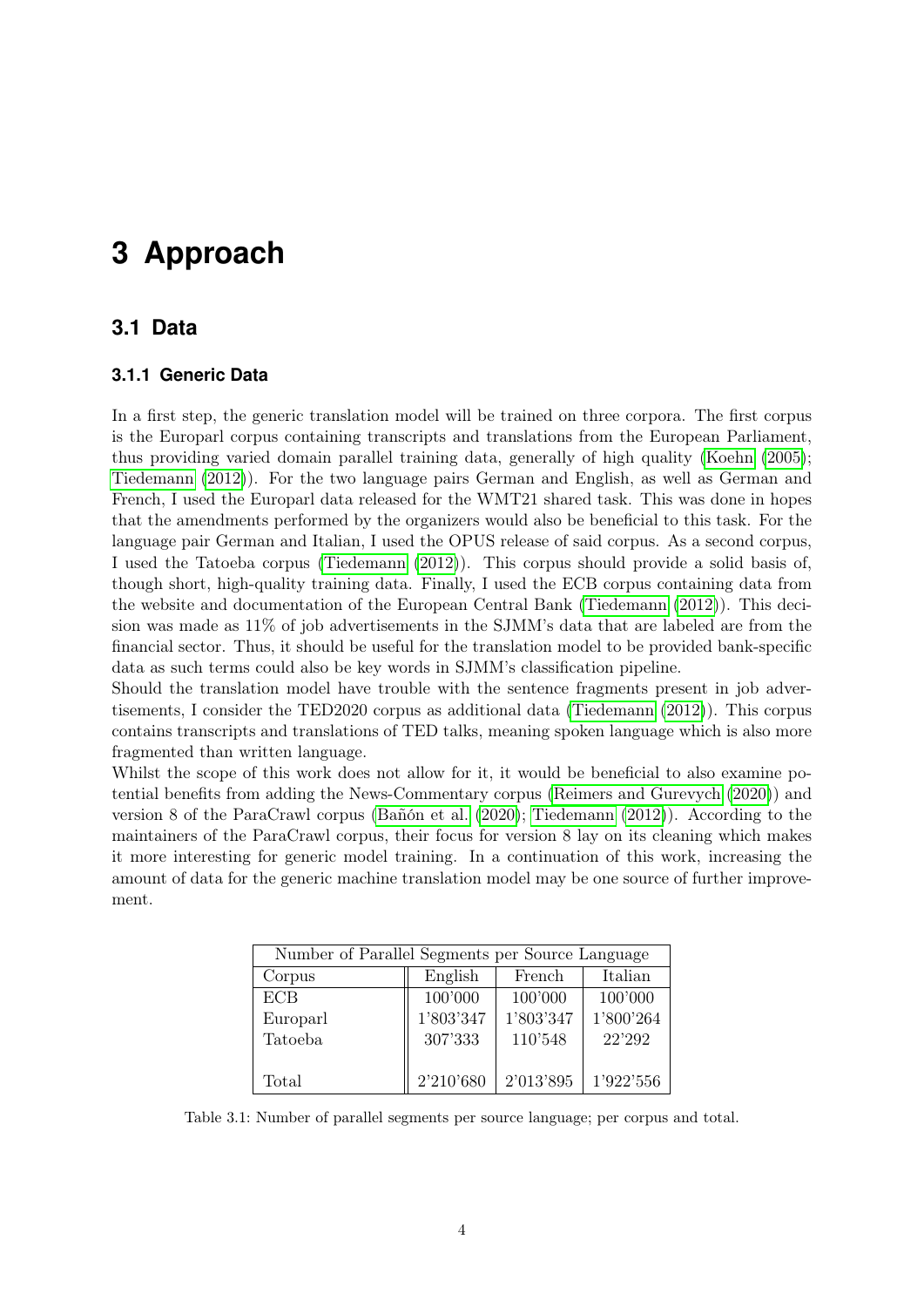#### <span id="page-12-0"></span>**3.1.2 In-domain Data**

Regarding in-domain data provided by SJMM, there are 361 unique monolingual human-translated job advertisements. Of these 361 advertisements, 332 are English > German, and 29 are French > German. This results in 10083 segments for English > German, and 350 segments for  $French > German$ .

Additionally, there are 31 advertisements tagged as unknown. These are multi-lingual advertisements. The multi-linguality does, however, differ vastly: In some cases, it is limited to simple key dates such as place of employment etc.; in other cases, the company profile is in a different language than the ad; and finally, some advertisements are indeed bilingually written. Due to the scope of this work, these advertisements were not used. In a continuation of this work, further improvement may be achieved by sorting and cleaning these advertisements. The truly bilingual advertisements may be sources of parallel data. For this, each would have to be examined in order to make sure that the two texts are indeed translations of each other and not just two texts with equivalent content.

These human translations were only available as pre-processed texts. This pre-processing was performed due to a limitation in a, now obsolete, module within the SJMM's pipeline. One step of this pre-processing was the lower-casing of the texts. This may be especially detrimental in German, where nouns are capitalised. A general detriment of the loss of uppercase is the lack of discernability of acronyms which may cause unwanted side effects in translations. Additionally, Umlauts were substituted with their digraphic representation, e.g. «ä» is substituted with «ae». Whilst to a (native) speaker of German this is no problem at all, for the classifier and for the translation system this may cause issues. Another issue is posed through an encoding error: In some advertisements, the remaining diacritic symbols and the Unicode EN DASH  $(U+2013)$ : – contained in the texts are replaced with the actual Unicode replacement character (U+FFFD):  $\hat{\mathbf{\Theta}}$ . This impacted mainly French advertisements. E-mail addresses and URLs were masked with a special token; this should be beneficial for performance [\(Gnehm and Clematide,](#page-45-0) [2020\)](#page-45-0).

In addition to these human-translated advertisements, there are also a lot of advertisements translated using DeepL with gold standard tags provided by SJMM. Due to DeepL's terms and conditions<sup>[1](#page-12-1)</sup>, these translations may, however, not be used in order to train a translation model. I will use this data as a baseline comparison.

Most of the SJMM's data is in the form of monolingual job advertisements. There is a great amount of data in all four languages covered in this work though. These monolingual advertisements can be used to create synthetic parallel training data. There are unique gold standard labels for 3278 English, 5338 French, and 708 Italian advertisements. Of these 400 French, 350 English, and 74 Italian advertisements will be reserved as the development and the test sets respectively for the evaluation of the new neural machine translation models. Of the 74 randomly selected advertisements of the Italian development set, the DeepL API failed to translate two of the advertisements.

As a domain-specific terminology, I will be using the Swiss Standard Classification of Occupations CH-ISCO-19 [\(BFS, 2021a\)](#page-45-7) provided by the Federal Statistical Office in German, French, and Italian. For training, the less detailed version thereof resulted in 485 phrase and single word translations for every language here considered (de, fr, en, it). To use these terms and phrases as a glossary, to be used during constraint based decoding, the selection was much more conservative in order to avoid false terminology enforcement. The removed entries were mainly

<span id="page-12-1"></span><sup>1</sup>https://www.deepl.com/en/pro-license#pro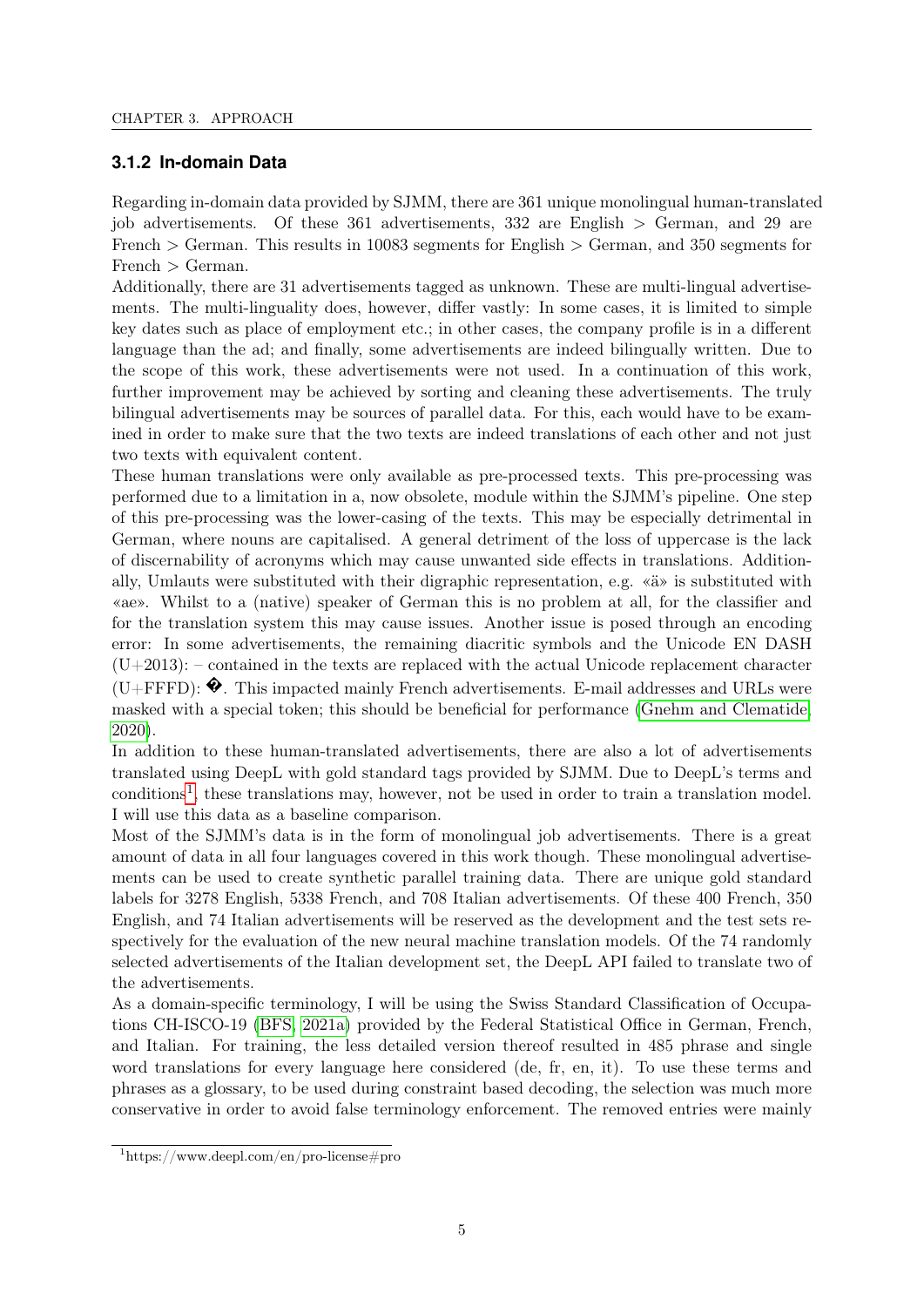multi-word phrases. Additionally, there is an extensively detailed version of said publication [\(BFS, 2021b\)](#page-45-8) including gender variants. These are 34'763 job titles that occur in German, French and Italian. Male and female variants are counted as two job titles. Due to the size of the detailed variant and the lesser gender differences in English, I decided against translating these into English as well due to the expected low cost benefit ratio. In order to improve the performance on abbreviations of education levels, I will utilise abbreviations of certificates and degrees used in Switzerland in the same three languages. In this case, I again decided against translating these abbreviations to English. The reason being, that in the inspected advertisements the abbreviations in question are either translated to a descriptive phrase for equivalent qualifications and in some cases, the Swiss abbreviation is added in the local language of the advertising business.

## <span id="page-13-0"></span>**3.2 Data Preparation**

#### <span id="page-13-1"></span>**3.2.1 Human Translations**

As described in section [3.1.2,](#page-12-0) the human translations contained in text files were significantly modified. In order to get better training data, especially in German where nouns are capitalised, this needed to be reverted.

First, the digraphic Umlauts were substituted with the diacritic Umlauts automatically using a custom but simple script. This script first substituted all Umlaut candidates «ae», «oe», and «ue». As e.g. not every «ae» is meant to be an «ä», in a second step, the exceptions were reverted back to «ae» by mapping the false substitution onto the correct (sub-) word using a dictionary. Examples of such exceptions are «Michael», «eventuell». I first developed this dictionary theoretically and refined it empirically by checking the results. As this is a small data set, I do not claim this script would work for different data sets.

As previously mentioned, the Unicode replacement characters were all the same characters on the byte level, thus the easiest, and due to the low amount of data and the low number of occurrences the fastest, way was to search them automatically and replace them by hand.

The human translations having been lower-cased meant that the text needed to be truecased. Additionally, the full human translation was a single line, whilst the original advertisements and the DeepL-translations were kept in the original segmentation as collected by the crawler. In order to create parallel training data, I decided to break down the single line back to the original segmentation. For this purpose, I tried different methods with different automatic alignment tools. The results were, however, entirely dissatisfactory as much of the data was discarded. Finally, I chose to use Explosion's spaCy for both of these issues [\(Honnibal and Montani, 2017\)](#page-45-9). In order to truecase the text, I used spaCy's part of speech tagger and capitalised proper nouns, and in the case of German also capitalised nouns. The tagger missed only a few nouns in German when multiple nouns followed each other directly. In order to re-segment the text, I used the senter of the same spaCy pipeline to predict sentence boundaries. Upon inspection, the results looked promising. The segmentation was consistent and different languages provided highly comparable results. Thus, this approach seems viable.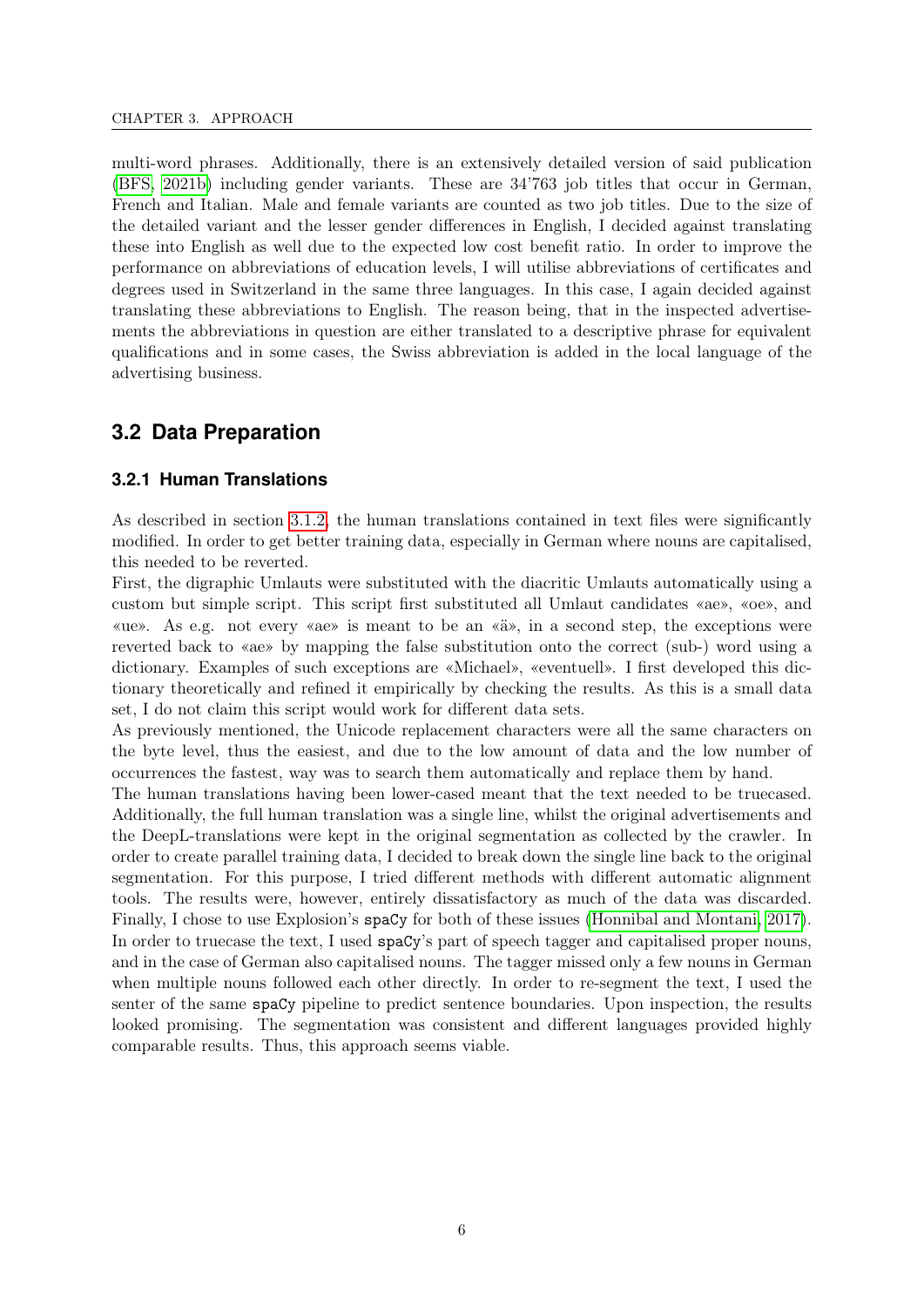#### <span id="page-14-0"></span>**3.2.2 Monolingual In-domain Data**

The raw crawled monolingual in-domain data is available in XML format where each crawled line is its own entry. This includes many empty lines that need to be ignored. Additionally, whilst most entries are a single segment of a job advertisement, there are entries that are composed of multiple segments. In some cases, job advertisements are even comprised of only one entry but this entry contains a multitude of segments. Faced with these variants, I have decided that the most consistent approach will be to concatenate the full advertisement into one line. Analogous to the human translation, I then let spaCy's senter predict sentence boundaries, and according to these predicted boundaries, the texts were re-segmented. This way, there is no large discrepancy between the training data and the data seen during the inference task.

In terms of cleaning, I used the same e-mail address and URL masking as was applied to the human translations [\(Gnehm and Clematide, 2020\)](#page-45-0). In some cases, this led to multiple consecutive masking tokens. In most of these occurrences, it was obvious that it should have been one:

- (3.1) original: https://www.gowest-aarau.ch/
- (3.2) processed: [URL][DNSHost]
- (3.3) target state: [URL]

These masking tokens were reduced to a single one using a custom cleaning script. This cleaning script also removed a diverse array of undesired elements. These undesired elements were e.g. HTML elements including their tags which the crawler collected:

- (3.4) raw:  $\< \< \frac{1}{2}$   $\< \frac{1}{2}$   $\< \frac{1}{2}$   $\< \frac{1}{2}$   $\< \frac{1}{2}$   $\< \frac{1}{2}$   $\< \frac{1}{2}$   $\< \frac{1}{2}$   $\< \frac{1}{2}$   $\< \frac{1}{2}$   $\< \frac{1}{2}$   $\< \frac{1}{2}$   $\< \frac{1}{2}$   $\< \frac{1}{2}$   $\< \frac{1}{$ :</b>&[...]
- (3.5) processed: Profil minimum requis : [...]

After these processing and cleaning steps, BPE was applied using subword-nmt[2](#page-14-2) with 32'000 merges, resulting in a vocabulary size of 32'795. For multi-segment experiments, I concatenated consecutive segments after applying BPE. These segments are separated by the special token <seg>:

- (3.6) raw (1): Duration: 1,5 years, possibility of extension
- (3.7) raw (2): More information at: [wwwadr] or [wwwadr] or Telefon [tel] (ITECO) or [tel]  $(IC)$
- $(3.8)$  processed : Duration : 1.5 years, possibility of extension  $\langle$ seg $\rangle$  More information at : [wwwadr] or [wwwadr] or Telefon [tel] (ITECO) or [tel] (IC)

## <span id="page-14-1"></span>**3.3 Evaluation**

As this project aims at improving classification results on the pipeline of SJMM, the main measurement will be the classification score. BLEU-scores will be considered as a supporting measurement. Whilst its significance drops with regards to high-performance MT-Systems, in my personal experience it still gives an indication of improvement or deterioration with regards

<span id="page-14-2"></span><sup>2</sup>https://github.com/rsennrich/subword-nmt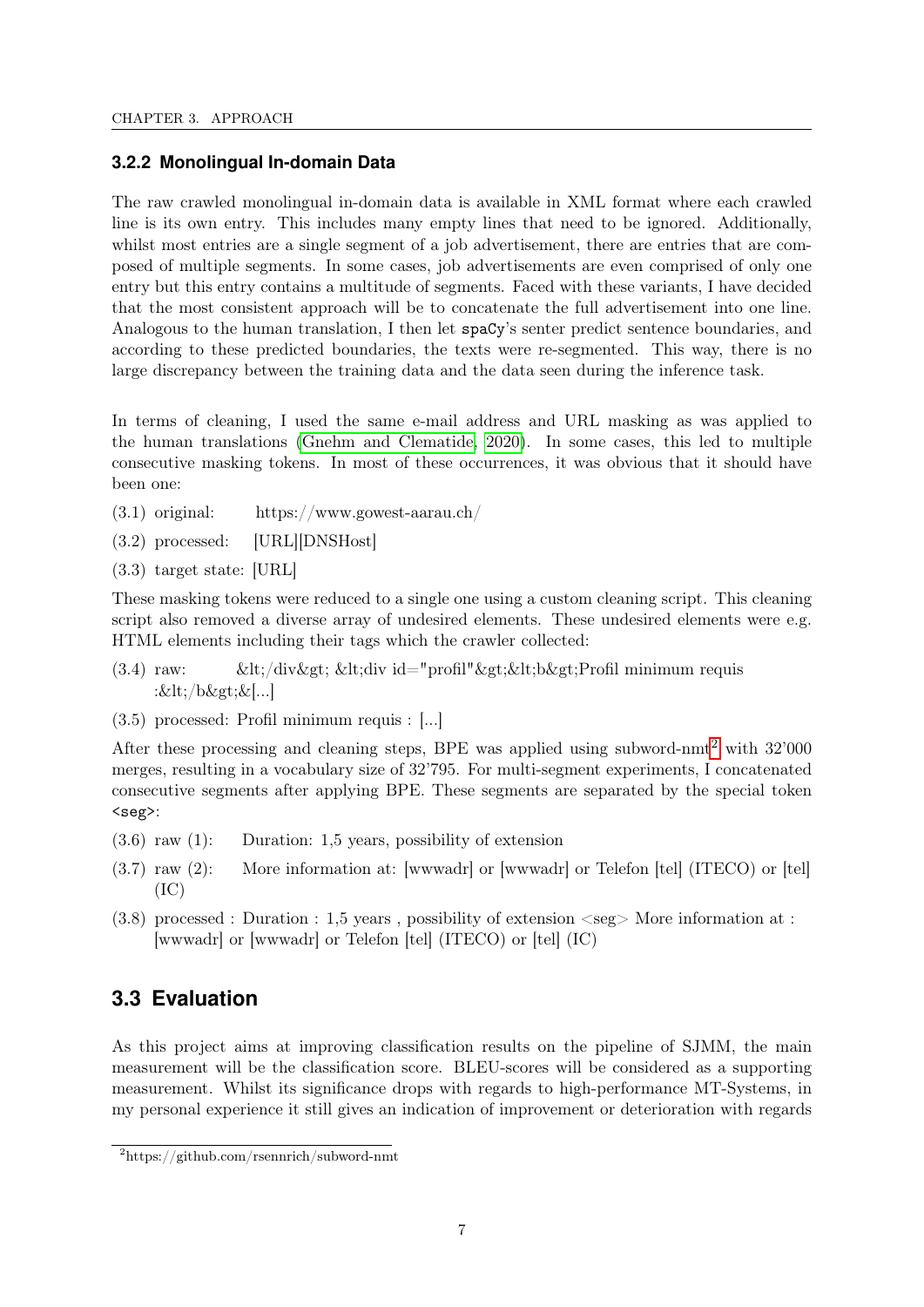to similar models. Additionally, better translated output may allow for improvement through retraining of pipeline components and thus, the linguistic quality of the output should also be considered to some extent. Potential retraining may be necessary due to a different distribution regarding classification labels of English job advertisements [\(Gnehm and Clematide, 2020\)](#page-45-0). In order to calculate the BLEU-score, I use sacrebleu's<sup>[3](#page-15-2)</sup> corpus\_bleu function [\(Post, 2018\)](#page-46-6). One problem with calculating a BLEU-score is that, as previously mentioned in section [3.1,](#page-11-1) this task lacks parallel data. The little parallel data I have in the form of the human translations, I use completely in the training of the models. Thus, I cannot use them as evaluation data. However, there still is the DeepL translated data; whilst I must not use it as training data, I may use it to calculate a BLEU-score against it. As previously mentioned, the absolute value of the BLEU-scores will not be used to make any decision. However, since DeepL-translations mostly excel at fluency, I will mainly interpret the difference in BLEU-score as a representation of fluency and readability to humans. I will also observe the BLEU-score in relation to the classifier performance.

SJMM's classifier classifies job advertisements into one of eleven job fields. SJMM's evaluator then checks the classifier's predictions against the gold standard. It creates an evaluation report using the python  $\mathtt{sklearn.metrics.classification\_report}^4$  $\mathtt{sklearn.metrics.classification\_report}^4$  function. In a first part, it indicates precision, recall,  $F_1$ -score, and the number of advertisements used to support these numbers per class. In a second part, it indicates the overall accuracy, the macro average, the weighted average, and again the number of advertisements used to support these numbers. "The reported averages include macro average (averaging the unweighted mean per label), weighted average (averaging the support-weighted mean per label), [...]." [\(Pedregosa et al.](#page-45-10) [\(2011\)](#page-45-10))

### <span id="page-15-0"></span>**3.4 Framework**

As I aim to use elastic weight consolidation, I use awslabs' Sockeye  $2.0<sup>5</sup>$  $2.0<sup>5</sup>$  $2.0<sup>5</sup>$  [\(Hieber et al., 2020\)](#page-45-11) as a framework which already has a draft implementation thereof. (Model details in section [5.](#page-25-0) For hyperparameters see Appendix: [Hyper Parameters.](#page-78-0))

### <span id="page-15-1"></span>**3.5 Task Overview**

The first step in this work is to create a baseline evaluation. For this purpose, I run the job field classifier on the human-translated data and on the DeepL translated data. As described in section [3.1.2](#page-12-0) and section [3.2.1,](#page-13-1) the human translations were subject to different pre-processing steps. Thus, in this step, I also examine the effect of these different pre-processing steps on the classifier performance when applied to the DeepL-translations. In order to reduce computation time, I will base different domain adaptation approaches on a pre-trained generic bidirectional multilingual translation model. These different domain adaptation approaches will make use of the human-translated data available (see section [3.1.2 In-domain Data\)](#page-12-0) and thus create a first set of domain-specific translation models. I will call these models the alpha models. There are three language pairs within the model: English and German, French and German, and finally

<span id="page-15-2"></span><sup>3</sup>https://github.com/mjpost/sacrebleu

<span id="page-15-3"></span><sup>4</sup>https://scikit-learn.org/stable/modules/generated/sklearn.metrics.classification\_report.html

<span id="page-15-4"></span><sup>5</sup>https://github.com/awslabs/sockeye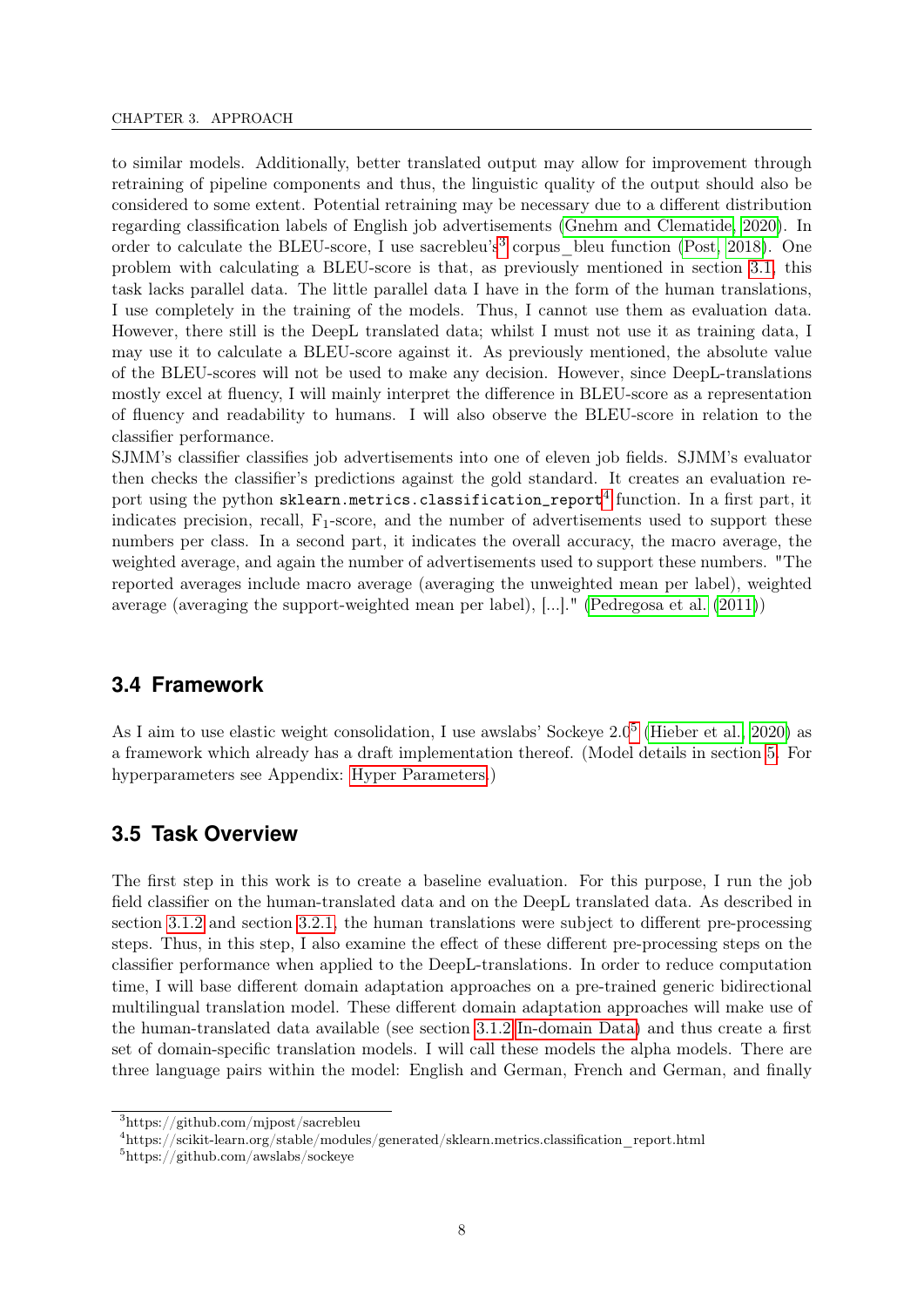#### CHAPTER 3. APPROACH

Italian and German. These language pairs are trained bidirectionally. The reason for this design decision is that I will use the best performing alpha model on the development set to create back-translations of the unlabeled monolingual data. These back-translations, together with the human translations, will then be used to train the second set of domain-adapted translation models from the pre-trained generic model. I expect a noticeable performance increase due to this massive increase in synthetic in-domain training data. For this second set, I will only use the top two approaches from the alpha set, in order to limit the scope of this work. Additionally to using back-translations, I will also train a set of models which include a smaller amount of forward-translations. Finally, I will compare these models' performance with the classifier on the test set.

The concrete steps:

- Perform a baseline evaluation of human-translated advertisements and DeepL translated advertisements.
- Get data ready for usage in training and translation.
- Train a baseline translation model.
- Adapt baseline model using human-translated advertisements (different methods: only target domain, target domain supported by generic data, only target domain using Elastic Weight Consolidation).
- Evaluate adapted models and select best on dev set classifier performance.
- Back-translate advertisements to be used as synthetic parallel data.
- Adapt baseline model using human-translated and back-translated advertisements.
- Evaluate different domain adaptation approaches (best method(s) found in previous steps).
- Using constrained decoding for translations.
- Select best model on development set for back- and forward-translations.
- Perform back- and forward-translations.
- Train final model variants and compare performance on test set.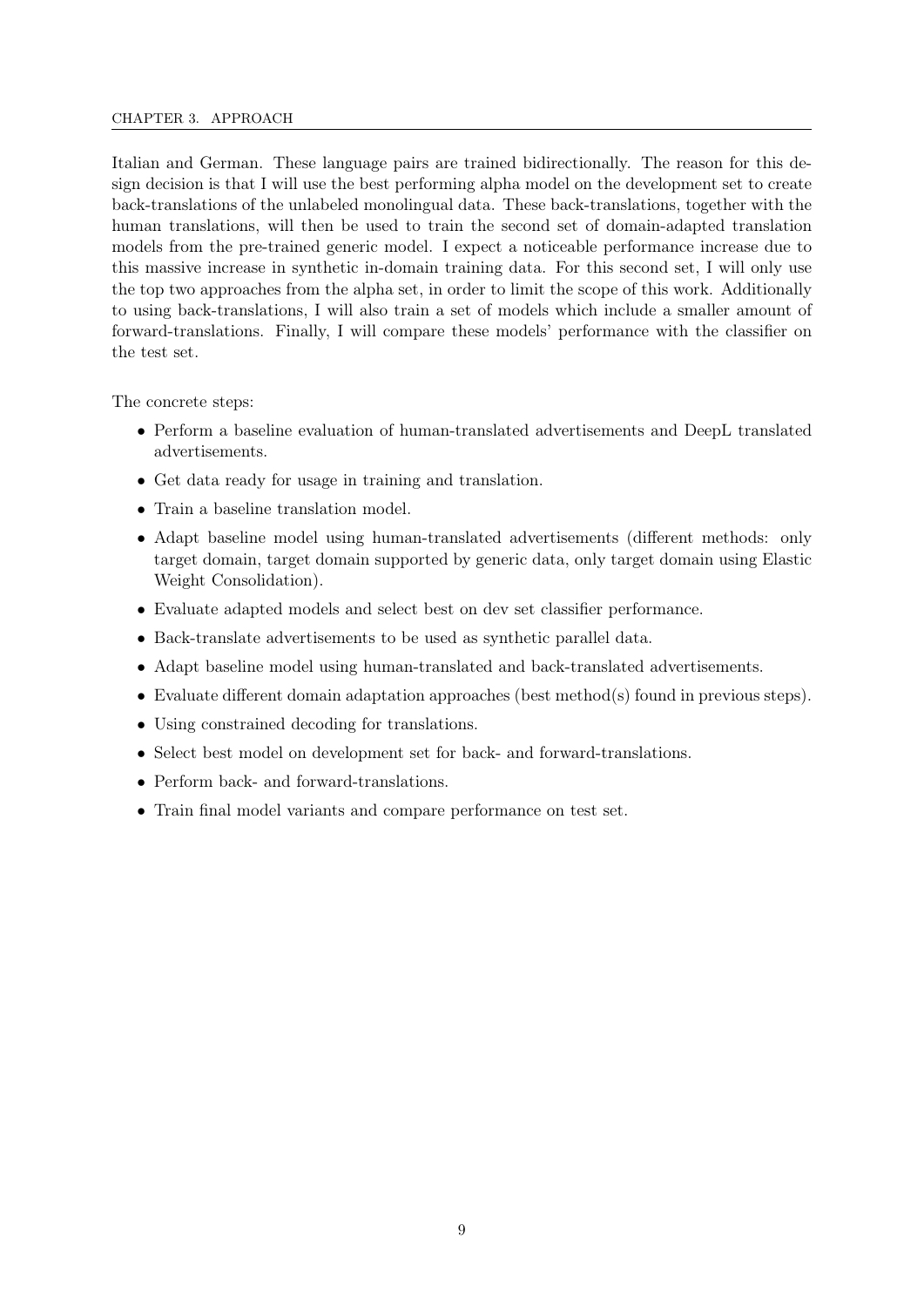## <span id="page-17-0"></span>**4 Baseline Results Covering Human Translation Set: Human Translation vs. DeepL-translation**

### <span id="page-17-1"></span>**4.1 Raw Baseline**

In order to have a baseline to compare the performance of my translations to, I first ran the SJMM classifier on the raw human translations as provided by the SJMM [\(Gnehm and](#page-45-0) [Clematide, 2020\)](#page-45-0) and on the original DeepL-translations with one alteration; since the human translation was tokenised, I also tokenised the DeepL data using spaCy [\(Honnibal and](#page-45-9) [Montani, 2017\)](#page-45-9). Afterwards, I examined the effects of different pre-processing steps on the DeepL-translation set. And finally, I ran the classifier on the re-processed human translation. As mentioned in section [3.1.2,](#page-12-0) these raw data contain 30 originally French advertisements and 368 originally English advertisements. There are no advertisements translated from Italian. Of the eleven available labels, only eight are present in the French data set. In the English data set, ten of eleven labels are present. The label which does not occur in the gold standard for both sets of advertisements is "Construction". In the French data set, "IT", and "Management & Organisation" do not occur.

#### <span id="page-17-2"></span>**4.1.1 French**

In the French dataset, the raw human translation has enabled slightly better overall classifier performance than the DeepL-translation (see table [4.1\)](#page-18-0). On two labels, the classifier performed better on the DeepL-translation, these being "Hospitality & Personal Services" where the recall was better (difference of one advertisement only) and "Teaching & Public Services" where the precision was better at the cost of recall. Due to the low number of advertisements and these two labels being more common, this gives the DeepL-translation the better weighted average.

#### <span id="page-17-3"></span>**4.1.2 English**

For the English data set with more than ten times the amount of data, the performance difference is much clearer. Here, the DeepL-translation enables much better performance than the raw human translation (see table [4.2\)](#page-18-0). However, on the "Technology & Science" label, the classifier achieves higher recall and higher precision with the human translation. Interestingly, the classifier struggles on both translations with regards to the "Industry & Transport" label with  $F_1$ -scores of 0.080 (human translation) and 0.105 (DeepL). Only one of 9 advertisements was correctly labeled in this class and in the human translation 15 advertisements belonging to six different other classes were erroneously labeled as "Industry & Transport". The performance difference is greatest with regards to the "IT" label with  $0.427 \text{ F}_1$ -score difference. IT job advertisements should, in comparison to other classes, be rather easy to classify. This is due to IT job openings having very specific requirements when it comes to programming languages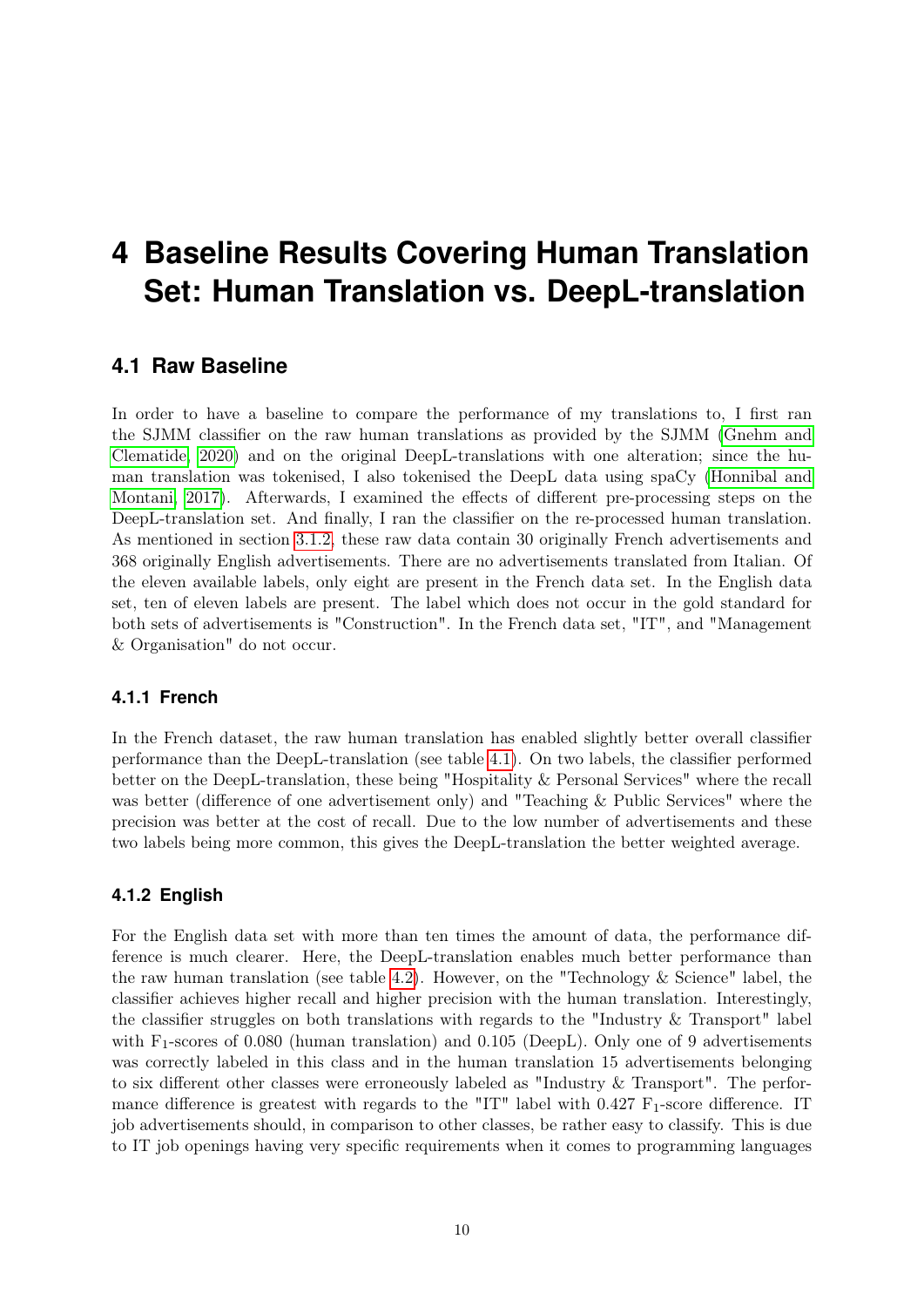<span id="page-18-0"></span>CHAPTER 4. BASELINE RESULTS COVERING HUMAN TRANSLATION SET: HUMAN TRANSLATION VS. DEEPL-TRANSLATION

| French > German                 |              |                |                |  |  |  |
|---------------------------------|--------------|----------------|----------------|--|--|--|
| Translation Version             | Raw Human    | Original DeepL |                |  |  |  |
| Label                           | $F_1$ -score | $F_1$ -score   | Support        |  |  |  |
| Industry & Transport            | 0.615        | 0.545          | 5              |  |  |  |
| Technology & Science            | 0.667        | 0.500          | $\overline{2}$ |  |  |  |
| Trade & Sales                   | 0.400        | 0.500          | $\mathfrak{D}$ |  |  |  |
| Office $\&$ Administration      | 0.286        | 0.500          | 5              |  |  |  |
| Financial & Fiduciary Services  | 0.400        | 0.000          | 3              |  |  |  |
| Hospitality & Personal Services | 0.333        | 0.500          | 4              |  |  |  |
| Health                          | 1.000        | 1.000          |                |  |  |  |
| Teaching & Public Services      | 0.750        | 0.769          | 8              |  |  |  |
|                                 |              |                |                |  |  |  |
| Accuracy                        | 0.567        | 0.533          | 30             |  |  |  |
| Macro Average                   | 0.556        | 0.479          | 30             |  |  |  |
| Weighted Average                | 0.539        | 0.546          | 30             |  |  |  |

Table 4.1: Classification results on raw human translations and DeepL-translations from French to German. Italic: scores below 0.25

| English > German                |              |                |                |  |  |  |  |
|---------------------------------|--------------|----------------|----------------|--|--|--|--|
| <b>Translation Version</b>      | Raw Human    | Original DeepL |                |  |  |  |  |
| Label                           | $F_1$ -score | $F_1$ -score   | Support        |  |  |  |  |
| Industry & Transport            | 0.080        | 0.105          | 9              |  |  |  |  |
| Technology & Science            | 0.548        | 0.464          | 26             |  |  |  |  |
| TТ                              | 0.362        | 0.789          | 104            |  |  |  |  |
| Trade $&$ Sales                 | 0.494        | 0.538          | 26             |  |  |  |  |
| Office & Administration         | 0.435        | 0.500          | 31             |  |  |  |  |
| Financial & Fiduciary Services  | 0.585        | 0.720          | 65             |  |  |  |  |
| Management & Organisation       | 0.103        | 0.379          | 78             |  |  |  |  |
| Hospitality & Personal Services | 0.500        | 0.800          | $\overline{2}$ |  |  |  |  |
| Health                          | 0.200        | 0.462          | $\overline{7}$ |  |  |  |  |
| Teaching & Public Services      | 0.356        | 0.481          | 20             |  |  |  |  |
|                                 |              |                |                |  |  |  |  |
| Accuracy                        | 0.405        | 0.590          | 368            |  |  |  |  |
| Macro Average                   | 0.366        | 0.524          | 368            |  |  |  |  |
| Weighted Average                | 0.366        | 0.585          | 368            |  |  |  |  |

Table 4.2: Classification results on raw human translations and DeepL-translations from English to German. Italic: scores below 0.25, bold: greatest difference

and environments. These specific terms often are capitalised, camel-cased, or in all capitals. Thus, it is my interpretation of this result that the lowercasing of the human translation massively hinders the SJMM classifier's performance in such cases. A very similar issue may occur with the class "Health", which in itself too is a broad field with very specific requirements and terms. The class "Management & Organisation" may suffer from a similar issue, here most likely due to all capital abbreviations. This class was mostly misclassified as "Financial  $\&$  Fiduciary Services" and as "Office & Administration". As jobs in "Management & Organisation" are responsible for financial aspects of their business and it is a closely related field to "Office & Administration", this is a comprehensible error. In the lower-cased human translation, "Management & Organisation" differs in so far, as it also misclassifies these advertisements as "Trade & Sales". This, again, is a comprehensible error, as "Management & Organisation" may well be responsible for leading employees belonging to "Trade  $&$  Sales". This is strengthening my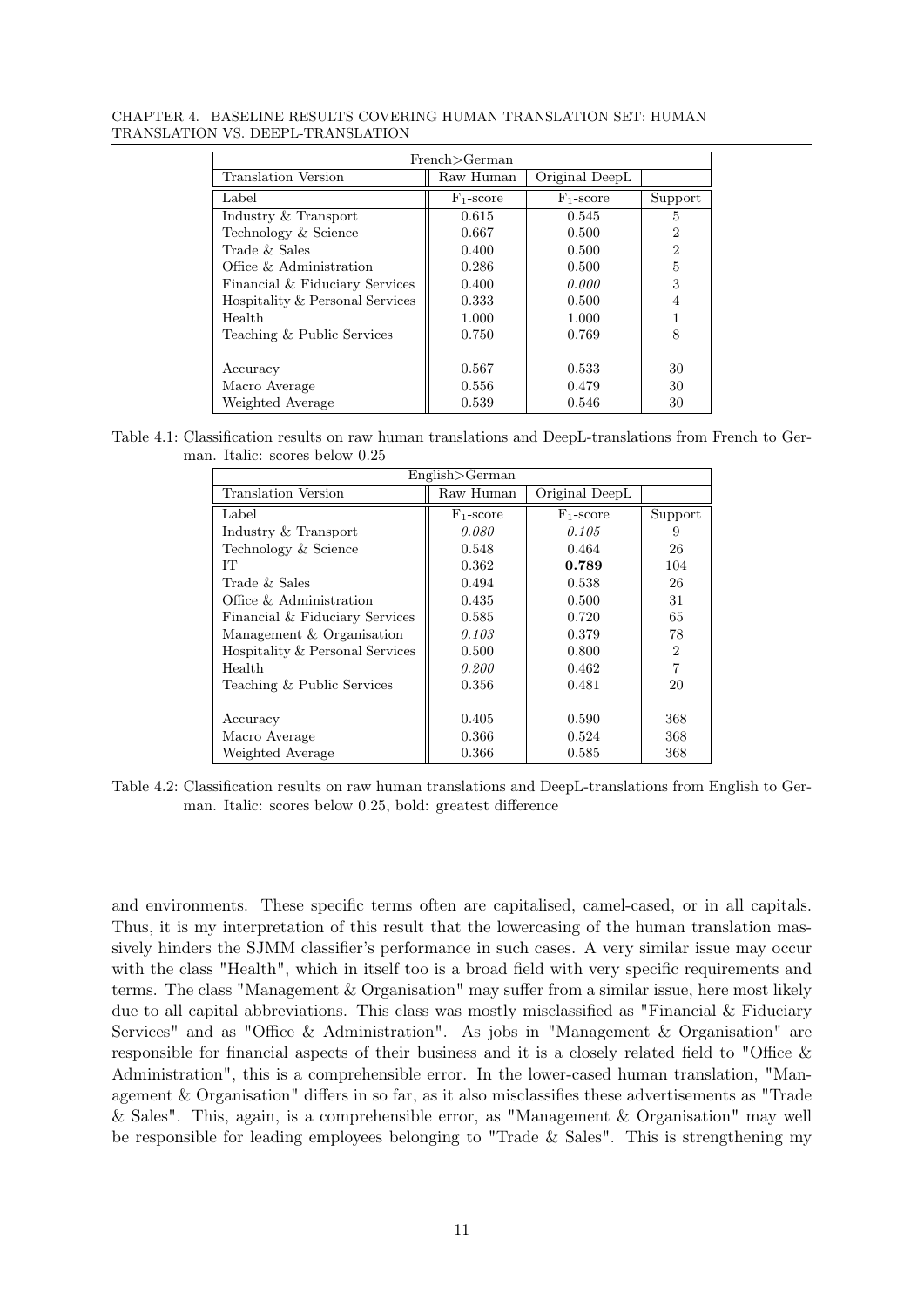hypothesis that the lowercasing of e.g. abbreviations is the cause of this even worse performance.



## <span id="page-19-0"></span>**4.2 Analogous Pre-Processing on DeepL-translation**

<span id="page-19-1"></span>

<span id="page-19-2"></span>As I decided not to use mixed language advertisements due to the scope of this work, the number of advertisements for English sinks to 341 and the French ones to 29.

It must be noted that the differences on the English advertisements are more expressive. This is due to the very low number of advertisements in French. In a first step, I applied the same masking steps as were applied to the human translations. These steps are the masking of e-mail addresses and URLs, of physical addresses, of a person's names, of phone numbers, and setting numerical characters to «0». (See Appendix: Tables: English>[German DeepL](#page-49-0)[translation Processing Experiments](#page-49-0) for the set of tables showing single steps.)

Masking e-mail addresses and URLs, as well as substituting numerical characters for «0», did only have minor negative effects: The affected classes were "IT", "Trade & Sales", "Office & Administration", "Financial & Fiduciary Services", and "Management & Organisation". With regards to substituting numerical characters, the averaged absolute deltas were < 0.02 and the maximumlabel-specific  $F_1$ -score delta was -0.039 for "Management & Organisation". The effect of masking e-mail addresses and URLs was even lower with averaged absolute deltas being  $< 0.01$  and a maximumlabel-specific F<sub>1</sub>-score delta of -0.04 for "Trade & Sales". Replacing diacritic Umlauts with their digraphic representation had the largest effect. Whilst the averaged F1-scores' absolute deltas stayed below 0.05, "Trade & Sales" dropped -0.062 with a support of 25 advertisements and "Health" dropped by -0.262; this is, however, a rare label on this English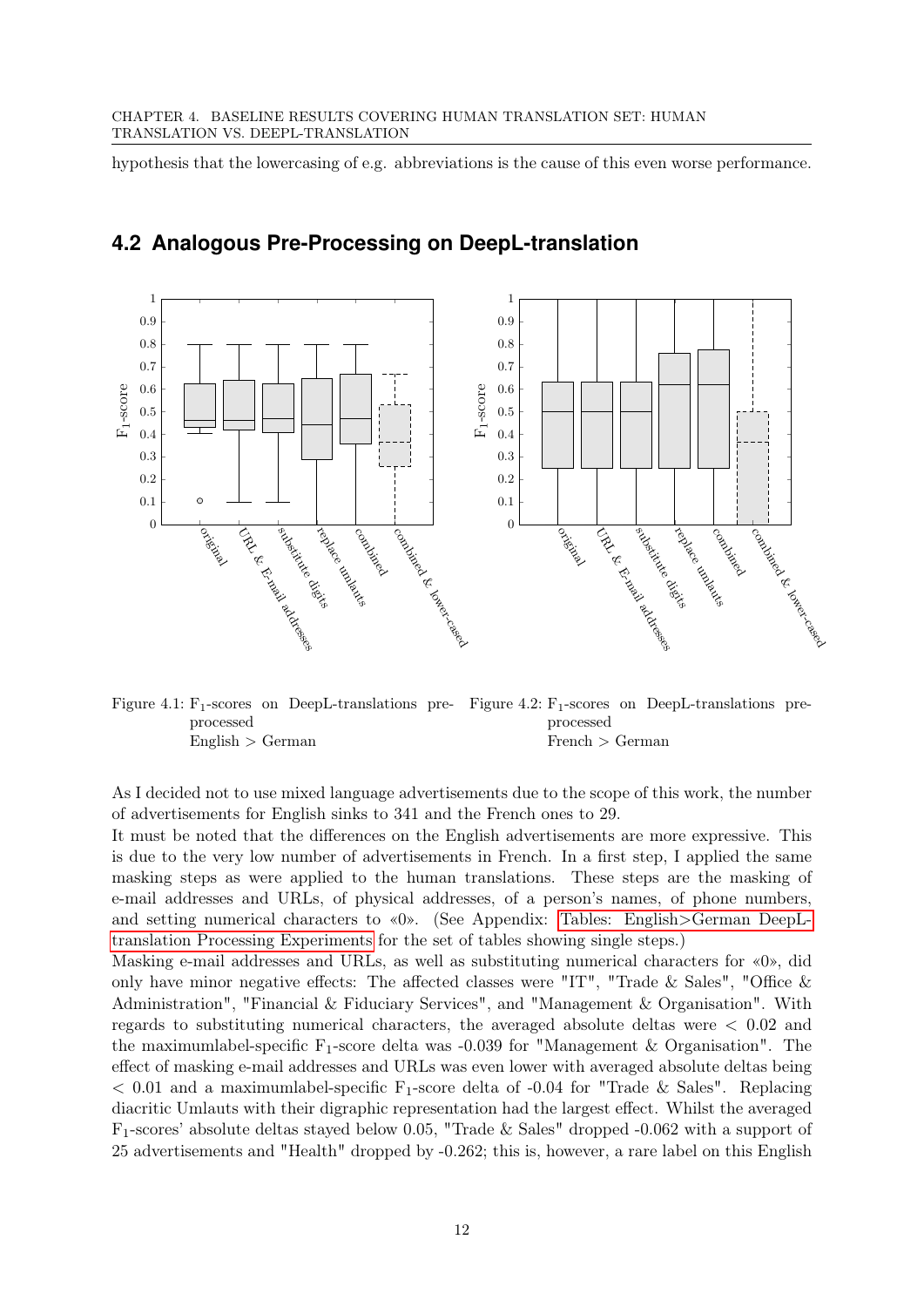#### CHAPTER 4. BASELINE RESULTS COVERING HUMAN TRANSLATION SET: HUMAN TRANSLATION VS. DEEPL-TRANSLATION

set, with only 7 advertisements. Interestingly, combining all three steps did not accumulate these deltas, but rather, for the averaged  $F_1$ -score values, it ended up in-between substituting the Umlauts and substituting numerical characters. For abel-specific  $F_1$ -score values, there were more substantial deltas around  $-0.1$ . In the hardest class "Industry & Transport", all steps together caused the classifier to even miss the last advertisements thereof which it previously correctly recognised, resulting in 0 recall.

Finally, I lower-cased the DeepL-translation with all steps applied. As expected from section [4.1,](#page-17-1) this did have a major negative impact. The weighted average  $F_1$ -score dropped by -0.169. Interestingly, the class "Technology & Science", with a support of 25 advertisements, profited from these pre-processing steps, even outperforming the unprocessed translation by  $+0.13$ . As mentioned in section [4.1,](#page-17-1) this is also the one class for which the classifier performed better on the human translation.

The French set only contains 29 advertisements, thus differences in pre-processing produce less but more abrupt changes. Whilst masking URLs and e-mail addresses, and substituting digits did not change the result, replacing umlauts seemingly increases the performance. Due to the low amount of data, this may be coincidental. Results are consistent with the English set when it comes to lower-casing being detrimental though.

<span id="page-20-1"></span>

| English>German: Fully Processed and lower-cased DeepL-translation |                  |          |              |                |  |  |  |  |
|-------------------------------------------------------------------|------------------|----------|--------------|----------------|--|--|--|--|
| Label                                                             | Precision        | Recall   | $F_1$ -score | Support        |  |  |  |  |
| Industry & Transport                                              | $\left( \right)$ | $\theta$ |              | 9              |  |  |  |  |
| Technology & Science                                              | 0.475            | 0.76     | 0.585        | 25             |  |  |  |  |
| IТ                                                                | 0.913            | 0.228    | 0.365        | 92             |  |  |  |  |
| Trade & Sales                                                     | 0.395            | 0.6      | 0.476        | 25             |  |  |  |  |
| Office & Administration                                           | 0.387            | 0.444    | 0.414        | 27             |  |  |  |  |
| Financial & Fiduciary Services                                    | 0.477            | 0.81     | 0.6          | 63             |  |  |  |  |
| Management & Organisation                                         | 0.5              | 0.194    | 0.28         | 72             |  |  |  |  |
| Hospitality & Personal Services                                   |                  | 0.5      | 0.667        | $\mathfrak{D}$ |  |  |  |  |
| Health                                                            | 0.25             | 0.286    | 0.267        | 7              |  |  |  |  |
| Teaching & Public Services                                        | 0.167            | 0.474    | 0.247        | 19             |  |  |  |  |
|                                                                   |                  |          |              |                |  |  |  |  |
| racy                                                              |                  |          | 0.422        | 341            |  |  |  |  |
| average                                                           | 0.456            | 0.43     | 0.39         | 341            |  |  |  |  |
| average                                                           | 0.555            | 0.422    | 0.402        | 341            |  |  |  |  |

Table 4.3: Classifier results on fully processed and lower-cased DeepL-translation, English>German

## <span id="page-20-0"></span>**4.3 Unprocessed Human Translation**

Due to the results of the previous section, I then also tested the performance on the final cleaned and re-processed human translation. Re-processed here means, I true-cased the translation, substituted the Umlauts, and replaced the Unicode replacement character  $(\mathbf{\blacklozenge})$  with the proper character. At this point, I also had removed the duplicates occurring in these two sets. In the French set, there were two duplicates, in the English set there were nine duplicates. This leaves 27 unique, monolingual French advertisements and in the case of English, there remain 332 thereof. These removals can also change the results of the classification based on the DeepL-translation, thus I re-ran the original DeepL baseline without the duplicates. Whilst the weighted average  $F_1$ -score rose by  $+0.023$ , the macro average  $F_1$ -score fell by the same amount, i.e. the performance difference between classes increased.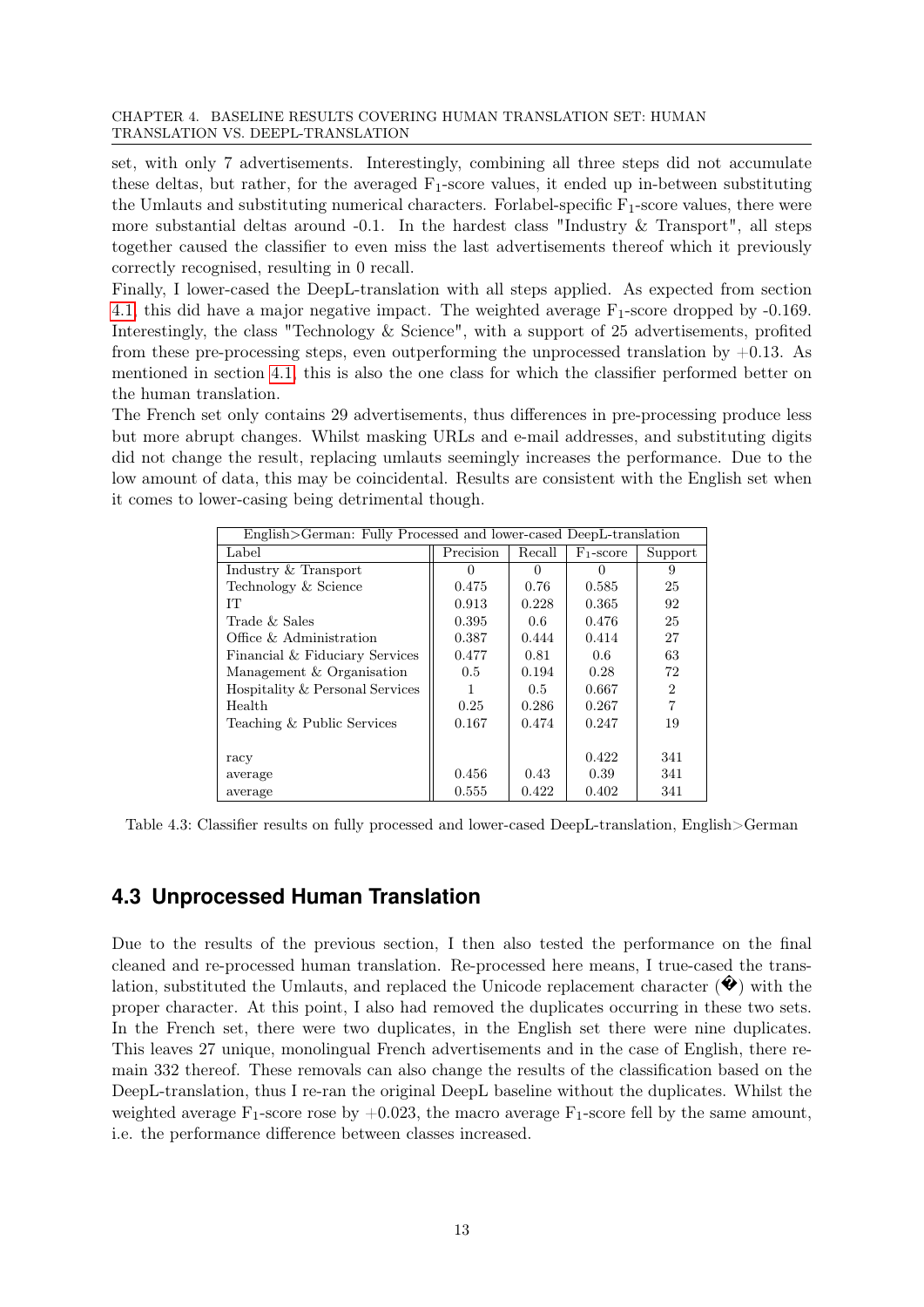CHAPTER 4. BASELINE RESULTS COVERING HUMAN TRANSLATION SET: HUMAN TRANSLATION VS. DEEPL-TRANSLATION



<span id="page-21-2"></span>Figure 4.3:  $F_1$ -scores on DeepL-translations and Human Translations, with and without duplicates.  $English > German$ 

<span id="page-21-3"></span>

T. (und rocessed d

#### <span id="page-21-0"></span>**4.3.1 French**

For the French set, the re-processing and cleaning have led to a performance increase for the classifier. The weighted average  $F_1$ -score increased from 0.539 to 0.62 (+0.081). Of the two duplicate ads, one was classified correctly twice (Industry  $\&$  Transport) lowering the F<sub>1</sub>-score of the class and one was misclassified once (Trades & Sales) but not affecting the  $F_1$ -score of the class. All classes not affected by a removal had the same or higher  $F_1$ -score after the reprocessing.

Compared to the DeepL-translations without duplicates, this result is slightly worse. Accuracy is 3.7% worse (DeepL w/o duplicates:  $63\%$ ) and the weighted average F<sub>1</sub>-score is lower by 0.018 (DeepL w/o duplicates: 0.638).

#### <span id="page-21-1"></span>**4.3.2 English**

On the English set, the average performance on the human translations rose even steeper, with an increase of the weighted average  $F_1$ -score from 0.366 to 0.552 (+0.186) on the re-processed translation. This steep increase further supports the suggested detrimental effect lowercasing had on the results described in section [4.1.](#page-17-1)

Here, the average performance on the DeepL-translations remains significantly higher. The accuracy on the human translations is  $4.8\%$  below that of the DeepL-translations (DeepL w/o duplicates: 60.5%). The weighted average  $F_1$ -score is lower by 0.049 (DeepL w/o duplicates: 0.601).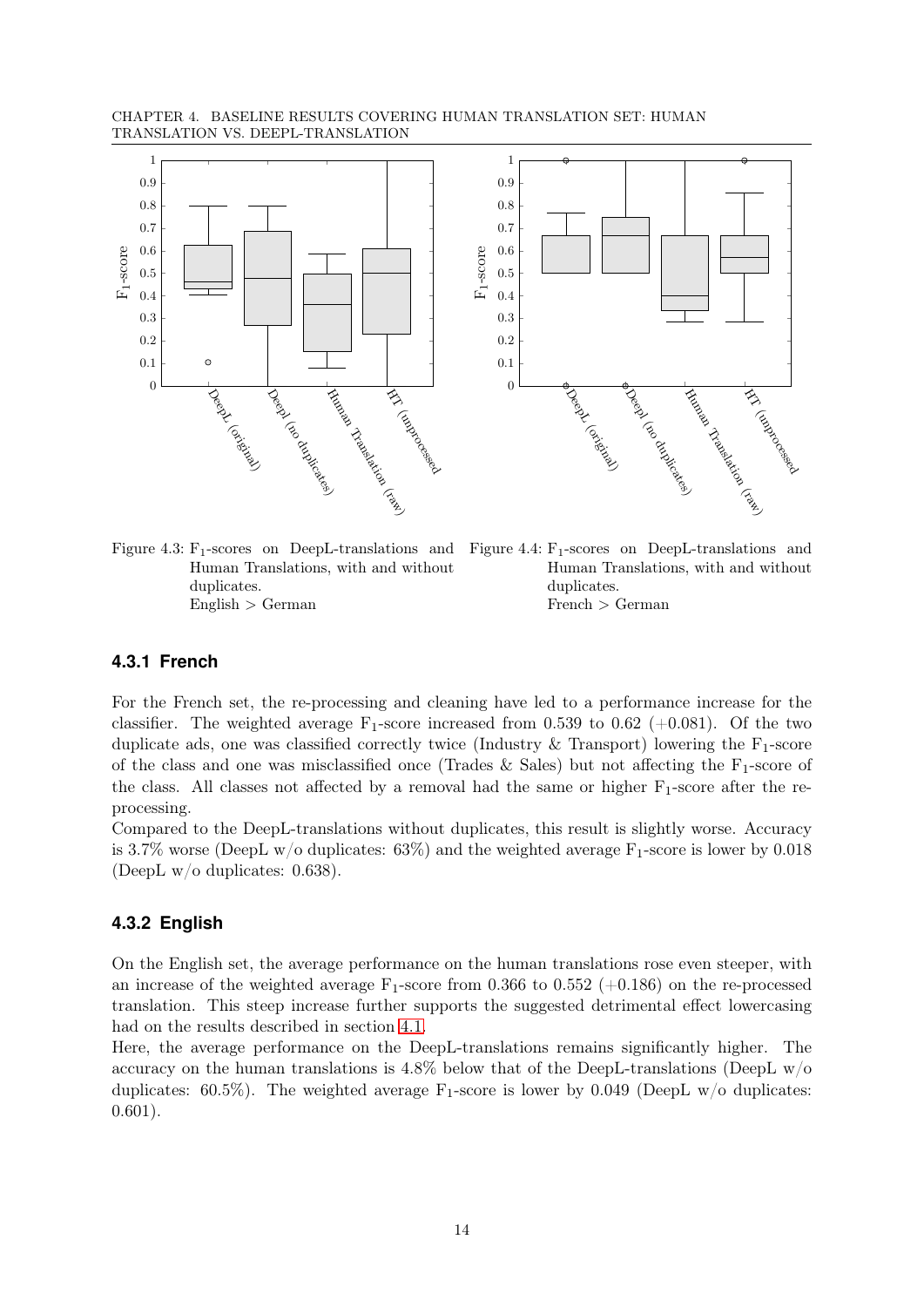## <span id="page-22-0"></span>**4.4 Best Baseline**

The results in the previous section show that the DeepL-translations without duplicates still provides slightly better performance than the human translations. This could be due to the language flattening happening with machine translation [\(Vanmassenhove et al., 2021\)](#page-46-7), which may ease the automatic classification. Considering that for most advertisements with gold standard labels, only DeepL-translations are available this is good to know. It means that if my translation system outperforms the DeepL baseline, it will be the best translation option available for the current SJMM classifier. This choice was additionally supported by the fact that [Gnehm](#page-45-0) [and Clematide](#page-45-0) [\(2020\)](#page-45-0) used these translations to explore the efficacy of machine translation as an information transfer method. To establish a baseline on the development sets, I gathered the corresponding DeepL-translations. As mentioned in section [3.1.2,](#page-12-0) in the Italian development set, either the the DeepL API has failed to translate two of the advertisements or the data was missing from the start. Additionally, in the English development set, 1 advertisement was affected in the same way. In the French development set, all 400 advertisements were translated successfully.

## <span id="page-22-1"></span>**4.4.1 Class Composition of the Gold Standard**

As [Gnehm and Clematide](#page-45-0) [\(2020\)](#page-45-0) have mentioned in their paper, the class distribution of English job advertisements is quite different to those of the French and Italian ones (see tables [4.4](#page-23-0) - [4.6](#page-24-1) in the next section). I have calculated the percentage of the different classes across the three languages and for the development set, compared to the full set. The random selection preserved the ratios of the classes quite well for the two larger development sets, English (350 elements) and French (400 elements). The Italian development set (74 elements) has larger deviations from the original class ratios. This had to be expected due to the small size.

The most obvious difference is the "Construction" class. Over the full gold standard, only three (0.1%) English job advertisements belong to this class; the development set contains none. The French and Italian sets contain 3.7% and 3.2% "Construction" job advertisements respectively. Similar, but less extreme, ratios can be seen for "Industry & Transport", "Trade & Sales", "Hospitality & Personal Services", and "Health". On the other hand, the more international fields "Technology & Science", "IT", and "Management & Organisation" make up a much larger part of the English set than of the French or Italian sets.

### <span id="page-22-2"></span>**4.4.2 DeepL Baseline for Final NMT Models**

As mentioned above in section [4.4,](#page-22-0) I use the DeepL-translation of advertisements contained in the development set for the new neural machine translation models as a baseline. For comparability, these sets were reduced to the advertisements which (1) remained after cleaning and (2) were successfully translated by all model variants. This leaves 342 English advertisements, 367 French advertisements, and 60 Italian advertisements. Based on the previous work by [Gnehm and](#page-45-0) [Clematide](#page-45-0) [\(2020\)](#page-45-0), a lower performance due to the different class distribution can be expected on the English set. On the development set, the performance on DeepL-translations of the English set is on average ca. 10% lower than that on that of the French and Italian set.

There is only one label where the precision was higher on the English set than on both of the others: "Management & Organisation". This class is one of those that is massively more frequent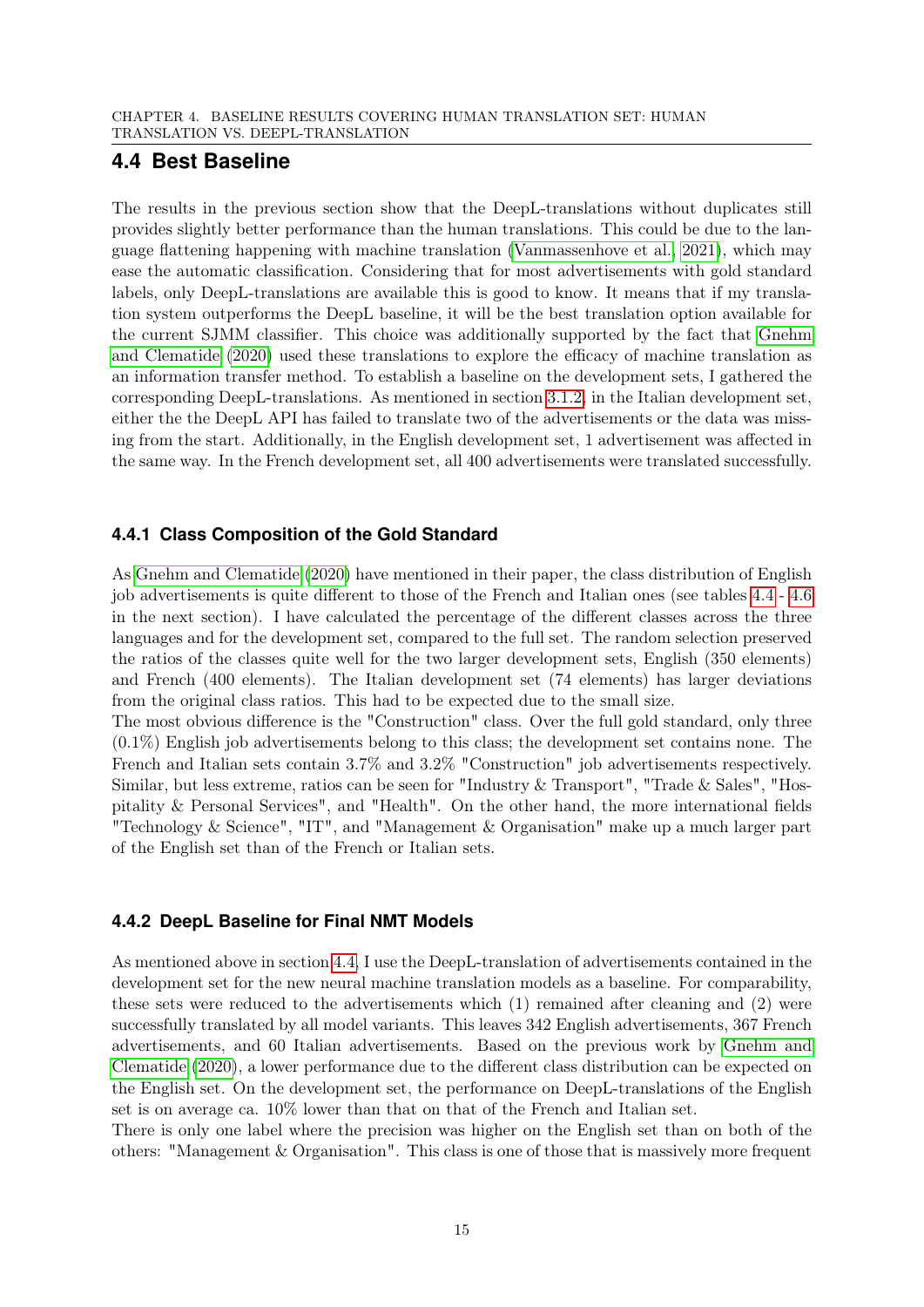#### CHAPTER 4. BASELINE RESULTS COVERING HUMAN TRANSLATION SET: HUMAN TRANSLATION VS. DEEPL-TRANSLATION

in the English development set  $(22.6\%)$  than in the French  $(5.0\%)$  and the Italian  $(6.9\%)$  ones. Due to very low recall, this does not create as much difference in the  $F_1$ -score. On the English development set it is only 0.133 higher than the one on the French development set which itself has low recall for this class, and only 0.019 higher than on the Italian development set. Another class to take note of is "Industry & Transport" with a recall of only 0.154 and a  $F_1$ -score of  $0.222$  in English. This could be caused by the much different ratio of this class in English  $(4\%)$ compared to French (14.8%) and Italian (18.1%). The last label where there seems to be a connection between ratio and classifier performance is "Teaching & Public Services". In this class, the higher the ratio is, the higher the performance. Due to the low amount of data and especially in Italian, this may also be coincidental though. For the rest of the labels, there is seemingly no connection between the percentage thereof and its classifier performance. I will check my NMT models if the performance on these previously mentioned classes is similar on the English set compared to the French and Italian ones or if this is a DeepL specific issue.

<span id="page-23-0"></span>

| English>German: DeepL-translation Development Set |           |        |              |          |                | Class Distribution |
|---------------------------------------------------|-----------|--------|--------------|----------|----------------|--------------------|
| Label                                             | Precision | Recall | $F_1$ -score | Support  | Dev Set        | Full Set           |
| Industry & Transport                              | 0.4       | 0.154  | 0.222        | 13       | 4              | 3                  |
| Construction                                      |           |        |              | $\Omega$ | $\Omega$       | 0.1                |
| Technology & Science                              | 0.468     | 0.706  | 0.562        | 51       | 14.9           | 15.7               |
| IT                                                | 0.847     | 0.769  | 0.806        | 65       | 18.9           | 17.9               |
| Trade & Sales                                     | 0.545     | 0.75   | 0.632        | 16       | 4.9            | 5.3                |
| Office & Administration                           | 0.472     | 0.63   | 0.54         | 27       | 8              | 8.1                |
| Financial & Fiduciary Services                    | 0.631     | 0.745  | 0.683        | 55       | 15.8           | 16.4               |
| Management & Organisation                         | 0.815     | 0.282  | 0.419        | 78       | 22.6           | 22                 |
| Hospitality & Personal Services                   | 0.667     | 0.667  | 0.667        | 3        | 0.9            | 0.9                |
| Health                                            |           | 0.429  | 0.6          | 7        | $\overline{2}$ | 2.4                |
| Teaching & Public Services                        | 0.444     | 0.741  | 0.556        | 27       | 8              | 8.2                |
|                                                   |           |        |              |          |                |                    |
| Accuracy                                          |           |        | 0.599        | 342      |                |                    |
| Macro Average                                     | 0.629     | 0.587  | 0.569        | 342      |                |                    |
| Weighted Average                                  | 0.657     | 0.599  | 0.585        | 342      |                |                    |

Table 4.4: Best classifier results of the DeepL-translation to be used as a benchmark and class distribution on the gold standard in percent, English  $>$  German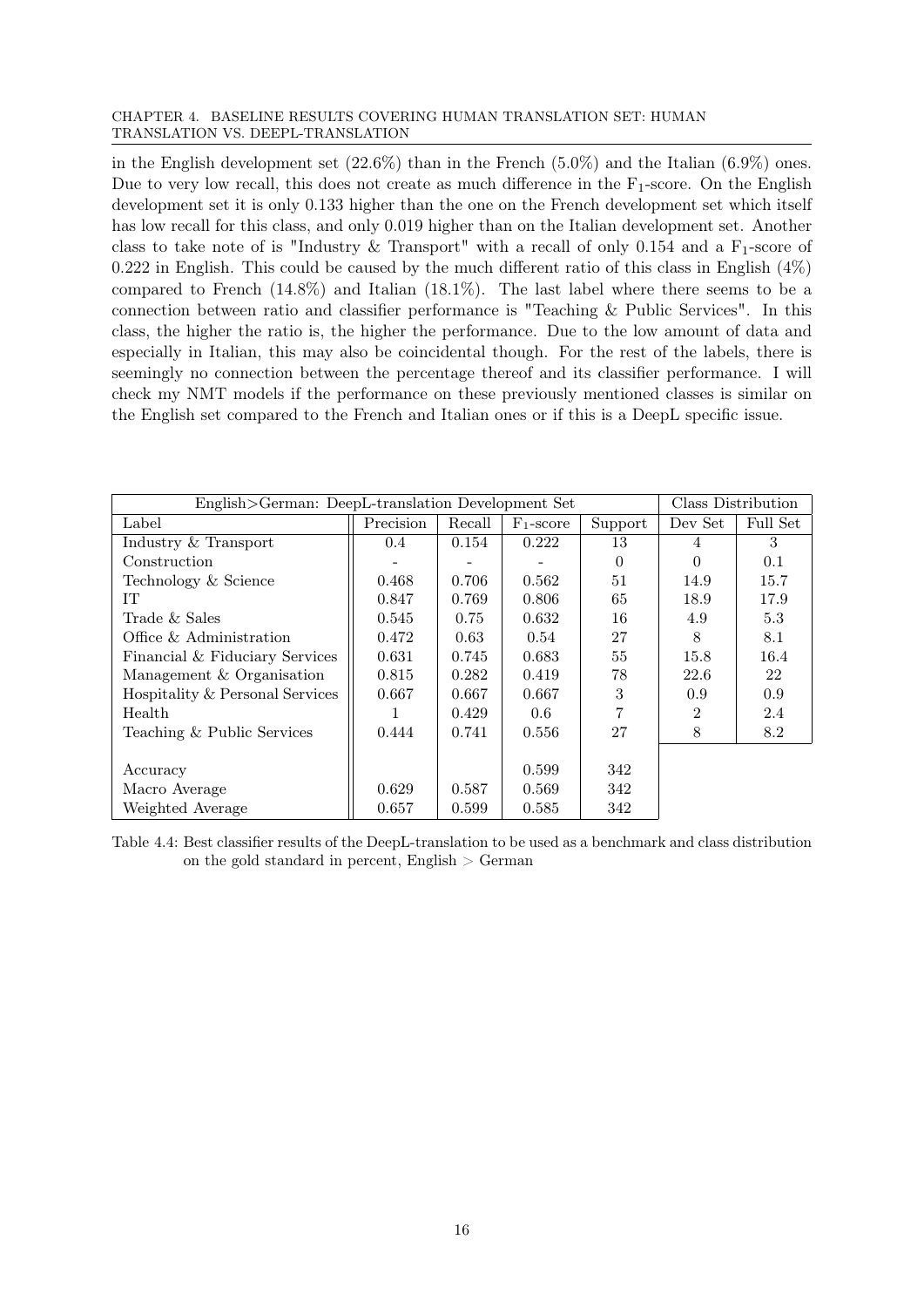<span id="page-24-0"></span>

| French>German: DeepL-translation Development Set |           |        |              |         | Class Distribution |          |
|--------------------------------------------------|-----------|--------|--------------|---------|--------------------|----------|
| Label                                            | Precision | Recall | $F_1$ -score | Support | Dev Set            | Full Set |
| Industry & Transport                             | 0.755     | 0.769  | 0.762        | 52      | 14.8               | 14       |
| Construction                                     | 0.857     | 0.545  | 0.667        | 11      | 3.3                | 3.7      |
| Technology & Science                             | 0.529     | 0.75   | 0.621        | 24      | 6.5                | 7.9      |
| IT                                               | 0.875     | 0.824  | 0.848        | 17      | 4.5                | 4.5      |
| Trade & Sales                                    | 0.767     | 0.647  | 0.702        | 51      | 13.5               | 12.3     |
| Office & Administration                          | 0.71      | 0.468  | 0.564        | 47      | 12.5               | 10.8     |
| Financial & Fiduciary Services                   | 0.842     | 0.744  | 0.79         | 43      | 11.3               | 10.6     |
| Management & Organisation                        | 0.261     | 0.316  | 0.286        | 19      | 5                  | 7.5      |
| Hospitality & Personal Services                  | 0.926     | 0.676  | 0.781        | 37      | 11                 | 8.8      |
| Health                                           | 0.742     | 0.852  | 0.793        | 27      | 7.5                | 7.8      |
| Teaching & Public Services                       | 0.547     | 0.897  | 0.68         | 39      | 10.3               | 12.2     |
|                                                  |           |        |              |         |                    |          |
| Accuracy                                         |           |        | 0.692        | 367     |                    |          |
| Macro Average                                    | 0.71      | 0.681  | 0.681        | 367     |                    |          |
| Weighted Average                                 | 0.724     | 0.692  | 0.694        | 367     |                    |          |

Table 4.5: Best classifier results of the DeepL-translation to be used as a benchmark and class distribution on the gold standard in percent, French > German

<span id="page-24-1"></span>

| Italian>German: DeepL-translation Development Set |           |               |              |         |         | Class Distribution |
|---------------------------------------------------|-----------|---------------|--------------|---------|---------|--------------------|
| Label                                             | Precision | Recall        | $F_1$ -score | Support | Dev Set | Full Set           |
| Industry & Transport                              | 0.5       | 0.4           | 0.444        | 10      | 18.1    | 13.3               |
| Construction                                      | 0.667     | 0.667         | 0.667        | 3       | 4.2     | 3.2                |
| Technology & Science                              | 0.429     | 0.6           | 0.5          | 5       | 9.7     | 7.5                |
| IT                                                |           |               |              |         | 2.8     | 2.5                |
| Trade & Sales                                     | 0.714     | 0.625         | 0.667        | 8       | 11.1    | 13.8               |
| Office & Administration                           | 0.667     | 0.571         | 0.615        | 7       | 9.7     | 12.3               |
| Financial & Fiduciary Services                    | 1         | $0.8^{\circ}$ | 0.889        | 5       | 9.7     | 10.3               |
| Management & Organisation                         | 0.333     | 0.5           | 0.4          | 4       | 6.9     | 7.9                |
| Hospitality & Personal Services                   | 0.857     | 0.857         | 0.857        | 7       | 11.1    | 12.0               |
| Health                                            |           | 0.714         | 0.833        | 7       | 12.5    | 9.2                |
| Teaching & Public Services                        | 0.333     | 0.667         | 0.444        | 3       | 4.2     | 7.9                |
|                                                   |           |               |              |         |         |                    |
| Accuracy                                          |           |               | 0.633        | 60      |         |                    |
| Macro Average                                     | 0.682     | 0.673         | 0.665        | 60      |         |                    |
| Weighted Average                                  | 0.681     | 0.633         | 0.647        | 60      |         |                    |

Table 4.6: Best classifier results of the DeepL-translation to be used as a benchmark and class distribution on the gold standard in percent, Italian  $>$  German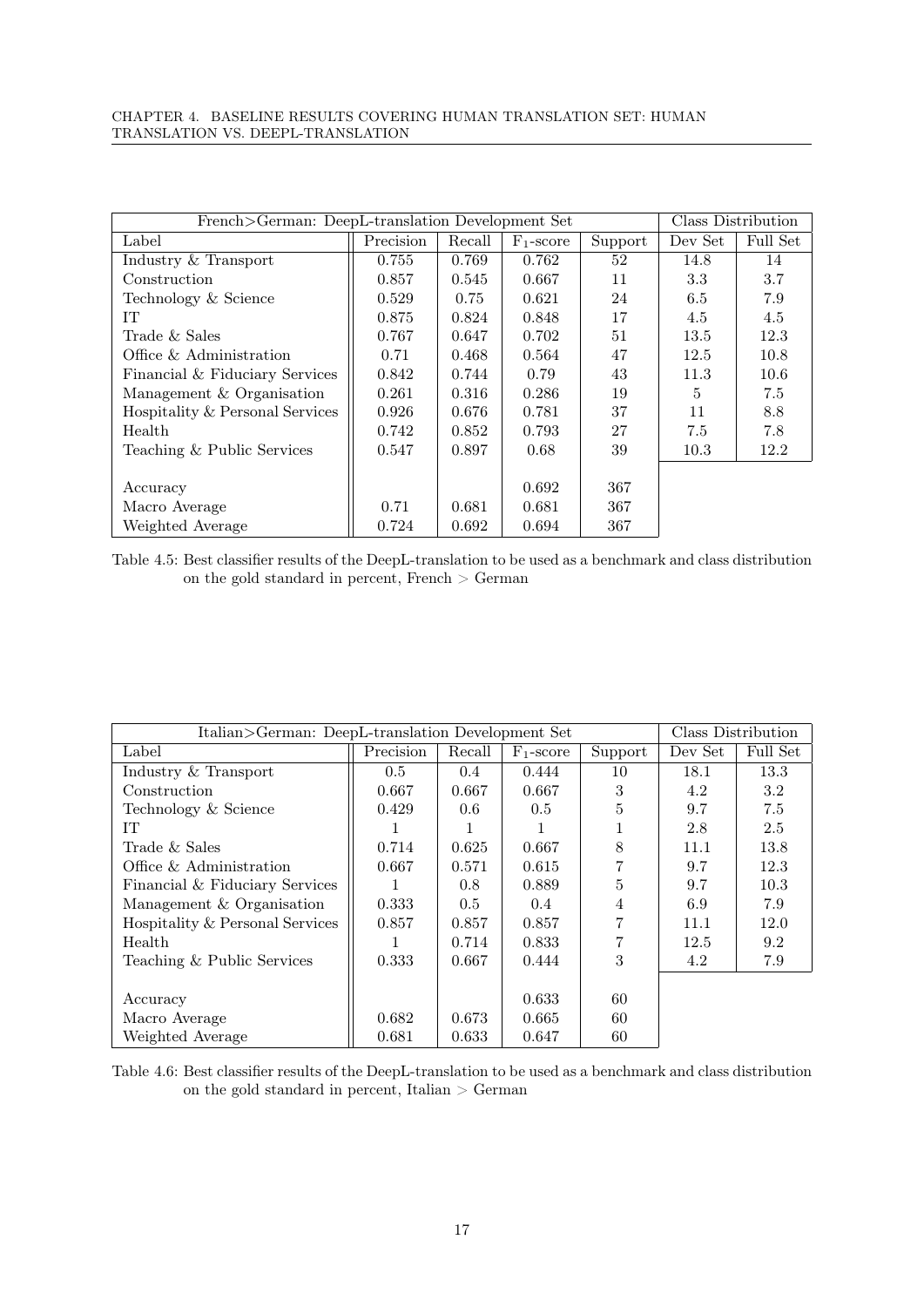## <span id="page-25-0"></span>**5 Model Variants**

## <span id="page-25-1"></span>**5.1 Generic Base Model**

The Generic Base Model is a transformer model [\(Vaswani et al., 2017\)](#page-46-8) trained on the corpora described in section [3.1](#page-11-1) on Sockeye 2.0 [\(Hieber et al., 2020\)](#page-45-11). Due to the scope of this work and the available resources, I do not have the possibility of experimenting with hyperparameters. Thus, I mainly used Sockeye's default values. The config file used can be found in the Appendix of this work. For this first step, I did not yet concatenate any sentences, as there is next to no possibility to differentiate consecutive segments from independent segments in the corpora used. This model was trained on 12.2 million segments for 500'000 updates with a vocabulary size of 32'794, taking 274 hours on two NVIDIA GeForce GTX TITAN X GPUs.

## <span id="page-25-2"></span>**5.2 Alpha Model Variants**

For the alpha models, there are four main variants, which are described in the following subsections. I checked for over-fitting and/or catastrophic forgetting by using the generic development set as the validation set here too. The performance on the in-domain data was checked afterwards.

#### <span id="page-25-3"></span>**5.2.1 Alpha Variant 1: Fine-Tuning on Single Segments**

This first variant is trained on single segments only. The domain adaption used is pure fine-tuning on the human translations and the job titles. Whilst pure fine-tuning has strong tendencies towards over-fitting and catastrophic forgetting, it requires comparatively very little computation time. Due to the low amount of in-domain data, it proved difficult to get enough data input in order to adjust the model's weights properly. The first attempt ended with a complete loss of the model due to the adapted learning rate being too high and the amount of input being too low. Interestingly, the default learning rate of Sockeye proved effective both for the generic training and the domain adaption training. I trained the model for a single epoch to avoid over-fitting. This took 15 minutes on two NVIDIA GeForce GTX TITAN X GPUs. Over this one epoch, training perplexity dropped from 51.84 to 25.14. Meanwhile, the validation perplexity rose from the base model's 14.9 to 17.34, not indicating over-fitting yet. Running a second epoch lead to over-fitting already.

This first variant mainly served as a comparison to the second variant.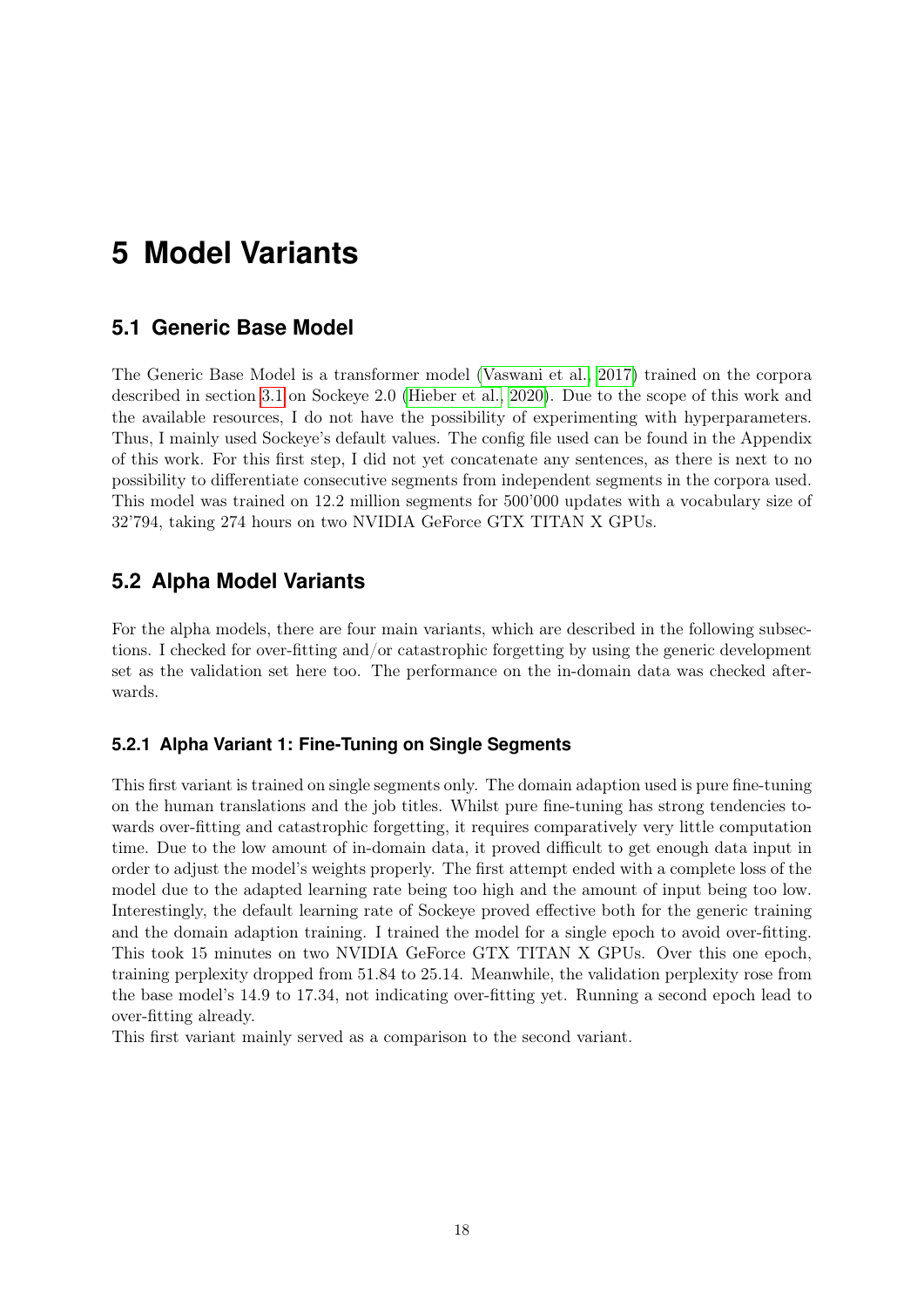#### <span id="page-26-0"></span>**5.2.2 Alpha Variant 2: Fine-Tuning on Two Concatenated Segments**

As mentioned in the previous section, this model is the same in terms of training method but differs in the way the in-domain data is presented. Here, every two consecutive segments that belong to the same job advertisement are concatenated. The border between segments is indicated by the special token  $\langle \text{seg}\rangle$ . This was both a test both

- (1) for the performance compared to single segments, as well as
- (2) for the feasibility of only introducing these concatenated segments at domain adaption time.

The results regarding these two points were critical for the further variants, as the scope of this work was very tight. Point (1) will be discussed in section [6 Alpha Model Results.](#page-28-0) The result of point (2) was highly promising. Even with the tiny amount of in-domain data, the model already learned to split the content into two parts when  $a \leq s$ eg $>$  token appeared. As a result, it reliably created two segments out of said input. Even with the amount of cleaning performed on the in-domain data, there still were very few segments containing only erroneously segmented symbols. In such cases, the model created only one segment. In this circumstance, this was indeed a quite desirable, easy to handle solution to such noise. Thus, this approach is feasible even with very little data.

In the following example, the question mark symbol was used to mark items in a bulleted list (BPE removed for better readability):

- (5.1) source: "<2de> ? <seg> To develop and implement the European Member and Partnership acquisition strategy and the European regional marketing plan"
- (5.2) translation: "sie entwickeln und implementieren die europäische Annahmestrategie und Partnerschaftsplanung und den europäischen regionalen Marketingplan ."

Again, this model was domain-adapted for one epoch only. This took 17 minutes on two NVIDIA GeForce GTX TITAN X GPUs. It has to be kept in mind though, that, as segments are concatenated, they are in effect doubled. Training perplexity was very similar to the single segment model starting at 51.2 and lowering to 24.0 in the end. Validation perplexity rose from the base model's 14.9 to 17.9. Merely based on these numbers, a slight improvement over the previous model could be expected. For the results, see section [6.](#page-28-0) It was interesting to see, that the validation perplexity on the generic development set did not rise much higher than for the previous model, even though the domain-specific data was doubled.

#### <span id="page-26-1"></span>**5.2.3 Alpha Variant 3: Fine-Tuning Supported by Generic Data**

As discussed in the previous two sections, catastrophic forgetting is a highly destructive issue with pure fine-tuning. These next two variants aim to reduce this. As concatenating two segments proved useful, I continued using this method for these variants.

In order to combat catastrophic forgetting, this variant is trained on a combination of oversampled in-domain data and generic data from the base model. The generic data added will re-activate the previously learnt weights, thus keeping them relevant which in turn avoids catastrophic forgetting to an extent. I over-sampled the concatenated human translations by a factor of three. Meanwhile, the job title terms were only used once. I then added one generic segment per in-domain segment to the training data. Again, I ran this for one epoch only. Owing to the much larger data set, this single epoch took 44 minutes on two NVIDIA GeForce GTX TITAN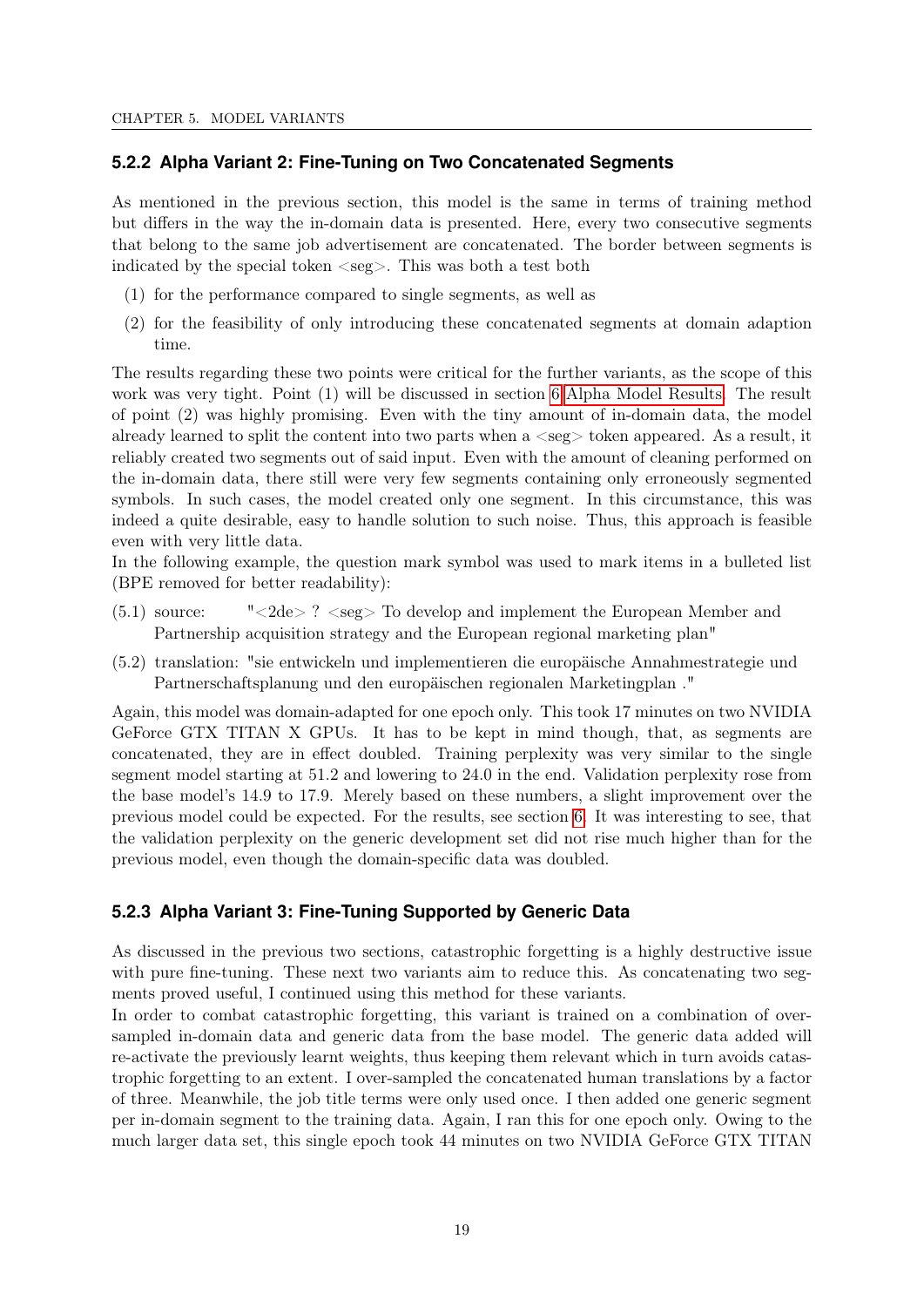#### X GPUs.

As expected when adding training data previously used in the pre-trained model, the starting point for training perplexity is lower at 32.53. After one epoch it had dropped to 17.12; slightly lower than the previous two variants. Validation perplexity was at 14.48, even improving over the pre-trained model. Keep in mind that due to the scope of this work, the pre-trained model was not trained to convergence. This is a first interesting result as it shows an opportunity for optimisation in circumstances where the available computing time is limited.

#### <span id="page-27-0"></span>**5.2.4 Alpha Variant 4: Fine-Tuning Using Elastic Weight Consolidation**

In this variant, catastrophic forgetting is combated by using Elastic Weight Consolidation [\(Thompson et al., 2019\)](#page-46-2). As mentioned in section [2,](#page-9-0) this means that the Empiric Fisher Information is calculated on the weights of the pre-trained model. This allows the machine learning algorithm to focus on adapting weights which are less impactful to the performance in the generic domain. Whilst lower computational needs based on the lower amount of input data can be expected, there is also slightly increased computational need, as the Empirical Fisher Information of the model's parameters has to be checked. This model contains 60'927'002 trainable parameters. However, at the time of writing this work, Sockeye only provides a draft implementation of Elastic Weight Consolidation where GPU support is not yet properly enabled. The most time-efficient solution was to create a workaround by hard coding one GPU to be used. I used only the in-domain data and trained the model for three epochs. This is comparable to the over-sampling by a factor three used in the previous variant. Training took 49 minutes on a single NVIDIA GeForce GTX TITAN X GPU; only five minutes more than the previous version [\(Alpha Variant 3: Fine-Tuning Supported by Generic Data\)](#page-26-1) with only half the GPU resource used.

Training perplexity lowered from 59.25 to 13.53. Validation perplexity rose significantly, however, ending at 69.12. This suggests that this model already reached the decay phase of the generic domain. Based on training perplexity, a similar state to the previous versions' end state was reached around 2.5 epochs into training. Due to the very low amount of data available, it was not feasible to create more validation checkpoints in order to find the optimal state. Additionally, the scope of this work did not allow for much experimentation trying to adapt hyper-parameters or the training length.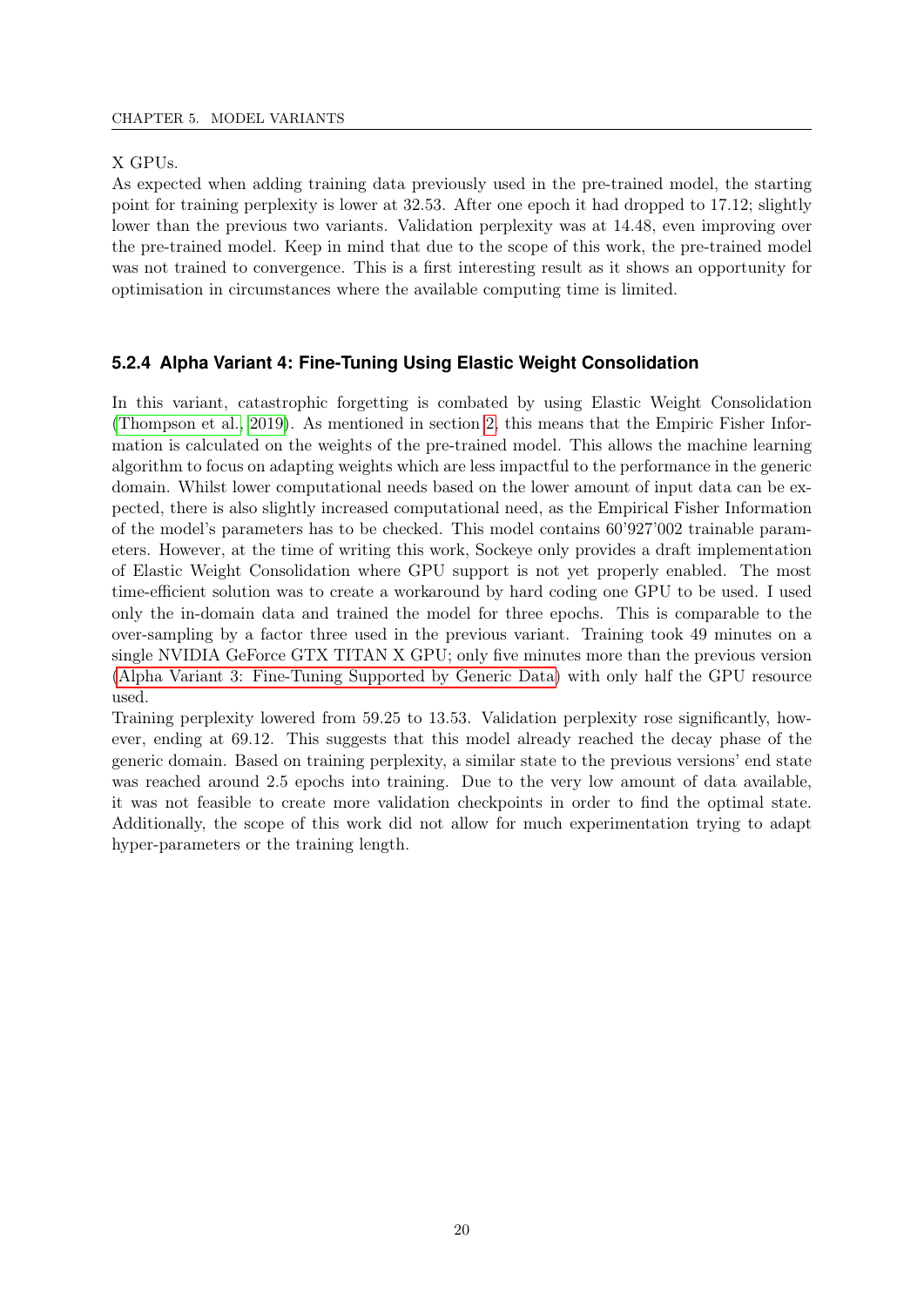## <span id="page-28-0"></span>**6 Alpha Model Results**

## <span id="page-28-1"></span>**6.1 Generic Base Model**

#### <span id="page-28-2"></span>**6.1.1 English**

For English, the Generic Base Model achieved a BLEU-score of 28.98 (against DeepL). Comparing the classification performance, as expected, this generic model with limited training data and training time is worse than DeepL. The two translations differ by 7.4% in accuracy and the weighted average of the  $F_1$ -score differs by 0.068. I expect this difference to be surmountable using domain adaptation.

As I have added the European Central Bank corpus to the generic Data, I expected a smaller gap on the class "Financial  $&$  Fiduciary Services". This class is indeed only trailing by 0.037 in  $F_1$ -score on this model. The class "Technology & Science" is also worth taking note of. It is one of the more frequent classes in this set, and in this class, the classifier already performs better on the Generic Base Model, owing to higher precision  $(+0.32)$ .

#### <span id="page-28-3"></span>**6.1.2 French**

On the French development set, the Generic Base Model achieved a BLEU-score of 27.39 (against DeepL). Regarding the classification performance, the difference is larger compared to the English set. This model's accuracy is  $11\%$  below DeepL and the weighted average of the  $F_1$ -score is lower by 0.123.

Notably, this model failed to classify any advertisement belonging to "Construction" correctly. "Financial & Fiduciary Services" is the second-best performing class on this set, behind "Health", with slightly higher recall on this model  $(+0.47)$ .

#### <span id="page-28-4"></span>**6.1.3 Italian**

The Generic Base Model has a BLEU-score of 28.95 (against DeepL).

The Italian set presents the highest classifier performance difference between this model and DeepL. The accuracy is 16.5% lower on this model. On single classes, the amount of data is very low. One point to note, though, is the 0 score on the classes "Construction" (like on the French set) and "Management & Organisation".

### <span id="page-28-5"></span>**6.2 Alpha Variant 1: Fine-Tuning on Single Segments**

As previously mentioned, this model mainly serves as a comparison between single segment training and translation and concatenated segments training and translation. (I.e. comparing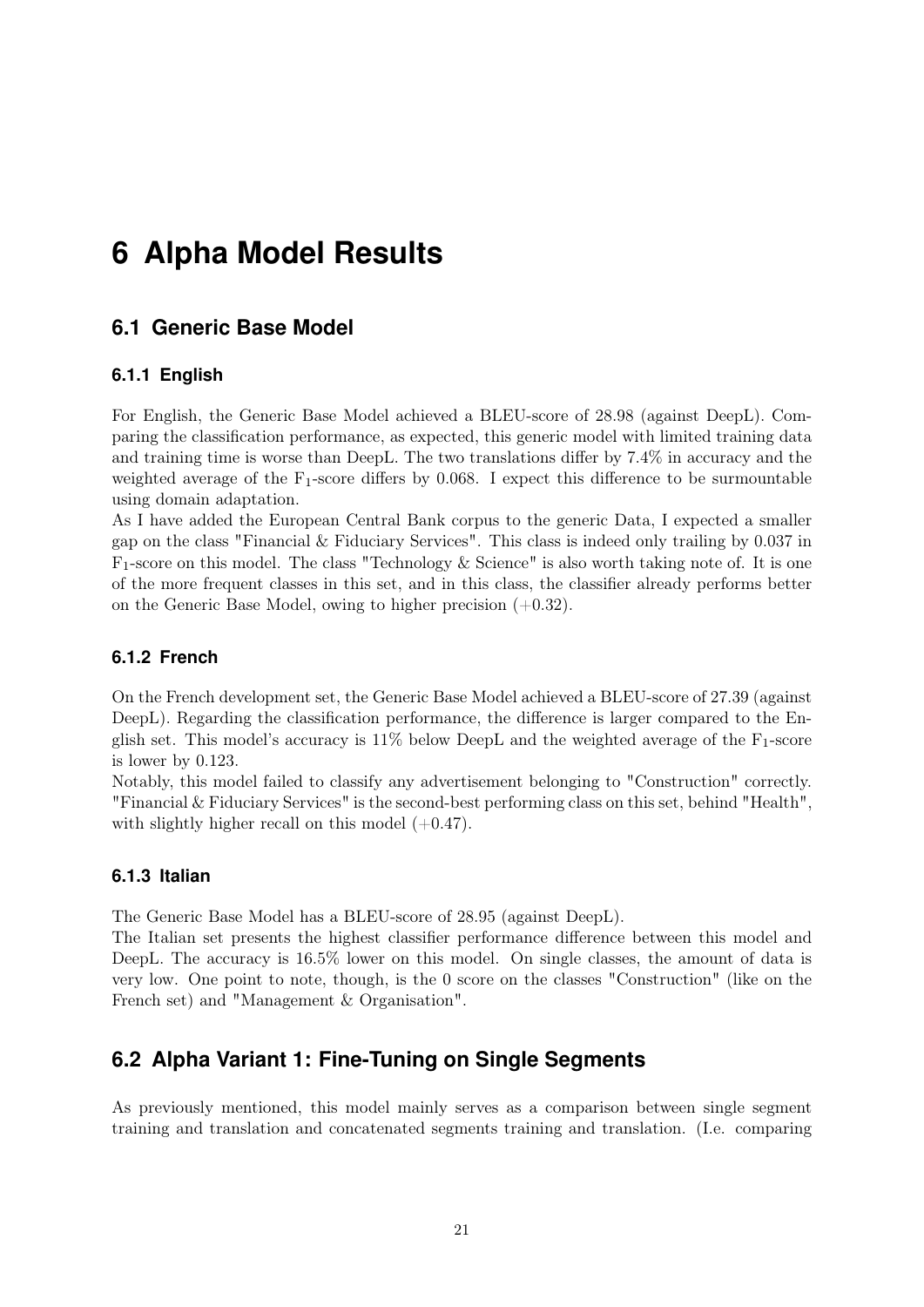it to alpha variant 2.) It is expected to be outperformed by Variants 3 and 4. This expectation does need to be confirmed though.

#### <span id="page-29-0"></span>**6.2.1 English**

Compared to the Generic Base Model, the BLEU-score increased to 33.74 (+4.79). The classifier performance increases on all but two classes. These two classes are the rarest ones of the English development set: "Hospitality & Personal Services" (3 advertisements) where performance remains equal, and "Health" (7 advertisements) on which performance slightly drops. This drop is caused by lower recall  $(-0.143)$ , whilst precision rose  $(+0.125)$ .

With regards to the DeepL Baseline, the difference in accuracy shrank to -3.6% (+3.8%) and the weighted average  $F_1$ -score differs by -0.033 (+0.027).

#### <span id="page-29-1"></span>**6.2.2 French**

On the French set, the BLEU-score sinks to 26.69 (-0.64) compared to the Generic Base Model. The averaged classification values, accuracy and weighted average  $F_1$ -score, remain within 0.01 of the Generic Base Model. Compared to the DeepL Baseline, this variant's accuracy is lower by  $-11.2\%$  at 58% and its weighted average  $F_1$ -score is lower by  $-0.113$  at 0.581. Of the eleven "Construction" advertisements, two are now correctly classified (previously 0).

#### <span id="page-29-2"></span>**6.2.3 Italian**

Finally, on the Italian set, the BLEU-score sinks to 27.78 (-1.17) compared to the Generic Base Model. However, accuracy rises by  $8\%$  to 54.8% and the weighted average  $F_1$ -score rises by 0.075 to 0.554. The two 0 score classes do not improve. "Technology & Science" loses 0.2 recall as one more of its five advertisements is misclassified.

These results are highly remarkable as there are no Italian human translations. The only indomain data for Italian are the job title terms.

### <span id="page-29-3"></span>**6.3 Alpha Variant 2: Fine-Tuning on Two Concatenated Segments**

The very similar perplexity values measured during training and validation of this model are mirrored by small performance differences between this model and alpha variant 1.

#### <span id="page-29-4"></span>**6.3.1 English**

Compared to alpha variant 1, the BLEU-score is slightly lower at 33.2 (-0.54) on the English development set. The classification performance remains almost the same. It would seem, that on the English set the concatenation of two consecutive sentences does not provide improvement.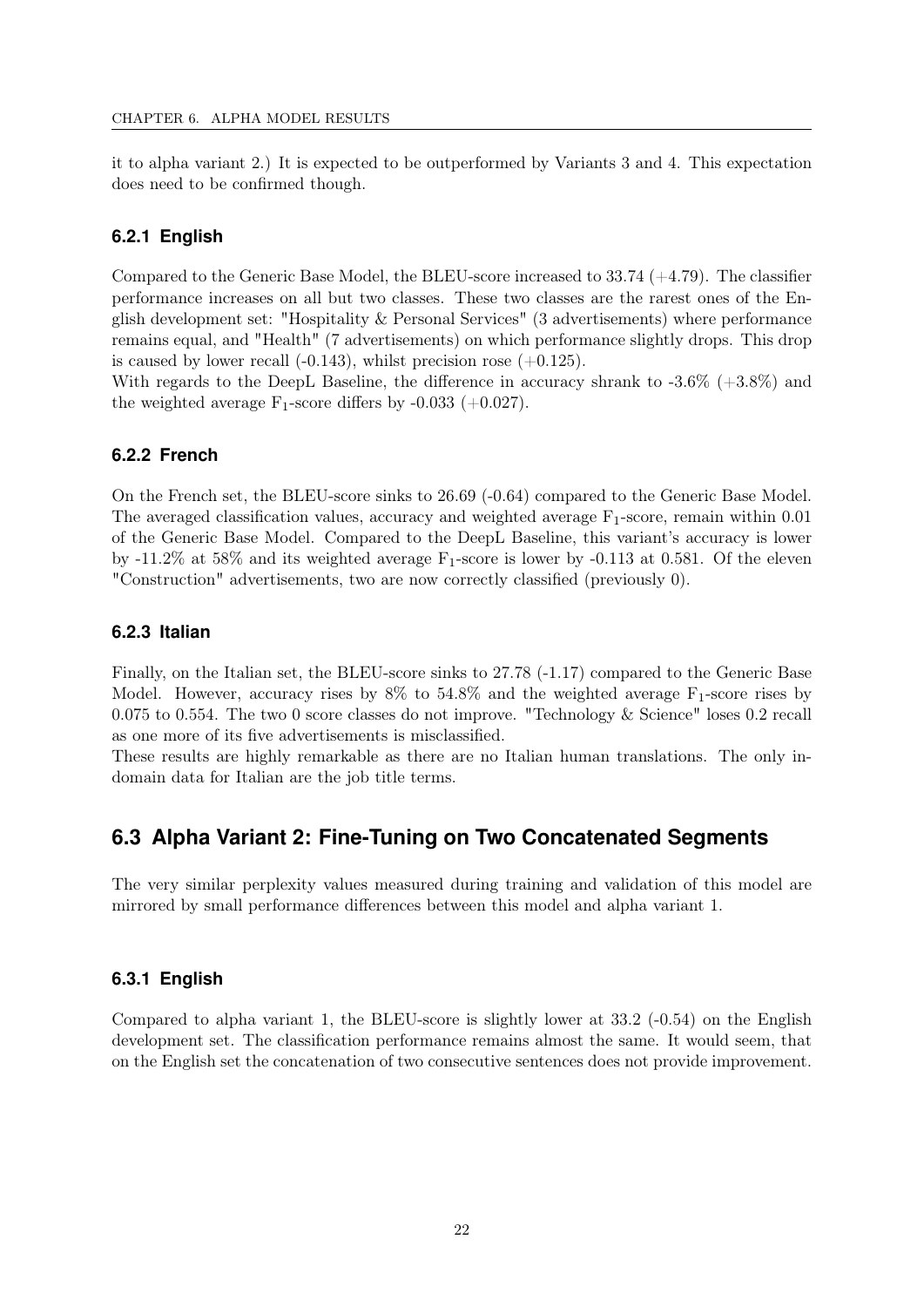#### <span id="page-30-0"></span>**6.3.2 French**

On the French development set, the BLEU-score of this variant at 26.71 is just slightly higher than for alpha variant  $1 (+0.02)$ . Opposed to the English set, here classification performance does increase on all but three classes, resulting in an improved average accuracy of  $0.611 (+3.1\%)$ and the weighted average  $F_1$ -score is higher by 0.029 at 0.6. The performance on the "Construction" label remained equal. The classes with lower performance were "Office & Administration", as well as "Management & Organisation".

#### <span id="page-30-1"></span>**6.3.3 Italian**

The BLEU-Score on the Italian development set, compared with version 1, rose by 1.7 to 28.41. The average accuracy improved slightly  $(+1.9\%)$ , but more importantly, the Construction label is now found once.

From these results it can be said, that context extension by one sentence, on average, does not deteriorate the results, but can provide a slight improvement on this task. Thus I continue this work using concatenated data. In a continuation of this work, more extensive tests with larger context extension could prove beneficial.

## <span id="page-30-2"></span>**6.4 Alpha Variant 3: Fine-Tuning Supported by Generic Data**

As this variant reached a lower perplexity than the two previous variants during training and even improved the validation perplexity over the Generic Base Model, I expect higher performance from this model.

#### <span id="page-30-3"></span>**6.4.1 English**

This variant's translation achieved a BLEU-score of 34.24, beating the previous best by 0.52. As expected by the perplexity values and the BLEU-score, there is also an improvement in the classifier's performance. This variant beats the previous best by  $+3\%$  accuracy and  $+0.032$ weighted average  $F_1$ -score. This also means that this model is almost on-par with the DeepL baseline. On accuracy it is -0.5% below the performance on the DeepL-translation; on the weighted average F1-score it lacks merely 0.001. Keeping in mind that this performance is based on a small generic model which is domain-adapted with only 332 English advertisements, or 20166 in-domain segments, and job title terms, this is an impressive development.

#### <span id="page-30-4"></span>**6.4.2 French**

On the French set, the BLEU-score of this variant is 27.88. This is an improvement over the previous best of  $+1.17$ . Improvement on the average classifier scores is lower. Accuracy rises by  $1\%$ , the weighted average  $F_1$ -score by 0.02. The gap to the performance on the DeepL-translation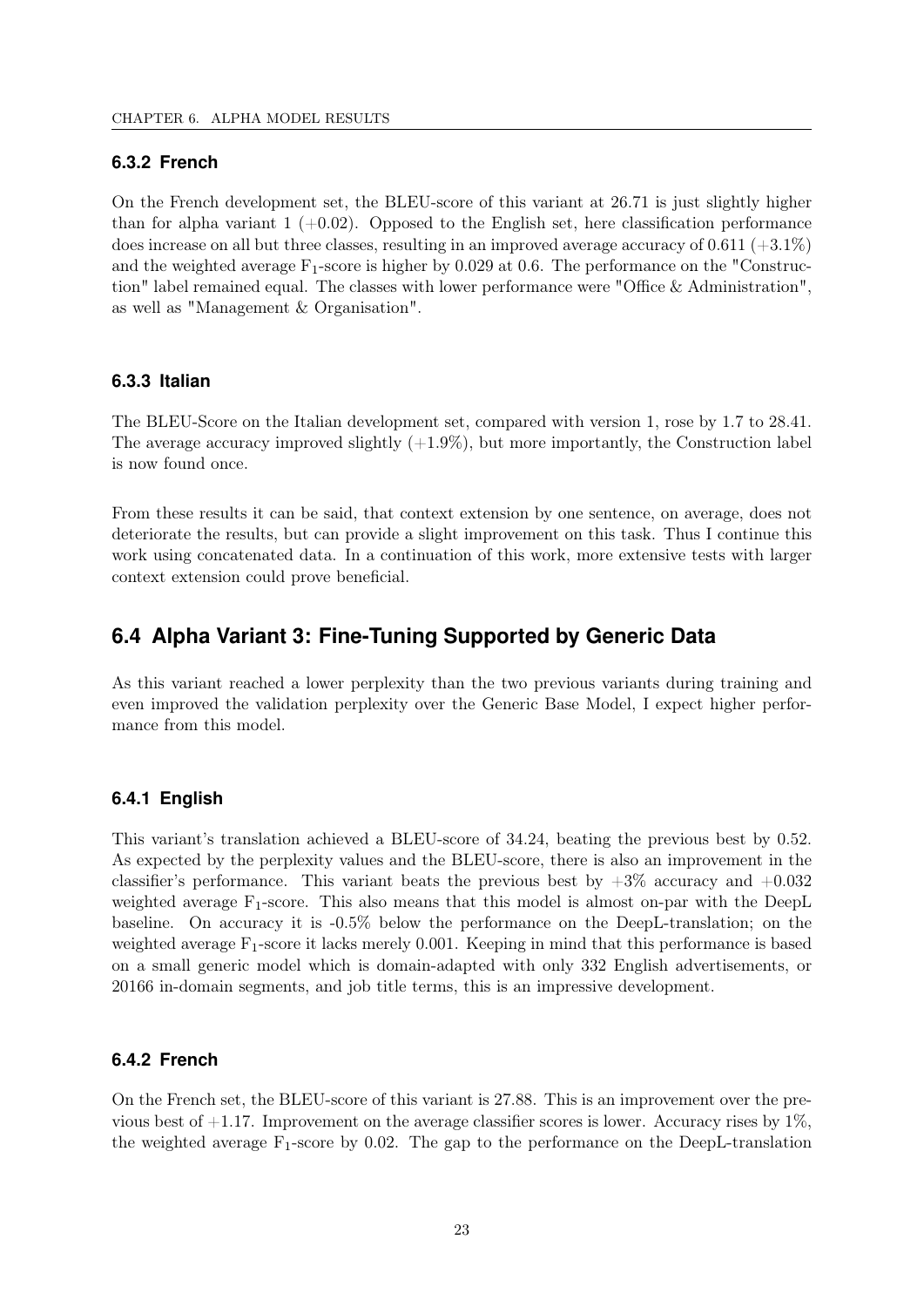is as follows: On accuracy, this variant is  $7.1\%$  worse. The weighted average  $F_1$ -score is 0.072 points lower on this variant. As there only were 27 unique advertisements, or 350 segments, of French human translation, a lesser development compared to English was to be expected.

#### <span id="page-31-0"></span>**6.4.3 Italian**

The BLEU-score of this variant on the Italian development set is 30.15. This is an improvement of 1.74 points over the previous best. Whilst the score on the "Construction" label returns to all zeroes again, accuracy and weighted average  $F_1$ -score rise significantly. The accuracy of 63.3% is an improvement of  $7.4\%$  over the previous best. The weighted average  $F_1$ -score improved by 0.071 points to 0.635. This means, that, even though there is no in-domain data besides the job title terms for Italian, the performance on the Italian set is the highest. It has to be kept in mind though, that the Italian development set is small with 60 advertisements. This result may be coincidental. Nonetheless, it is an impressive show of the possibilities offered by multilingual models.

This variant looks highly promising for beating the performance on the DeepL-translations once more in-domain data is available.

## <span id="page-31-1"></span>**6.5 Alpha Variant 4: Fine-Tuning Using Elastic Weight Consolidation**

Seeing from the perplexity values that this Model already had issues with catastrophic forgetting due to the low amount of in-domain data, it will be interesting to see how this affects the classifier's performance.

#### <span id="page-31-2"></span>**6.5.1 English**

The high evaluation perplexity is also reflected in the BLEU-score: With 30.77 points, it is the lowest by 2.43 points. The classifier performance, however, is higher than on the two raw finetuning variants (alpha variants 1 and 2) but lower than alpha variant 3. On the label "Trade  $\&$ Sales", one of the rarer labels in the English set, it even achieved the highest  $F_1$ -score out of all variants.

#### <span id="page-31-3"></span>**6.5.2 French**

For the French set, the results are analogous. With a BLEU-score of 22.54, it is the lowest of any variant, whilst the  $F_1$ -score is between alpha variants 2 and 3. Again, "Trade & Sales" performance is the best of any variant here.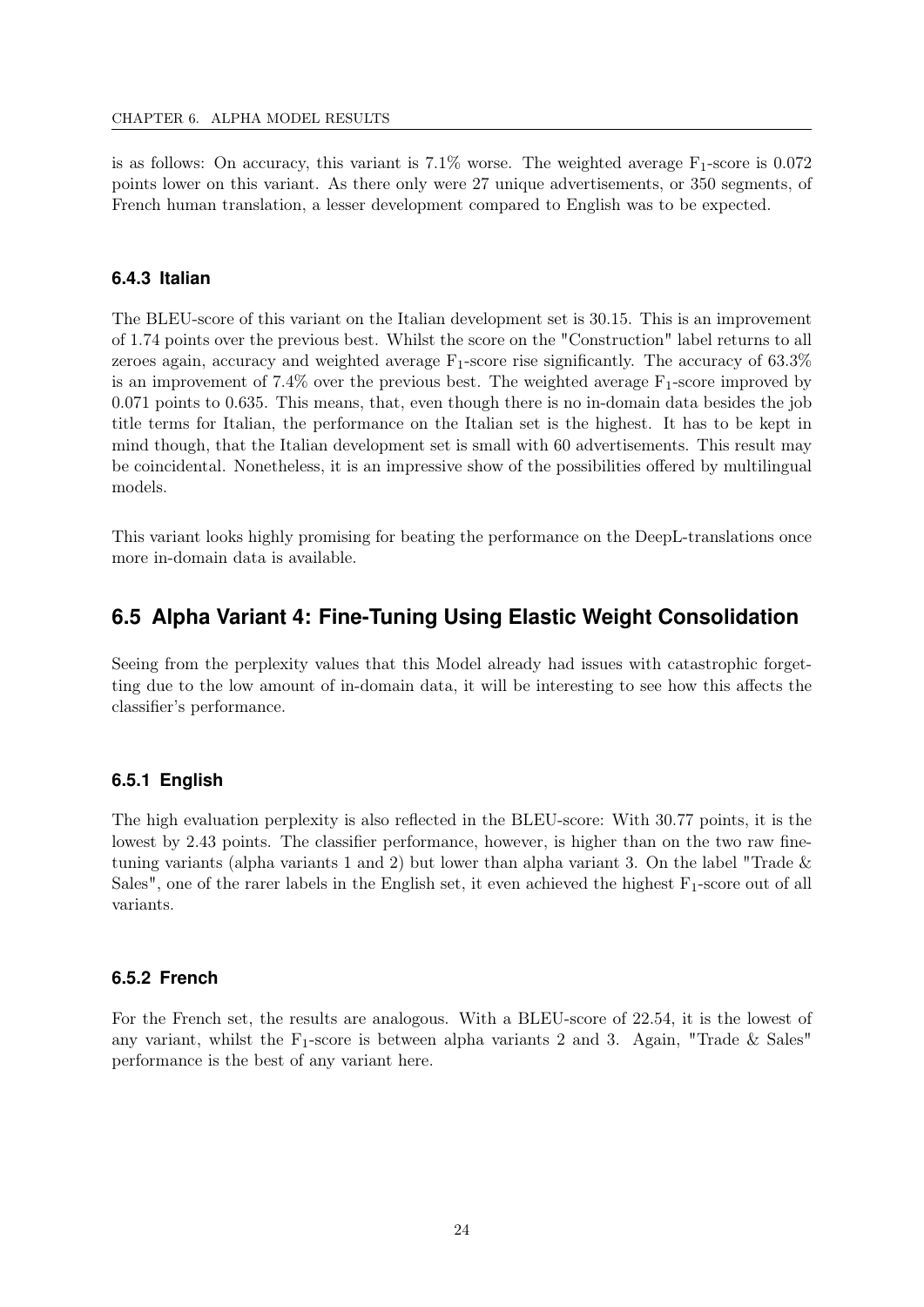#### <span id="page-32-0"></span>**6.5.3 Italian**

On the Italian set, this variant presents differently. With Elastic Weight Consolidation, the BLEU-score is massively lower at 21.23 (-6.45). This is also reflected in the classification performance. It is just slightly better than alpha variant 1 (accuracy  $+0.002$ , weighted average  $F_1$ -score  $+0.003$ ).

## <span id="page-32-1"></span>**6.6 Alpha Variants Conclusion**

Based on these results, it is clear that [Alpha Variant 3: Fine-Tuning Supported by Generic](#page-26-1) [Data](#page-26-1) is performing the best on this task. An overview over the four variants can be seen in the following box-plots of their weighted average  $F_1$ -scores per label:



<span id="page-32-2"></span>Figure 6.1: Unweighted F1-scores on Alpha Variants  $English > German$ 



<span id="page-32-3"></span>Figure 6.2: Unweighted F1-scores on Alpha Variants Italian > German



<span id="page-32-4"></span>Figure 6.3: Unweighted F1-scores on Alpha Variants French > German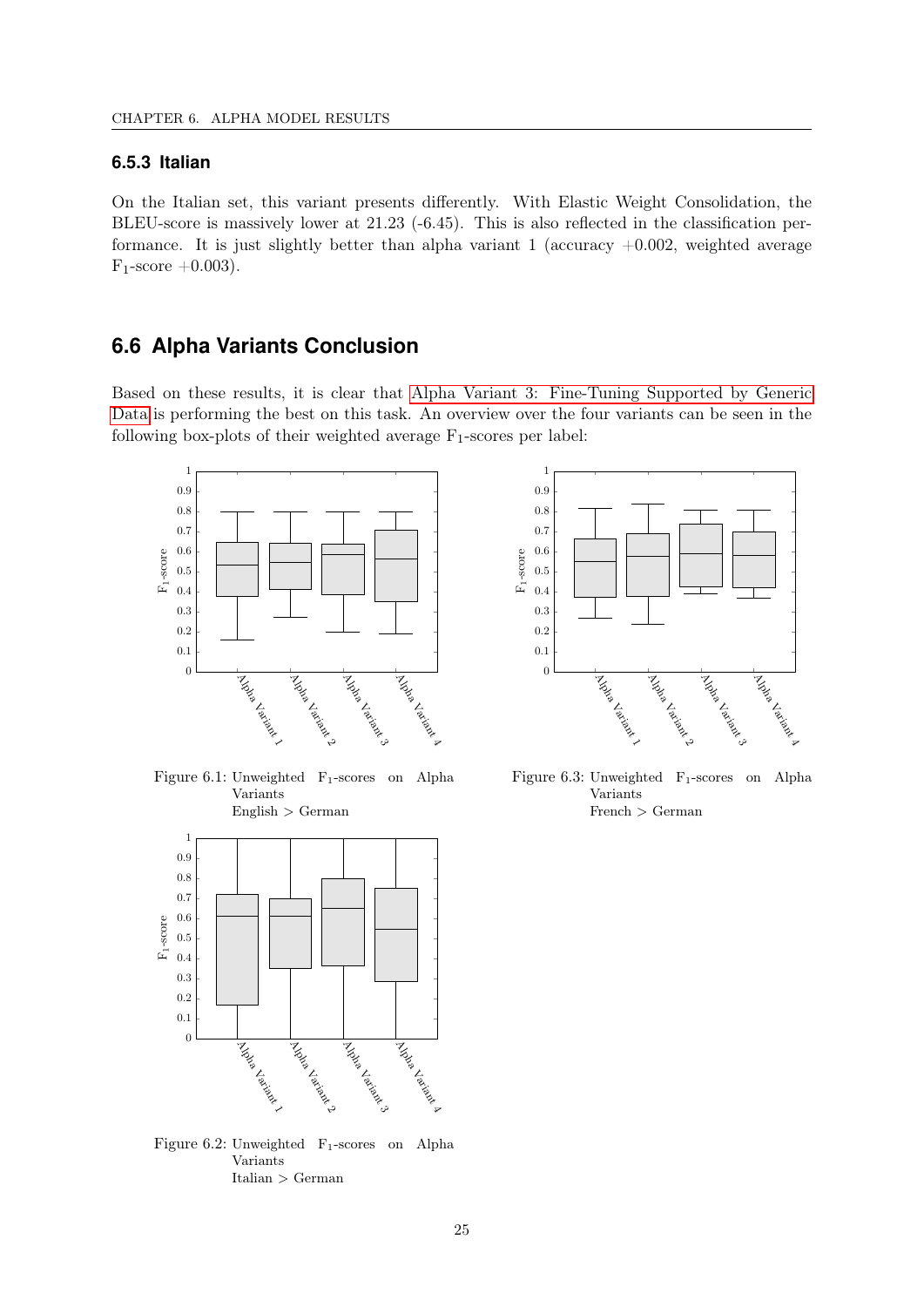## <span id="page-33-1"></span><span id="page-33-0"></span>**6.7 Constrained Decoding**

| Direction        | Unconstrained   Constrained   Support |       |     |
|------------------|---------------------------------------|-------|-----|
| French > German  | 0.620                                 | 0.614 | 367 |
| Italian > German | 0.635                                 | 0.651 | 60  |

Table 6.1: Weighted average  $F_1$ -score compared between constrained and unconstrained decoding. Based on [Alpha Variant 3: Fine-Tuning Supported by Generic Data.](#page-26-1) (See [5.2.3\)](#page-26-1)

As key words, such as job titles, should help the classifier massively, and the in-domain data is heavily limited, I also considered constrained decoding for job titles and education levels. As the scope of this work does not allow me to develop extensive pre- and post-processing modules, I kept this approach simple, with direct matches to the terminology only. This means that morphology in the target segment is ignored which hampers performance.

Using the job title terms and the education level abbreviations, performance sank on all models. I interpret this such that, due to the job title terms in the training data, my model is already able to translate job titles correctly. It is possible that the missing morphology forces the translation into a worse performing probability range for the rest of the tokens to be used around the constraint. One example here-for would be a case where the constraint applies to a direct or indirect object of a phrase but due to lacking morphology, the system builds the translation with the constraint as the phrase's subject.

In the DeepL-translations, mainly education level abbreviations were problematic. E.g. the French «CFC» (Certificat fédéral de capacité), meaning federal certificate of proficiency (my translation), was interpreted as Chlorofluorocarbure (Chlorofluorocarbon). This led me to reduce the terminology to education level abbreviations. These are also not affected by morphology. The only set on which average values improved was the Italian one, based on one more advertisement classified correctly which is not significant. Therefore, I decided not to further pursue constrained decoding in my experiments.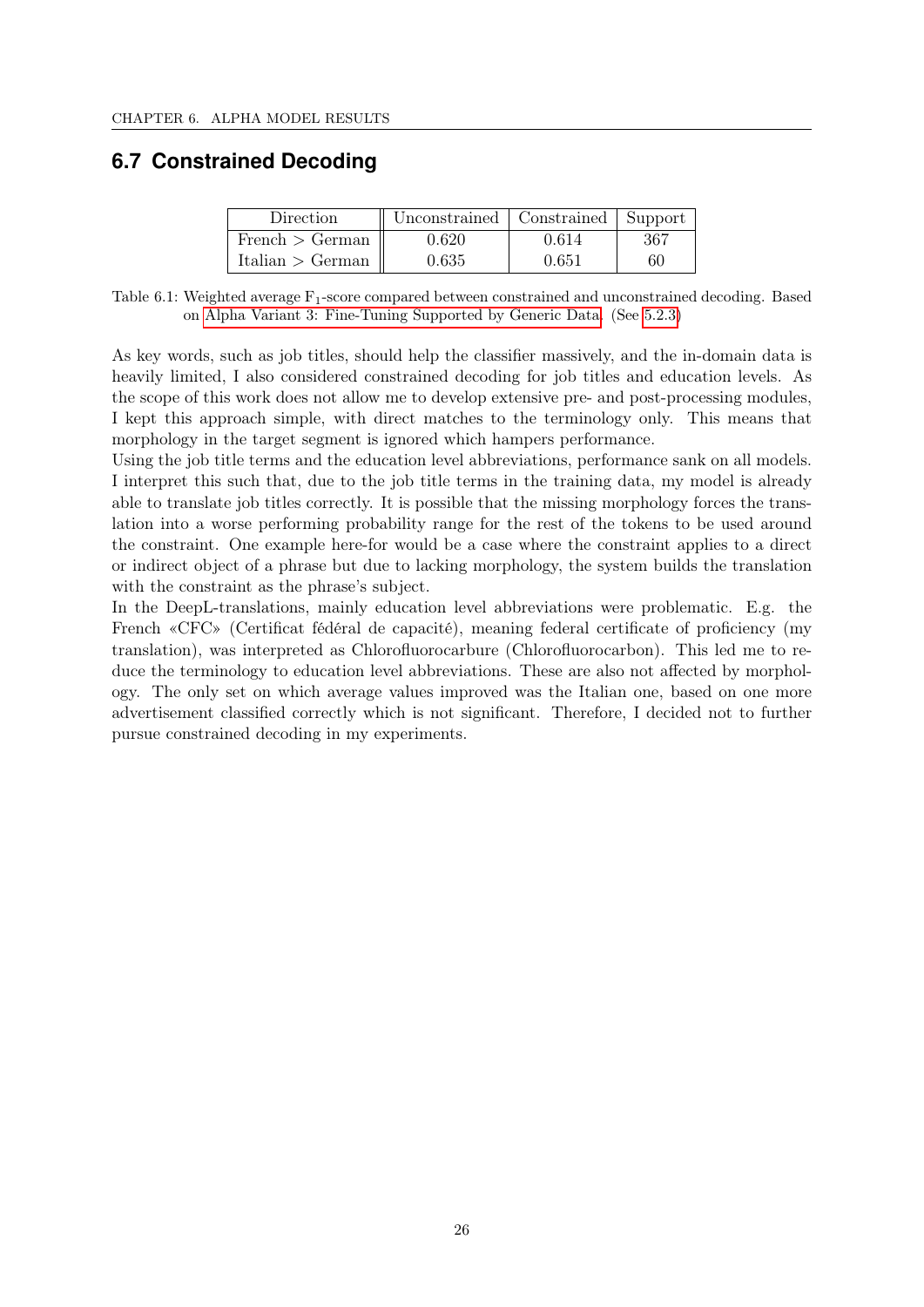## <span id="page-34-0"></span>**7 Synthetic Data Produced**

## <span id="page-34-1"></span>**7.1 Back-translation from German**

Based on these results discussed in the previous section, I decided to use alpha variant 3, domain adaptation with generic support (see [5.2.3\)](#page-26-1), without constraint based decoding for the backtranslations. For the back-translation, I used exclusively advertisements that do not yet have a gold standard label, in order to keep as much test data as possible. To start out with, I selected the first and last 50'000 advertisements from a folder which does not contain any advertisement with a label. These first advertisements are from 2014, the last ones from 2018. Each of the source files contains ca. 100'000 advertisements. Thus, by selecting 50'000 advertisements, I do not risk double sampling job advertisements where the position still is listed at the next data collection date. There still is a small risk of double sampling though, since these advertisements stem from different job listing sites. This resulted in ca. 1.3 million segments per language pair.

## <span id="page-34-2"></span>**7.2 Forward-Translation to German**

Using alpha variant 3, I forward-translated 200'000 segments from French and English. From Italian, I translated 166'988 segments; these are all marked Italian advertisements which have no gold-standard label.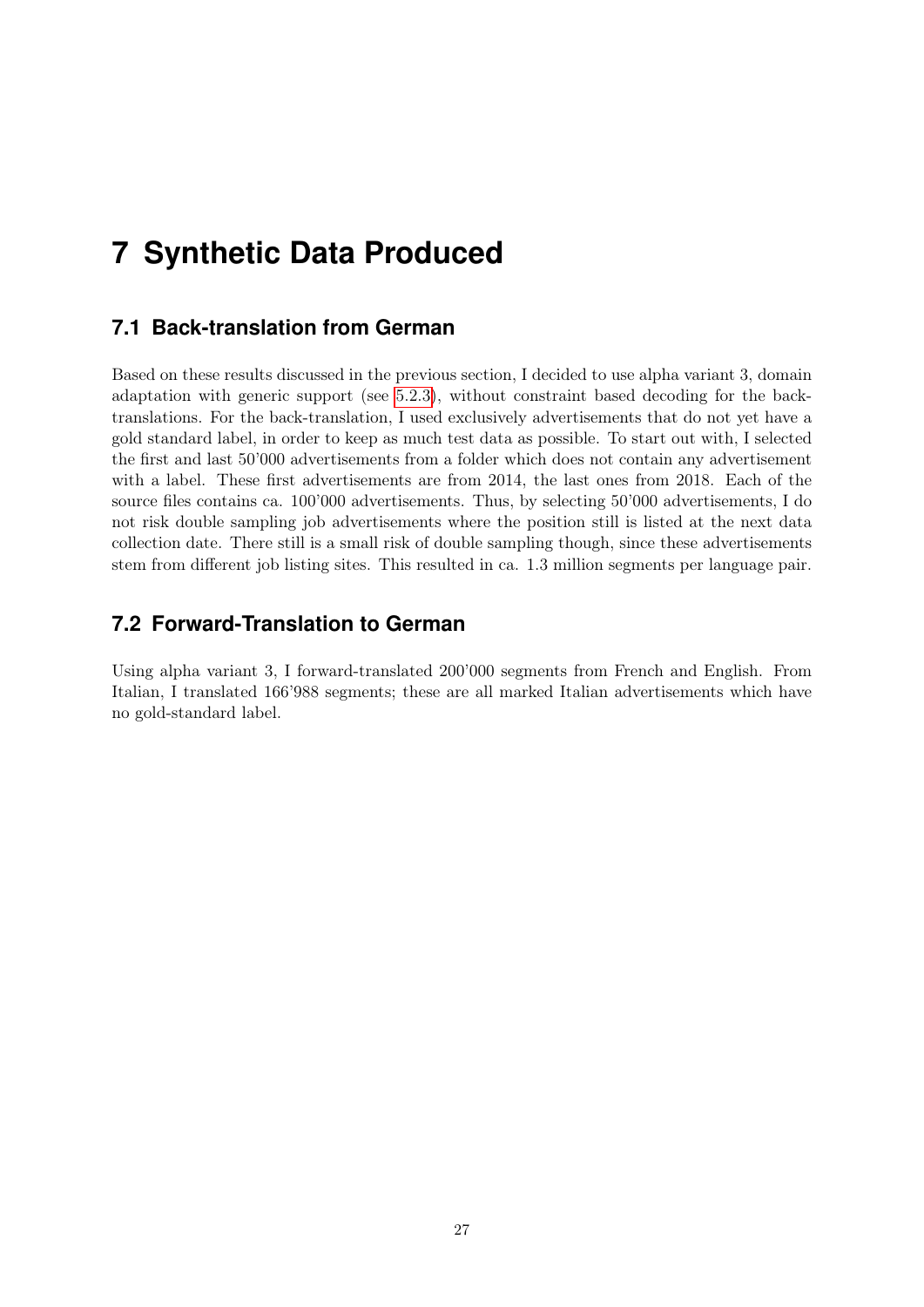## <span id="page-35-0"></span>**8 Models Using Synthetic Data**

If not explicitly mentioned otherwise, for the following experiments, I based the domain-adaptation off of the baseline model (see Section [5.1\)](#page-25-1) and limited training to be unidirectional into German as this is these models' only intended use.

## <span id="page-35-1"></span>**8.1 Variant 1: Using All Back-translations**

#### <span id="page-35-2"></span>**8.1.1 Variant 1.1: Supported by Half of the Generic Data.**

For this training, I used the same in-domain data as in the alpha models, enriched with all 100'000 back-translated advertisements. To support this, I added half of the generic data used for the generic base model. By using half of the generic data, there is roughly the same amount of outof-domain and in-domain Data in the training material. This results in improved performance over the best alpha model variant (see Section [5.2.3\)](#page-26-1) in English and French.

#### <span id="page-35-3"></span>**8.1.1.1 English**

The English set reaches a BLEU-score of 36.31 (against DeepL), thus surpassing the previous best by  $+2.07$  points. Compared to the previous best, this model reaches an accuracy of 60.8%  $(+1.4\%)$  and a weighted average F<sub>1</sub>-score of 0.602 (+0.018). On a per label basis, this model is:

- under-performing on two labels ("Office & Administration", and "Teaching & Public Services") by -0.041 and -0.019 respectively.
- on par for three labels ("Trade & Sales", "Management & Organisation", and "Hospitality & Personal Services").
- slightly out-performing three labels ("Technology & Sciences", "IT", and "Financial  $\&$ Fiduciary Services") by  $+0.03, +0.038$  and  $+0.006$  respectively.
- strongly out-performing two labels ("Industry & Transport", and "Health") by  $+0.185$ and +0.167 respectively.

This classifier performance, for the first time, is also higher than the DeepL-baseline with  $+0.7\%$ accuracy and  $+0.017$  weighted average  $F_1$ -score. This is remarkable and encouraging, as the model which has produced these back-translations was domain-adapted on only a few hundred human-translated advertisements and a set of job titles and education level abbreviations.

#### <span id="page-35-4"></span>**8.1.1.2 French**

Improvement on the French set is lower. With a BLEU-score of 28.38 (against DeepL), it outperforms the previous best by  $+0.5$  points. Accuracy is at 62.9% ( $+0.8\%$  over the previous best) and the weighted average  $F_1$ -score reaches 0.631 (+0.011 over the previous best). A look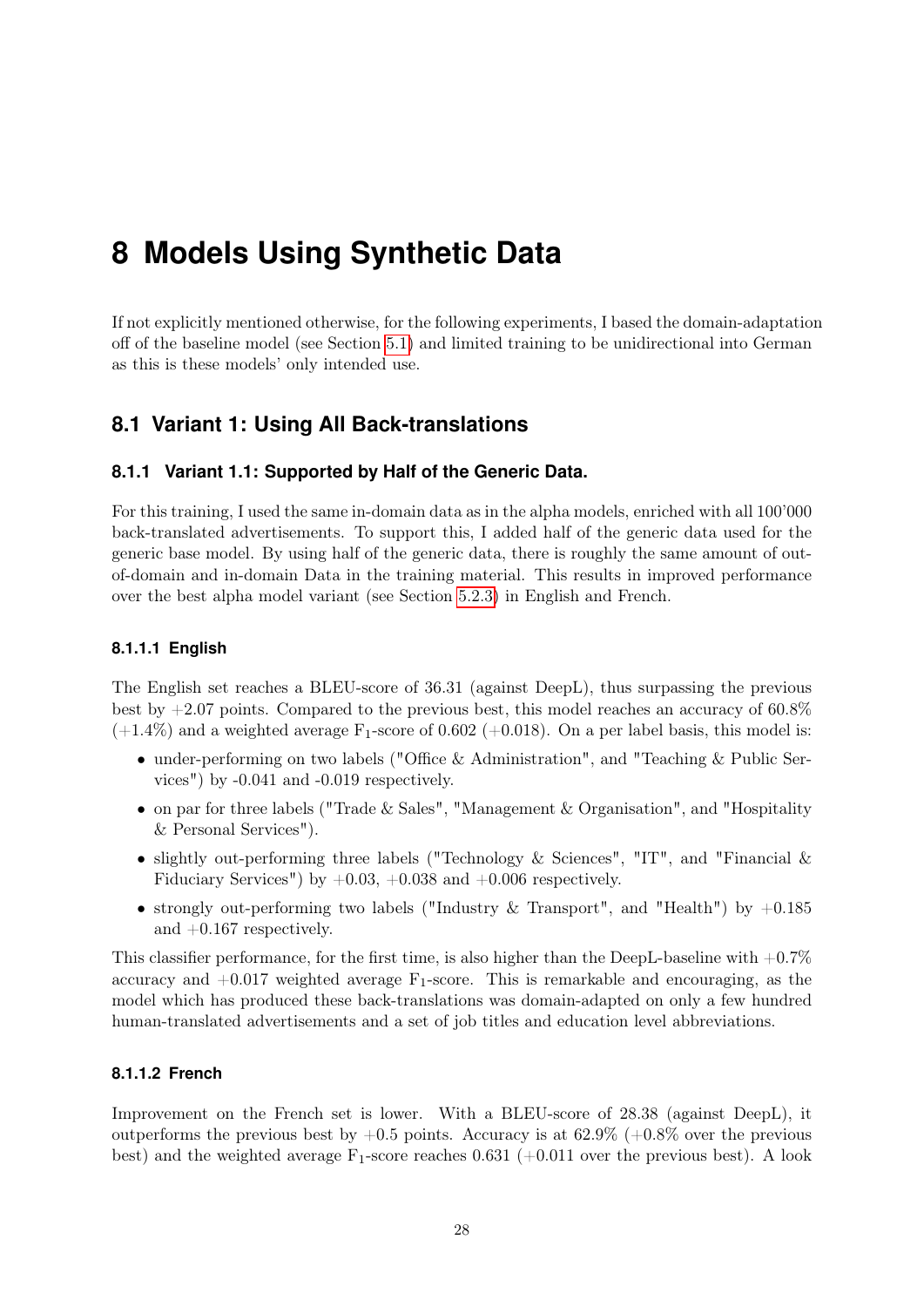at the weighted average  $F_1$ -score of the different labels shows that only six labels increased in performance, whilst five dropped in performance. Compared to the DeepL-baseline it is still under-performing by  $-6.9\%$  accuracy and by  $-0.063$  weighted average  $F_1$ -score.

It would seem, that fewer human-translated advertisements in domain adaption also lead to lower performance gains on back-translations.

### **8.1.1.3 Italian**

On the Italian set, where no human-translated advertisements were available, the BLEU-score with 29.55 (against DeepL) is lower than the previous best by -0.6 points. As can be expected based on this, accuracy at only  $58.3\%$  (-5%) and the weighted average F<sub>1</sub>-score at 0.588 (-0.47) are lower also.

It would seem, that the previous success of transfer learning cannot be extended to the production of performance-boosting back-translations.

#### **8.1.1.4 Extended Domain-Adaptation**

As with the alpha models, extending the domain-adaptation past 1 epoch lowers the performance on all three languages. It is my belief that the errors remaining in the un-processed human translations and the translationese and errors of the back-translations overshadow the usefulness of said data at this point.

### **8.1.2 Variant 1.2: Supported by a Quarter of the Generic Data.**

In a next step, I halved the out-domain data supporting the domain-adaptation in order to establish its impact. The rest of the data remains equal. After the evaluation of this model, there is an unfortunate situation. The best classifier performance for each of the three source languages stems from a different model:

- Best English: Model using all back-translations, supported by half the out-domain data. (Better than DeepL-baseline)
- Best French: Model using all back-translations, supported by a quarter of the out-domain data.
- Best Italian: Alpha model variant 3.

#### **8.1.2.1 English**

The BLEU-score is 35.45, -0.86 points compared to the previous model. And whilst the BLEUscore is higher than the best alpha model, the classifier performance on this model's translation is lower than the best alpha model. Accuracy at 57.9% is -2.9% lower compared to the previous model using half the generic data. The weighted average  $F_1$ -score is even lower at 0.559; a reduction of -0.043.

It should be noted, that when comparing alpha model variant 3 with this model, the BLEU-Score fails as a performance predictor for the first time in this work.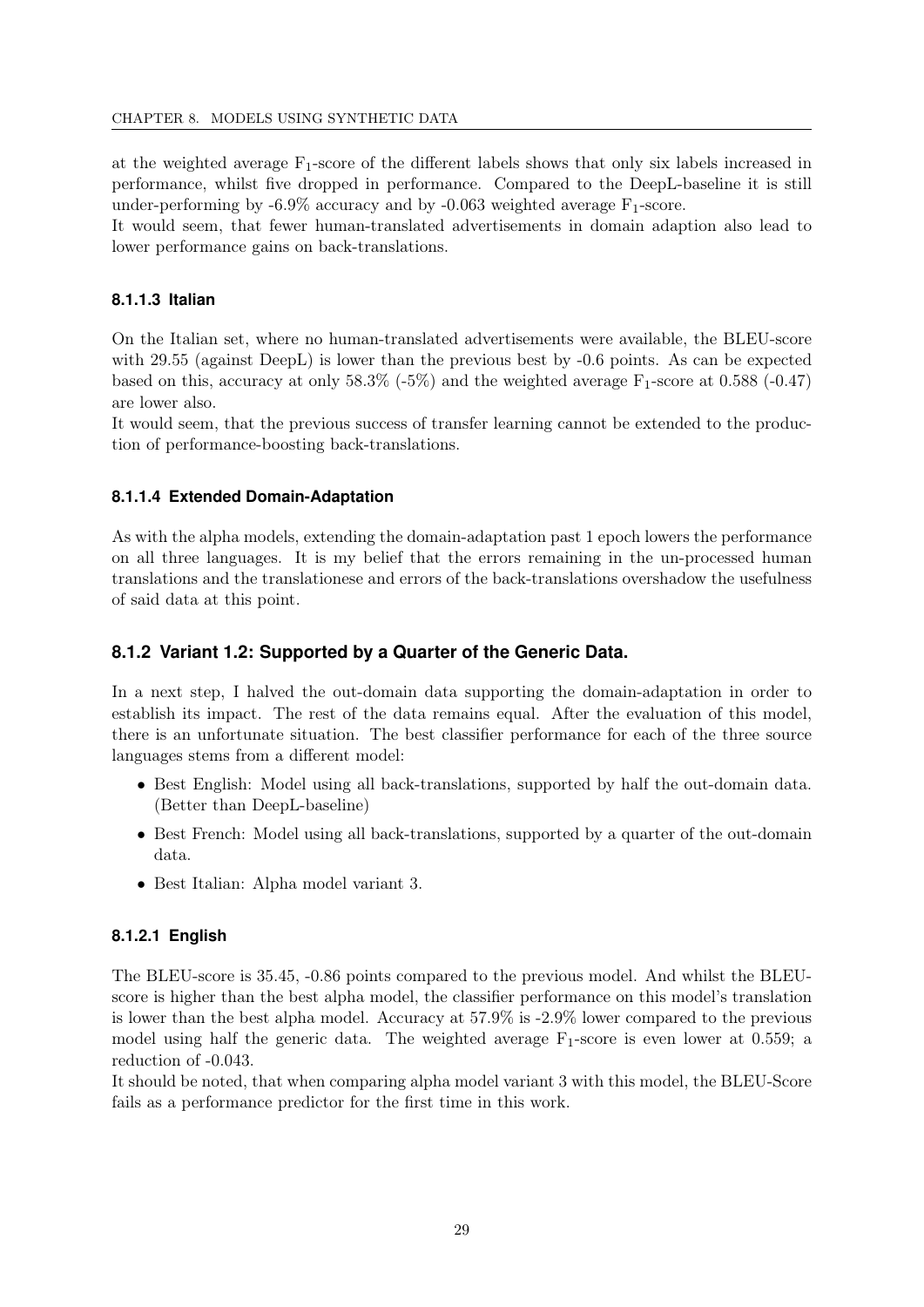### **8.1.2.2 French**

For the French set, the BLEU-score is at  $28.21$  (-0.17 compared to the previous model). Despite having a slightly lower BLEU-score than the previous model using half the out-domain data, the classifier performance increases to a new best. Accuracy reaches  $65.4\%$  (+2.5%) and the weighted average  $F_1$ -score is at 0.653 (+0.022).

### **8.1.3 Italian**

The BLEU-score on the Italian set is  $30.21$  (+0.06 over the previous best; +0.66 over the previous model). Despite this, the classifier performance only slightly increases when considering the weighted average  $F_1$ -score over the previous model; the accuracy remains the same.

## **8.2 Adding Forward-translations**

Based on the findings of [Bogoychev and Sennrich](#page-45-0) [\(2019\)](#page-45-0), I added the forward-translations to the training data used for the previous section. This may improve results over only using backtranslations.

### **8.2.1 Variant 2.1: Forward-translations Added to Variant 1.1**

Variant 1.1's training data contains half of the out-domain data. After adding the forwardtranslations a clear rise in BLEU-scores can be observed, with slight classifier performance improvements for French and Italian at a slight cost of English classifier performance.

### **8.2.1.1 English**

This model set a new highest BLEU-score for the English set of 37.16 (against DeepL) (+0.85 points over variant 1.1). Accuracy is at the level of alpha variant 3 (59.4%) and the weighted average  $F_1$ -score at 0.589 is slightly better than that, but still below variant 1.1.

#### **8.2.1.2 French**

In French, this model also achieves a new highest BLEU-score of 29.96 (+1.58 points over variant 1.1). Additionally, accuracy rises compared to variant 1.1, but remains below variant 1.2, with 63.5%. The weighted average  $F_1$ -score equals variant 1.1 at 0.631.

#### **8.2.1.3 Italian**

And finally, on the Italian set, there is another new highest BLEU-score of  $32.47$  (+2.26 over variant 1.2). The accuracy on this translation rises to 60%, thus being higher than both variants 1.1 and 1.2 but below alpha variant 3. The same is true about the weighted average  $F_1$ -score at 0.606.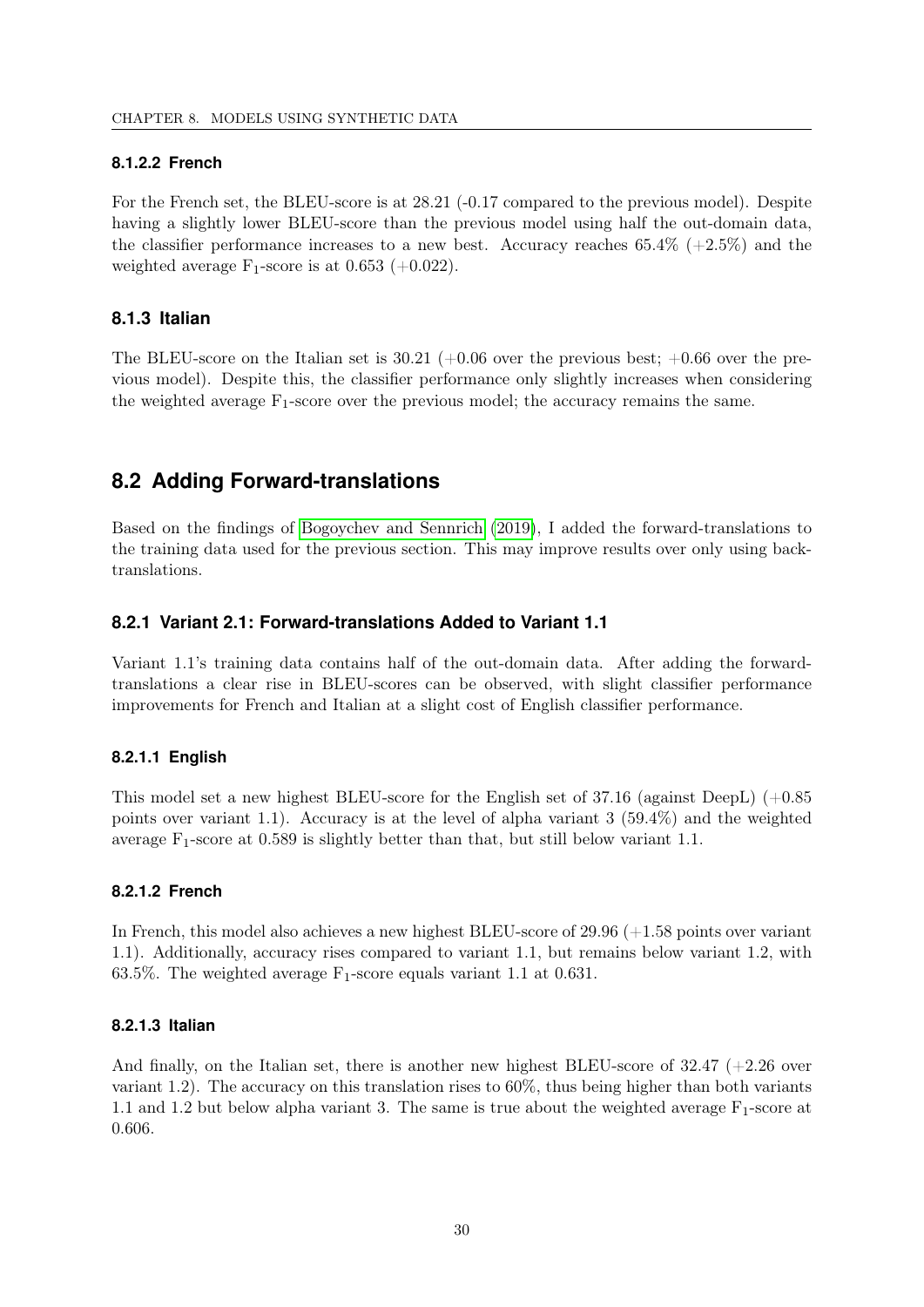### **8.2.2 Variant 2.2: Forward-translations Added to Variant 1.2**

Whilst, similarly to variant 2.1, the BLEU-score rises on all languages by  $+1.6$  or more points, classifier performance on French and English translations sinks compared to variant 1.2. On the Italian translations, on the other hand, a new highest performance was achieved, which surpasses the DeepL-baseline.

### **8.2.2.1 English**

The BLEU-score of 37.05 is  $+1.6$  points better than version 1.2. The classifier performance sinks, however, to 57.3% accuracy and a weighted average  $F_1$ -score of 0.563. Thus, adding forward-translations lowered the classifier accuracy by  $-1.2\%$  and the weighted average  $F_1$ -score by -0.011.

### **8.2.2.2 French**

The BLEU-score of  $30.04$  (+1.83 over version 1.2) is a new highest value. Classifier performance sinks though, with an accuracy of  $64\%$  (-1.4%) and a weighted average  $F_1$ -score of 0.636 (-0.017).

### **8.2.2.3 Italian**

Compared to variant 1.2, the BLEU-score rises by  $+2.26$  points to 32.47, on par with variant 2.1. Whilst previously the Italian models including synthetic parallel data had lower classifier performance than the alpha variant 3, this model's translations achieve 65% accuracy  $(+1.7\%)$ over the previous best;  $+1.7$  over the DeepL baseline) and a weighted average  $F_1$ -score of 0.647  $(+0.012$  over previous best; on par with DeepL-baseline).

On a per label basis, this model:

- under-performs compared to DeepL on six labels ("Construction", "Technology & Science", "IT", "Financial & Fiduciary Services", "Management & Organisation", and "Health"). Notably, this model scores a zero  $F_1$ -score on "Management & Organisation" with four advertisements present.
- is on par with DeepL on the label "Hospitality & Personal Services", the fourth most common label in both the full gold standard and this set.
- outperforms compared to DeepL on four labels ("Industry & Transport", "Trades & Sales", "Office & Administration", and "Teaching & Public Services"). The first two of these labels are the most common classes in the full gold standard.

Once again, it must be recognised that this is a small data set with only 60 advertisements distributed over 11 classes. Considering the performance documented in the previous sections and this low amount of data, this result may be entirely coincidental.

## **8.3 Variant 3: Elastic Weight Consolidation**

Seeing as this method had difficulties with the very low amount of data available for the alpha variants, I decided to test it again using all available synthetic data. For French and Italian,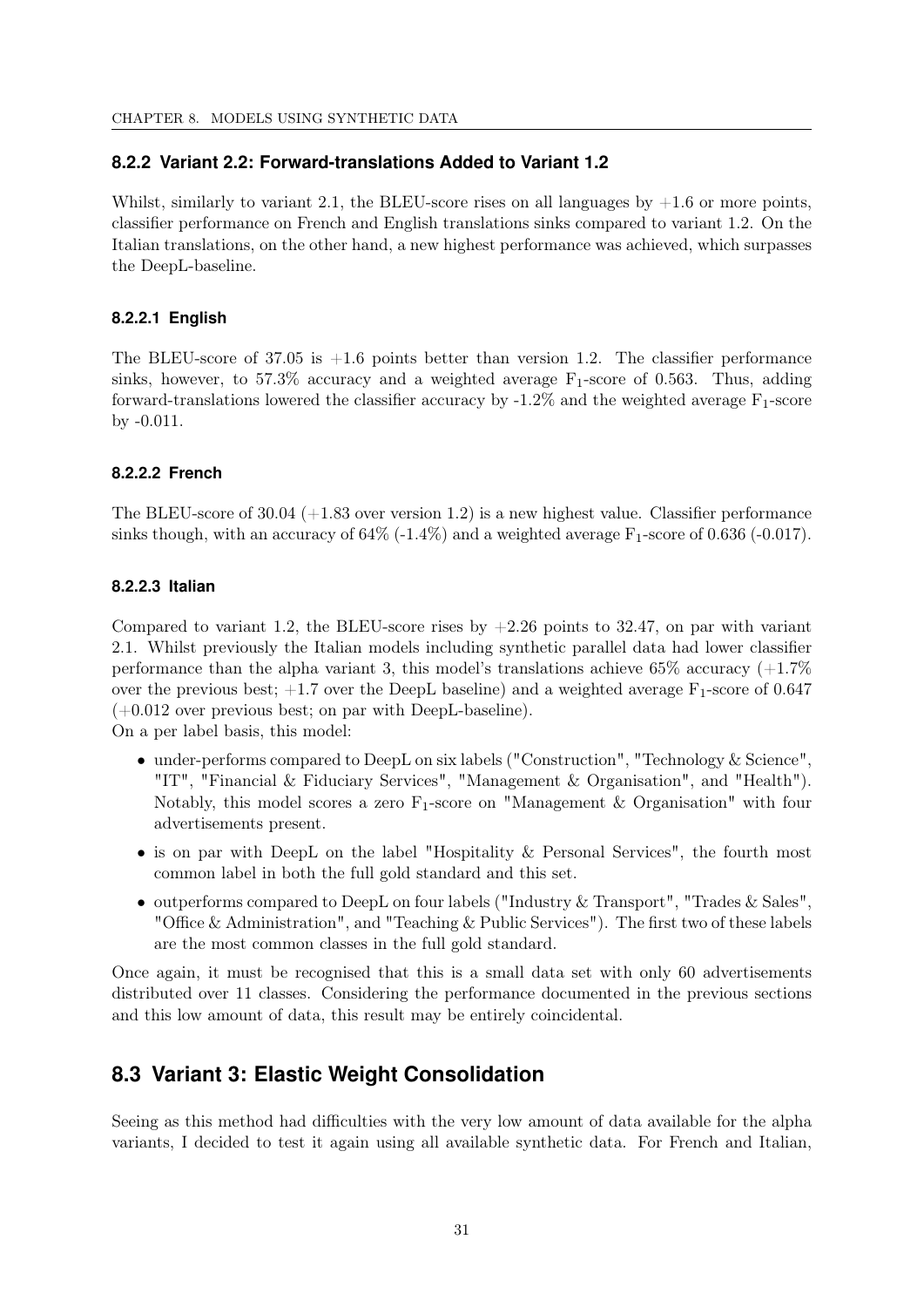the performance of EWC was similar to variant 1.1; for English, it was worse. With regards to BLEU-score, on each language, it was more than 2.5 points below the worst model out of variants 1.1, 1.2, 2.1, and 2.2.

### **8.4 Comparing Variants across Languages**

At this point, these are the best models per language:

- English: Variant 1.1
- French: Variant 1.2
- Italian: Variant 2.2 / Alpha Variant 3

In practice, optimally, only one model would be in use. As a different model provided the highest classifier performance for each language, it is also interesting to see, which model performs the best across all languages. Averaging the raw accuracy and weighted average  $F_1$ -scores per model over all languages, variant 2.2 would earn the highest score. However, support has to be taken into account. When weighing the calculation with the number of advertisements classified per language, variant 1.1 achieves the highest combined weighted average  $F_1$ -score (0.6147) and the second-highest combined accuracy (61.60%); variant 1.2 achieving the highest combined accuracy  $(61.78\%)$  and second-highest combined weighted average  $F_1$ -score  $(0.6133)$ . Variant 1.1 has the highest classifier performance for English, whilst variant 1.2 has the highest classifier performance for French. Variants 2.1 and 2.2 using forward-translations are interesting. Whilst they have higher BLEU-scores and variant 2.1 outperforming variant 1.1 on two of three languages, losing performance on the third language means, it none the less has lower combined scores.



Figure 8.1: Unweighted F1-scores on Variants using synthetic parallel data on the development set  $English > German$ 



Figure 8.2: Unweighted F<sub>1</sub>-scores on Variants using synthetic parallel data on the development set French > German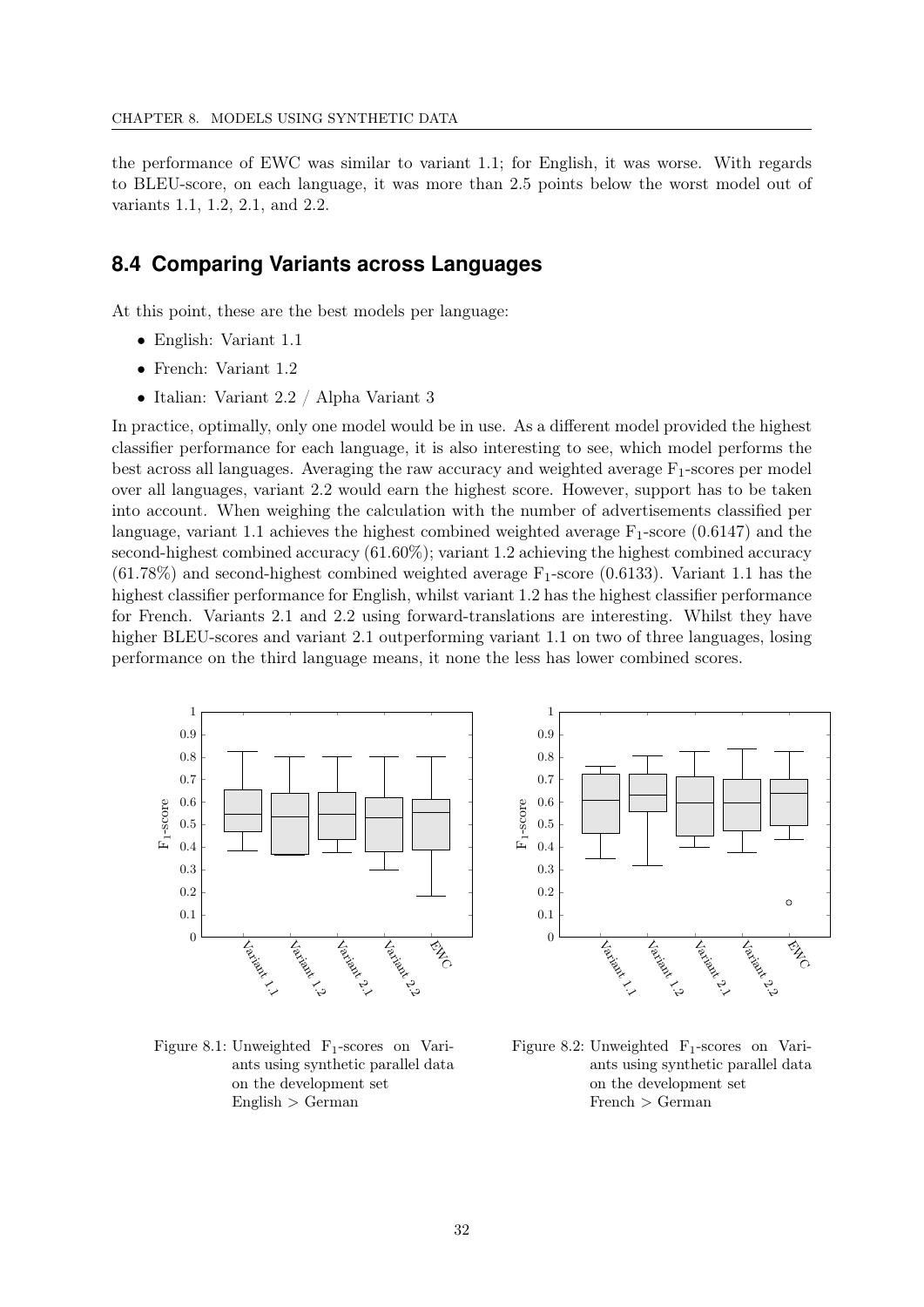

Figure 8.3: Unweighted  $F_1$ -scores on Variants using synthetic parallel data on the development set Italian > German

### **8.4.1 Result Validation on the Test Set**

### **8.4.1.1 Class Distribution on the Test Set**

As the selection for the development set and the test set was random, the class distribution differs in these two sets and also compared to the full set. Thus, during the interpretation of the results, one has to keep in mind the number of advertisements supporting them. The following table shows the distribution differences on the different sets and languages:

| Percentage of Advertisements per Class in the Gold Standard |          |          |          |         |          |          |         |          |          |
|-------------------------------------------------------------|----------|----------|----------|---------|----------|----------|---------|----------|----------|
|                                                             | English  |          |          |         | French   |          | Italian |          |          |
| Label                                                       | Dev Set  | Test Set | Full Set | Dev Set | Test Set | Full Set | Dev Set | Test Set | Full Set |
| Industry & Transport                                        | 4.0      | 1.5      | 3.0      | 14.8    | 15.3     | 14.0     | 18.1    | 16.7     | 13.3     |
| Construction                                                | $\Omega$ | 0.3      | 0.1      | 3.3     | 3.5      | 3.7      | 4.2     | 1.7      | 3.2      |
| Technology & Science                                        | 14.9     | 16       | 15.7     | 6.5     | 10.2     | 7.9      | 9.7     | 6.7      | 7.5      |
| IТ                                                          | 18.9     | 18.3     | 17.9     | 4.5     | 4.3      | 4.5      | 2.8     | 3.3      | 2.5      |
| Trade & Sales                                               | 4.9      | 6.4      | 5.3      | 13.5    | 13.2     | 12.3     | 11.1    | 18.3     | 13.8     |
| Office & Administration                                     | 8.0      | 7.3      | 8.1      | 12.5    | 9.4      | 10.8     | 9.7     | 10       | 12.3     |
| Financial & Fiduciary Services                              | 15.8     | 16.3     | 16.4     | 11.3    | 8.9      | 10.6     | 9.7     | 6.7      | 10.3     |
| Management & Organisation                                   | 22.6     | 20.9     | 22.0     | 5.0     | 8.6      | 7.5      | 6.9     | 6.7      | 7.9      |
| Hospitality & Personal Services                             | 0.9      | 1.2      | 0.9      | 11.0    | 7.5      | 8.8      | 11.1    | 13.3     | 12.0     |
| Health                                                      | 2.0      | 4.4      | 2.4      | 7.5     | 8.1      | 7.8      | 12.5    | 6.7      | 9.2      |
| Teaching & Public Services                                  | 8.0      | 7.6      | 8.2      | 10.3    | 11       | 12.2     | 4.2     | 10       | 7.9      |

Table 8.1: Distribution of job classes in gold-standard data across all Sets in percent

For English, there are four classes that differ significantly in their distribution between the development and test sets; these being "Industry & Transport", "Construction" (missing from the development set), "Trade & Sales" and "Health".

Looking at the French sets, there are five such classes: "Technology & Science", "Office  $\&$ Administration", "Financial & Fiduciary Services", "Management & Organisation", and "Hospitality & Personal Services".

In the case of Italian, six classes are distributed significantly differently between the two sets.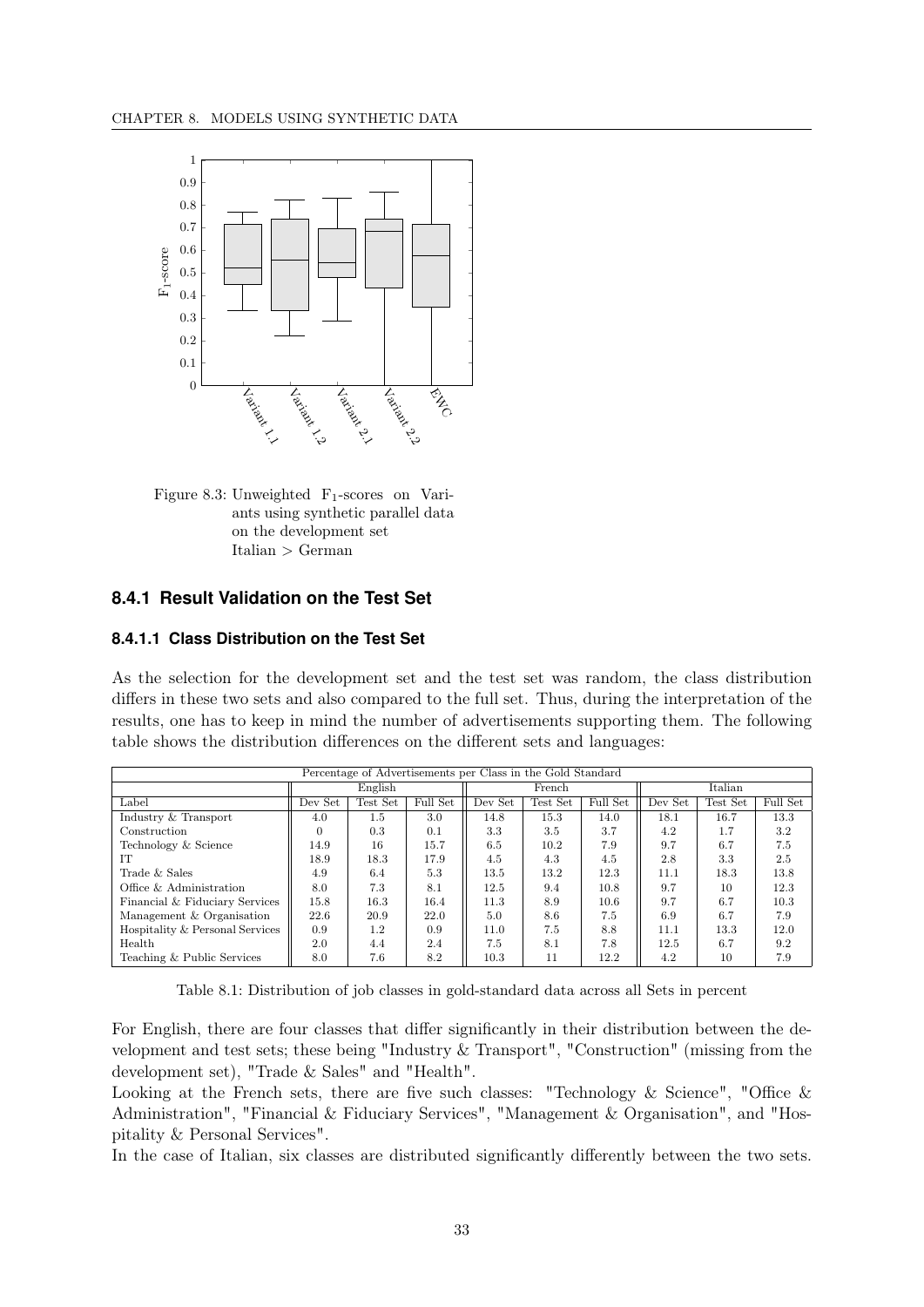These are "Construction", "Technology & Science", "Trade & Sales", "Financial & Fiduciary Services", "Health", and "Teaching & Public Services". As Italian has much fewer advertisements, more change in the distribution was to be expected.

### <span id="page-41-0"></span>**8.4.1.2 Results on the Test Set**

For English, the results are highly similar to the development set except for BLEU-scores being lower than on the development set by more than 10 points (Variant 1.1: 25.53, Variant 1.2: 25, Variant2.1: 26.25, Variant 2.2: 26.01). Seeing as most classes have a similar distribution, this was to be expected. One difference impacting mainly the macro average of the  $F_1$ -score is the one "Construction" add in the Test set, which was misclassified on all variants, including DeepL. Variant 1.1 which performed best on the development set, is outperformed by variant 2.1 on the test set. This is mainly due to higher classifier performance on the most frequent classes "Technology & Science" (F<sub>1</sub>-score +0.041, 16%), "IT" (F<sub>1</sub>-score +0.02, 18.3%), "Financial & Fiduciary Services" (F<sub>1</sub>-score +0.064, 16.3%), and "Management & Organisation" (F<sub>1</sub>-score  $+0.064, 20.9\%$ ). With respect to these two variants, this is directly inverted to the results on the development set. This result shows the difficulty of comparing multiple, closely related models on different sets. An interesting point to take note of is that on the test set variants 1.2  $(+1.9\% \text{ accuracy})$ , 2.1  $(+0.9\% \text{ accuracy})$ , and 2.2  $(+0.9\% \text{ accuracy})$  all outperform DeepL. In the case of French where there are more distribution differences, the accuracy on the test set

is on average 7.5% higher than on the development set. This is mainly due to large performance gains on two classes which performed worst on the development set: "Technology & Science" and "Management & Organisation". Comparing the two best variants on both sets, Variant 2.1 on the development set and Variant 1.1 on the test set:

- "Technology & Science":  $F_1$ -score  $+0.053$
- "Management & Organisation":  $+0.359$  (at 0.656 more than doubling the classifier's performance)

Another interesting class is "Health", already achieving an  $F_1$ -score of 0.807 on variant 2.1 on the development set, on the test set it achieves an almost perfect  $F_1$ -score of 0.968 with perfect recall on 30 advertisements.

On the two French sets, there is one consistency: the best performing models are trained without forward-translation. The BLEU-scores of the test set are ca. 2 points lower than on the development set (Variant 1.1: 26.28, Variant 1.2: 26.62, Variant2.1: 28.76, Variant 2.2: 28.55). Compared to DeepL, the best model on the test set, Variant 2.1 is 1.6% lower in terms of accuracy and 0.016 points lower in terms of weighted average  $F_1$ -score.

Results on the Italian sets are similar to the French ones with even bigger classifier performance differences; BLEU-scores are at a similar level on this set as on the corresponding development set (Variant 1.1: 29.83, Variant 1.2: 29.78, Variant2.1: 30.66, Variant 2.2: 30.97). These bigger differences are to be expected due to the lower number of advertisements. The best performing variant on the test set is Variant 1.1. With an accuracy of  $78.3\%$  and a weighted average  $F_1$ -score of 0.783, it outperforms DeepL by 1.6% and 0.012 points respectively. The second-best model on the test set, Variant 1.2, is on par with DeepL in terms of accuracy and slightly below by  $-0.004$  in terms of weighted average  $F_1$ -score.

Based on these results, the need for a larger test set is obvious. At the same time, it is highly interesting that different advertisements may cause performance differences to this degree.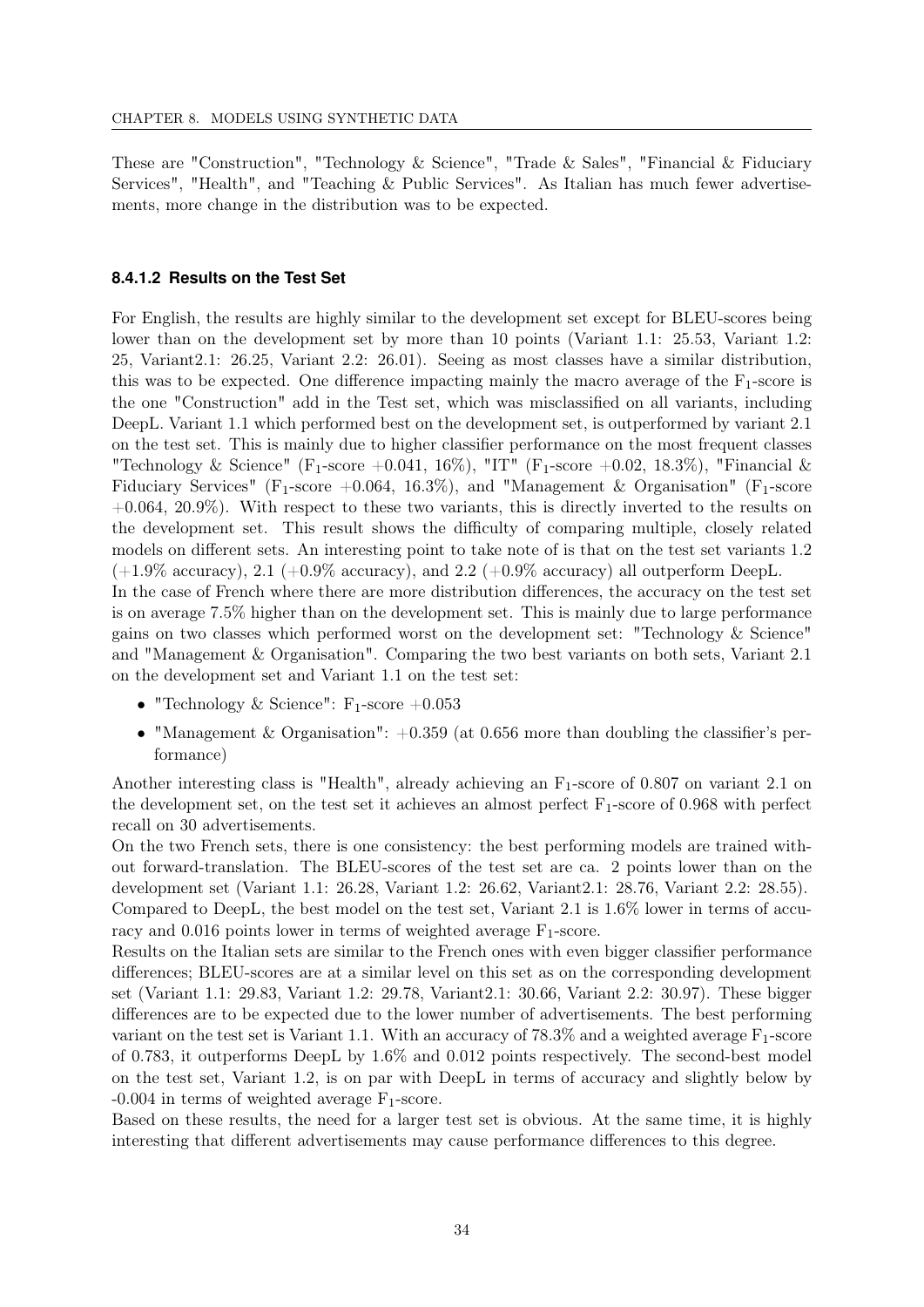



Figure 8.4: Unweighted  $F_1$ -scores on Variants using synthetic parallel data on the test set English > German



Figure 8.5: Unweighted  $F_1$ -scores on Variants using synthetic parallel data on the test set Italian > German

Figure 8.6: Unweighted  $F_1$ -scores on Variants using synthetic parallel data on the test set French > German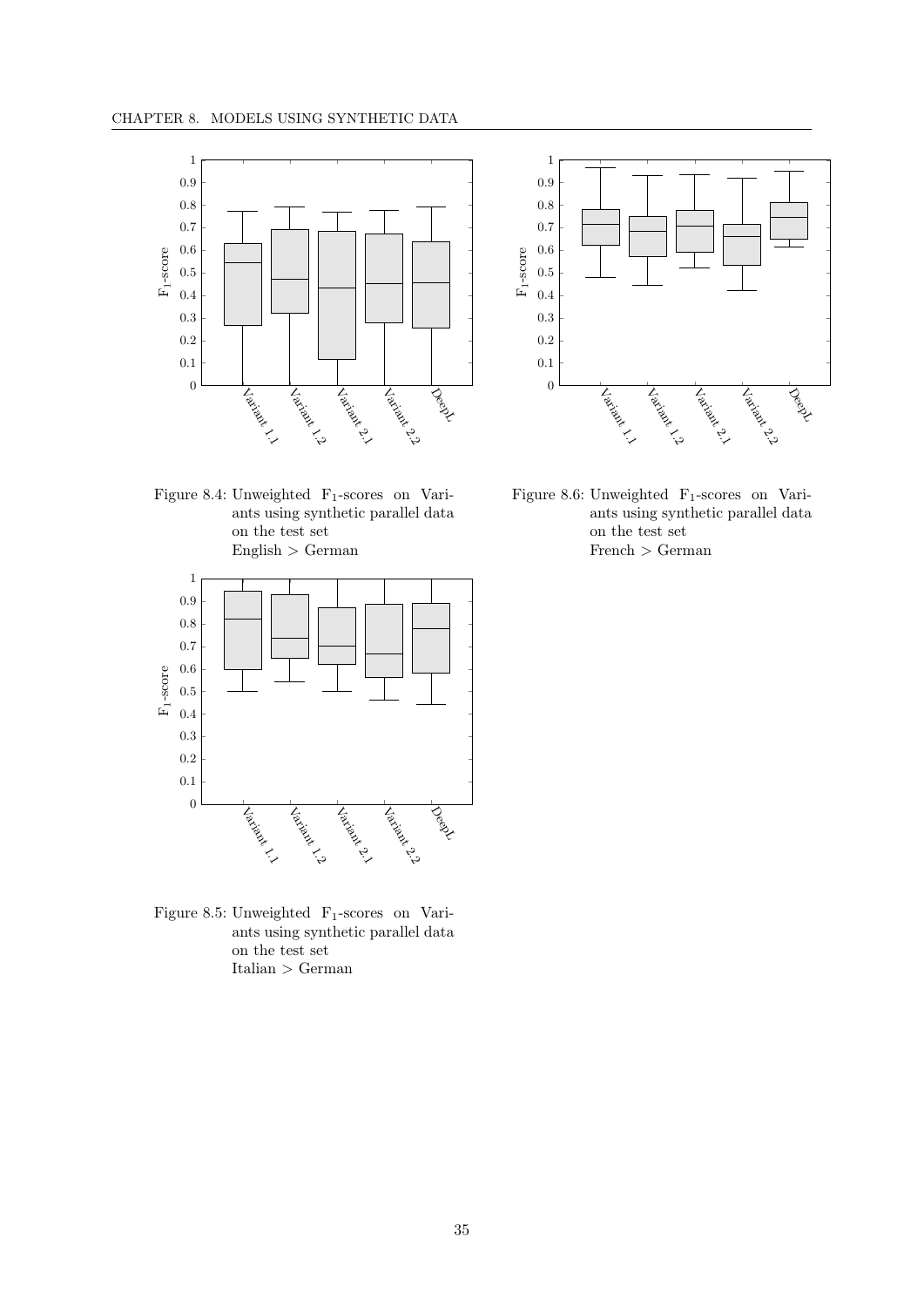# **9 Conclusion**

In conclusion, it is possible to create a domain- and task-specific neural machine translation model that outperforms DeepL. Quality gains through different methods proposed by research could be repeated in this work. These included:

- Using multi-lingual models to boost performance on low resource languages, as well as providing domain adaption for languages lacking in-domain data.
- Quality gains through extending the context, which works even when it is introduced in domain-adaptation only.
- Using generic data to support domain-adaptation training.
- Using synthetic parallel data created by a first limited domain-adapted model:
	- In the form of back-translations.
	- And in the form of forward-translations combined with back-translations.

Whilst the efficacy of Elastic Weight Consolidation as proposed by [Thompson et al.](#page-46-0) [\(2019\)](#page-46-0) could be shown, in this work, with highly limited in-domain data, it was outperformed by domain adaption using generic data as support.

## **9.1 BLEU as a Performance Predictor**

Based on the values of these eight variants and the generic base model on the development set, the correlation coefficient between BLEU-scores (against DeepL) and the overall accuracy on the English set is 0.733; between the BLEU-scores (against DeepL) and the weighted average F1-scores the correlation coefficient is 0.765.

With regards to the French and Italian models, the correlation coefficients are much lower. The correlation coefficients between the BLEU-scores (against DeepL) and the overall accuracy is 0.445 and 0.468 for French and Italian respectively. Between the BLEU-scores (against DeepL) and the weighted average  $F_1$ -scores, the correlation coefficients of French and Italian respectively are at 0.417 and 0.472.

This difference could be due to performance differences of DeepL's models of these languages. Regardless of its cause, it once again serves as a caution against over-reliance on BLEU-scores.

## **9.2 Limitations**

For this work, there were two main limitations: time and in-domain data. Limited time lead to earlier stopping of model training, especially of the generic base model, and no room for hyperparameter tuning. The limited in-domain data especially held back training with Elastic Weight Consolidation, which may have caused it to underperform. In general, it can be assumed that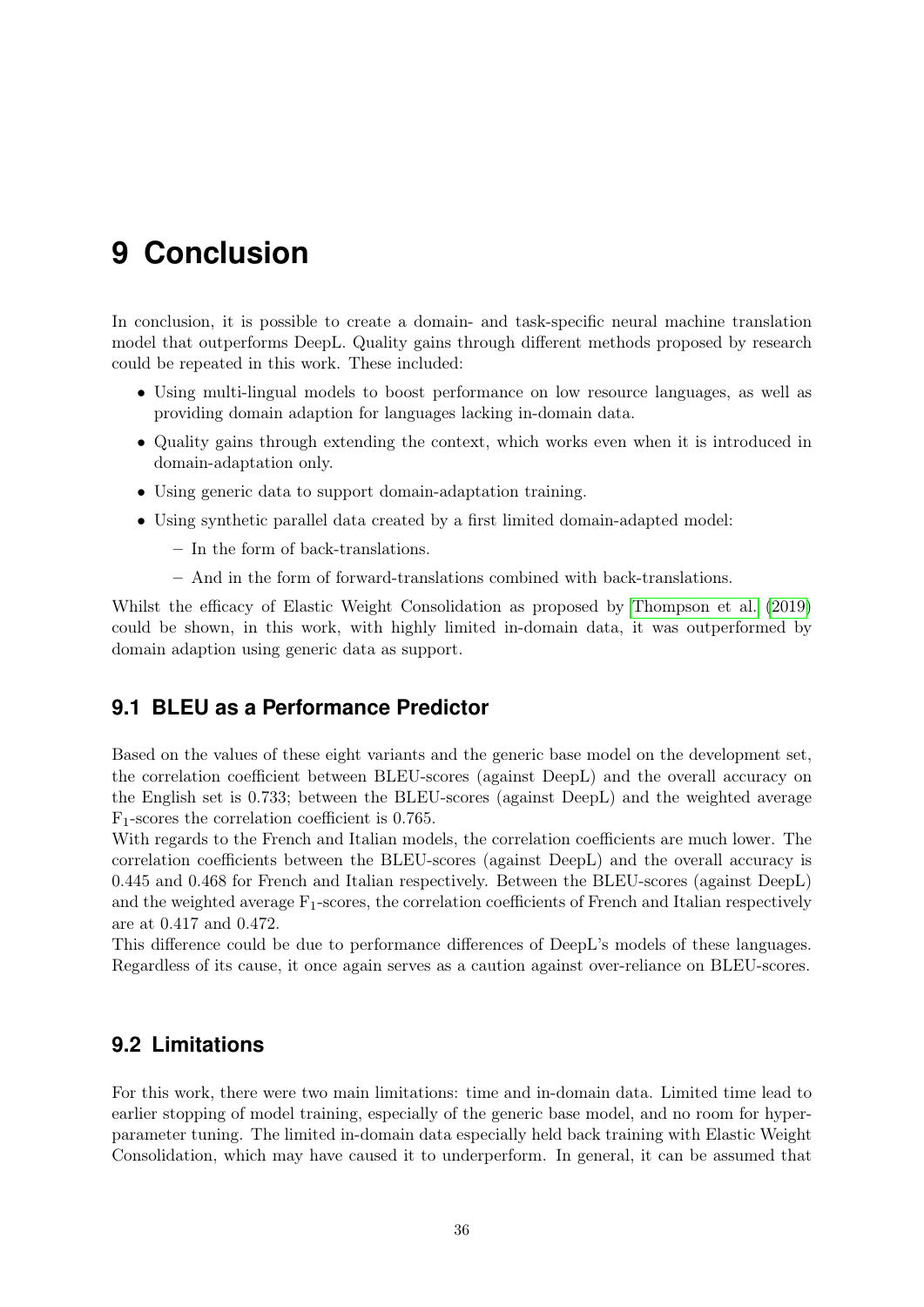more human translations in their original state would have allowed for even higher performance. On the one hand, the use of these translations would not carry the risk of e.g. learning erroneous capitalisation. On the other hand, more in-domain data could improve the first domain-adapted, here called the alpha variants, models' performance. This higher performance, in turn, could improve the quality of the synthetic parallel data, increasing the benefit thereof even more. Alternatively, given more time, the quality of the synthetic in-domain data could be improved via iterative back-translation [\(Hoang et al., 2018\)](#page-45-1).

An additional, but lesser, limitation was the implementation of EWC in Sockeye. At the time of writing this work, the version available merely runs on CPU. Through a small change of the code, it can be run on a single GPU. This limitation was exaggerated by the fact that using the empirical Fisher Information for each parameter requires ca. double the RAM. Thus, it was also necessary to halve the batch size. This caused training times to increase massively and may also have had an effect on quality.

## **9.3 Next Steps**

Should SJMM and the Institute of Sociology at the University of Zurich wish to use an NMT-Model such as the one trained in this work, I present two recommendations.

Firstly, it is advisable to continue the training of the generic base model until convergence in order to maximise its performance. The inclusion of additional high-quality corpora may be of interest as well. This would require a new training start.

Secondly, I recommend to starting a project with the aim of creating additional human translations of advertisements, especially in Italian and French. This could be achieved by e.g. cooperating with a university of applied sciences which has an Institute of Translation. Once additional human translations are available, a retraining analogous to the best performing path of this work would be in order.

Independent of that, it could be interesting to have a closer look at the development and test sets, in order to try to determine the cause of the performance differences described in section [8.4.1.2.](#page-41-0)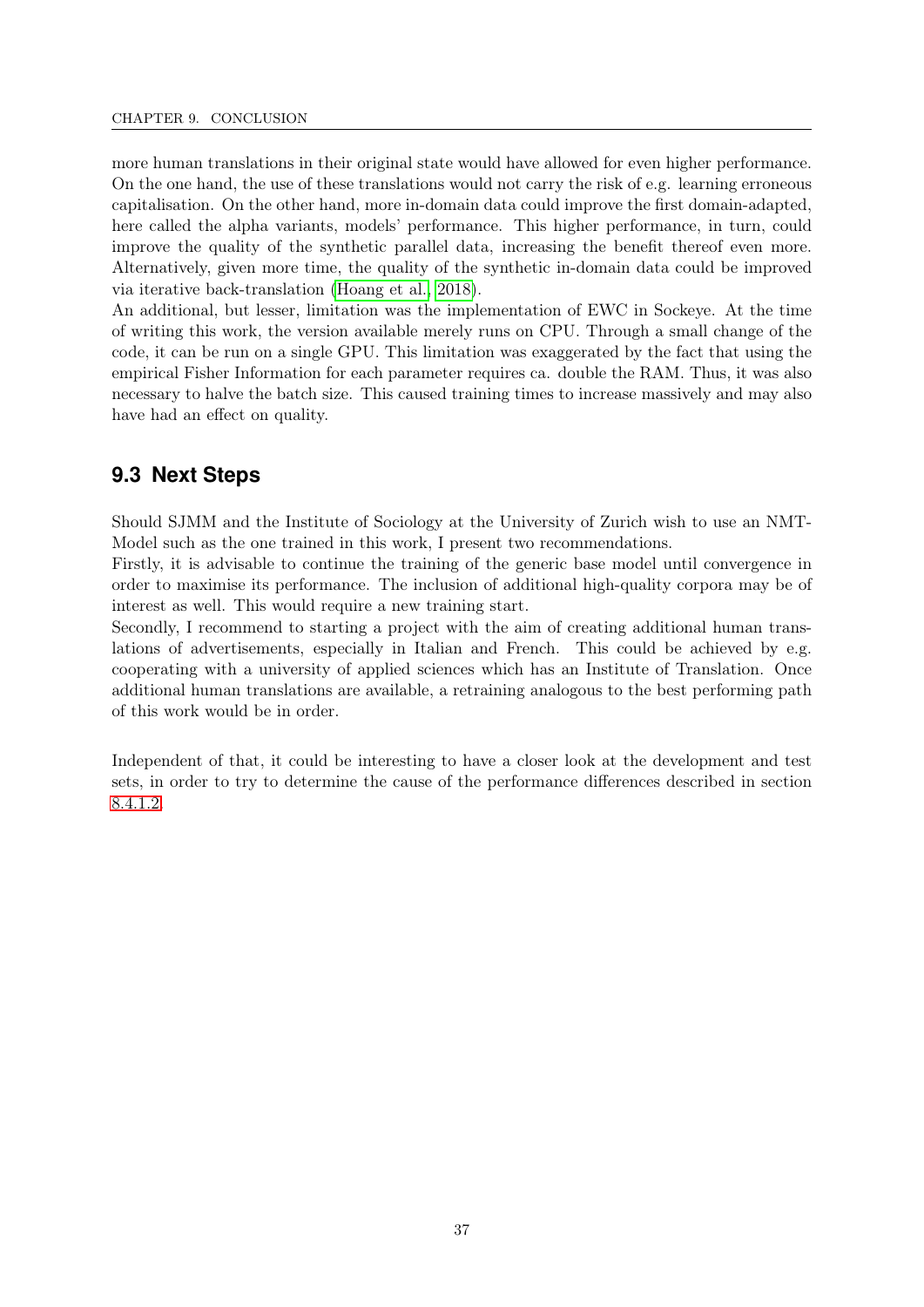# **Bibliography**

- (2021a). Schweizer Berufsnomenklatur CH-ISCO-19. Number 18004518.
- (2021b). Zuweisungsschlüssel der Schweizer Berufsnomenklatur CH-ISCO-19. Number 18004516.
- Bañón, M., Chen, P., Haddow, B., Heafield, K., Hoang, H., Esplà-Gomis, M., Forcada, M. L., Kamran, A., Kirefu, F., Koehn, P., Ortiz Rojas, S., Pla Sempere, L., Ramírez-Sánchez, G., Sarrías, E., Strelec, M., Thompson, B., Waites, W., Wiggins, D., and Zaragoza, J. (2020). ParaCrawl: Web-scale acquisition of parallel corpora. In Proceedings of the 58th Annual Meeting of the Association for Computational Linguistics, pages 4555–4567, Online. Association for Computational Linguistics.
- <span id="page-45-0"></span>Bogoychev, N. and Sennrich, R. (2019). Domain, translationese and noise in synthetic data for neural machine translation. CoRR, abs/1911.03362.
- Chu, C., Dabre, R., and Kurohashi, S. (2017). An empirical comparison of domain adaptation methods for neural machine translation. In Proceedings of the 55th Annual Meeting of the Association for Computational Linguistics (Volume 2: Short Papers), pages 385–391, Vancouver, Canada. Association for Computational Linguistics.
- Edunov, S., Ott, M., Auli, M., and Grangier, D. (2018). Understanding back-translation at scale. In Proceedings of the 2018 Conference on Empirical Methods in Natural Language Processing, pages 489–500, Brussels, Belgium. Association for Computational Linguistics.
- Gnehm, A.-S. and Clematide, S. (2020). Text zoning and classification for job advertisements in German, French and English. In Proceedings of the Fourth Workshop on Natural Language Processing and Computational Social Science, pages 83–93, Online. Association for Computational Linguistics.
- Hieber, F., Domhan, T., Denkowski, M., and Vilar, D. (2020). Sockeye 2: A toolkit for neural machine translation. In Proceedings of the 22nd Annual Conference of the European Association for Machine Translation, pages 457–458, Lisboa, Portugal. European Association for Machine Translation.
- <span id="page-45-1"></span>Hoang, V. C. D., Koehn, P., Haffari, G., and Cohn, T. (2018). Iterative back-translation for neural machine translation. In Proceedings of the 2nd Workshop on Neural Machine Translation and Generation, pages 18–24.
- Honnibal, M. and Montani, I. (2017). spaCy 2: Natural language understanding with Bloom embeddings, convolutional neural networks and incremental parsing. To appear.
- Koehn, P. (2005). Europarl: A parallel corpus for statistical machine translation. In Hutchins, J., editor, The Tenth Machine Translation Summit Proceedings of Conference, pages 79–86. International Association for Machine Translation.
- Lopes, A. V., Amin Farajian, M., Bawden, R., Zhang, M., and Martins, A. F. T. (2020). Document-level Neural MT: A Systematic Comparison. In 22nd Annual Conference of the European Association for Machine Translation, pages 225–234, Lisboa, Portugal.
- Pedregosa, F., Varoquaux, G., Gramfort, A., Michel, V., Thirion, B., Grisel, O., Blondel, M., Prettenhofer, P., Weiss, R., Dubourg, V., Vanderplas, J., Passos, A., Cournapeau, D., Brucher, M., Perrot, M., and Duchesnay, E. (2011). Scikit-learn: Machine learning in Python. Journal of Machine Learning Research, 12:2825–2830.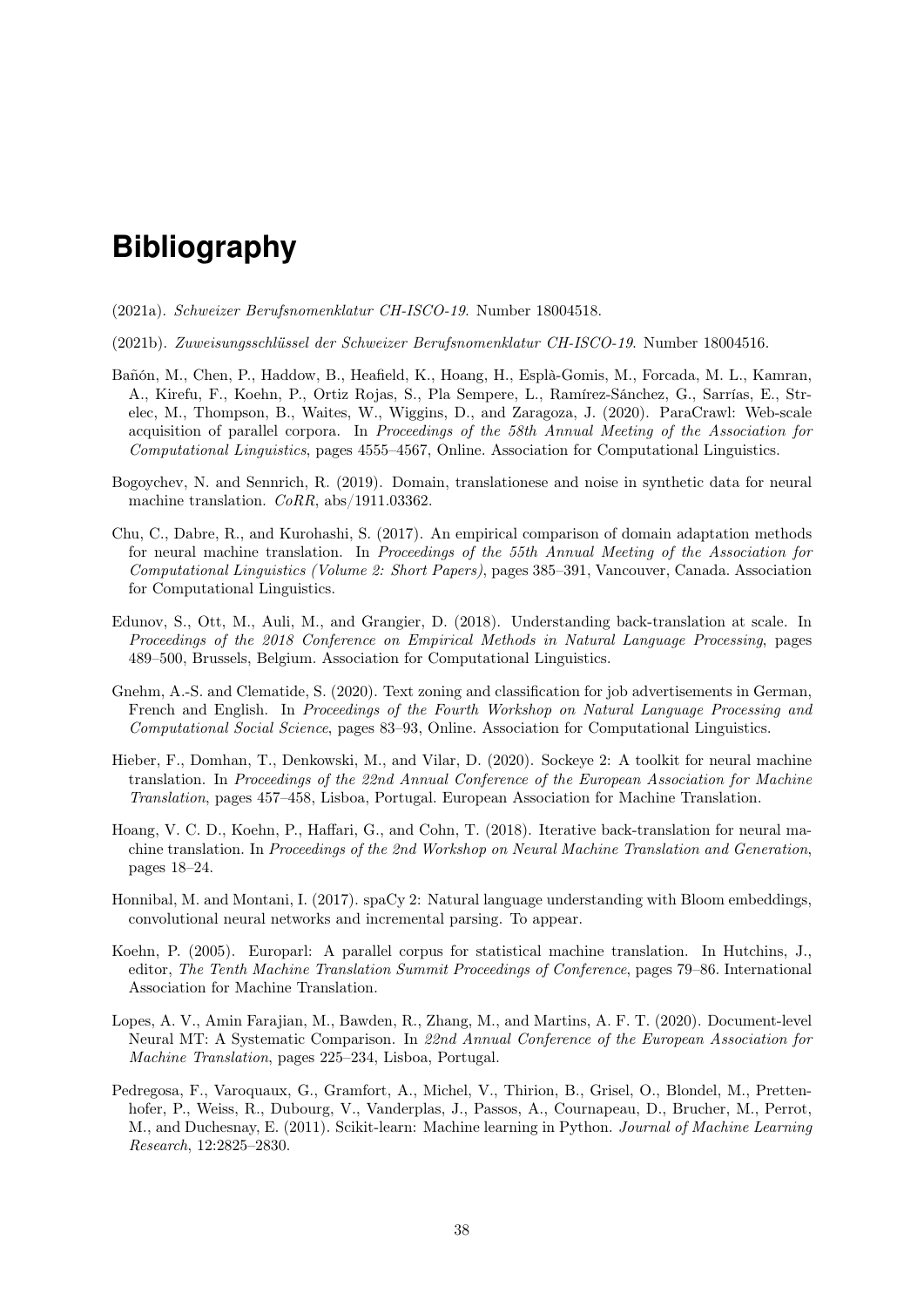- Post, M. (2018). A call for clarity in reporting BLEU scores. In Proceedings of the Third Conference on Machine Translation: Research Papers, pages 186–191, Belgium, Brussels. Association for Computational Linguistics.
- Post, M. and Vilar, D. (2018). Fast lexically constrained decoding with dynamic beam allocation for neural machine translation. In Proceedings of the 2018 Conference of the North American Chapter of the Association for Computational Linguistics: Human Language Technologies, Volume 1 (Long Papers), pages 1314–1324, New Orleans, Louisiana. Association for Computational Linguistics.
- Reimers, N. and Gurevych, I. (2020). Making monolingual sentence embeddings multilingual using knowledge distillation. In Proceedings of the 2020 Conference on Empirical Methods in Natural Language Processing. Association for Computational Linguistics.
- Sennrich, R., Haddow, B., and Birch, A. (2016a). Improving neural machine translation models with monolingual data. In Proceedings of the 54th Annual Meeting of the Association for Computational Linguistics (Volume 1: Long Papers), pages 86–96, Berlin, Germany. Association for Computational Linguistics.
- Sennrich, R., Haddow, B., and Birch, A. (2016b). Neural machine translation of rare words with subword units. In Proceedings of the  $54th$  Annual Meeting of the Association for Computational Linguistics (Volume 1: Long Papers), pages 1715–1725, Berlin, Germany. Association for Computational Linguistics.
- <span id="page-46-0"></span>Thompson, B., Gwinnup, J., Khayrallah, H., Duh, K., and Koehn, P. (2019). Overcoming catastrophic forgetting during domain adaptation of neural machine translation. In Proceedings of the 2019 Conference of the North American Chapter of the Association for Computational Linguistics: Human Language Technologies, Volume 1 (Long and Short Papers), pages 2062–2068, Minneapolis, Minnesota. Association for Computational Linguistics.
- Tiedemann, J. (2012). Parallel data, tools and interfaces in opus. In Chair), N. C. C., Choukri, K., Declerck, T., Dogan, M. U., Maegaard, B., Mariani, J., Odijk, J., and Piperidis, S., editors, Proceedings of the Eight International Conference on Language Resources and Evaluation (LREC'12), Istanbul, Turkey. European Language Resources Association (ELRA).
- Vanmassenhove, E., Shterionov, D., and Gwilliam, M. (2021). Machine translationese: Effects of algorithmic bias on linguistic complexity in machine translation. In Proceedings of the 16th Conference of the European Chapter of the Association for Computational Linguistics: Main Volume, pages 2203–2213, Online. Association for Computational Linguistics.
- Vaswani, A., Shazeer, N., Parmar, N., Uszkoreit, J., Jones, L., Gomez, A. N., Kaiser, Ł., and Polosukhin, I. (2017). Attention is all you need. In Advances in neural information processing systems, pages 5998– 6008.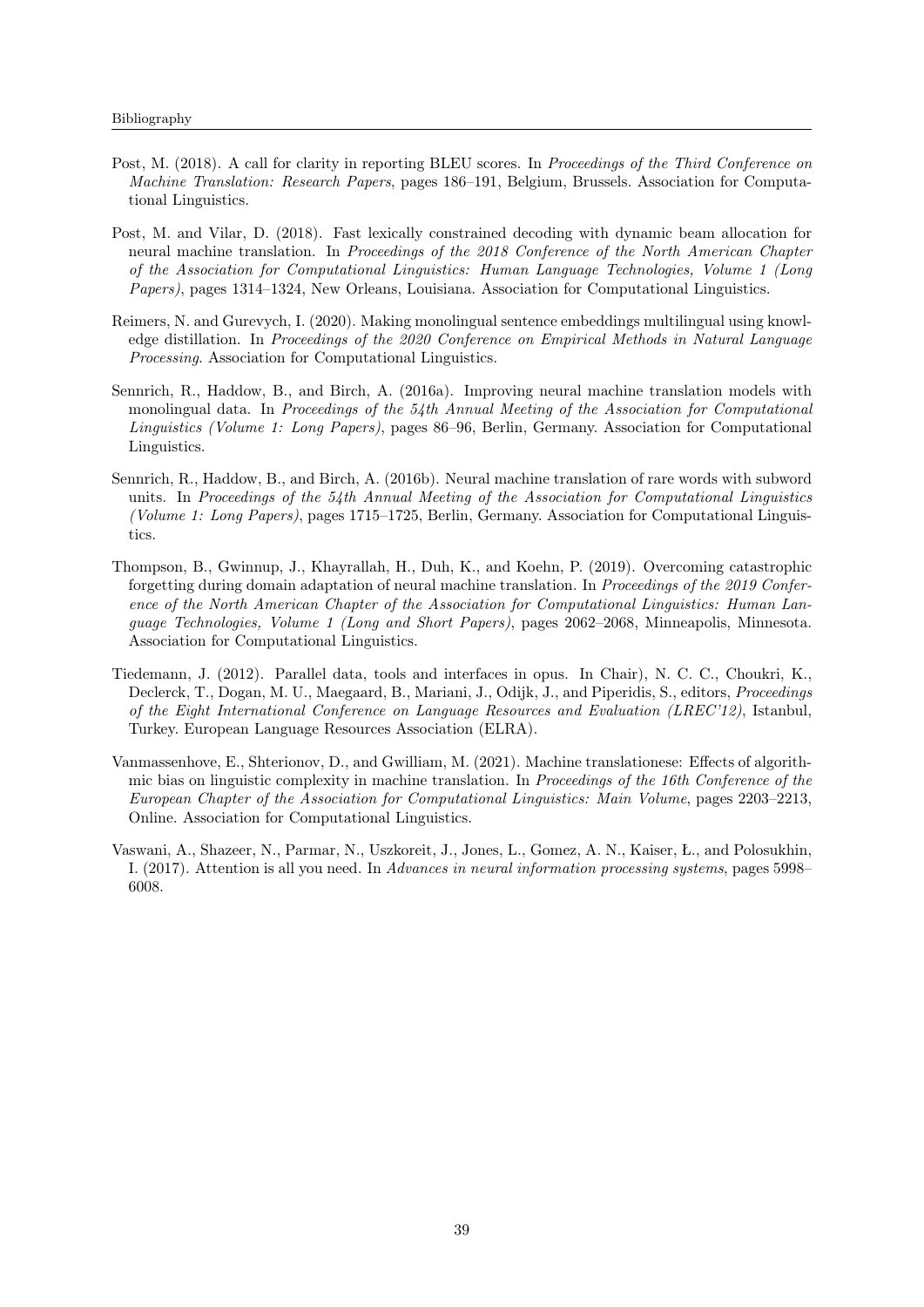| French>German: Raw Human Translation |           |        |              |                |  |
|--------------------------------------|-----------|--------|--------------|----------------|--|
| Label                                | Precision | Recall | $F_1$ -score | Support        |  |
| Industry & Transport                 | 0.500     | 0.800  | 0.615        | 5              |  |
| Technology & Science                 | 0.500     | 1.000  | 0.667        | 2              |  |
| Trade $&$ Sales                      | 0.333     | 0.500  | 0.400        | $\overline{2}$ |  |
| Office $\&$ Administration           | 0.500     | 0.200  | 0.286        | 5              |  |
| Financial & Fiduciary Services       | 0.500     | 0.333  | 0.400        | 3              |  |
| Hospitality & Personal Services      | 0.500     | 0.250  | 0.333        |                |  |
| Health                               | 1.000     | 1.000  | 1.000        |                |  |
| Teaching & Public Services           | 0.750     | 0.750  | 0.750        | 8              |  |
|                                      |           |        |              |                |  |
| Accuracy                             |           |        | 0.567        | 30             |  |
| Macro Average                        | 0.573     | 0.604  | 0.556        | 30             |  |
| Weighted Average                     | 0.572     | 0.567  | 0.539        | 30             |  |

## **Tables: Raw Human Translation**

Table 9.1: Classification results of French>German translation on Raw Human Translation

| English>German: Raw Human Translation |           |        |              |                             |  |
|---------------------------------------|-----------|--------|--------------|-----------------------------|--|
| Label                                 | Precision | Recall | $F_1$ -score | Support                     |  |
| Industry & Transport                  | 0.062     | 0.111  | 0.080        | 9                           |  |
| Technology & Science                  | 0.426     | 0.769  | 0.548        | 26                          |  |
| IТ                                    | 1.000     | 0.221  | 0.362        | 104                         |  |
| Trade & Sales                         | 0.373     | 0.731  | 0.494        | 26                          |  |
| Office $\&$ Administration            | 0.395     | 0.484  | 0.435        | 31                          |  |
| Financial & Fiduciary Services        | 0.472     | 0.769  | 0.585        | 65                          |  |
| Management & Organisation             | 0.263     | 0.064  | 0.103        | 78                          |  |
| Hospitality & Personal Services       | 0.500     | 0.500  | 0.500        | $\mathcal{D}_{\mathcal{L}}$ |  |
| Health                                | 0.154     | 0.286  | 0.200        | $\overline{7}$              |  |
| Teaching & Public Services            | 0.245     | 0.650  | 0.356        | 20                          |  |
|                                       |           |        |              |                             |  |
| Accuracy                              |           |        | 0.405        | 368                         |  |
| Macro Average                         | 0.389     | 0.459  | 0.366        | 368                         |  |
| Weighted Average                      | 0.532     | 0.405  | 0.366        | 368                         |  |

Table 9.2: Classification results of English>German translation on Raw Human Translation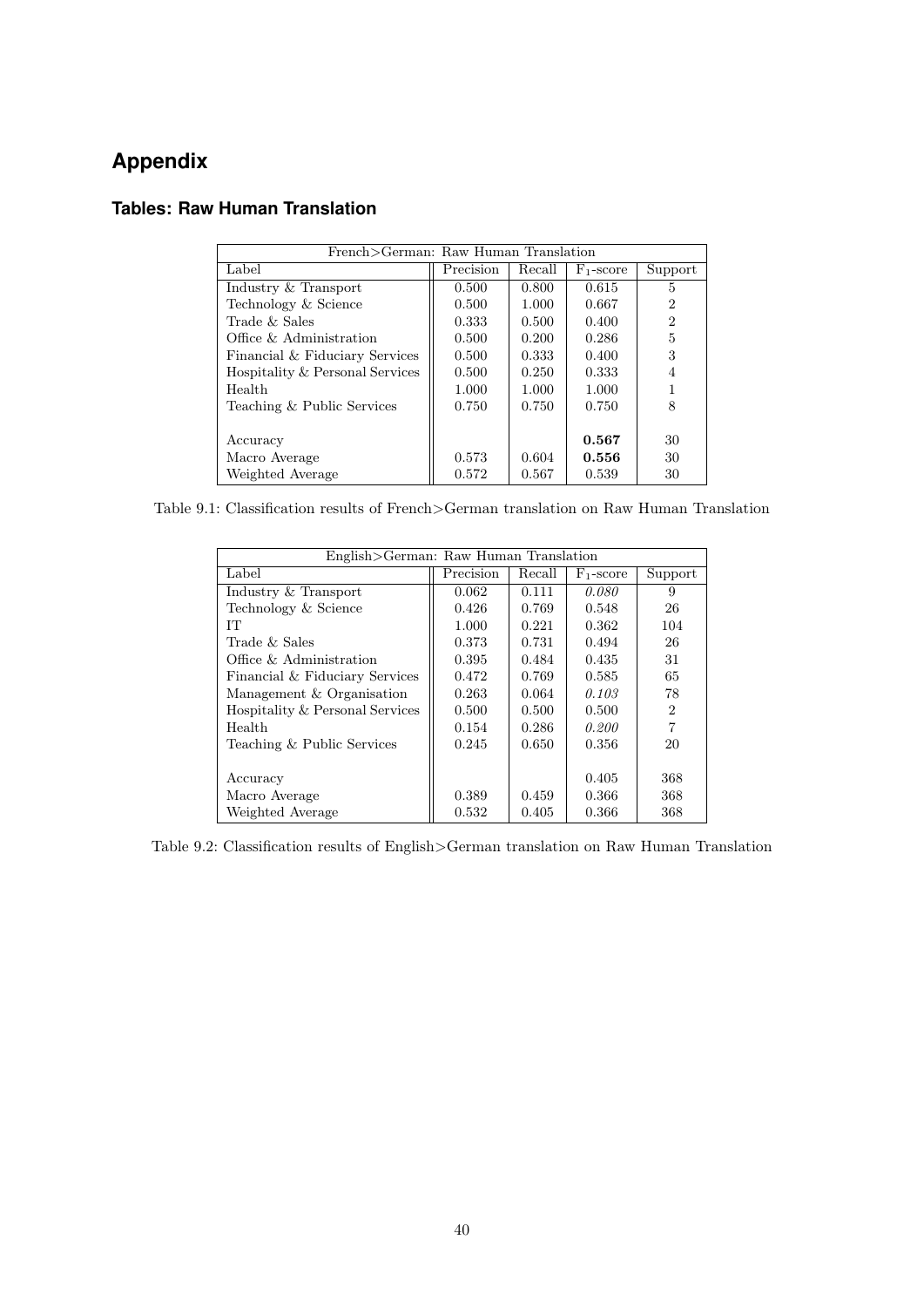### **Tables: DeepL on human-translated Set**

| French>German: Original DeepL-translation |           |        |              |                |  |
|-------------------------------------------|-----------|--------|--------------|----------------|--|
| Label                                     | Precision | Recall | $F_1$ -score | Support        |  |
| Industry & Transport                      | 0.500     | 0.600  | 0.545        | 5              |  |
| Technology & Science                      | 0.333     | 1.000  | 0.500        | $\overline{2}$ |  |
| Trade & Sales                             | 0.500     | 0.500  | 0.500        | 2              |  |
| Office & Administration                   | 0.667     | 0.400  | 0.500        | 5              |  |
| Financial & Fiduciary Services            | 0.000     | 0.000  | 0.000        | 3              |  |
| Hospitality & Personal Services           | 0.500     | 0.500  | 0.500        | 4              |  |
| Health                                    | 1.000     | 1.000  | 1.000        |                |  |
| Teaching & Public Services                | 1.000     | 0.625  | 0.769        | 8              |  |
|                                           |           |        |              |                |  |
| Accuracy                                  |           |        | 0.533        | 30             |  |
| Macro Average                             | 0.500     | 0.514  | 0.479        | 30             |  |
| Weighted Average                          | 0.617     | 0.533  | 0.546        | 30             |  |

Table 9.3: Classification results of French>German translation on DeepL-translation

| English>German: Original DeepL-translation |           |        |              |                             |  |
|--------------------------------------------|-----------|--------|--------------|-----------------------------|--|
| Label                                      | Precision | Recall | $F_1$ -score | Support                     |  |
| Industry & Transport                       | 0.100     | 0.111  | 0.105        | 9                           |  |
| Technology & Science                       | 0.372     | 0.615  | 0.464        | 26                          |  |
| IТ                                         | 0.872     | 0.721  | 0.789        | 104                         |  |
| Trade $&$ Sales                            | 0.538     | 0.538  | 0.538        | 26                          |  |
| Office & Administration                    | 0.459     | 0.548  | 0.500        | 31                          |  |
| Financial & Fiduciary Services             | 0.635     | 0.831  | 0.720        | 65                          |  |
| Management & Organisation                  | 0.579     | 0.282  | 0.379        | 78                          |  |
| Hospitality & Personal Services            | 0.667     | 1.000  | 0.800        | $\mathcal{D}_{\mathcal{L}}$ |  |
| Health                                     | 0.500     | 0.429  | 0.462        | $\overline{7}$              |  |
| Teaching & Public Services                 | 0.382     | 0.650  | 0.481        | 20                          |  |
|                                            |           |        |              |                             |  |
| Accuracy                                   |           |        | 0.590        | 368                         |  |
| Macro Average                              | 0.511     | 0.573  | 0.524        | 368                         |  |
| Weighted Average                           | 0.621     | 0.590  | 0.585        | 368                         |  |

Table 9.4: Classification results of English>German translation on Raw Human Translation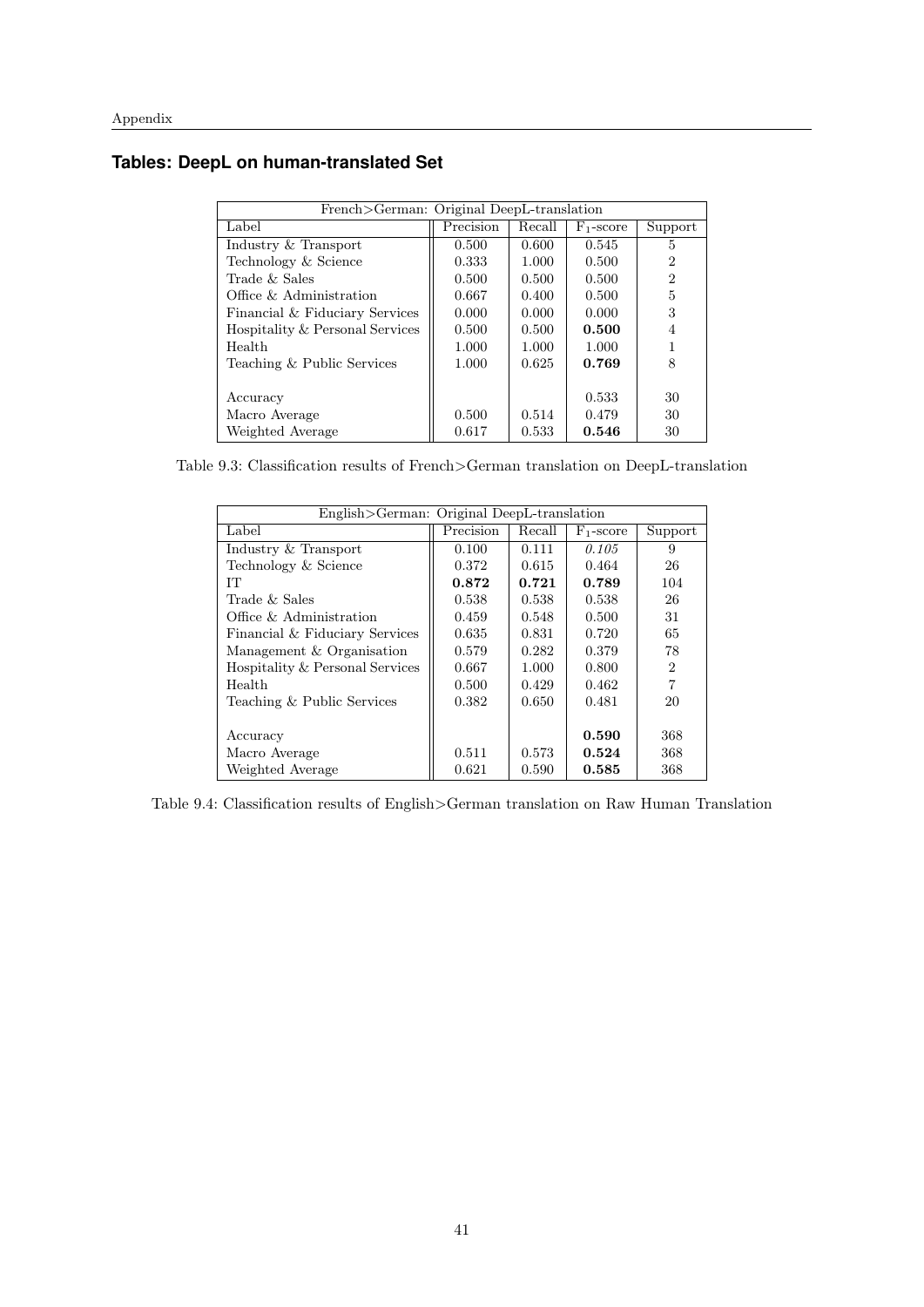## **Tables: English**>**German DeepL-translation Processing Experiments**

| English>German: Original DeepL-translation |               |        |              |                |  |
|--------------------------------------------|---------------|--------|--------------|----------------|--|
| Label                                      | Precision     | Recall | $F_1$ -score | Support        |  |
| Industry & Transport                       | 0.1           | 0.111  | 0.105        | 9              |  |
| Technology & Science                       | 0.366         | 0.6    | 0.455        | 25             |  |
| IТ                                         | 0.88          | 0.717  | 0.79         | 92             |  |
| Trade & Sales                              | 0.52          | 0.52   | 0.52         | 25             |  |
| Office & Administration                    | 0.484         | 0.556  | 0.517        | 27             |  |
| Financial & Fiduciary Services             | 0.65          | 0.825  | 0.727        | 63             |  |
| Management & Organisation                  | 0.595         | 0.306  | 0.404        | 72             |  |
| Hospitality & Personal Services            | 0.667         |        | 0.8          | $\overline{2}$ |  |
| Health                                     | $0.5^{\circ}$ | 0.429  | 0.462        | 7              |  |
| Teaching & Public Services                 | 0.364         | 0.632  | 0.462        | 19             |  |
|                                            |               |        |              |                |  |
| accuracy                                   |               |        | 0.589        | 341            |  |
| macro average                              | 0.512         | 0.57   | 0.524        | 341            |  |
| weighted average                           | 0.623         | 0.589  | 0.588        | 341            |  |

Table 9.5: Classification results of English>German translation on Original DeepL-translations (w/o multilingual advertisements).

| English>German: DeepL-translation, Masked E-Mail & URL |           |        |              |                |  |
|--------------------------------------------------------|-----------|--------|--------------|----------------|--|
| Label                                                  | Precision | Recall | $F_1$ -score | Support        |  |
| Industry & Transport                                   | 0.091     | 0.111  | 0.1          | 9              |  |
| Technology & Science                                   | 0.366     | 0.6    | 0.455        | 25             |  |
| IТ                                                     | 0.865     | 0.696  | 0.771        | 92             |  |
| Trade & Sales                                          | 0.56      | 0.56   | 0.56         | 25             |  |
| Office $\&$ Administration                             | 0.469     | 0.556  | 0.508        | 27             |  |
| Financial & Fiduciary Services                         | 0.646     | 0.81   | 0.718        | 63             |  |
| Management & Organisation                              | 0.568     | 0.292  | 0.385        | 72             |  |
| Hospitality & Personal Services                        | 0.667     |        | 0.8          | $\overline{2}$ |  |
| Health                                                 | 0.5       | 0.429  | 0.462        | $\overline{7}$ |  |
| Teaching & Public Services                             | 0.364     | 0.632  | 0.462        | 19             |  |
|                                                        |           |        |              |                |  |
| accuracy                                               |           |        | 0.581        | 341            |  |
| macro average                                          | 0.509     | 0.568  | 0.522        | 341            |  |
| weighted average                                       | 0.614     | 0.581  | 0.579        | 341            |  |

Table 9.6: Classification results of English>German translation on DeepL-translations (w/o multilingual advertisements). Masked e-mail addresses and URLs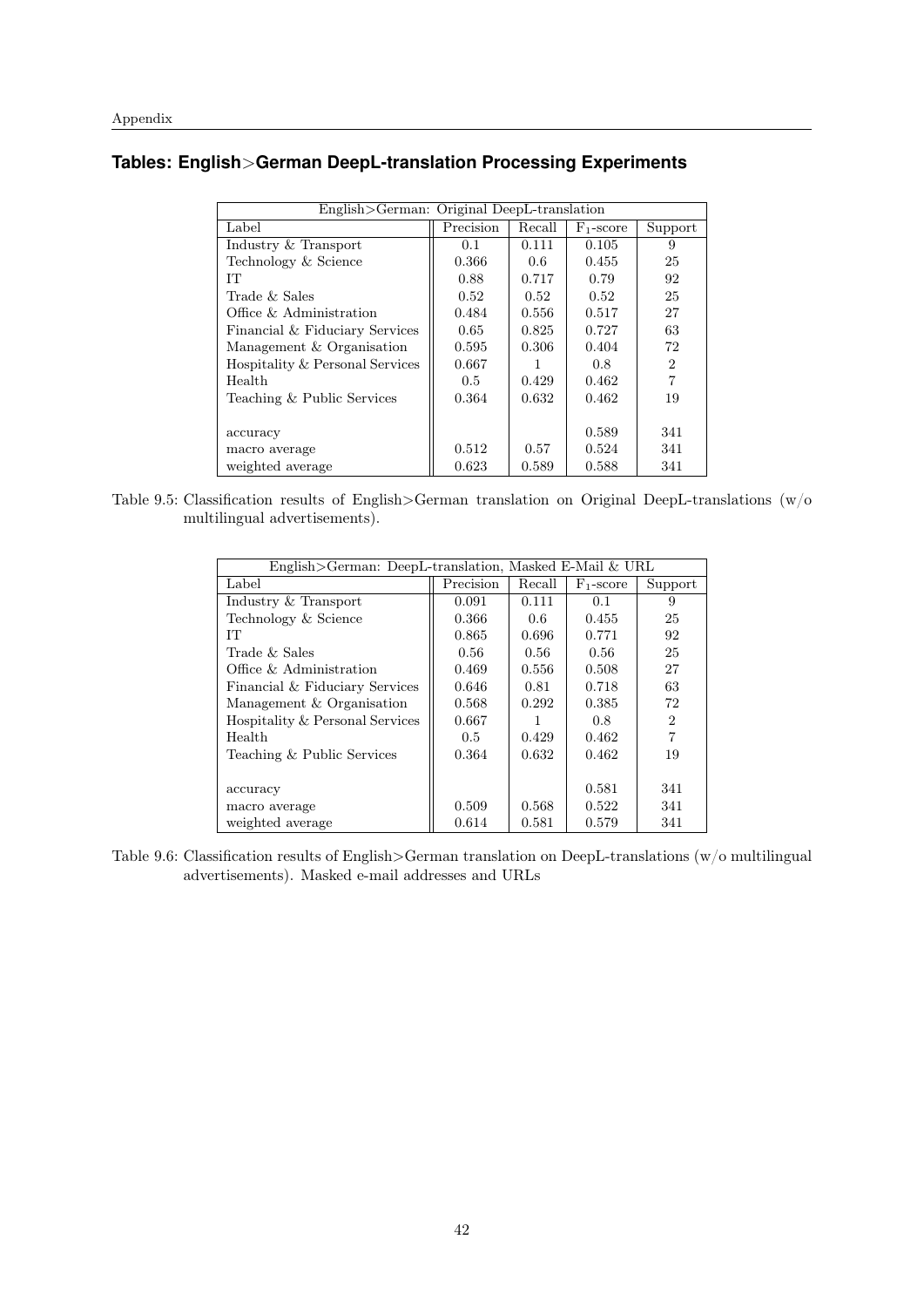| English>German: DeepL-translation, Umlauts replaced |           |        |                  |                |  |
|-----------------------------------------------------|-----------|--------|------------------|----------------|--|
| Label                                               | Precision | Recall | $F_1$ -score     | Support        |  |
| Industry & Transport                                | 0         | ∩      | $\left( \right)$ | 9              |  |
| Technology & Science                                | 0.349     | 0.6    | 0.441            | 25             |  |
| IТ                                                  | 0.851     | 0.685  | 0.759            | 92             |  |
| Trade $&$ Sales                                     | 0.577     | 0.6    | 0.588            | 25             |  |
| Office & Administration                             | 0.469     | 0.556  | 0.508            | 27             |  |
| Financial & Fiduciary Services                      | 0.63      | 0.81   | 0.708            | 63             |  |
| Management & Organisation                           | 0.571     | 0.278  | 0.374            | 72             |  |
| Hospitality & Personal Services                     | 0.667     |        | 0.8              | $\overline{2}$ |  |
| Health                                              | 0.333     | 0.143  | 0.2 <sub>1</sub> | $\overline{7}$ |  |
| Teaching & Public Services                          | 0.355     | 0.579  | 0.44             | 19             |  |
|                                                     |           |        |                  |                |  |
| accuracy                                            |           |        | 0.566            | 341            |  |
| macro average                                       | 0.48      | 0.525  | 0.482            | 341            |  |
| weighted average                                    | 0.602     | 0.566  | 0.564            | 341            |  |

Table 9.7: Classification results of English>German translation on DeepL-translations (w/o multilingual advertisements). Umlauts replaced.

| English>German: DeepL-translation, Digits replaced |           |        |              |                |  |
|----------------------------------------------------|-----------|--------|--------------|----------------|--|
| Label                                              | Precision | Recall | $F_1$ -score | Support        |  |
| Industry & Transport                               | 0.091     | 0.111  | 0.1          | 9              |  |
| Technology & Science                               | 0.357     | 0.6    | 0.448        | 25             |  |
| IТ                                                 | 0.833     | 0.707  | 0.765        | 92             |  |
| Trade & Sales                                      | 0.519     | 0.56   | 0.538        | 25             |  |
| Office $\&$ Administration                         | 0.469     | 0.556  | 0.508        | 27             |  |
| Financial & Fiduciary Services                     | 0.641     | 0.794  | 0.709        | 63             |  |
| Management & Organisation                          | 0.594     | 0.264  | 0.365        | 72             |  |
| Hospitality & Personal Services                    | 0.667     |        | 0.8          | 2              |  |
| Health                                             | 0.5       | 0.429  | 0.462        | $\overline{7}$ |  |
| Teaching & Public Services                         | 0.375     | 0.632  | 0.471        | 19             |  |
|                                                    |           |        |              |                |  |
| accuracy                                           |           |        | 0.575        | 341            |  |
| macro average                                      | 0.505     | 0.565  | 0.517        | 341            |  |
| weighted average                                   | 0.607     | 0.575  | 0.57         | 341            |  |

Table 9.8: Classification results of English>German translation on DeepL-translations (w/o multilingual advertisements). Digits replaced by 0.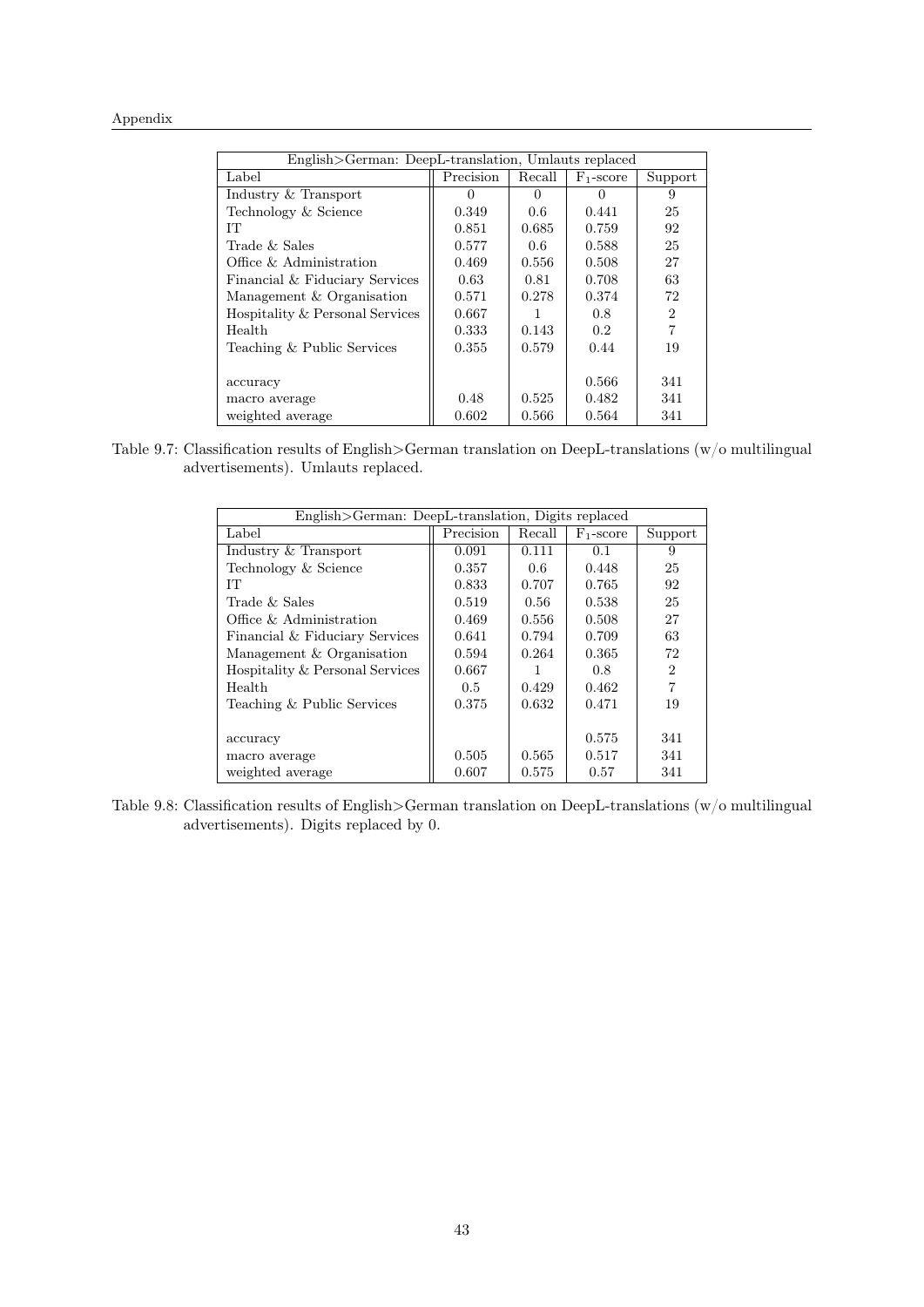| English>German: DeepL-translation, Combined |               |              |              |                |  |
|---------------------------------------------|---------------|--------------|--------------|----------------|--|
| Label                                       | Precision     | Recall       | $F_1$ -score | Support        |  |
| Industry & Transport                        | 0             | $\mathbf{0}$ |              | 9              |  |
| Technology & Science                        | 0.385         | 0.6          | 0.469        | 25             |  |
| IТ                                          | 0.849         | 0.674        | 0.752        | 92             |  |
| Trade & Sales                               | 0.615         | 0.64         | 0.627        | 25             |  |
| Office & Administration                     | 0.438         | 0.519        | 0.475        | 27             |  |
| Financial & Fiduciary Services              | 0.63          | 0.81         | 0.708        | 63             |  |
| Management & Organisation                   | 0.568         | 0.292        | 0.385        | 72             |  |
| Hospitality & Personal Services             | 0.667         |              | 0.8          | 2              |  |
| Health                                      | $0.4^{\circ}$ | 0.286        | 0.333        | $\overline{7}$ |  |
| Teaching & Public Services                  | 0.375         | 0.632        | 0.471        | 19             |  |
|                                             |               |              |              |                |  |
| accuracy                                    |               |              | 0.572        | 341            |  |
| macro average                               | 0.493         | 0.545        | 0.502        | 341            |  |
| weighted average                            | 0.606         | 0.572        | 0.571        | 341            |  |

Table 9.9: Classification results of English>German translation on DeepL-translations (w/o multilingual advertisements). Combined, true case.

| English>German: DeepL-translation, Combined & lower-cased |           |              |              |                |  |
|-----------------------------------------------------------|-----------|--------------|--------------|----------------|--|
| Label                                                     | Precision | Recall       | $F_1$ -score | Support        |  |
| Industry & Transport                                      |           | $\mathbf{0}$ |              | 9              |  |
| Technology & Science                                      | 0.475     | 0.76         | 0.585        | 25             |  |
| IТ                                                        | 0.913     | 0.228        | 0.365        | 92             |  |
| Trade $&$ Sales                                           | 0.395     | 0.6          | 0.476        | 25             |  |
| Office & Administration                                   | 0.387     | 0.444        | 0.414        | 27             |  |
| Financial & Fiduciary Services                            | 0.477     | 0.81         | 0.6          | 63             |  |
| Management & Organisation                                 | 0.5       | 0.194        | 0.28         | 72             |  |
| Hospitality & Personal Services                           |           | 0.5          | 0.667        | 2              |  |
| Health                                                    | 0.25      | 0.286        | 0.267        | $\overline{7}$ |  |
| Teaching & Public Services                                | 0.167     | 0.474        | 0.247        | 19             |  |
|                                                           |           |              |              |                |  |
| accuracy                                                  |           |              | 0.422        | 341            |  |
| macro average                                             | 0.456     | 0.43         | 0.39         | 341            |  |
| weighted average                                          | 0.555     | 0.422        | 0.402        | 341            |  |

Table 9.10: Classification results of English>German translation on DeepL-translations (w/o multilingual advertisements). Combined, lower-case.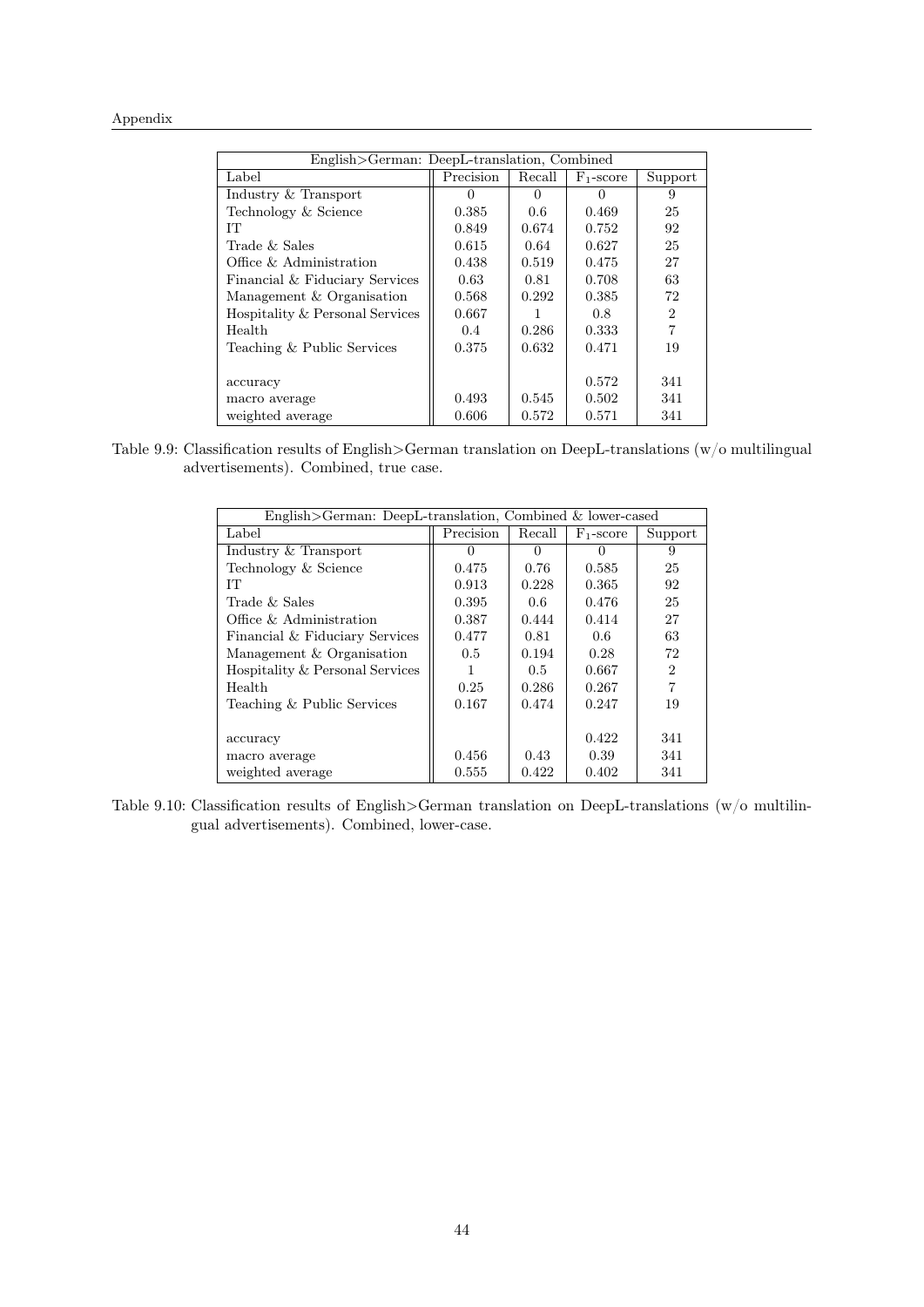## **Tables: French**>**German DeepL-translation Processing Experiments**

| French>German: Original DeepL-translation |               |        |              |         |  |
|-------------------------------------------|---------------|--------|--------------|---------|--|
| Label                                     | Precision     | Recall | $F_1$ -score | Support |  |
| Industry & Transport                      | 0.6           | 0.6    | 0.6          | 5       |  |
| Technology & Science                      | 0.333         |        | 0.5          | 2       |  |
| Trade & Sales                             | $0.5^{\circ}$ |        | 0.667        |         |  |
| Office $\&$ Administration                | 0.667         | 0.4    | 0.5          | 5       |  |
| Financial & Fiduciary Services            |               |        |              | 3       |  |
| Hospitality & Personal Services           | $0.5^{\circ}$ | 0.5    | 0.5          | 4       |  |
| Health                                    |               |        |              |         |  |
| Teaching & Public Services                |               | 0.625  | 0.769        | 8       |  |
|                                           |               |        |              |         |  |
| accuracy                                  |               |        | 0.552        | 29      |  |
| macro average                             | 0.511         | 0.569  | 0.504        | 29      |  |
| weighted average                          | 0.638         | 0.552  | 0.563        | 29      |  |

Table 9.11: Classification results of French>German translation on Original DeepL-translations (w/o multilingual advertisements).

| French>German: DeepL-translation, Masked E-Mail & URL |           |        |              |         |
|-------------------------------------------------------|-----------|--------|--------------|---------|
| Label                                                 | Precision | Recall | $F_1$ -score | Support |
| Industry & Transport                                  | 0.6       | 0.6    | 0.6          | 5       |
| Technology & Science                                  | 0.333     |        | 0.5          | 2       |
| Trade $&$ Sales                                       | 0.5       |        | 0.667        |         |
| Office & Administration                               | 0.667     | 0.4    | 0.5          | 5       |
| Financial & Fiduciary Services                        |           |        |              | 3       |
| Hospitality & Personal Services                       | 0.5       | 0.5    | 0.5          |         |
| Health                                                |           |        |              |         |
| Teaching & Public Services                            |           | 0.625  | 0.769        | 8       |
|                                                       |           |        |              |         |
| accuracy                                              |           |        | 0.552        | 29      |
| macro average                                         | 0.511     | 0.569  | 0.504        | 29      |
| weighted average                                      | 0.638     | 0.552  | 0.563        | 29      |

Table 9.12: Classification results of French>German translation on DeepL-translations (w/o multilingual advertisements). Masked e-mail addresses and URLs

| French>German: DeepL-translation, Umlauts replaced |           |        |              |         |
|----------------------------------------------------|-----------|--------|--------------|---------|
| Label                                              | Precision | Recall | $F_1$ -score | Support |
| Industry & Transport                               | 0.8       | 0.8    | 0.8          | 5       |
| Technology & Science                               | 0.4       |        | 0.571        | 2       |
| Trade & Sales                                      | 0.5       |        | 0.667        |         |
| Office $\&$ Administration                         | 0.667     | 0.4    | 0.5          | 5       |
| Financial & Fiduciary Services                     |           |        |              | 3       |
| Hospitality & Personal Services                    | 0.75      | 0.75   | 0.75         |         |
| Health                                             |           |        |              |         |
| Teaching & Public Services                         |           | 0.625  | 0.769        |         |
|                                                    |           |        |              |         |
| accuracy                                           |           |        | 0.621        | 29      |
| macro average                                      | 0.569     | 0.619  | 0.562        | 29      |
| weighted average                                   | 0.711     | 0.621  | 0.637        | 29      |

Table 9.13: Classification results of French>German translation on DeepL-translations (w/o multilingual advertisements). Umlauts replaced.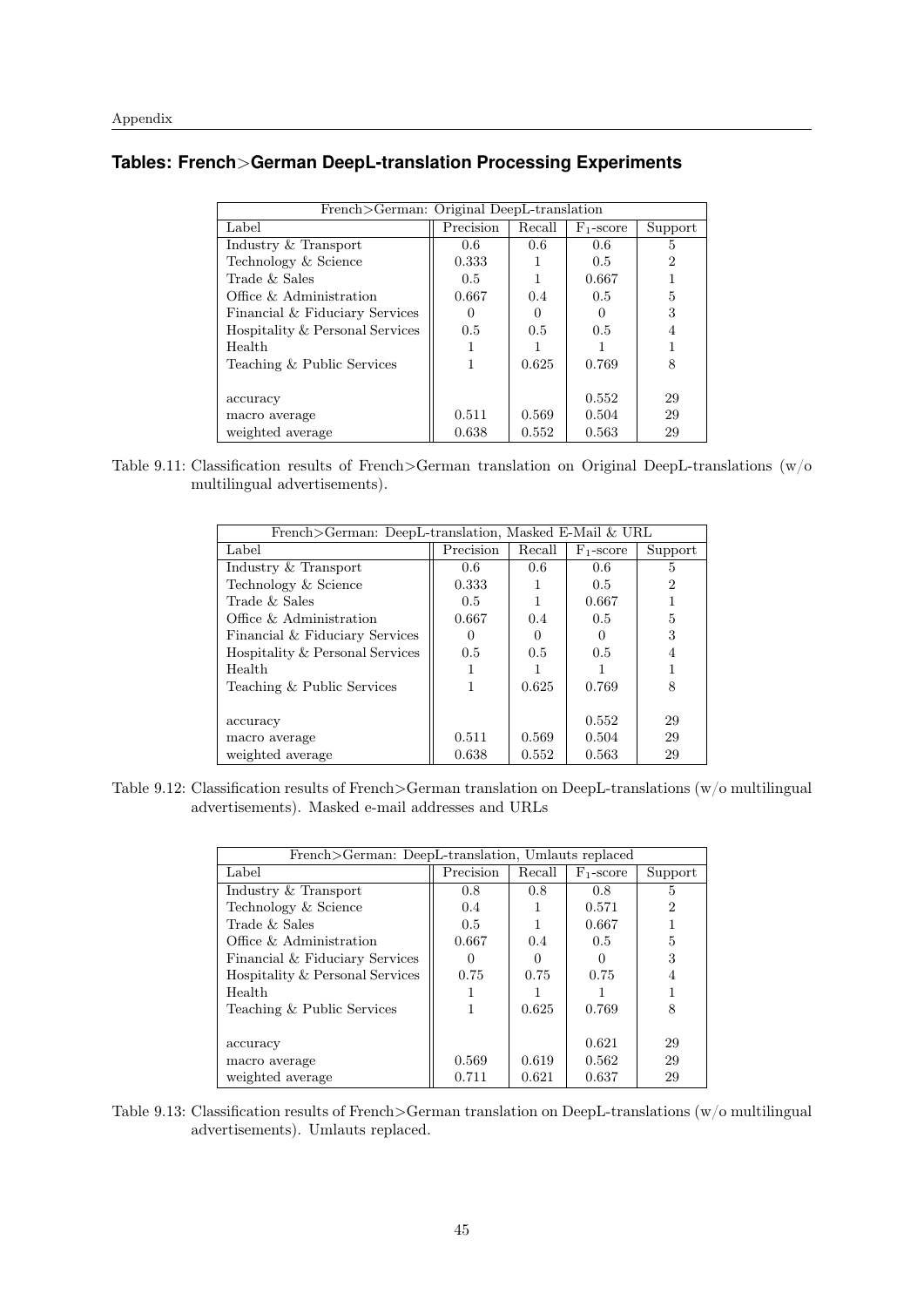| French>German: DeepL-translation, Digits replaced |           |        |              |         |  |
|---------------------------------------------------|-----------|--------|--------------|---------|--|
| Label                                             | Precision | Recall | $F_1$ -score | Support |  |
| Industry & Transport                              | 0.6       | 0.6    | 0.6          | 5       |  |
| Technology & Science                              | 0.333     |        | 0.5          | 2       |  |
| Trade $&$ Sales                                   | 0.5       |        | 0.667        |         |  |
| Office $\&$ Administration                        | 0.667     | 0.4    | 0.5          | 5       |  |
| Financial & Fiduciary Services                    |           |        |              | 3       |  |
| Hospitality & Personal Services                   | 0.5       | 0.5    | 0.5          |         |  |
| Health                                            |           |        |              |         |  |
| Teaching & Public Services                        | 1         | 0.625  | 0.769        | 8       |  |
|                                                   |           |        |              |         |  |
| accuracy                                          |           |        | 0.552        | 29      |  |
| macro average                                     | 0.511     | 0.569  | 0.504        | 29      |  |
| weighted average                                  | 0.638     | 0.552  | 0.563        | 29      |  |

Table 9.14: Classification results of French>German translation on DeepL-translations (w/o multilingual advertisements). Digits replaced by 0.

| French>German: DeepL-translation, Combined |           |        |              |         |
|--------------------------------------------|-----------|--------|--------------|---------|
| Label                                      | Precision | Recall | $F_1$ -score | Support |
| Industry & Transport                       | 0.8       | 0.8    | 0.8          | 5       |
| Technology & Science                       | 0.4       |        | 0.571        | 2       |
| Trade & Sales                              | 0.5       |        | 0.667        |         |
| Office $\&$ Administration                 | 0.667     | 0.4    | 0.5          | 5       |
| Financial & Fiduciary Services             |           |        |              | 3       |
| Hospitality & Personal Services            | 0.75      | 0.75   | 0.75         |         |
| Health                                     |           |        |              |         |
| Teaching & Public Services                 |           | 0.75   | 0.857        | 8       |
|                                            |           |        |              |         |
| accuracy                                   |           |        | 0.655        | 29      |
| macro average                              | 0.569     | 0.633  | 0.572        | 29      |
| weighted average                           | 0.711     | 0.655  | 0.661        | 29      |

Table 9.15: Classification results of French>German translation on DeepL-translations (w/o multilingual advertisements). Combined, true case.

| French>German: DeepL-translation, Combined & lower-cased |           |        |              |         |
|----------------------------------------------------------|-----------|--------|--------------|---------|
| Label                                                    | Precision | Recall | $F_1$ -score | Support |
| Industry & Transport                                     | 0.6       | 0.6    | 0.6          | 5       |
| Technology & Science                                     |           |        |              | 2       |
| Trade & Sales                                            | 0.2       |        | 0.333        |         |
| Office & Administration                                  |           |        |              | 5       |
| Financial & Fiduciary Services                           | 0.5       | 0.333  | 0.4          | 3       |
| Hospitality & Personal Services                          |           | 0.25   | 0.4          |         |
| Health                                                   |           |        |              |         |
| Teaching & Public Services                               | 0.8       |        | 0.889        | 8       |
|                                                          |           |        |              |         |
| accuracy                                                 |           |        | 0.571        | 29      |
| macro average                                            | 0.456     | 0.465  | 0.402        | 29      |
| weighted average                                         | 0.555     | 0.517  | 0.491        | 29      |

Table 9.16: Classification results of French>German translation on DeepL-translations (w/o multilingual advertisements). Combined, lower-case.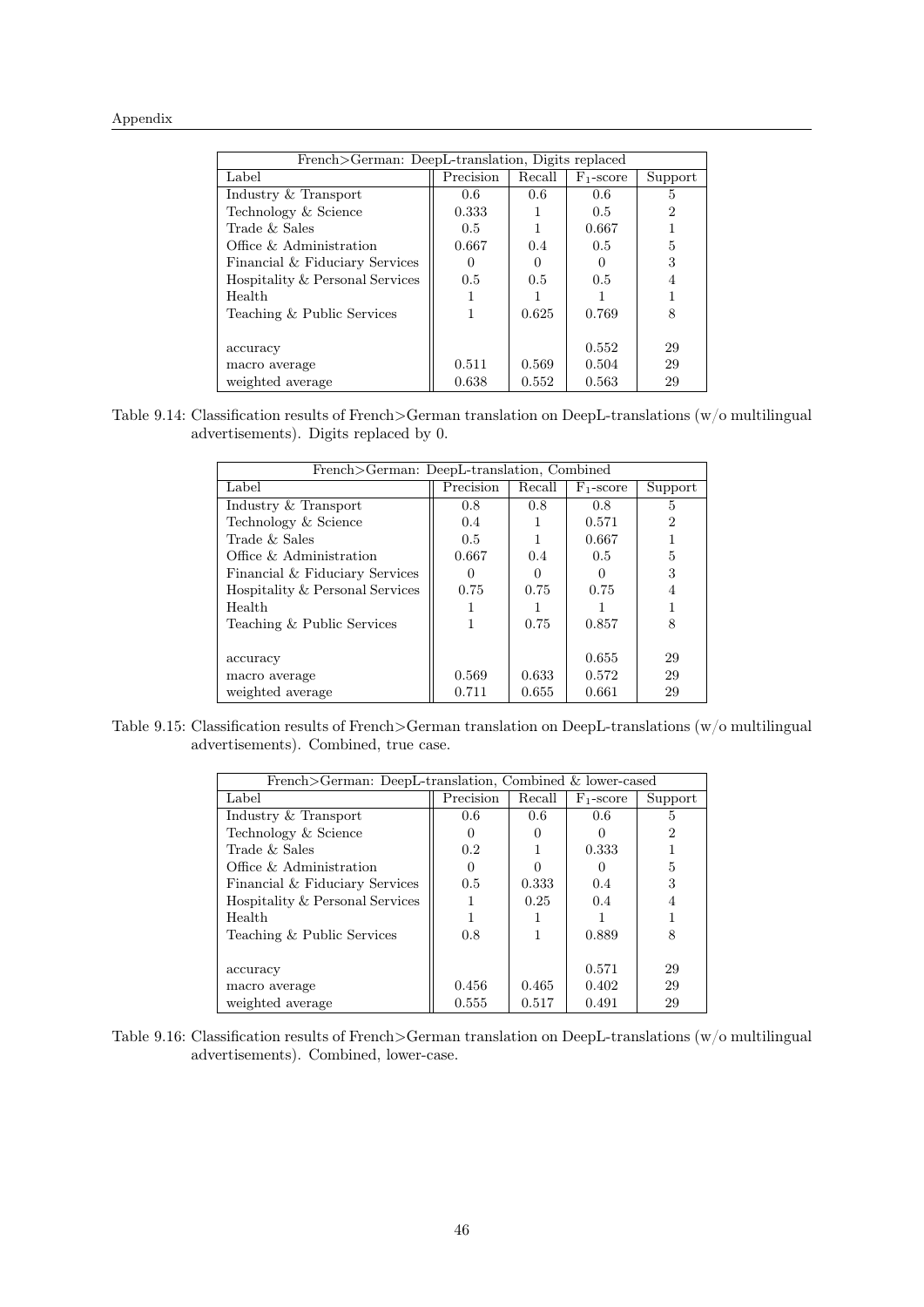## **Alpha Variant Results**

## **Baseline**

| English>German: Baseline variant |           |        |              |         |
|----------------------------------|-----------|--------|--------------|---------|
| Label                            | Precision | Recall | $F_1$ -score | Support |
| Industry & Transport             | 0.1       | 0.077  | 0.087        | 13      |
| Technology & Science             | 0.5       | 0.706  | 0.585        | 51      |
| IТ                               | 0.844     | 0.585  | 0.691        | 65      |
| Trade $&$ Sales                  | 0.458     | 0.688  | 0.55         | 16      |
| Office & Administration          | 0.379     | 0.407  | 0.393        | 27      |
| Financial & Fiduciary Services   | 0.56      | 0.764  | 0.646        | 55      |
| Management & Organisation        | 0.593     | 0.205  | 0.305        | 78      |
| Hospitality & Personal Services  |           | 0.667  | 0.8          | 3       |
| Health                           | 0.375     | 0.429  | 0.4          | 7       |
| Teaching & Public Services       | 0.392     | 0.714  | 0.506        | 28      |
|                                  |           |        |              |         |
| accuracy                         |           |        | 0.525        | 343     |
| macro average                    | 0.52      | 0.524  | 0.496        | 343     |
| weighted average                 | 0.562     | 0.525  | 0.507        | 343     |

Table 9.17: Classification results of English>German translation of the baseline variant

| French>German: Baseline variant |               |              |                       |         |
|---------------------------------|---------------|--------------|-----------------------|---------|
|                                 |               |              |                       |         |
| Label                           | Precision     | Recall       | F <sub>1</sub> -score | Support |
| Industry & Transport            | 0.611         | 0.635        | 0.623                 | 52      |
| Construction                    | 0             | $\mathbf{0}$ | $\left( \right)$      | 11      |
| Technology & Science            | 0.438         | 0.583        | 0.5                   | 24      |
| TТ                              | 0.909         | 0.588        | 0.714                 | 17      |
| Trade $&$ Sales                 | 0.648         | 0.686        | 0.667                 | 51      |
| Office & Administration         | $0.5^{\circ}$ | 0.354        | 0.415                 | 48      |
| Financial & Fiduciary Services  | 0.68          | 0.791        | 0.731                 | 43      |
| Management & Organisation       | 0.286         | 0.316        | 0.3                   | 19      |
| Hospitality & Personal Services | 0.938         | 0.366        | 0.526                 | 41      |
| Health                          | 0.864         | 0.704        | 0.776                 | 27      |
| Teaching & Public Services      | 0.43          | 0.85         | 0.571                 | 40      |
|                                 |               |              |                       |         |
| accuracy                        |               |              | 0.582                 | 373     |
| macro average                   | 0.573         | 0.534        | 0.529                 | 373     |
| weighted average                | 0.612         | 0.582        | 0.571                 | 373     |

Table 9.18: Classification results of French>German translation of the baseline variant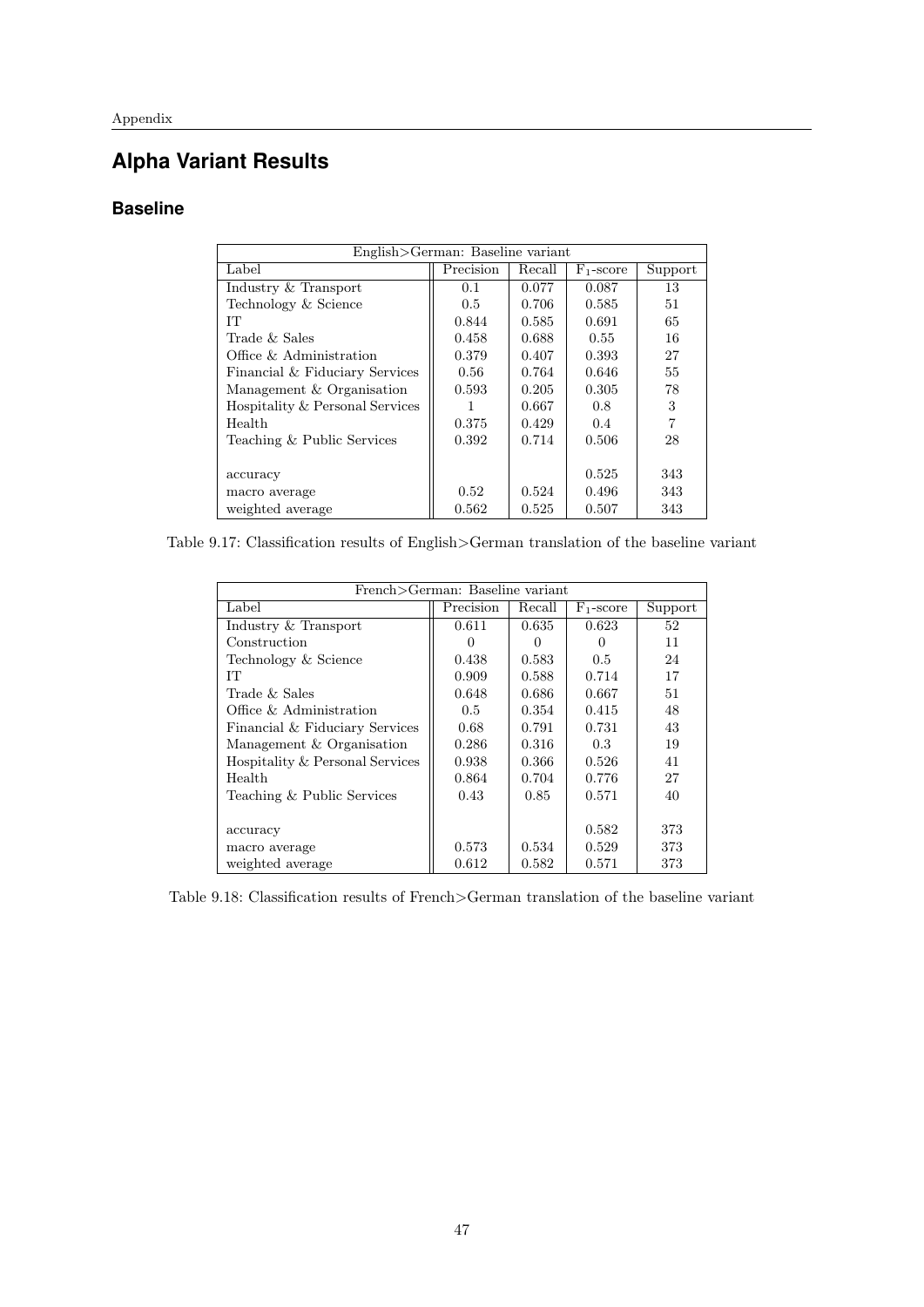| Italian>German: Baseline variant |           |              |              |         |
|----------------------------------|-----------|--------------|--------------|---------|
| Label                            | Precision | Recall       | $F_1$ -score | Support |
| Industry & Transport             | 0.667     | 0.364        | 0.471        | 11      |
| Construction                     |           | $\mathbf{0}$ |              | 3       |
| Technology & Science             | 0.375     | 0.6          | 0.462        | 5       |
| TТ                               |           |              |              |         |
| Trade & Sales                    | 0.429     | 0.75         | 0.545        | 8       |
| Office & Administration          | 0.75      | 0.429        | 0.545        |         |
| Financial & Fiduciary Services   | 0.6       | 0.6          | 0.6          | 5       |
| Management & Organisation        | 0         | 0            | $\mathbf{0}$ | 4       |
| Hospitality & Personal Services  | 0.667     | 0.5          | 0.571        | 8       |
| Health                           |           | 0.571        | 0.727        |         |
| Teaching & Public Services       | 0.083     | 0.333        | 0.133        | 3       |
|                                  |           |              |              |         |
| accuracy                         |           |              | 0.468        | 62      |
| macro average                    | 0.506     | 0.468        | 0.46         | 62      |
| weighted average                 | 0.556     | 0.468        | 0.479        | 62      |

Table 9.19: Classification results of Italian>German translation of the baseline variant

## **Variant 1**

| English>German: Alpha Variant 1 |               |        |              |         |
|---------------------------------|---------------|--------|--------------|---------|
| Label                           | Precision     | Recall | $F_1$ -score | Support |
| Industry & Transport            | 0.167         | 0.154  | 0.16         | 13      |
| Technology & Science            | 0.506         | 0.765  | 0.609        | 51      |
| IТ                              | 0.833         | 0.615  | 0.708        | 65      |
| Trade & Sales                   | 0.524         | 0.688  | 0.595        | 16      |
| Office $\&$ Administration      | 0.417         | 0.556  | 0.476        | 27      |
| Financial & Fiduciary Services  | 0.645         | 0.727  | 0.684        | 55      |
| Management & Organisation       | 0.7           | 0.269  | 0.389        | 78      |
| Hospitality & Personal Services | 1             | 0.667  | 0.8          | 3       |
| Health                          | $0.5^{\circ}$ | 0.286  | 0.364        | 7       |
| Teaching & Public Services      | 0.412         | 0.75   | 0.532        | 28      |
|                                 |               |        |              |         |
| accuracy                        |               |        | 0.563        | 343     |
| macro average                   | 0.57          | 0.548  | 0.532        | 343     |
| weighted average                | 0.612         | 0.563  | 0.552        | 343     |

Table 9.20: Classification results of English>German translation of Alpha Variant 1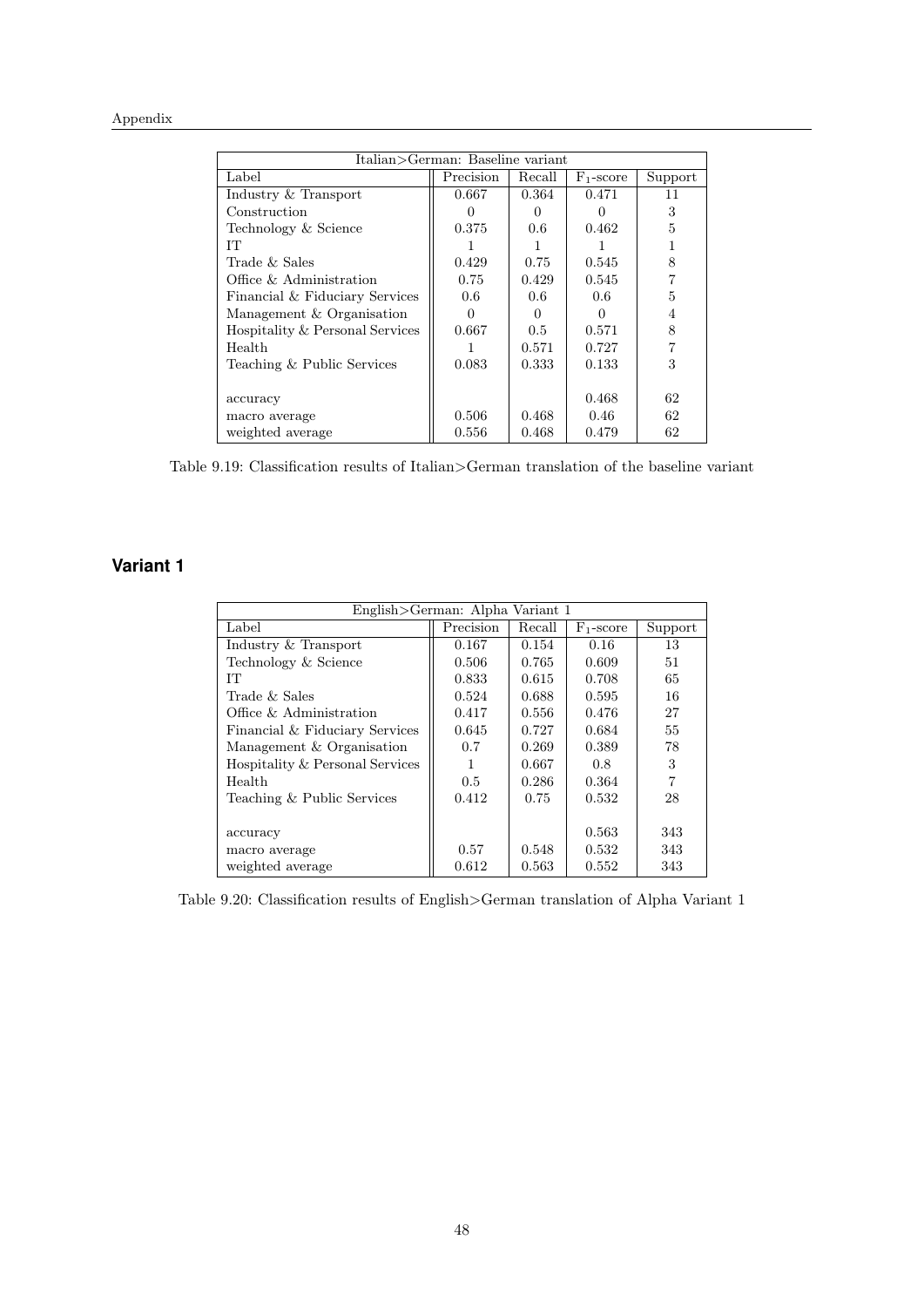| French>German: Alpha Variant 1  |           |        |                       |         |
|---------------------------------|-----------|--------|-----------------------|---------|
| Label                           | Precision | Recall | F <sub>1</sub> -score | Support |
| Industry & Transport            | 0.633     | 0.596  | 0.614                 | 52      |
| Construction                    | 1         | 0.182  | 0.308                 | 11      |
| Technology & Science            | 0.406     | 0.542  | 0.464                 | 24      |
| IТ                              | 0.786     | 0.647  | 0.71                  | 17      |
| Trade & Sales                   | 0.625     | 0.588  | 0.606                 | 51      |
| Office & Administration         | 0.75      | 0.447  | 0.56                  | 48      |
| Financial & Fiduciary Services  | 0.739     | 0.791  | 0.764                 | 43      |
| Management & Organisation       | 0.212     | 0.368  | 0.269                 | 19      |
| Hospitality & Personal Services | 0.846     | 0.297  | 0.44                  | 41      |
| Health                          | 0.815     | 0.815  | 0.815                 | 27      |
| Teaching & Public Services      | 0.413     | 0.795  | 0.544                 | 40      |
|                                 |           |        |                       |         |
| accuracy                        |           |        | 0.58                  | 373     |
| macro average                   | 0.657     | 0.552  | 0.554                 | 373     |
| weighted average                | 0.652     | 0.58   | 0.581                 | 373     |

Table 9.21: Classification results of French>German translation of Alpha Variant 1

|                                 | Italian>German: Alpha Variant 1 |               |              |         |  |
|---------------------------------|---------------------------------|---------------|--------------|---------|--|
| Label                           | Precision                       | Recall        | $F_1$ -score | Support |  |
| Industry & Transport            | 0.583                           | 0.636         | 0.609        | 11      |  |
| Construction                    |                                 | $\mathbf{0}$  |              | 3       |  |
| Technology & Science            | 0.286                           | $0.4^{\circ}$ | 0.333        | 5       |  |
| IТ                              |                                 |               |              |         |  |
| Trade & Sales                   | 0.545                           | 0.75          | 0.632        | 8       |  |
| Office & Administration         | 0.667                           | 0.571         | 0.615        |         |  |
| Financial & Fiduciary Services  |                                 | 0.6           | 0.75         | 5       |  |
| Management & Organisation       |                                 |               |              |         |  |
| Hospitality & Personal Services | 0.833                           | 0.625         | 0.714        | 8       |  |
| Health                          |                                 | 0.571         | 0.727        |         |  |
| Teaching & Public Services      | 0.25                            | 0.667         | 0.364        | 3       |  |
|                                 |                                 |               |              |         |  |
| accuracy                        |                                 |               | 0.548        | 62      |  |
| macro average                   | 0.56                            | 0.529         | 0.522        | 62      |  |
| weighted average                | 0.601                           | 0.548         | 0.554        | 62      |  |

Table 9.22: Classification results of Italian>German translation of Alpha Variant 1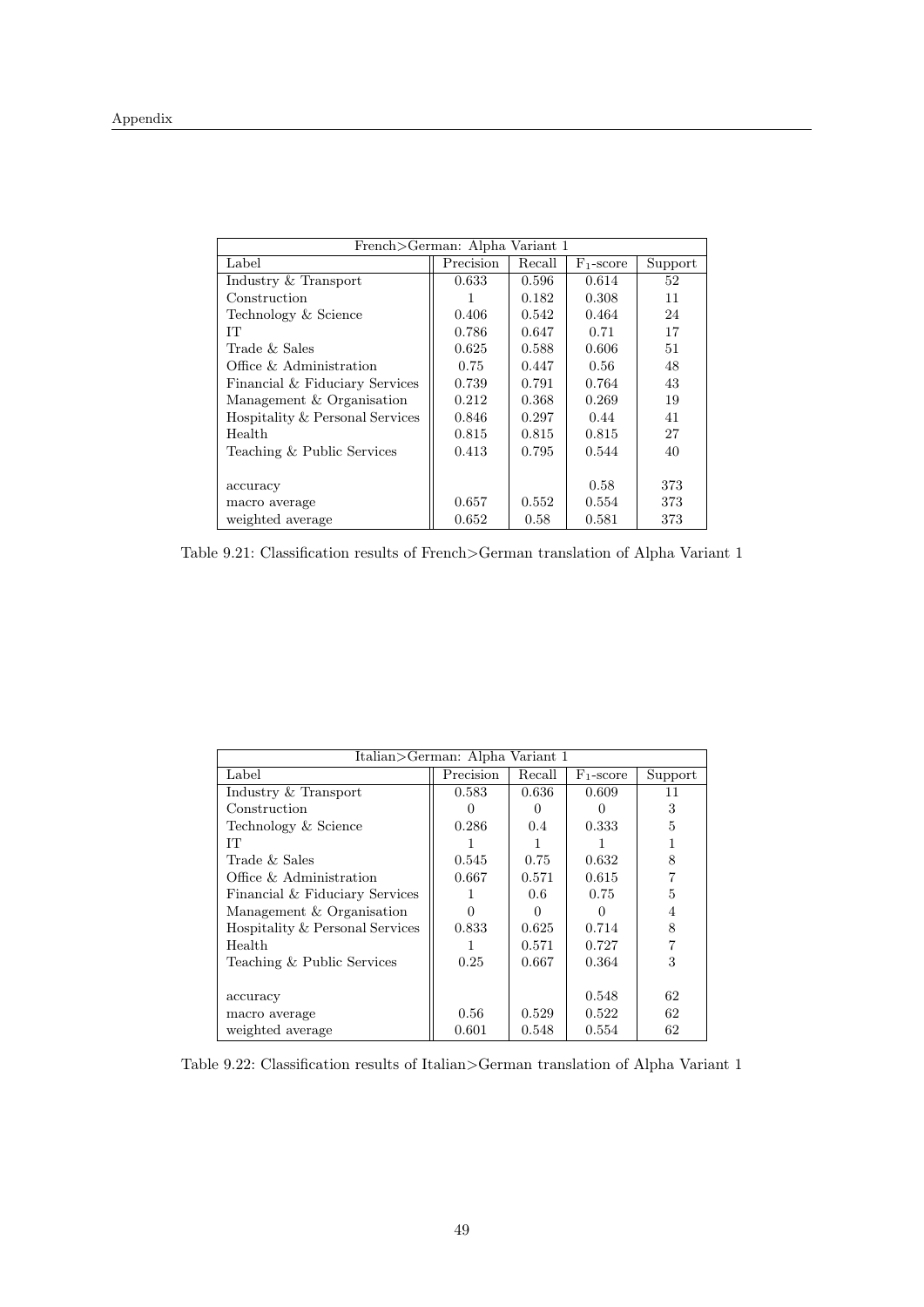## **Variant 2**

| English>German: Alpha Variant 2 |           |        |              |         |
|---------------------------------|-----------|--------|--------------|---------|
| Label                           | Precision | Recall | $F_1$ -score | Support |
| Industry & Transport            | 0.333     | 0.231  | 0.273        | 13      |
| Technology & Science            | 0.487     | 0.745  | 0.589        | 51      |
| IТ                              | 0.824     | 0.646  | 0.724        | 65      |
| Trade $&$ Sales                 | 0.565     | 0.812  | 0.667        | 16      |
| Office $\&$ Administration      | 0.448     | 0.481  | 0.464        | 27      |
| Financial & Fiduciary Services  | 0.559     | 0.691  | 0.618        | 55      |
| Management & Organisation       | 0.724     | 0.269  | 0.393        | 78      |
| Hospitality & Personal Services |           | 0.667  | 0.8          | 3       |
| Health                          | 0.429     | 0.429  | 0.429        | 7       |
| Teaching & Public Services      | 0.435     | 0.741  | 0.548        | 27      |
|                                 |           |        |              |         |
| accuracy                        |           |        | 0.564        | 342     |
| macro average                   | 0.58      | 0.571  | 0.55         | 342     |
| weighted average                | 0.611     | 0.564  | 0.552        | 342     |

Table 9.23: Classification results of English>German translation of Alpha Variant 2

| French>German: Alpha Variant 2  |           |        |              |         |
|---------------------------------|-----------|--------|--------------|---------|
| Label                           | Precision | Recall | $F_1$ -score | Support |
| Industry & Transport            | 0.571     | 0.692  | 0.626        | 52      |
| Construction                    |           | 0.182  | 0.308        | 11      |
| Technology & Science            | 0.406     | 0.542  | 0.464        | 24      |
| IТ                              | 0.786     | 0.647  | 0.71         | 17      |
| Trade & Sales                   | 0.611     | 0.647  | 0.629        | 51      |
| Office & Administration         | 0.545     | 0.375  | 0.444        | 47      |
| Financial & Fiduciary Services  | 0.745     | 0.884  | 0.809        | 43      |
| Management & Organisation       | 0.217     | 0.263  | 0.238        | 19      |
| Hospitality & Personal Services | 0.938     | 0.366  | 0.526        | 37      |
| Health                          | 0.821     | 0.852  | 0.836        | 27      |
| Teaching & Public Services      | 0.548     | 0.85   | 0.667        | 39      |
|                                 |           |        |              |         |
| accuracy                        |           |        | 0.611        | 367     |
| macro average                   | 0.66      | 0.573  | 0.573        | 367     |
| weighted average                | 0.648     | 0.611  | 0.6          | 367     |

Table 9.24: Classification results of French>German translation of Alpha Variant 2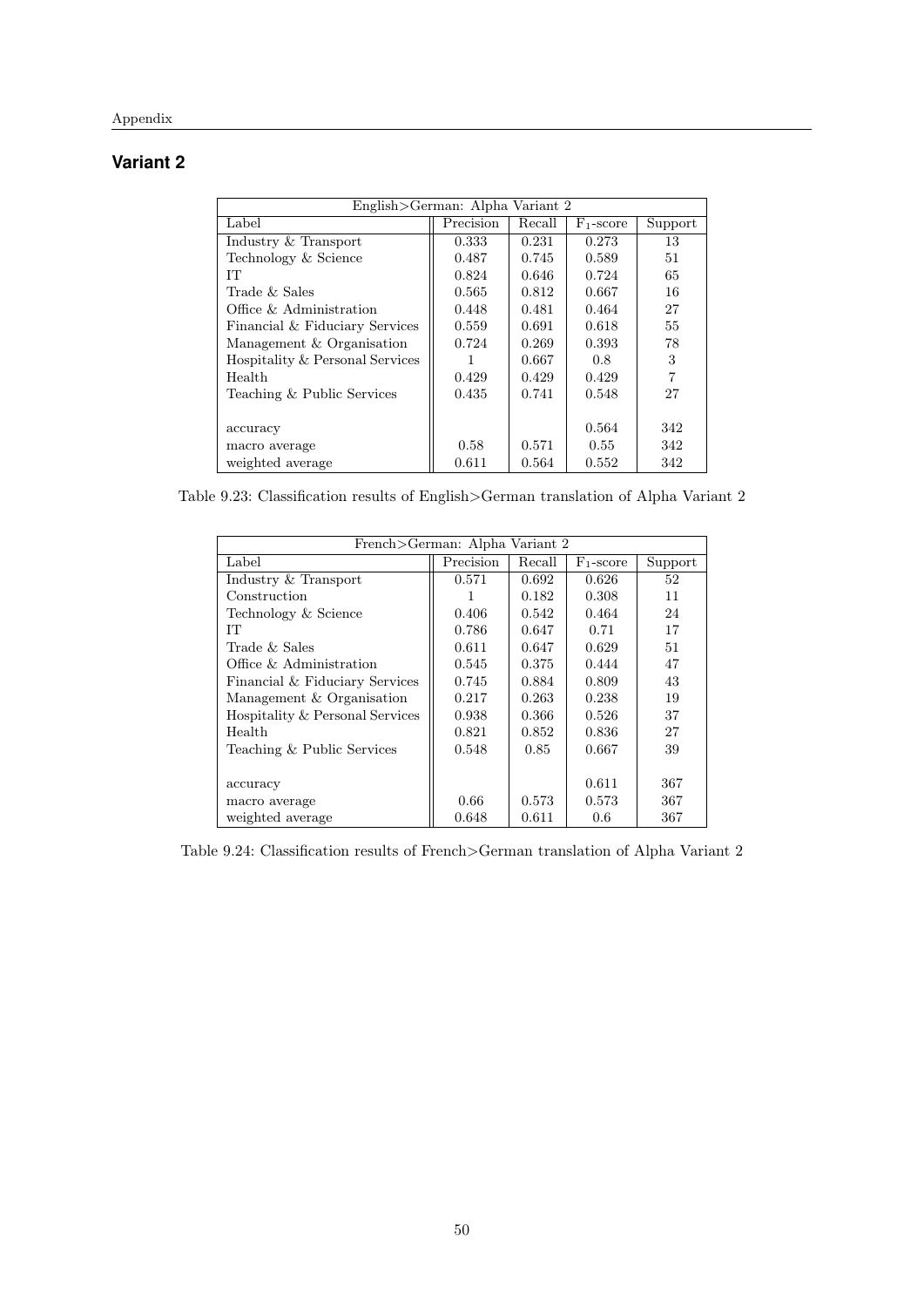| Italian>German: Alpha Variant 2 |           |        |              |         |
|---------------------------------|-----------|--------|--------------|---------|
| Label                           | Precision | Recall | $F_1$ -score | Support |
| Industry & Transport            | 0.5       | 0.5    | 0.5          | 10      |
| Construction                    | 1         | 0.333  | 0.5          | 3       |
| Technology & Science            | 0.2       | 0.2    | 0.2          | 5       |
| TТ                              |           |        |              |         |
| Trade & Sales                   | 0.6       | 0.75   | 0.667        | 8       |
| Office & Administration         | 0.556     | 0.714  | 0.625        |         |
| Financial & Fiduciary Services  | 0.75      | 0.6    | 0.667        | 5       |
| Management & Organisation       | 0         | 0      | 0            | 4       |
| Hospitality & Personal Services | 0.833     | 0.714  | 0.769        |         |
| Health                          |           | 0.571  | 0.727        |         |
| Teaching & Public Services      | 0.429     | 1      | 0.6          | 3       |
|                                 |           |        |              |         |
| accuracy                        |           |        | 0.567        | 60      |
| macro average                   | 0.624     | 0.58   | 0.569        | 60      |
| weighted average                | 0.609     | 0.567  | 0.564        | 60      |

Table 9.25: Classification results of Italian>German translation of Alpha Variant 2

## **Variant 3**

| English>German: Alpha Variant 3 |           |        |                  |                |
|---------------------------------|-----------|--------|------------------|----------------|
| Label                           | Precision | Recall | $F_1$ -score     | Support        |
| Industry & Transport            | 0.286     | 0.154  | 0.2 <sup>°</sup> | 13             |
| Technology & Science            | 0.487     | 0.725  | 0.583            | 51             |
| IТ                              | 0.885     | 0.708  | 0.786            | 65             |
| Trade $&$ Sales                 | 0.48      | 0.75   | 0.585            | 16             |
| Office & Administration         | 0.548     | 0.63   | 0.586            | 27             |
| Financial & Fiduciary Services  | 0.641     | 0.745  | 0.689            | 55             |
| Management & Organisation       | 0.75      | 0.308  | 0.436            | 78             |
| Hospitality & Personal Services | 1         | 0.667  | 0.8              | 3              |
| Health                          | 0.4       | 0.286  | 0.333            | $\overline{7}$ |
| Teaching & Public Services      | 0.417     | 0.741  | 0.533            | 27             |
|                                 |           |        |                  |                |
| accuracy                        |           |        | 0.594            | 342            |
| macro average                   | 0.589     | 0.571  | 0.553            | 342            |
| weighted average                | 0.641     | 0.594  | 0.584            | 342            |

Table 9.26: Classification results of English>German translation of Alpha Variant 3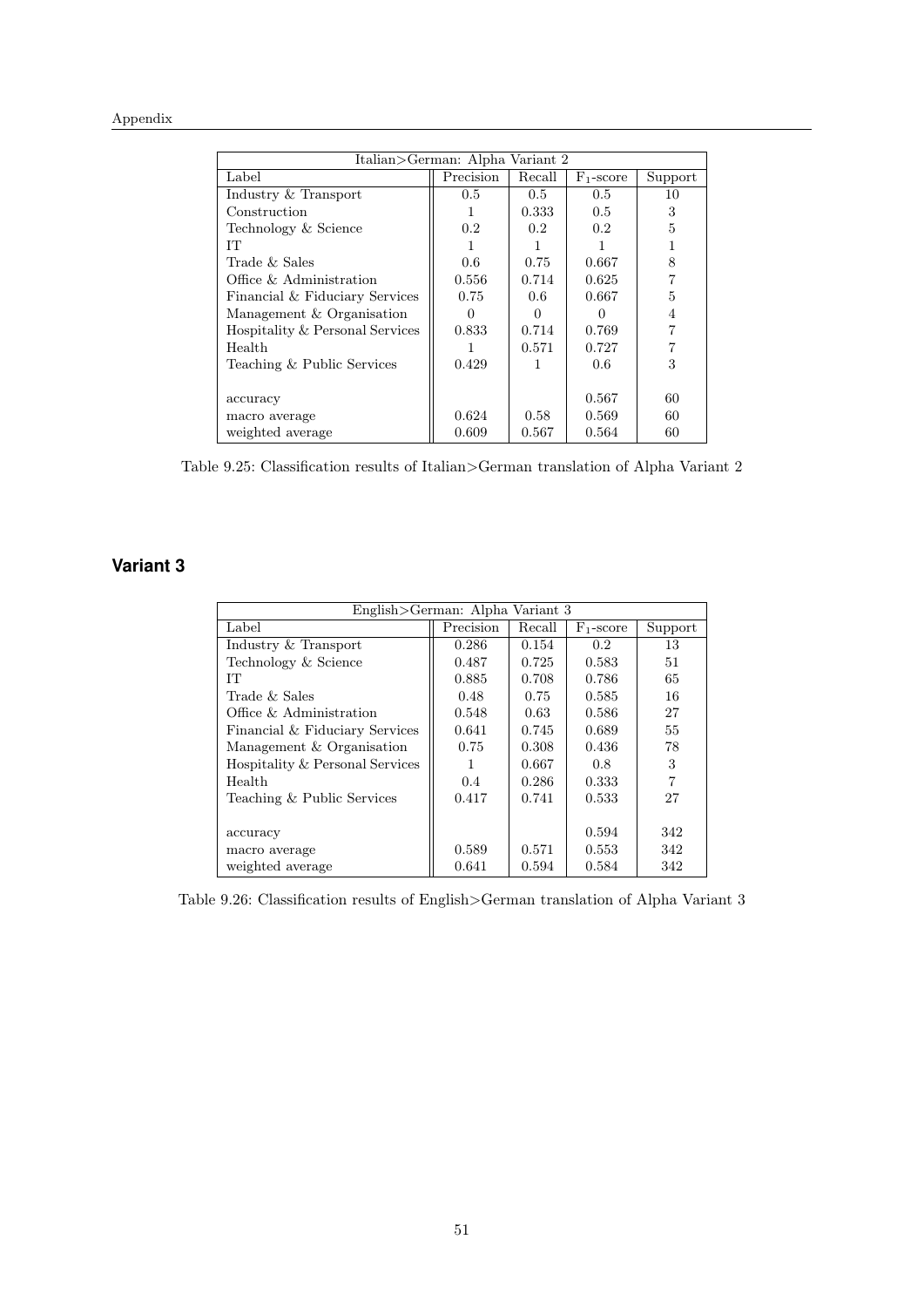| French>German: Alpha Variant 3  |           |        |              |         |
|---------------------------------|-----------|--------|--------------|---------|
| Label                           | Precision | Recall | $F_1$ -score | Support |
| Industry & Transport            | 0.625     | 0.577  | 0.6          | 52      |
| Construction                    | 1         | 0.273  | 0.429        | 11      |
| Technology & Science            | 0.378     | 0.583  | 0.459        | 24      |
| IТ                              | 0.812     | 0.765  | 0.788        | 17      |
| Trade $&$ Sales                 | 0.647     | 0.647  | 0.647        | 51      |
| Office & Administration         | 0.844     | 0.574  | 0.684        | 47      |
| Financial & Fiduciary Services  | 0.795     | 0.814  | 0.805        | 43      |
| Management & Organisation       | 0.364     | 0.421  | 0.39         | 19      |
| Hospitality & Personal Services | 0.733     | 0.297  | 0.423        | 37      |
| Health                          | 0.786     | 0.815  | 0.8          | 27      |
| Teaching & Public Services      | 0.451     | 0.821  | 0.582        | 39      |
|                                 |           |        |              |         |
| accuracy                        |           |        | 0.621        | 367     |
| macro average                   | 0.676     | 0.599  | 0.601        | 367     |
| weighted average                | 0.671     | 0.621  | 0.62         | 367     |

Table 9.27: Classification results of French>German translation of Alpha Variant 3

| Italian>German: Alpha Variant 3 |           |               |                  |         |
|---------------------------------|-----------|---------------|------------------|---------|
| Label                           | Precision | Recall        | $F_1$ -score     | Support |
| Industry & Transport            | 0.667     | 0.6           | 0.632            | 10      |
| Construction                    |           | $\mathbf{0}$  | $\left( \right)$ | 3       |
| Technology & Science            | 0.333     | $0.4^{\circ}$ | 0.364            | 5       |
| IТ                              |           |               |                  |         |
| Trade & Sales                   | 0.778     | 0.875         | 0.824            | 8       |
| Office & Administration         | 0.571     | 0.571         | 0.571            | 7       |
| Financial & Fiduciary Services  |           | 0.8           | 0.889            | 5       |
| Management & Organisation       | 0.286     | $0.5^{\circ}$ | 0.364            | 4       |
| Hospitality & Personal Services | 0.833     | 0.714         | 0.769            |         |
| Health                          |           | 0.571         | 0.727            |         |
| Teaching & Public Services      | 0.5       |               | 0.667            | 3       |
|                                 |           |               |                  |         |
| accuracy                        |           |               | 0.633            | 60      |
| macro average                   | 0.633     | 0.639         | 0.619            | 60      |
| weighted average                | 0.667     | 0.633         | 0.635            | 60      |

Table 9.28: Classification results of Italian>German translation of Alpha Variant 3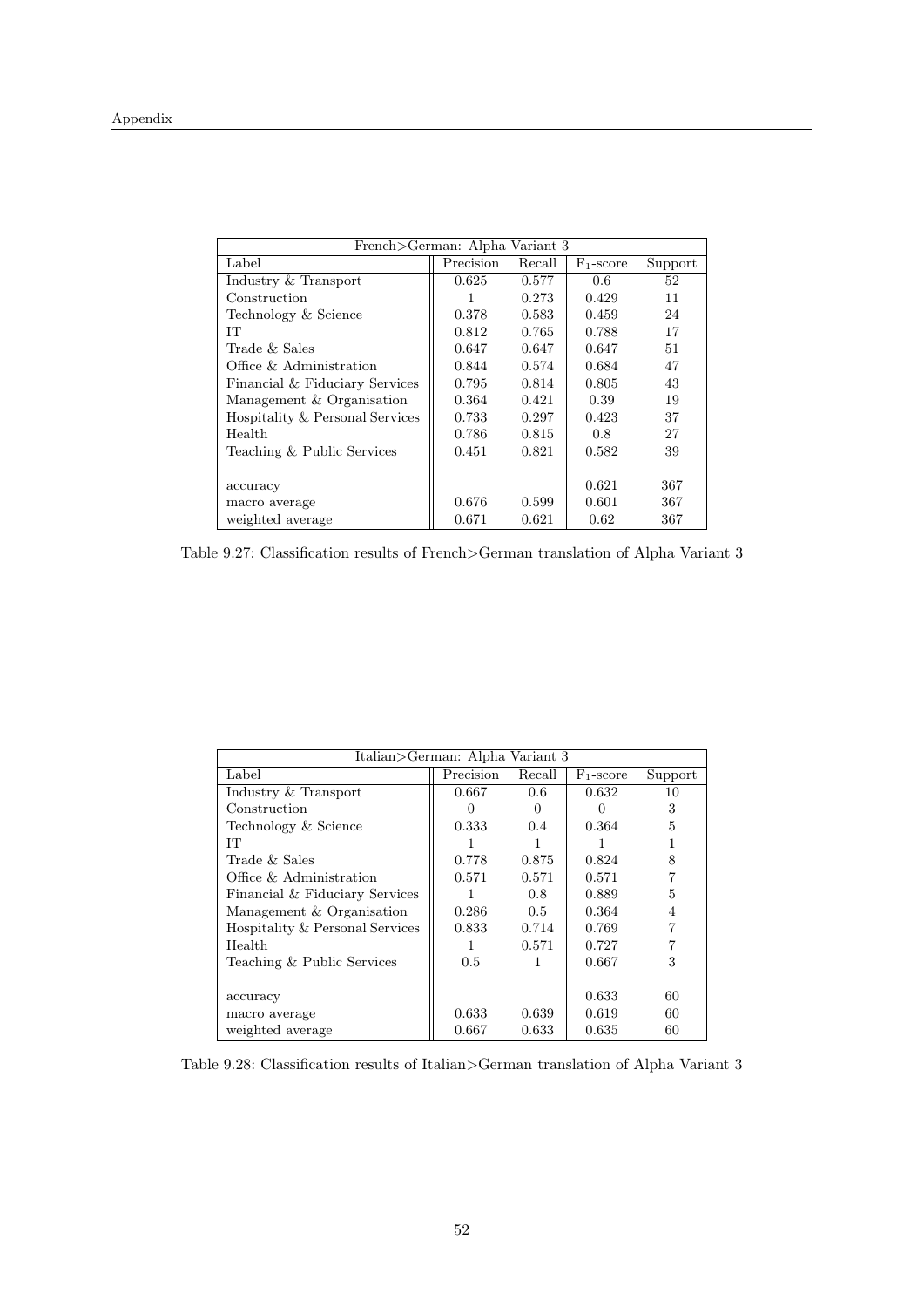## **Variant 4**

| English>German: Alpha Variant 4 |           |        |              |         |
|---------------------------------|-----------|--------|--------------|---------|
| Label                           | Precision | Recall | $F_1$ -score | Support |
| Industry & Transport            | 0.25      | 0.154  | 0.19         | 13      |
| Technology & Science            | 0.507     | 0.745  | 0.603        | 51      |
| IТ                              | 0.86      | 0.662  | 0.748        | 65      |
| Trade $&$ Sales                 | 0.684     | 0.812  | 0.743        | 16      |
| Office $\&$ Administration      | 0.4       | 0.519  | 0.452        | 27      |
| Financial & Fiduciary Services  | 0.6       | 0.764  | 0.672        | 55      |
| Management & Organisation       | 0.667     | 0.282  | 0.396        | 78      |
| Hospitality & Personal Services |           | 0.667  | 0.8          | 3       |
| Health                          | 0.333     | 0.286  | 0.308        | 7       |
| Teaching & Public Services      | 0.455     | 0.741  | 0.563        | 27      |
|                                 |           |        |              |         |
| accuracy                        |           |        | 0.579        | 342     |
| macro average                   | 0.576     | 0.563  | 0.548        | 342     |
| weighted average                | 0.612     | 0.579  | 0.566        | 342     |

Table 9.29: Classification results of English>German translation of Alpha Variant 4

| French>German: Alpha Variant 4  |           |        |              |         |
|---------------------------------|-----------|--------|--------------|---------|
| Label                           | Precision | Recall | $F_1$ -score | Support |
| Industry & Transport            | 0.564     | 0.596  | 0.579        | 52      |
| Construction                    | 0.6       | 0.273  | 0.375        | 11      |
| Technology & Science            | 0.419     | 0.542  | 0.473        | 24      |
| IТ                              | 0.846     | 0.647  | 0.733        | 17      |
| Trade & Sales                   | 0.688     | 0.647  | 0.667        | 51      |
| Office & Administration         | 0.686     | 0.511  | 0.585        | 47      |
| Financial & Fiduciary Services  | 0.756     | 0.791  | 0.773        | 43      |
| Management & Organisation       | 0.3       | 0.474  | 0.367        | 19      |
| Hospitality & Personal Services | 0.8       | 0.324  | 0.462        | 37      |
| Health                          | 0.84      | 0.778  | 0.808        | 27      |
| Teaching & Public Services      | 0.523     | 0.872  | 0.654        | 39      |
|                                 |           |        |              |         |
| accuracy                        |           |        | 0.613        | 367     |
| macro average                   | 0.638     | 0.587  | 0.589        | 367     |
| weighted average                | 0.65      | 0.613  | 0.611        | 367     |

Table 9.30: Classification results of French>German translation of Alpha Variant 4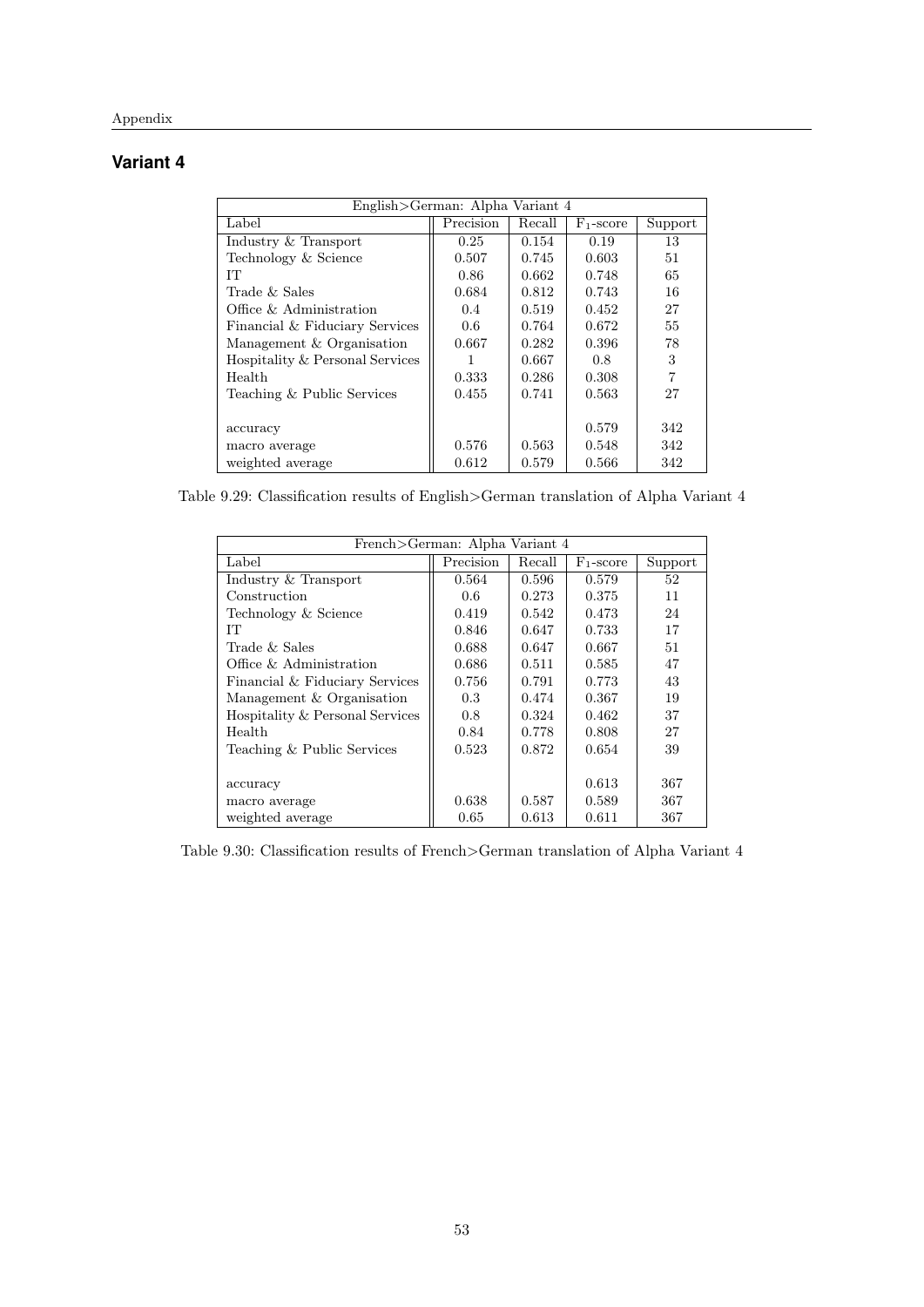| Italian>German: Alpha Variant 4 |           |        |              |         |
|---------------------------------|-----------|--------|--------------|---------|
| Label                           | Precision | Recall | $F_1$ -score | Support |
| Industry & Transport            | 0.5       | 0.6    | 0.545        | 10      |
| Construction                    |           |        |              | 3       |
| Technology & Science            | 0.4       | 0.4    | 0.4          | 5       |
| IТ                              |           |        |              |         |
| Trade & Sales                   | 0.444     | 0.5    | 0.471        | 8       |
| Office & Administration         | 0.8       | 0.571  | 0.667        |         |
| Financial & Fiduciary Services  |           | 0.8    | 0.889        | 5       |
| Management & Organisation       | 0.125     | 0.25   | 0.167        | 4       |
| Hospitality & Personal Services | 0.75      | 0.429  | 0.545        |         |
| Health                          |           | 0.714  | 0.833        |         |
| Teaching & Public Services      | 0.429     |        | 0.6          | 3       |
|                                 |           |        |              |         |
| accuracy                        |           |        | 0.55         | 60      |
| macro average                   | 0.586     | 0.569  | 0.556        | 60      |
| weighted average                | 0.603     | 0.55   | 0.557        | 60      |

Table 9.31: Classification results of Italian>German translation of Alpha Variant 4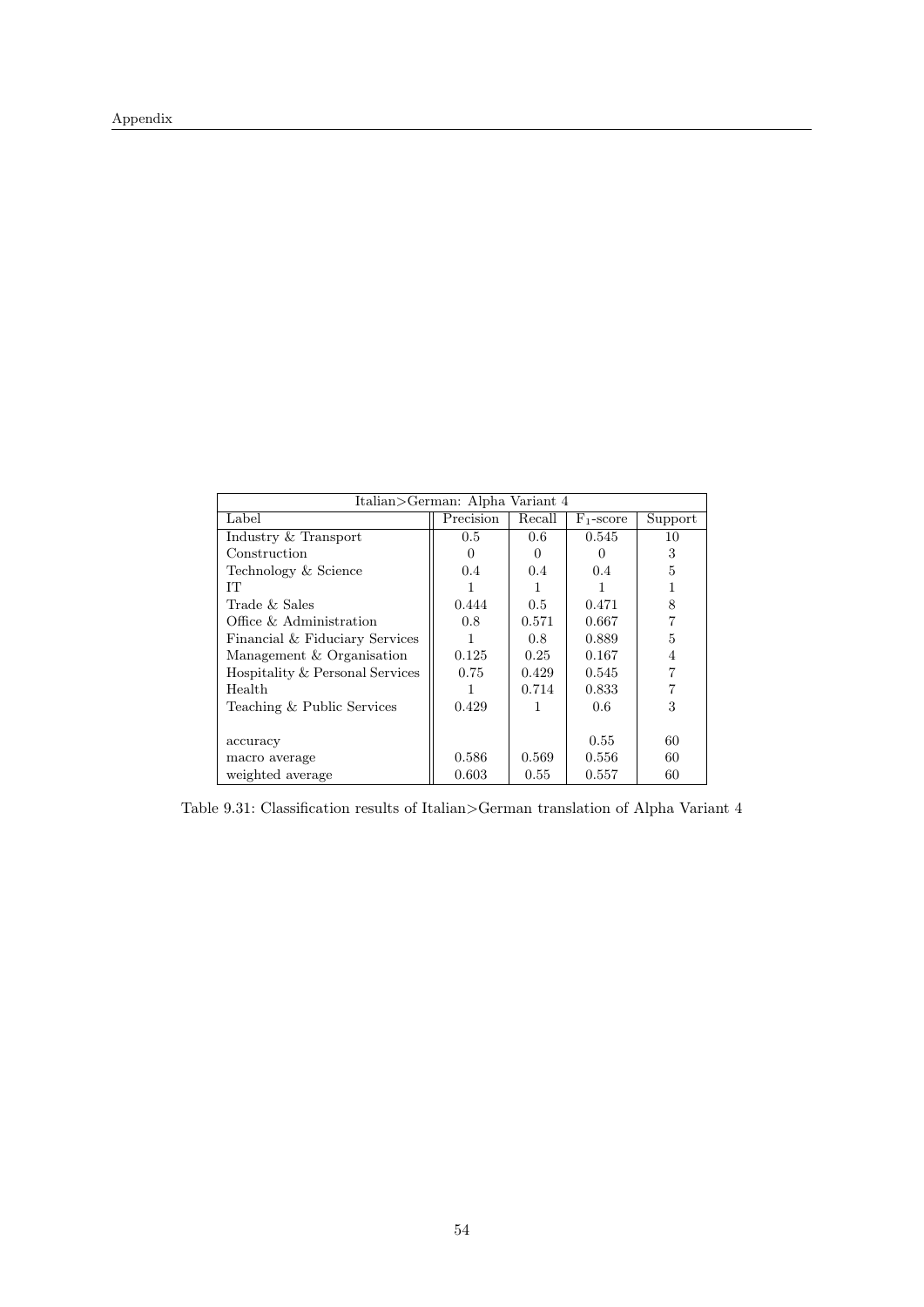## **Final Model Results - Development Set**

## **Variant 1.1**

| English>German: Variant 1.1 on the Dev Set |           |        |              |         |
|--------------------------------------------|-----------|--------|--------------|---------|
| Label                                      | Precision | Recall | $F_1$ -score | Support |
| Industry & Transport                       | 0.385     | 0.385  | 0.385        | 13      |
| Technology & Science                       | 0.521     | 0.745  | 0.613        | 51      |
| IТ                                         | 0.907     | 0.754  | 0.824        | 65      |
| Trade $&$ Sales                            | 0.48      | 0.75   | 0.585        | 16      |
| Office & Administration                    | 0.536     | 0.556  | 0.545        | 27      |
| Financial & Fiduciary Services             | 0.651     | 0.745  | 0.695        | 55      |
| Management & Organisation                  | 0.75      | 0.308  | 0.436        | 78      |
| Hospitality & Personal Services            |           | 0.667  | 0.8          | 3       |
| Health                                     | 0.6       | 0.429  | 0.5          | 7       |
| Teaching & Public Services                 | 0.404     | 0.704  | 0.514        | 27      |
|                                            |           |        |              |         |
| accuracy                                   |           |        | 0.608        | 342     |
| macro average                              | 0.623     | 0.604  | 0.59         | 342     |
| weighted average                           | 0.658     | 0.608  | 0.602        | 342     |

Table 9.32: Classification results of English>German translation of Variant 1.1 on the development set

| French>German: Variant 1.1 on the Dev Set |           |        |                       |         |
|-------------------------------------------|-----------|--------|-----------------------|---------|
| Label                                     | Precision | Recall | F <sub>1</sub> -score | Support |
| Industry & Transport                      | 0.731     | 0.731  | 0.731                 | 52      |
| Construction                              | 0.625     | 0.455  | 0.526                 | 11      |
| Technology & Science                      | 0.353     | 0.5    | 0.414                 | 24      |
| TТ                                        | 0.786     | 0.647  | 0.71                  | 17      |
| Trade & Sales                             | 0.735     | 0.706  | 0.72                  | 51      |
| Office & Administration                   | 0.625     | 0.426  | 0.506                 | 47      |
| Financial & Fiduciary Services            | 0.75      | 0.767  | 0.759                 | 43      |
| Management & Organisation                 | 0.333     | 0.368  | 0.35                  | 19      |
| Hospitality & Personal Services           | 0.783     | 0.486  | 0.6                   | 37      |
| Health                                    | 0.76      | 0.704  | 0.731                 | 27      |
| Teaching & Public Services                | 0.492     | 0.821  | 0.615                 | 39      |
|                                           |           |        |                       |         |
| accuracy                                  |           |        | 0.629                 | 367     |
| macro average                             | 0.634     | 0.601  | 0.606                 | 367     |
| weighted average                          | 0.656     | 0.629  | 0.631                 | 367     |

Table 9.33: Classification results of French>German translation of Variant 1.1 on the development set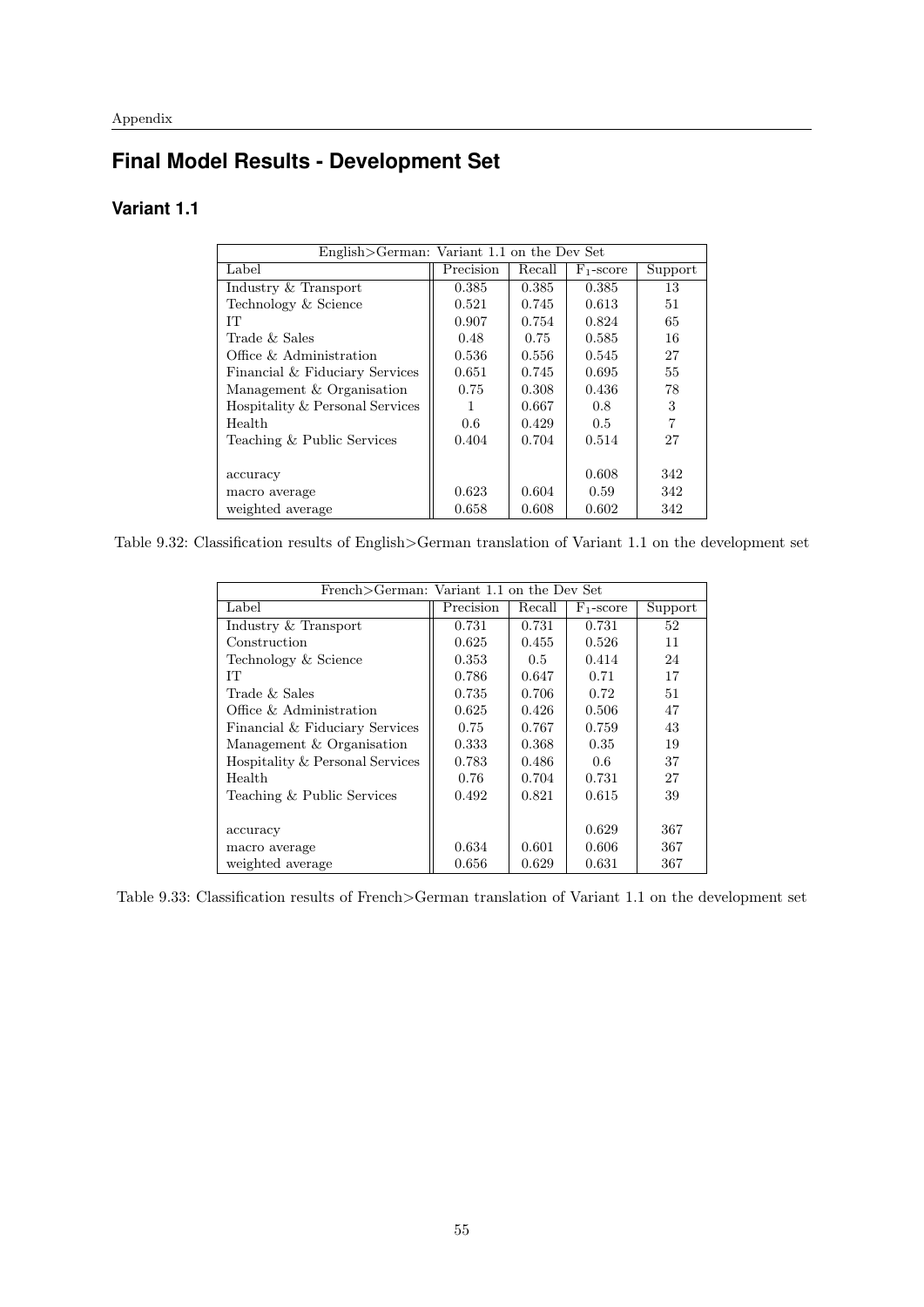| Italian>German: Variant 1.1 on the Dev Set |           |        |              |                |
|--------------------------------------------|-----------|--------|--------------|----------------|
| Label                                      | Precision | Recall | $F_1$ -score | Support        |
| Industry & Transport                       | 0.5       | 0.6    | 0.545        | 10             |
| Construction                               |           |        |              | 3              |
| Technology & Science                       | 0.4       | 0.4    | 0.4          | 5              |
| IТ                                         |           |        |              |                |
| Trade & Sales                              | 0.444     | 0.5    | 0.471        | 8              |
| Office & Administration                    | 0.8       | 0.571  | 0.667        | 7              |
| Financial & Fiduciary Services             |           | 0.8    | 0.889        | 5              |
| Management & Organisation                  | 0.125     | 0.25   | 0.167        | $\overline{4}$ |
| Hospitality & Personal Services            | 0.75      | 0.429  | 0.545        |                |
| Health                                     |           | 0.714  | 0.833        |                |
| Teaching & Public Services                 | 0.429     | L      | 0.6          | 3              |
|                                            |           |        |              |                |
| accuracy                                   |           |        | 0.55         | 60             |
| macro average                              | 0.586     | 0.569  | 0.556        | 60             |
| weighted average                           | 0.603     | 0.55   | 0.557        | 60             |

Table 9.34: Classification results of Italian>German translation of Variant 1.1 on the development set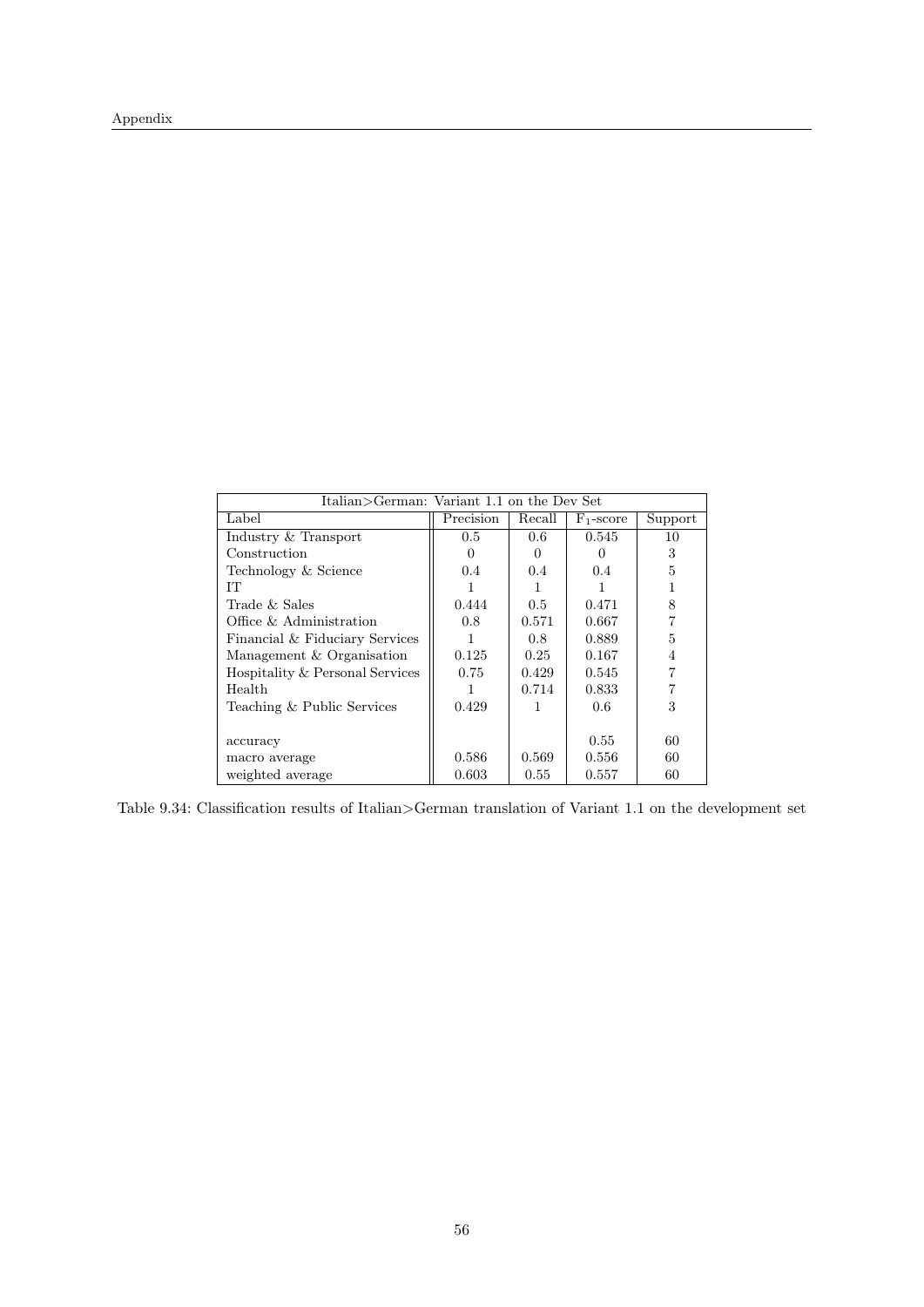## **Variant 1.2**

| English>German: Variant 1.2 on the Dev Set |           |        |              |                |
|--------------------------------------------|-----------|--------|--------------|----------------|
| Label                                      | Precision | Recall | $F_1$ -score | Support        |
| Industry & Transport                       | 0.444     | 0.308  | 0.364        | 13             |
| Technology & Science                       | 0.487     | 0.725  | 0.583        | 51             |
| IТ                                         | 0.887     | 0.723  | 0.797        | 65             |
| Trade & Sales                              | 0.444     | 0.75   | 0.558        | 16             |
| Office $\&$ Administration                 | 0.485     | 0.593  | 0.533        | 27             |
| Financial & Fiduciary Services             | 0.667     | 0.727  | 0.696        | 55             |
| Management & Organisation                  | 0.714     | 0.256  | 0.377        | 78             |
| Hospitality & Personal Services            |           | 0.667  | 0.8          | 3              |
| Health                                     | 0.5       | 0.286  | 0.364        | $\overline{7}$ |
| Teaching & Public Services                 | 0.4       | 0.741  | 0.519        | 27             |
|                                            |           |        |              |                |
| accuracy                                   |           |        | 0.585        | 342            |
| macro average                              | 0.603     | 0.578  | 0.559        | 342            |
| weighted average                           | 0.638     | 0.585  | 0.574        | 342            |

Table 9.35: Classification results of English>German translation of Variant 1.2 on the development set

| French>German: Variant 1.2 on the Dev Set |           |        |              |         |
|-------------------------------------------|-----------|--------|--------------|---------|
| Label                                     | Precision | Recall | $F_1$ -score | Support |
| Industry & Transport                      | 0.661     | 0.712  | 0.685        | 52      |
| Construction                              | 0.6       | 0.545  | 0.571        | 11      |
| Technology & Science                      | 0.484     | 0.625  | 0.545        | 24      |
| IТ                                        | 0.8       | 0.706  | 0.75         | 17      |
| Trade & Sales                             | 0.702     | 0.647  | 0.673        | 51      |
| Office & Administration                   | 0.706     | 0.511  | 0.593        | 47      |
| Financial & Fiduciary Services            | 0.786     | 0.767  | 0.776        | 43      |
| Management & Organisation                 | 0.28      | 0.368  | 0.318        | 19      |
| Hospitality & Personal Services           | 0.842     | 0.432  | 0.571        | 37      |
| Health                                    | 0.767     | 0.852  | 0.807        | 27      |
| Teaching & Public Services                | 0.586     | 0.872  | 0.701        | 39      |
|                                           |           |        |              |         |
| accuracy                                  |           |        | 0.654        | 367     |
| macro average                             | 0.656     | 0.64   | 0.636        | 367     |
| weighted average                          | 0.678     | 0.654  | 0.653        | 367     |

Table 9.36: Classification results of French>German translation of Variant 1.2 on the development set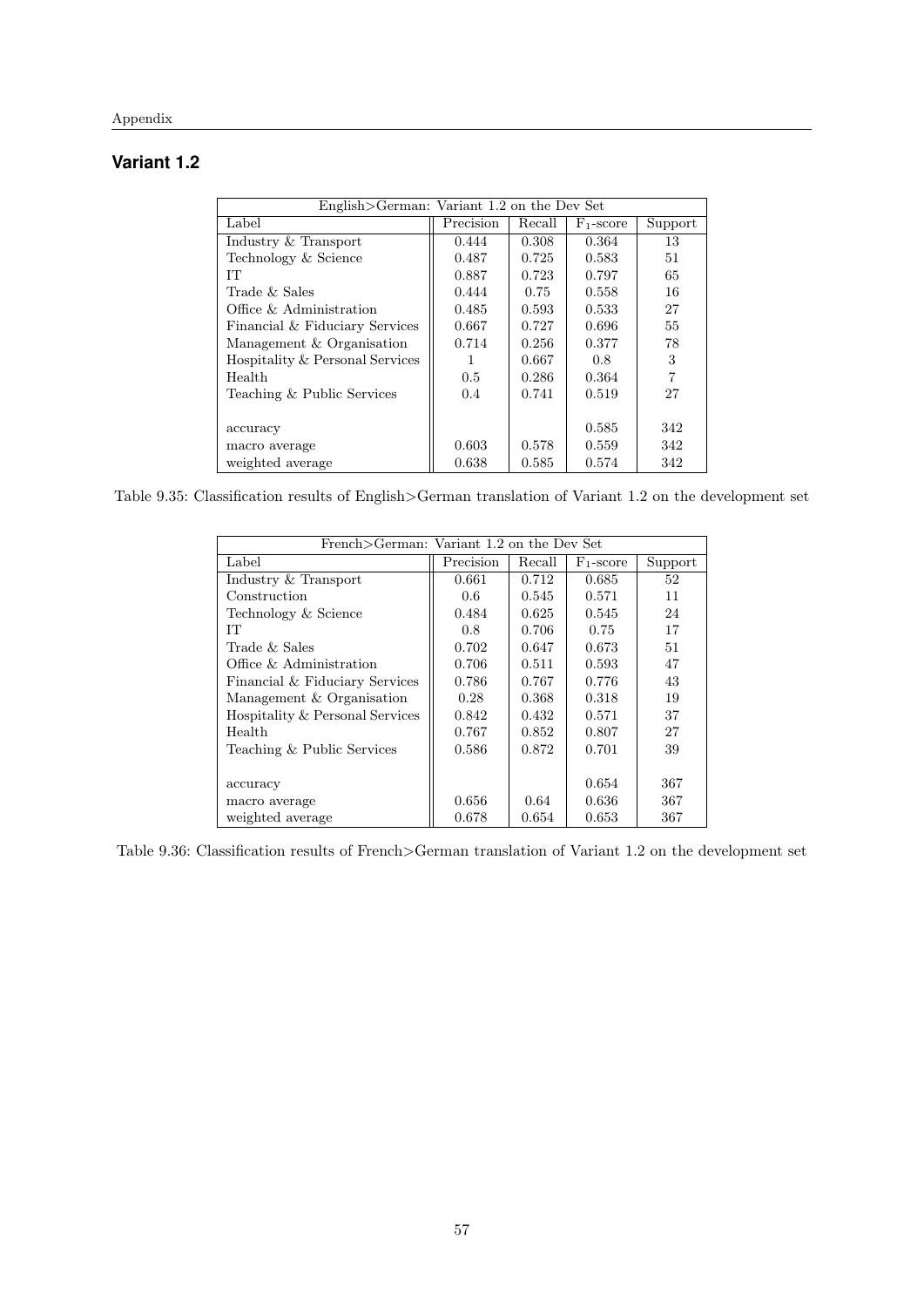| Italian>German: Variant 1.2 on the Dev Set |           |        |              |         |
|--------------------------------------------|-----------|--------|--------------|---------|
| Label                                      | Precision | Recall | $F_1$ -score | Support |
| Industry & Transport                       | 0.5       | 0.6    | 0.545        | 10      |
| Construction                               | 0.333     | 0.333  | 0.333        | 3       |
| Technology & Science                       | 0.286     | 0.4    | 0.333        | 5       |
| TТ                                         | 0.5       |        | 0.667        |         |
| Trade & Sales                              | 0.778     | 0.875  | 0.824        | 8       |
| Office & Administration                    | 0.6       | 0.429  | 0.5          |         |
| Financial & Fiduciary Services             | 1         | 0.6    | 0.75         | 5       |
| Management & Organisation                  | 0.2       | 0.25   | 0.222        | 4       |
| Hospitality & Personal Services            | 0.833     | 0.714  | 0.769        |         |
| Health                                     |           | 0.571  | 0.727        |         |
| Teaching & Public Services                 | 0.5       | 0.667  | 0.571        | 3       |
|                                            |           |        |              |         |
| accuracy                                   |           |        | 0.583        | 60      |
| macro average                              | 0.594     | 0.585  | 0.567        | 60      |
| weighted average                           | 0.641     | 0.583  | 0.595        | 60      |

Table 9.37: Classification results of Italian>German translation of Variant 1.2 on the development set

### **Variant 2.1**

| English>German: Variant 2.1 on the Dev Set |           |        |              |                |
|--------------------------------------------|-----------|--------|--------------|----------------|
|                                            |           |        |              |                |
| Label                                      | Precision | Recall | $F_1$ -score | Support        |
| Industry & Transport                       | 0.455     | 0.385  | 0.417        | 13             |
| Technology & Science                       | 0.479     | 0.686  | 0.565        | 51             |
| IТ                                         | 0.868     | 0.708  | 0.78         | 65             |
| Trade & Sales                              | 0.5       | 0.75   | 0.6          | 16             |
| Office & Administration                    | 0.5       | 0.593  | 0.542        | 27             |
| Financial & Fiduciary Services             | 0.661     | 0.709  | 0.684        | 55             |
| Management & Organisation                  | 0.828     | 0.308  | 0.449        | 78             |
| Hospitality & Personal Services            | 1         | 0.667  | 0.8          | 3              |
| Health                                     | 0.333     | 0.429  | 0.375        | $\overline{7}$ |
| Teaching & Public Services                 | 0.42      | 0.778  | 0.545        | 27             |
|                                            |           |        |              |                |
| accuracy                                   |           |        | 0.594        | 342            |
| macro average                              | 0.604     | 0.601  | 0.576        | 342            |
| weighted average                           | 0.66      | 0.594  | 0.589        | 342            |

Table 9.38: Classification results of English>German translation of Variant 2.1 on the development set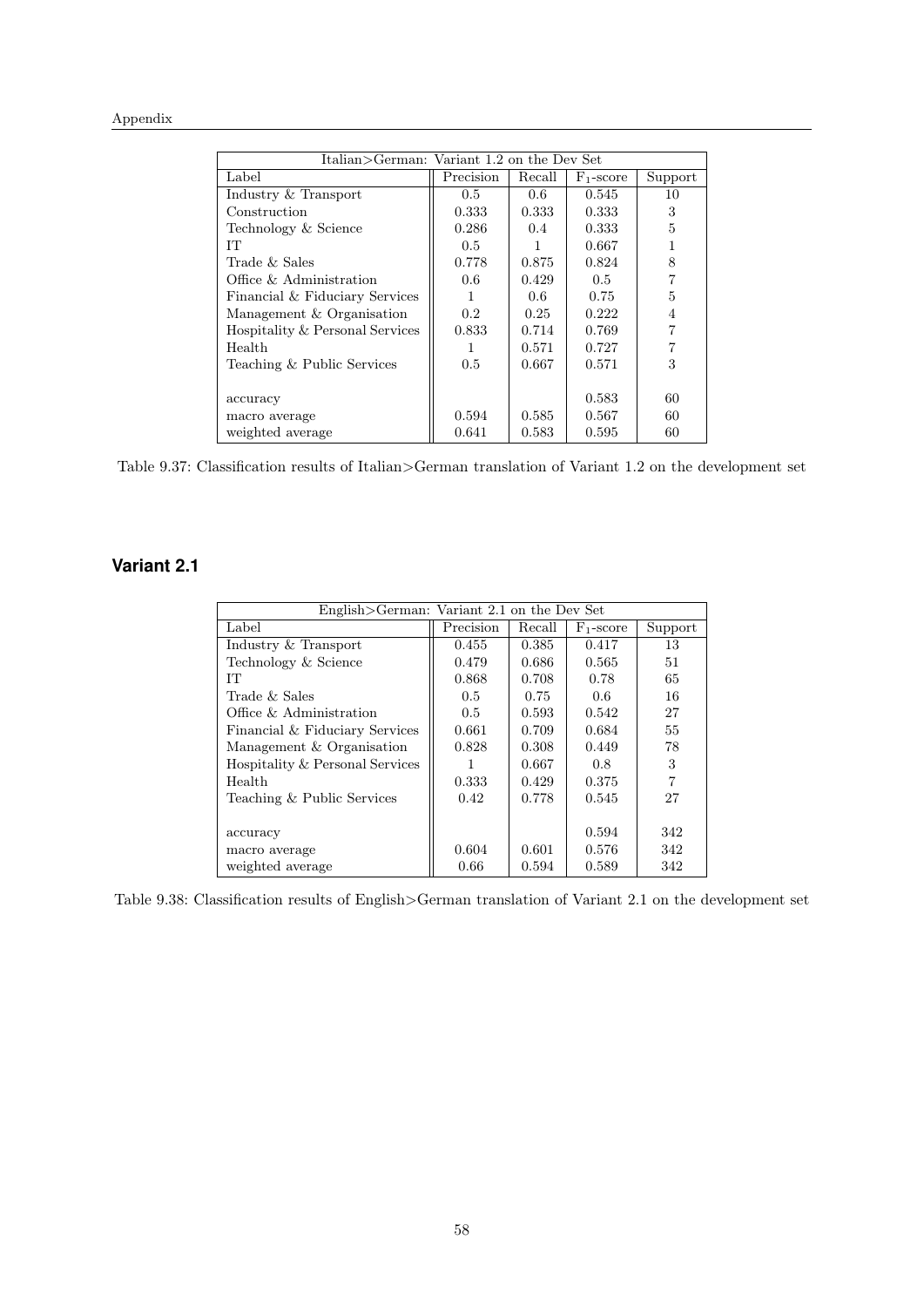| French>German: Variant 2.1 on the Dev Set |           |        |                       |         |
|-------------------------------------------|-----------|--------|-----------------------|---------|
| Label                                     | Precision | Recall | F <sub>1</sub> -score | Support |
| Industry & Transport                      | 0.648     | 0.673  | 0.66                  | 52      |
| Construction                              | 0.75      | 0.273  | 0.4                   | 11      |
| Technology & Science                      | 0.438     | 0.583  | $0.5^{\circ}$         | 24      |
| IТ                                        | 0.824     | 0.824  | 0.824                 | 17      |
| Trade & Sales                             | 0.667     | 0.627  | 0.646                 | 51      |
| Office & Administration                   | 0.667     | 0.468  | 0.55                  | 47      |
| Financial & Fiduciary Services            | 0.733     | 0.767  | 0.75                  | 43      |
| Management & Organisation                 | 0.346     | 0.474  | 0.4                   | 19      |
| Hospitality & Personal Services           | 0.833     | 0.405  | 0.545                 | 37      |
| Health                                    | 0.786     | 0.815  | 0.8                   | 27      |
| Teaching & Public Services                | 0.548     | 0.872  | 0.673                 | 39      |
|                                           |           |        |                       |         |
| accuracy                                  |           |        | 0.635                 | 367     |
| macro average                             | 0.658     | 0.616  | 0.614                 | 367     |
| weighted average                          | 0.663     | 0.635  | 0.631                 | 367     |

Table 9.39: Classification results of French>German translation of Variant 2.1 on the development set

|                                 | Italian>German: Variant 2.1 on the Dev Set |        |               |         |
|---------------------------------|--------------------------------------------|--------|---------------|---------|
| Label                           | Precision                                  | Recall | $F_1$ -score  | Support |
| Industry & Transport            | $0.5^{\circ}$                              | 0.6    | 0.545         | 10      |
| Construction                    |                                            | 0.333  | $0.5^{\circ}$ | 3       |
| Technology & Science            | 0.429                                      | 0.6    | 0.5           | 5       |
| IТ                              | 0.5                                        |        | 0.667         |         |
| Trade & Sales                   | 0.75                                       | 0.75   | 0.75          | 8       |
| Office & Administration         | 0.5                                        | 0.429  | 0.462         |         |
| Financial & Fiduciary Services  | 0.75                                       | 0.6    | 0.667         | 5       |
| Management & Organisation       | 0.333                                      | 0.25   | 0.286         | 4       |
| Hospitality & Personal Services |                                            | 0.714  | 0.833         |         |
| Health                          |                                            | 0.571  | 0.727         |         |
| Teaching & Public Services      | 0.375                                      |        | 0.545         | 3       |
|                                 |                                            |        |               |         |
| accuracy                        |                                            |        | 0.6           | 60      |
| macro average                   | 0.649                                      | 0.623  | 0.589         | 60      |
| weighted average                | 0.673                                      | 0.6    | 0.606         | 60      |

Table 9.40: Classification results of Italian>German translation of Variant 2.1 on the development set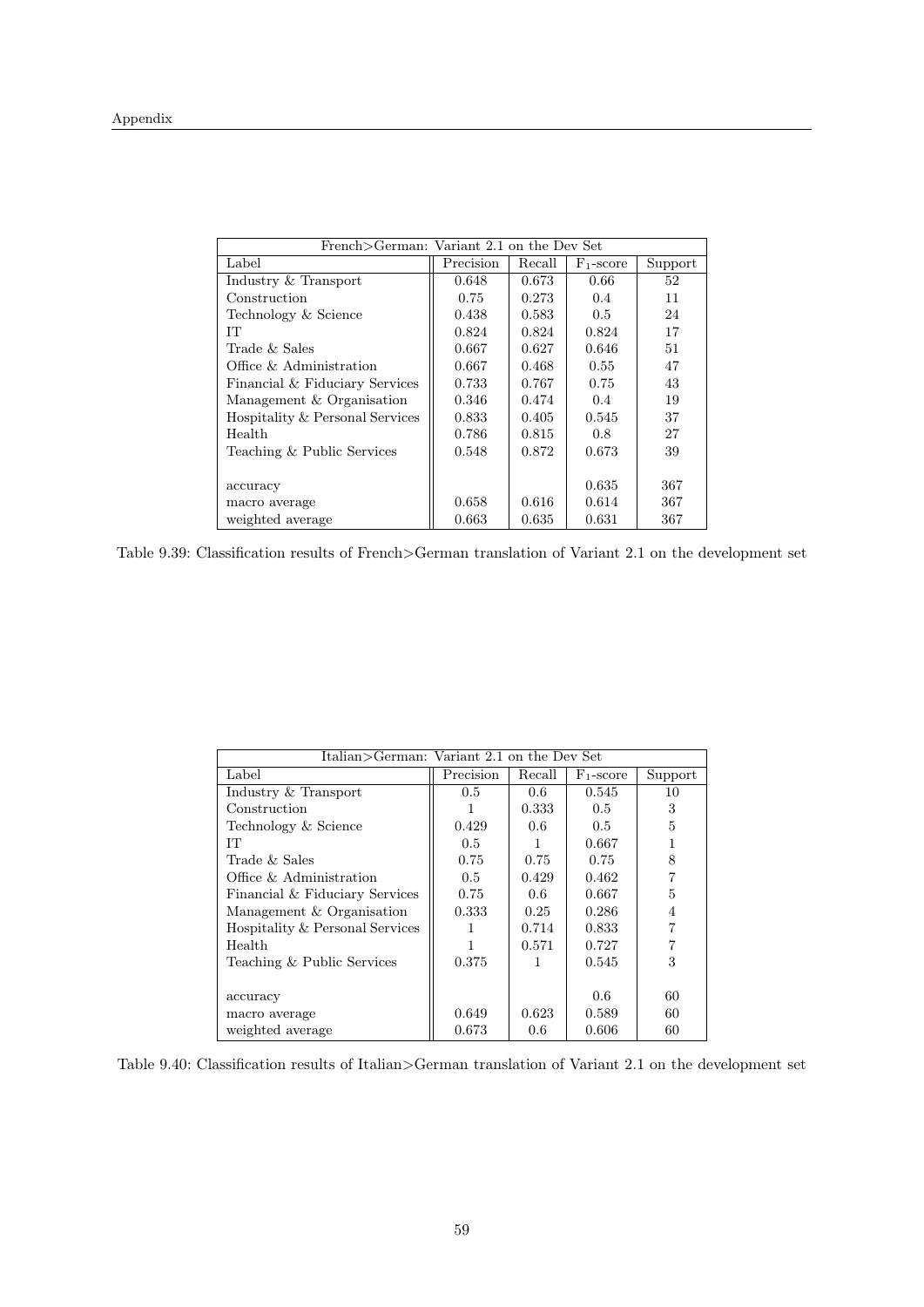### **Variant 2.2**

| English>German: Variant 2.2 on the Dev Set |               |        |              |         |
|--------------------------------------------|---------------|--------|--------------|---------|
| Label                                      | Precision     | Recall | $F_1$ -score | Support |
| Industry & Transport                       | 0.429         | 0.231  | 0.3          | 13      |
| Technology & Science                       | 0.442         | 0.667  | 0.531        | 51      |
| IТ                                         | 0.855         | 0.723  | 0.783        | 65      |
| Trade $&$ Sales                            | 0.458         | 0.688  | 0.55         | 16      |
| Office $\&$ Administration                 | 0.485         | 0.593  | 0.533        | 27      |
| Financial & Fiduciary Services             | 0.656         | 0.727  | 0.69         | 55      |
| Management & Organisation                  | 0.724         | 0.269  | 0.393        | 78      |
| Hospitality & Personal Services            |               | 0.667  | 0.8          | 3       |
| Health                                     | $0.5^{\circ}$ | 0.286  | 0.364        | 7       |
| Teaching & Public Services                 | 0.4           | 0.741  | 0.519        | 27      |
|                                            |               |        |              |         |
| accuracy                                   |               |        | 0.573        | 342     |
| macro average                              | 0.595         | 0.559  | 0.546        | 342     |
| weighted average                           | 0.625         | 0.573  | 0.563        | 342     |

Table 9.41: Classification results of English>German translation of Variant 2.2 on the development set

| French > German: Variant 2.2 on the Dev Set |           |        |              |         |
|---------------------------------------------|-----------|--------|--------------|---------|
| Label                                       | Precision | Recall | $F_1$ -score | Support |
| Industry & Transport                        | 0.692     | 0.692  | 0.692        | 52      |
| Construction                                | 0.6       | 0.273  | 0.375        | 11      |
| Technology & Science                        | 0.469     | 0.625  | 0.536        | 24      |
| IТ                                          | 0.786     | 0.647  | 0.71         | 17      |
| Trade & Sales                               | 0.66      | 0.608  | 0.633        | 51      |
| Office & Administration                     | 0.71      | 0.468  | 0.564        | 47      |
| Financial & Fiduciary Services              | 0.72      | 0.837  | 0.774        | 43      |
| Management & Organisation                   | 0.36      | 0.474  | 0.409        | 19      |
| Hospitality & Personal Services             | 0.8       | 0.432  | 0.561        | 37      |
| Health                                      | 0.821     | 0.852  | 0.836        | 27      |
| Teaching & Public Services                  | 0.524     | 0.846  | 0.647        | 39      |
|                                             |           |        |              |         |
| accuracy                                    |           |        | 0.64         | 367     |
| macro average                               | 0.649     | 0.614  | 0.613        | 367     |
| weighted average                            | 0.665     | 0.64   | 0.636        | 367     |

Table 9.42: Classification results of French>German translation of Variant 2.2 on the development set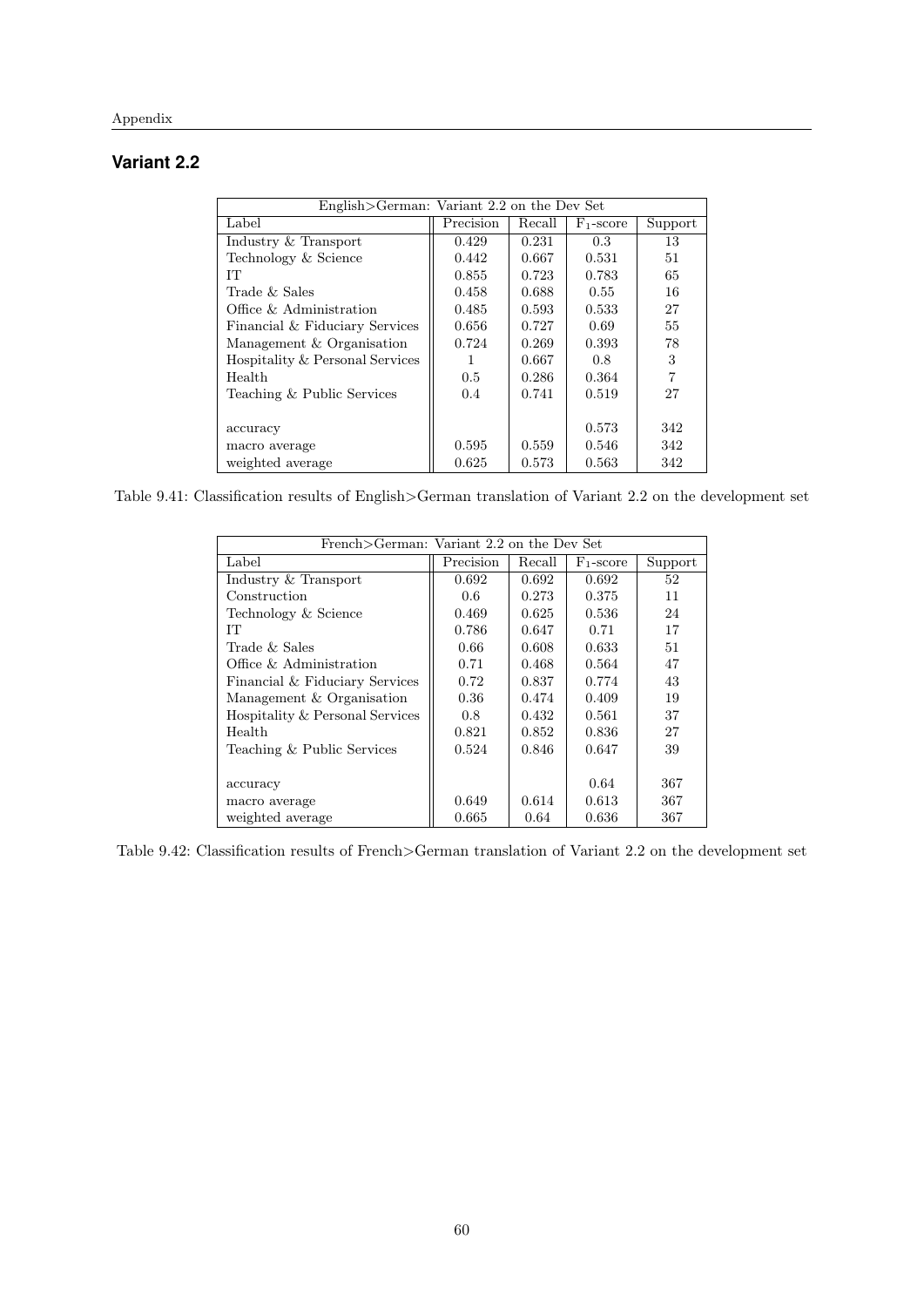| Italian>German: Variant 2.2 on the Dev Set |           |        |              |         |
|--------------------------------------------|-----------|--------|--------------|---------|
| Label                                      | Precision | Recall | $F_1$ -score | Support |
| Industry & Transport                       | 0.7       | 0.7    | 0.7          | 10      |
| Construction                               | 1         | 0.333  | 0.5          | 3       |
| Technology & Science                       | 0.333     | 0.4    | 0.364        | 5       |
| TТ                                         | 0.5       |        | 0.667        |         |
| Trade & Sales                              | 0.7       | 0.875  | 0.778        | 8       |
| Office & Administration                    | 0.714     | 0.714  | 0.714        |         |
| Financial & Fiduciary Services             | 1         | 0.6    | 0.75         | 5       |
| Management & Organisation                  | ∩         | 0      | 0            | 4       |
| Hospitality & Personal Services            | 0.857     | 0.857  | 0.857        |         |
| Health                                     |           | 0.571  | 0.727        |         |
| Teaching & Public Services                 | 0.429     |        | 0.6          | 3       |
|                                            |           |        |              |         |
| accuracy                                   |           |        | 0.65         | 60      |
| macro average                              | 0.658     | 0.641  | 0.605        | 60      |
| weighted average                           | 0.701     | 0.65   | 0.647        | 60      |

Table 9.43: Classification results of Italian>German translation of Variant 2.2 on the development set

## **EWC Final**

| English>German: EWC on the Dev Set |           |        |              |         |
|------------------------------------|-----------|--------|--------------|---------|
| Label                              | Precision | Recall | $F_1$ -score | Support |
| Industry & Transport               | 0.222     | 0.154  | 0.182        | 13      |
| Technology & Science               | 0.471     | 0.784  | 0.588        | 51      |
| IТ                                 | 0.837     | 0.631  | 0.719        | 65      |
| Trade $&$ Sales                    | 0.462     | 0.75   | 0.571        | 16      |
| Office $\&$ Administration         | 0.433     | 0.481  | 0.456        | 27      |
| Financial & Fiduciary Services     | 0.582     | 0.709  | 0.639        | 55      |
| Management & Organisation          | 0.607     | 0.218  | 0.321        | 78      |
| Hospitality & Personal Services    | 1         | 0.667  | 0.8          | 3       |
| Health                             | 0.5       | 0.571  | 0.533        | 7       |
| Teaching & Public Services         | 0.474     | 0.667  | 0.554        | 27      |
|                                    |           |        |              |         |
| accuracy                           |           |        | 0.55         | 342     |
| macro average                      | 0.559     | 0.563  | 0.536        | 342     |
| weighted average                   | 0.582     | 0.55   | 0.532        | 342     |

Table 9.44: Classification results of English>German translation of the EWC model on the development set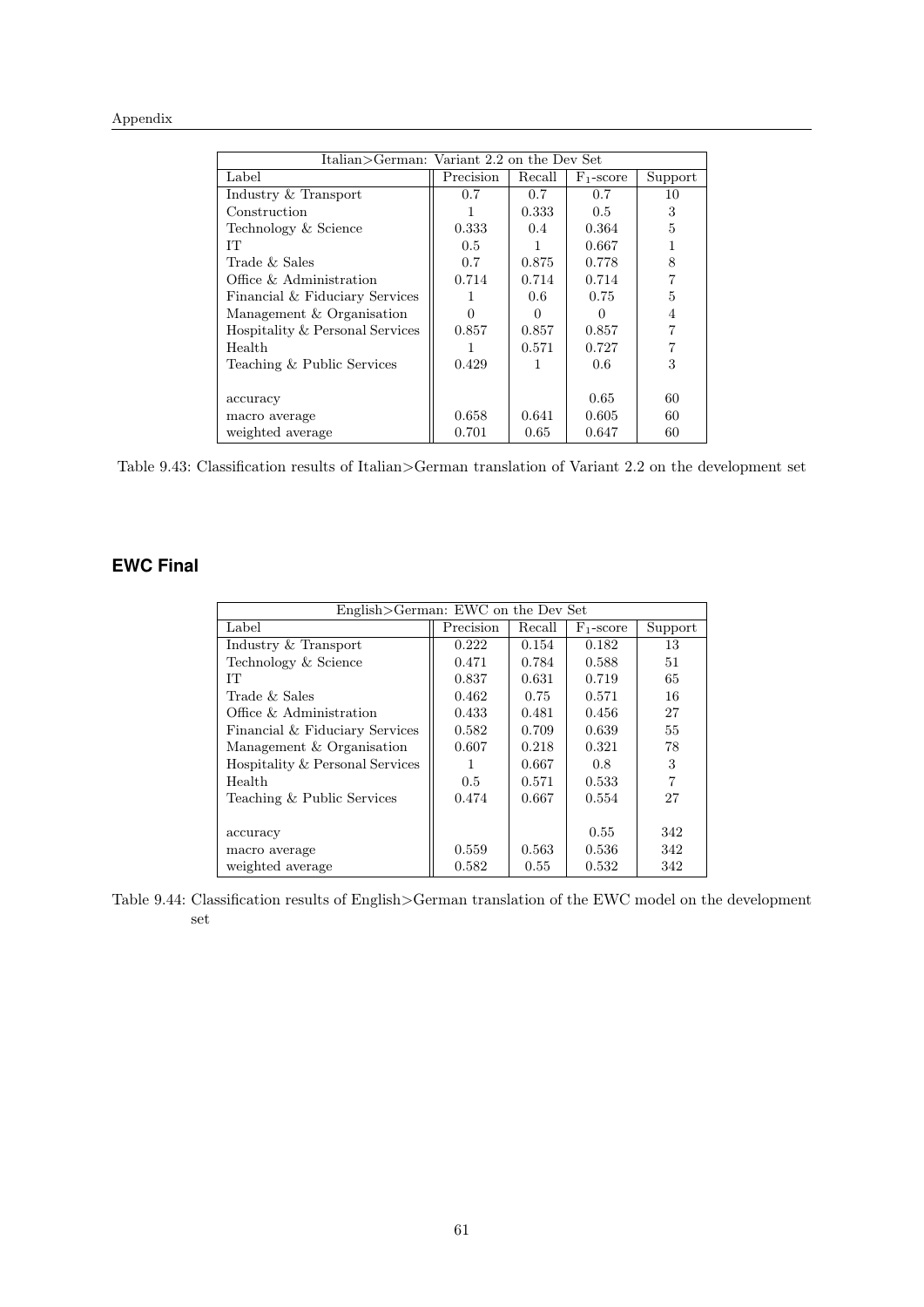| French>German: EWC on the Dev Set |           |               |              |         |
|-----------------------------------|-----------|---------------|--------------|---------|
| Label                             | Precision | Recall        | $F_1$ -score | Support |
| Industry & Transport              | 0.587     | 0.712         | 0.643        | 52      |
| Construction                      | 0.714     | 0.455         | 0.556        | 11      |
| Technology & Science              | 0.387     | $0.5^{\circ}$ | 0.436        | 24      |
| IТ                                | 0.786     | 0.647         | 0.71         | 17      |
| Trade $&$ Sales                   | 0.667     | 0.627         | 0.646        | 51      |
| Office & Administration           | 0.703     | 0.553         | 0.619        | 47      |
| Financial & Fiduciary Services    | 0.833     | 0.814         | 0.824        | 43      |
| Management & Organisation         | 0.15      | 0.158         | 0.154        | 19      |
| Hospitality & Personal Services   | 0.826     | 0.514         | 0.633        | 37      |
| Health                            | 0.76      | 0.704         | 0.731        | 27      |
| Teaching & Public Services        | 0.579     | 0.846         | 0.688        | 39      |
|                                   |           |               |              |         |
| accuracy                          |           |               | 0.632        | 367     |
| macro average                     | 0.636     | 0.594         | 0.604        | 367     |
| weighted average                  | 0.655     | 0.632         | 0.633        | 367     |

Table 9.45: Classification results of French>German translation of the EWC model on the development set

| Italian>German: EWC on the Dev Set |           |               |              |         |
|------------------------------------|-----------|---------------|--------------|---------|
| Label                              | Precision | Recall        | $F_1$ -score | Support |
| Industry & Transport               | 0.625     | 0.5           | 0.556        | 10      |
| Construction                       | 0.333     | 0.333         | 0.333        | 3       |
| Technology & Science               | 0.333     | $0.4^{\circ}$ | 0.364        | 5       |
| IТ                                 |           |               |              |         |
| Trade & Sales                      | 0.6       | 0.75          | 0.667        | 8       |
| Office & Administration            | 0.714     | 0.714         | 0.714        |         |
| Financial & Fiduciary Services     | 0.6       | 0.6           | 0.6          | 5       |
| Management & Organisation          | ∩         | 0             | $\mathbf{0}$ | 4       |
| Hospitality & Personal Services    | 0.714     | 0.714         | 0.714        |         |
| Health                             |           | 0.571         | 0.727        |         |
| Teaching & Public Services         | 0.375     |               | 0.545        | 3       |
|                                    |           |               |              |         |
| accuracy                           |           |               | 0.65         | 60      |
| macro average                      | 0.658     | 0.641         | 0.605        | 60      |
| weighted average                   | 0.701     | 0.65          | 0.647        | 60      |

Table 9.46: Classification results of Italian>German translation of the EWC model on the development set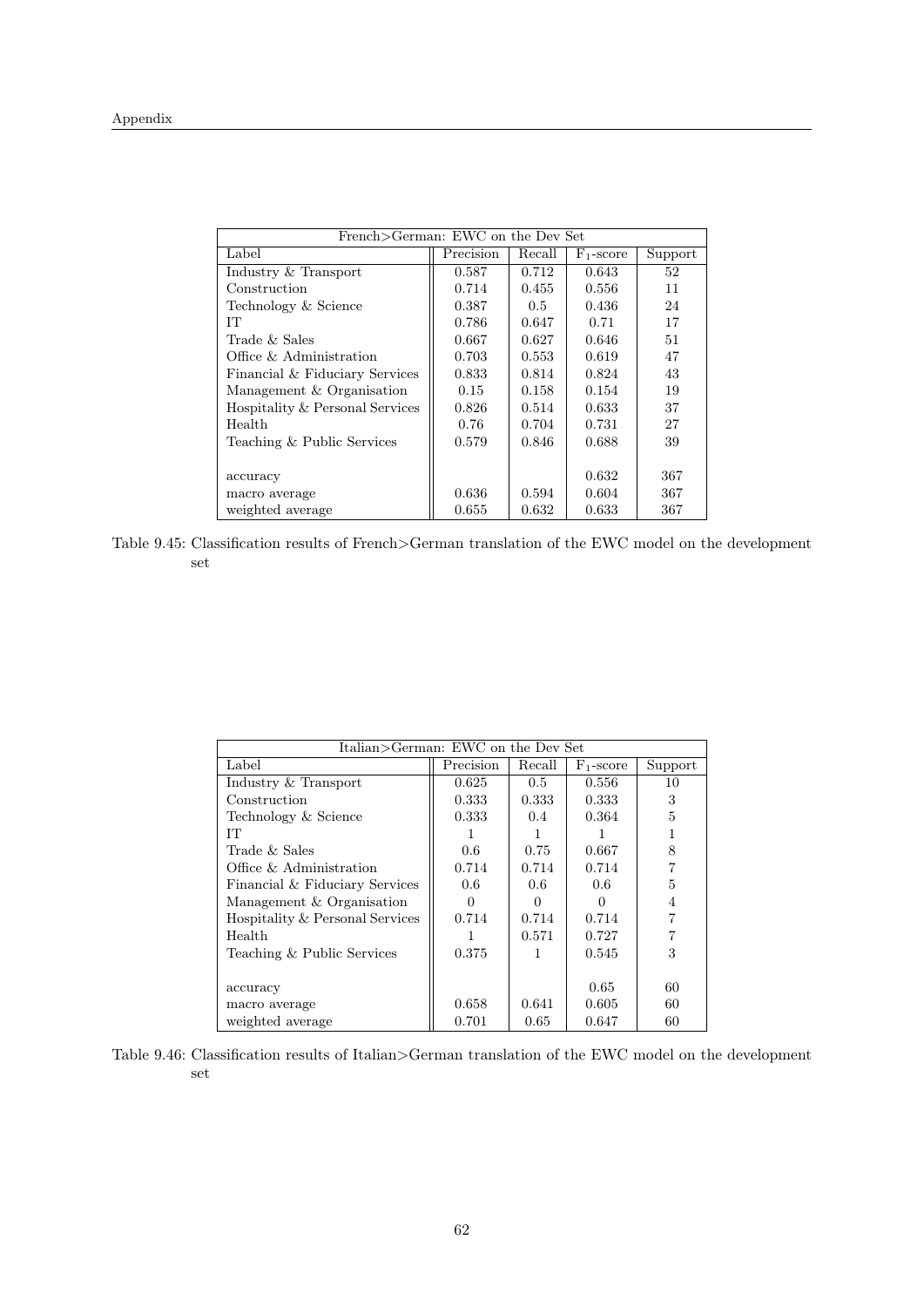## **Final Model Results - Test Set**

## **DeepL-baseline**

| English>German: DeepL-baseline on the Test Set |              |               |                  |         |
|------------------------------------------------|--------------|---------------|------------------|---------|
| Label                                          | Precision    | Recall        | $F_1$ -score     | Support |
| Industry & Transport                           | 0.25         | $0.4^{\circ}$ | 0.308            | 5       |
| Construction                                   | $\mathbf{0}$ |               | $\cup$           |         |
| Technology & Science                           | 0.511        | 0.818         | 0.629            | 55      |
| IТ                                             | 0.868        | 0.73          | 0.793            | 63      |
| Trade & Sales                                  | 0.667        | 0.636         | 0.651            | 22      |
| Office & Administration                        | 0.5          | 0.56          | 0.528            | 25      |
| Financial & Fiduciary Services                 | 0.625        | 0.804         | 0.703            | 56      |
| Management & Organisation                      | 0.553        | 0.292         | 0.382            | 72      |
| Hospitality & Personal Services                | 0.5          | 0.25          | 0.333            | 4       |
| Health                                         | 0.333        | 0.143         | 0.2 <sup>°</sup> | 14      |
| Teaching & Public Services                     | 0.538        | 0.56          | 0.549            | 25      |
|                                                |              |               |                  |         |
| accuracy                                       |              |               | 0.596            | 342     |
| macro average                                  | 0.486        | 0.472         | 0.462            | 342     |
| weighted average                               | 0.603        | 0.596         | 0.58             | 342     |

Table 9.47: Classification results of English>German translation of DeepL on the test set

| French>German: DeepL-baseline on the Test Set |           |        |                       |         |  |  |
|-----------------------------------------------|-----------|--------|-----------------------|---------|--|--|
| Label                                         | Precision | Recall | F <sub>1</sub> -score | Support |  |  |
| Industry & Transport                          | 0.701     | 0.825  | 0.758                 | 57      |  |  |
| Construction                                  | 0.875     | 0.538  | 0.667                 | 13      |  |  |
| Technology & Science                          | 0.718     | 0.737  | 0.727                 | 38      |  |  |
| IТ                                            | 0.923     | 0.75   | 0.828                 | 16      |  |  |
| Trade & Sales                                 | 0.83      | 0.796  | 0.812                 | 49      |  |  |
| Office & Administration                       | 0.714     | 0.571  | 0.635                 | 35      |  |  |
| Financial & Fiduciary Services                | 0.743     | 0.788  | 0.765                 | 33      |  |  |
| Management & Organisation                     | 0.606     | 0.625  | 0.615                 | 32      |  |  |
| Hospitality & Personal Services               | 0.857     | 0.643  | 0.735                 | 28      |  |  |
| Health                                        | 0.935     | 0.967  | 0.951                 | 30      |  |  |
| Teaching & Public Services                    | 0.74      | 0.902  | 0.813                 | 41      |  |  |
|                                               |           |        |                       |         |  |  |
| accuracy                                      |           |        | 0.632                 | 367     |  |  |
| macro average                                 | 0.636     | 0.594  | 0.604                 | 367     |  |  |
| weighted average                              | 0.655     | 0.632  | 0.633                 | 367     |  |  |

Table 9.48: Classification results of French>German translation of DeepL on the test set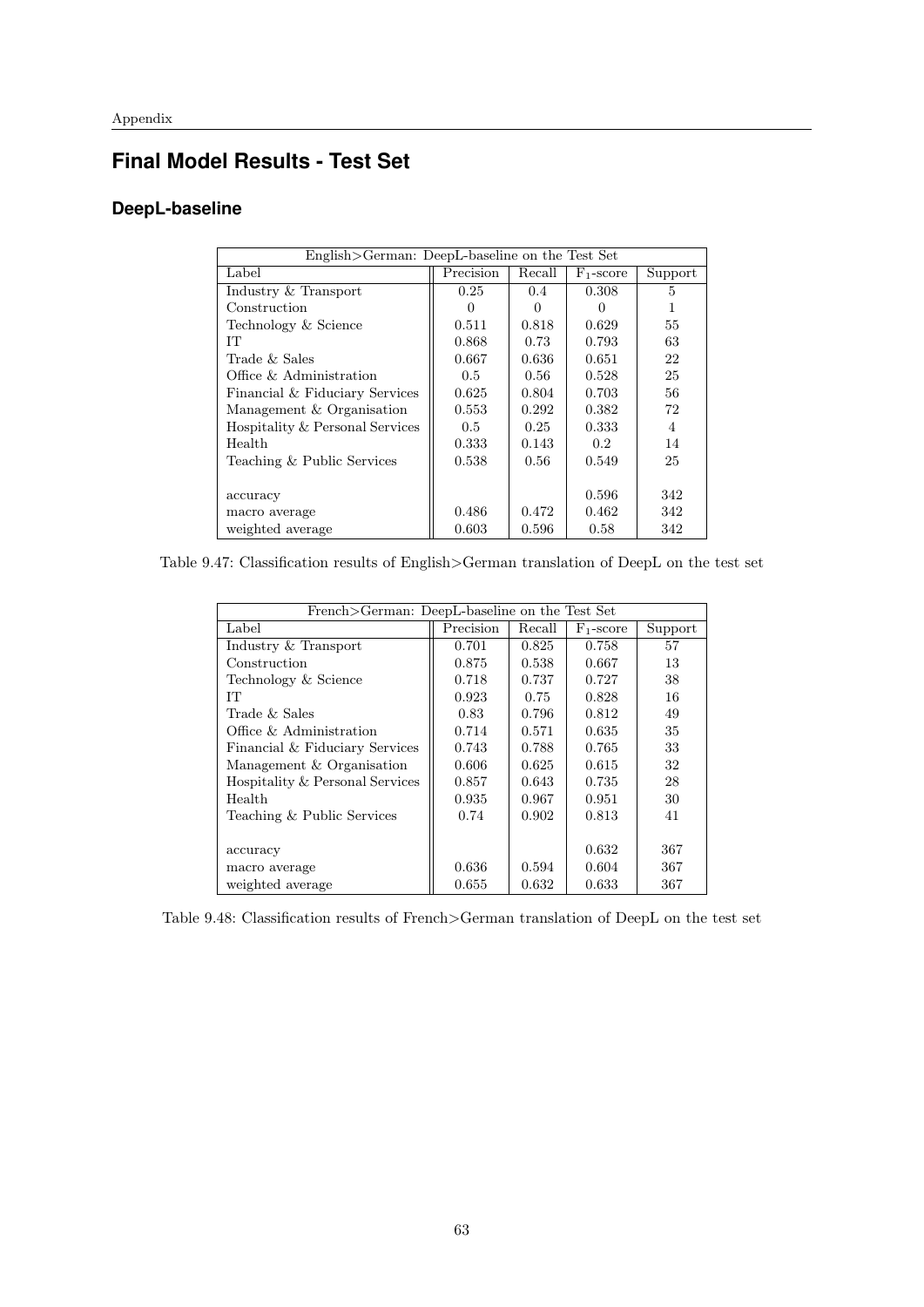| Italian>German: DeepL-baseline on the Test Set |           |        |              |                             |  |  |
|------------------------------------------------|-----------|--------|--------------|-----------------------------|--|--|
| Label                                          | Precision | Recall | $F_1$ -score | Support                     |  |  |
| Industry & Transport                           |           | 0.7    | 0.824        | 10                          |  |  |
| Construction                                   | 0.5       | 1      | 0.667        |                             |  |  |
| Technology & Science                           | 0.4       | 0.5    | 0.444        | 4                           |  |  |
| IТ                                             | 0.667     |        | 0.8          | $\mathcal{D}_{\mathcal{L}}$ |  |  |
| Trade $&$ Sales                                | 0.8       | 0.727  | 0.762        | 11                          |  |  |
| Office & Administration                        | 0.5       | 0.5    | 0.5          | 6                           |  |  |
| Financial & Fiduciary Services                 |           | 1      |              | 4                           |  |  |
| Management & Organisation                      |           | 0.75   | 0.857        | 4                           |  |  |
| Hospitality & Personal Services                | 0.667     | 0.75   | 0.706        | 8                           |  |  |
| Health                                         |           |        |              | 4                           |  |  |
| Teaching & Public Services                     | 0.857     | 1      | 0.923        | 6                           |  |  |
|                                                |           |        |              |                             |  |  |
| accuracy                                       |           |        | 0.767        | 60                          |  |  |
| macro average                                  | 0.763     | 0.812  | 0.771        | 60                          |  |  |
| weighted average 0.795                         | 0.767     | 0.771  | 60           |                             |  |  |

Table 9.49: Classification results of Italian>German translation of DeepL on the test set

## **Variant 1.1**

| English>German: Variant 1.1 on the Test Set |           |               |              |                |  |  |
|---------------------------------------------|-----------|---------------|--------------|----------------|--|--|
| Label                                       | Precision | Recall        | $F_1$ -score | Support        |  |  |
| Industry & Transport                        | 0.222     | $0.4^{\circ}$ | 0.286        | 5              |  |  |
| Construction                                | $\Omega$  | $\Omega$      | 0            | 1              |  |  |
| Technology & Science                        | 0.545     | 0.764         | 0.636        | 55             |  |  |
| IТ                                          | 0.821     | 0.73          | 0.773        | 63             |  |  |
| Trade $&$ Sales                             | 0.609     | 0.636         | 0.622        | 22             |  |  |
| Office & Administration                     | 0.483     | 0.56          | 0.519        | 25             |  |  |
| Financial & Fiduciary Services              | 0.597     | 0.821         | 0.692        | 56             |  |  |
| Management & Organisation                   | 0.607     | 0.236         | 0.34         | 72             |  |  |
| Hospitality & Personal Services             | 0.667     | $0.5^{\circ}$ | 0.571        | $\overline{4}$ |  |  |
| Health                                      | 0.333     | 0.2           | 0.25         | 15             |  |  |
| Teaching & Public Services                  | 0.515     | 0.654         | 0.576        | 25             |  |  |
|                                             |           |               |              |                |  |  |
| accuracy                                    |           |               | 0.59         | 344            |  |  |
| macro average                               | 0.491     | $0.5^{\circ}$ | 0.479        | 344            |  |  |
| weighted average                            | 0.6       | 0.59          | 0.57         | 344            |  |  |

Table 9.50: Classification results of English>German translation of Variant 1.1 on the test set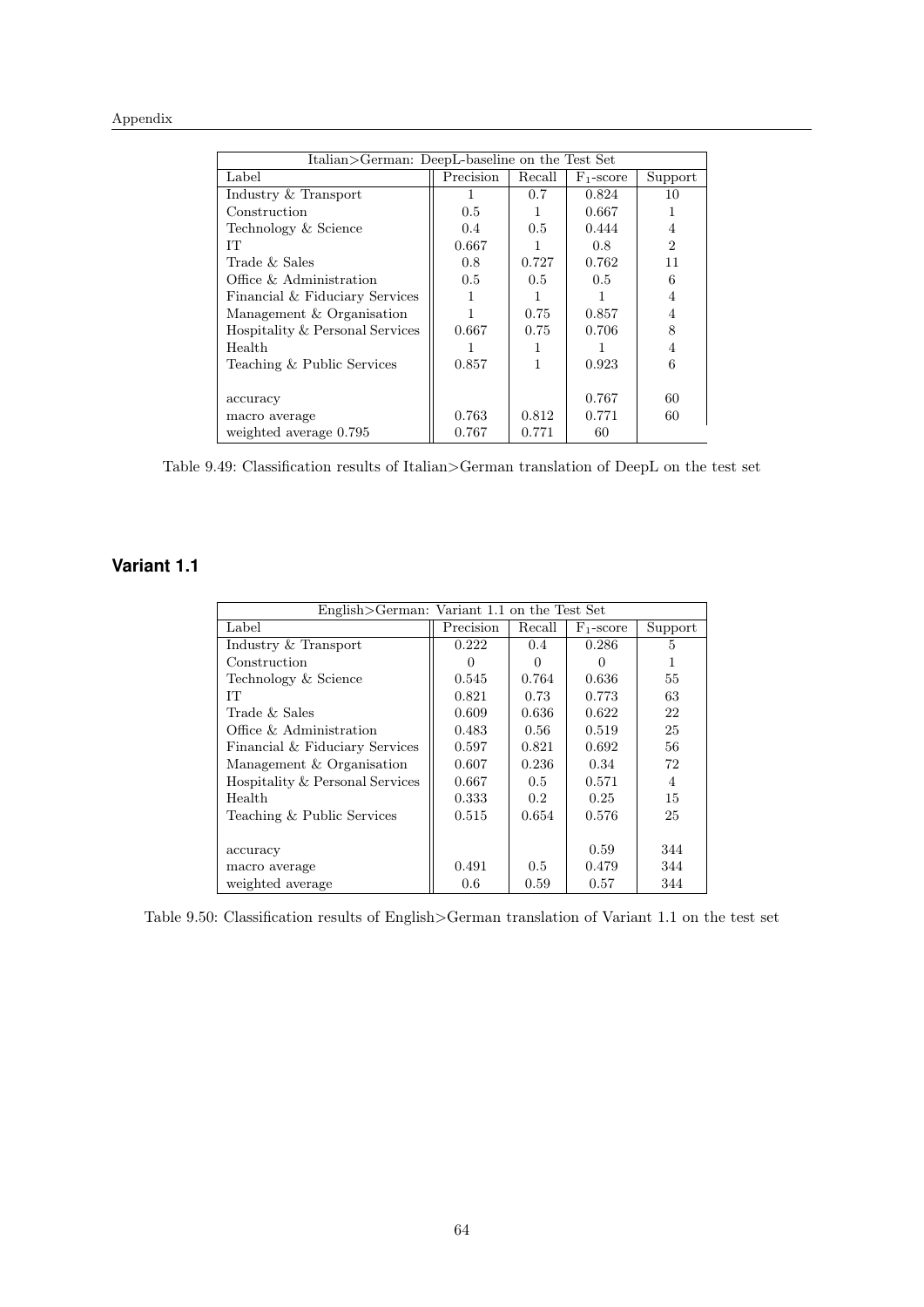| French > German: Variant 1.1 on the Test Set |               |        |              |         |
|----------------------------------------------|---------------|--------|--------------|---------|
| Label                                        | Precision     | Recall | $F_1$ -score | Support |
| Industry & Transport                         | 0.692         | 0.789  | 0.738        | 57      |
| Construction                                 | $0.5^{\circ}$ | 0.462  | 0.48         | 13      |
| Technology & Science                         | 0.667         | 0.737  | 0.7          | 38      |
| IТ                                           | 0.9           | 0.562  | 0.692        | 16      |
| Trade $&$ Sales                              | 0.848         | 0.796  | 0.821        | 49      |
| Office & Administration                      | 0.743         | 0.743  | 0.743        | 35      |
| Financial & Fiduciary Services               | 0.867         | 0.788  | 0.825        | 33      |
| Management & Organisation                    | 0.7           | 0.656  | 0.677        | 32      |
| Hospitality & Personal Services              | 0.722         | 0.464  | 0.565        | 28      |
| Health                                       | 0.938         |        | 0.968        | 30      |
| Teaching & Public Services                   | 0.654         | 0.829  | 0.731        | 41      |
|                                              |               |        |              |         |
| accuracy                                     |               |        | 0.745        | 372     |
| macro average                                | 0.748         | 0.712  | 0.722        | 372     |
| weighted average                             | 0.751         | 0.745  | 0.742        | 372     |

Table 9.51: Classification results of French>German translation of Variant 1.1 on the test set

|                                 | Italian>German: Variant 1.1 on the Test Set |        |               |                |  |
|---------------------------------|---------------------------------------------|--------|---------------|----------------|--|
| Label                           | Precision                                   | Recall | $F_1$ -score  | Support        |  |
| Industry & Transport            | 0.889                                       | 0.8    | 0.842         | 10             |  |
| Construction                    | 0.333                                       |        | $0.5^{\circ}$ |                |  |
| Technology & Science            |                                             | 0.75   | 0.857         | 4              |  |
| IТ                              |                                             |        |               | $\mathfrak{D}$ |  |
| Trade & Sales                   | 0.667                                       | 0.727  | 0.696         | 11             |  |
| Office & Administration         | 0.5                                         | 0.5    | 0.5           | 6              |  |
| Financial & Fiduciary Services  |                                             |        |               | 4              |  |
| Management & Organisation       |                                             |        |               | 4              |  |
| Hospitality & Personal Services | 0.857                                       | 0.75   | 0.8           | 8              |  |
| Health                          | 0.8                                         |        | 0.889         | 4              |  |
| Teaching & Public Services      | 0.8                                         | 0.667  | 0.727         | 6              |  |
|                                 |                                             |        |               |                |  |
| accuracy                        |                                             |        | 0.783         | 60             |  |
| macro average                   | 0.804                                       | 0.836  | 0.801         | 60             |  |
| weighted average                | 0.807                                       | 0.783  | 0.789         | 60             |  |

Table 9.52: Classification results of Italian>German translation of Variant 1.1 on the test set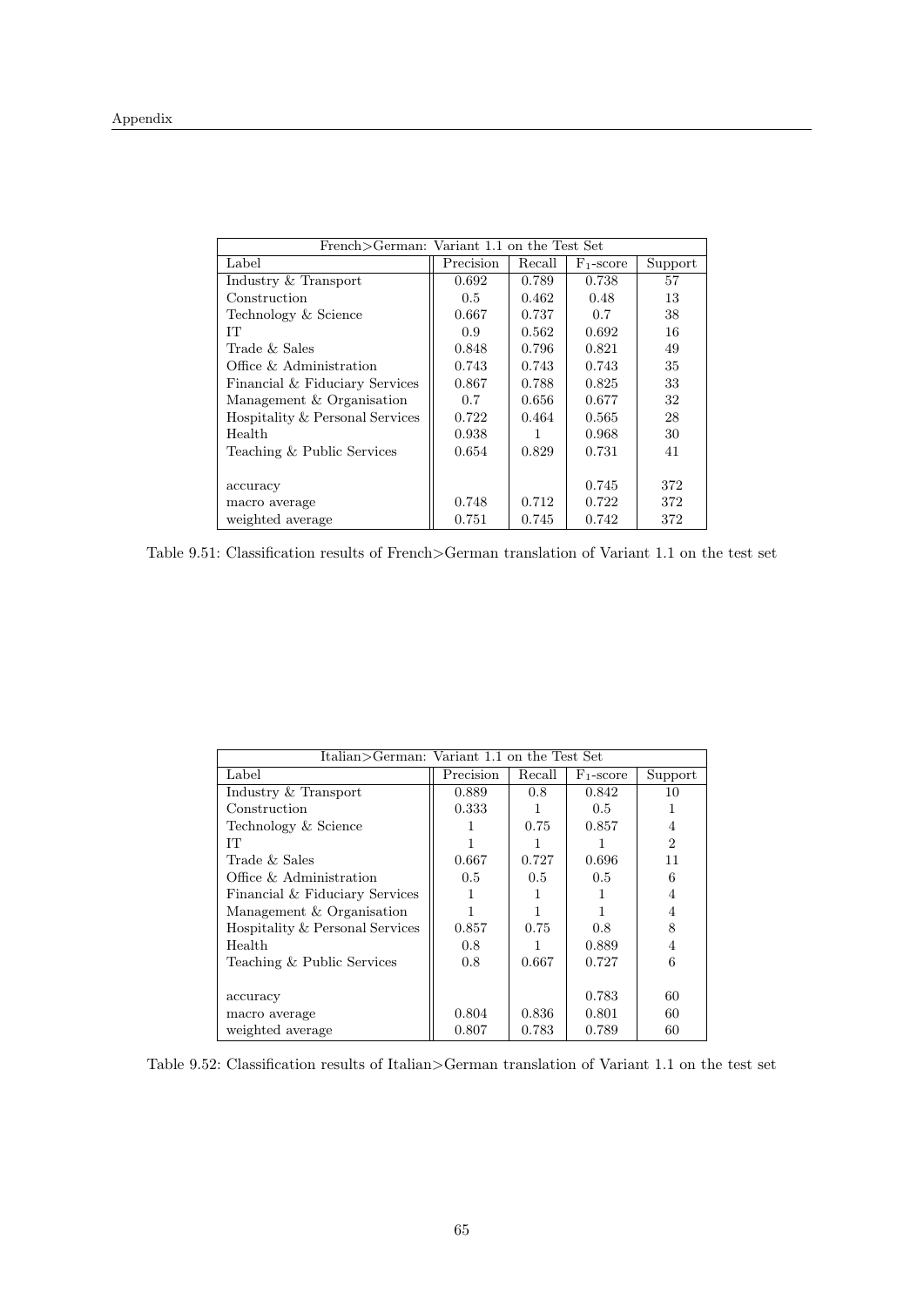# **Variant 1.2**

| English>German: Variant 1.2 on the Test Set |                  |               |                  |         |
|---------------------------------------------|------------------|---------------|------------------|---------|
| Label                                       | Precision        | Recall        | $F_1$ -score     | Support |
| Industry & Transport                        | 0.286            | $0.4^{\circ}$ | 0.333            | 5       |
| Construction                                |                  |               | $\left( \right)$ |         |
| Technology & Science                        | 0.581            | 0.782         | 0.667            | 55      |
| TТ                                          | 0.833            | 0.714         | 0.769            | 63      |
| Trade & Sales                               | 0.762            | 0.727         | 0.744            | 22      |
| Office & Administration                     | 0.567            | 0.68          | 0.618            | 25      |
| Financial & Fiduciary Services              | 0.603            | 0.839         | 0.701            | 56      |
| Management & Organisation                   | 0.645            | 0.278         | 0.388            | 72      |
| Hospitality & Personal Services             | $\left( \right)$ | $\cup$        | ∩                | 4       |
| Health                                      | 0.273            | 0.2           | 0.231            | 15      |
| Teaching & Public Services                  | 0.405            | 0.577         | 0.476            | 26      |
|                                             |                  |               |                  |         |
| accuracy                                    |                  |               | 0.605            | 344     |
| macro average                               | 0.45             | 0.472         | 0.448            | 344     |
| weighted average                            | 0.615            | 0.605         | 0.586            | 344     |

Table 9.53: Classification results of English>German translation of Variant 1.2 on the test set

| French>German: Variant 1.2 on the Test Set |           |        |              |         |
|--------------------------------------------|-----------|--------|--------------|---------|
| Label                                      | Precision | Recall | $F_1$ -score | Support |
| Industry & Transport                       | 0.698     | 0.772  | 0.733        | 57      |
| Construction                               | 0.6       | 0.462  | 0.522        | 13      |
| Technology & Science                       | 0.689     | 0.816  | 0.747        | 38      |
| IТ                                         | 0.9       | 0.562  | 0.692        | 16      |
| Trade & Sales                              | 0.86      | 0.755  | 0.804        | 49      |
| Office & Administration                    | 0.676     | 0.657  | 0.667        | 35      |
| Financial & Fiduciary Services             | 0.867     | 0.788  | 0.825        | 33      |
| Management & Organisation                  | 0.585     | 0.75   | 0.658        | 32      |
| Hospitality & Personal Services            | 0.786     | 0.393  | 0.524        | 28      |
| Health                                     | 0.906     | 0.967  | 0.935        | 30      |
| Teaching & Public Services                 | 0.66      | 0.805  | 0.725        | 41      |
|                                            |           |        |              |         |
| accuracy                                   |           |        | 0.734        | 372     |
| macro average                              | 0.748     | 0.702  | 0.712        | 372     |
| weighted average                           | 0.746     | 0.734  | 0.73         | 372     |

Table 9.54: Classification results of French>German translation of Variant 1.2 on the test set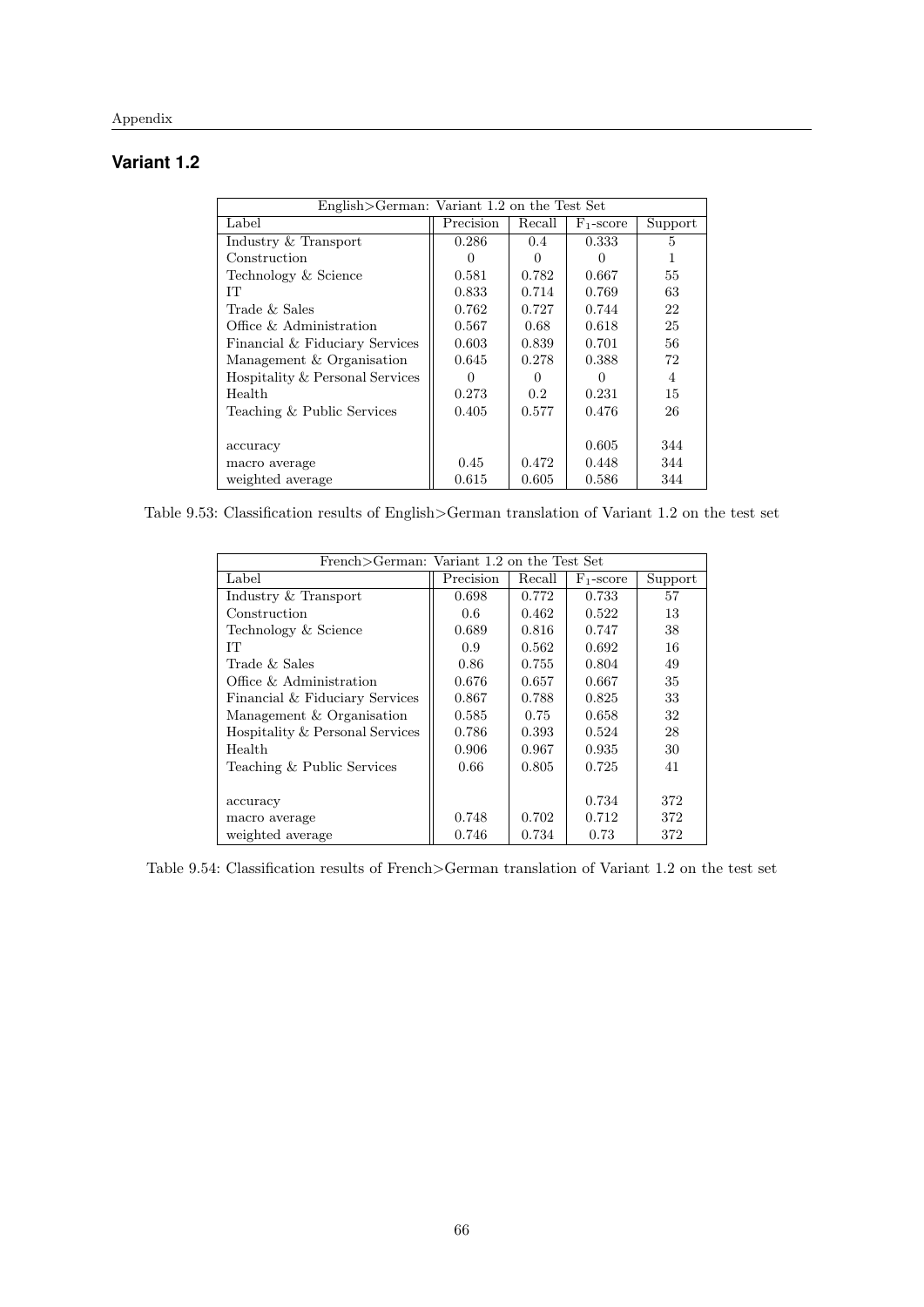#### Appendix

| Italian>German: Variant 1.2 on the Test Set |           |        |              |                |
|---------------------------------------------|-----------|--------|--------------|----------------|
| Label                                       | Precision | Recall | $F_1$ -score | Support        |
| Industry & Transport                        | 0.875     | 0.7    | 0.778        | 10             |
| Construction                                | 0.333     |        | 0.5          |                |
| Technology & Science                        |           | 0.75   | 0.857        | 4              |
| TТ                                          |           | 0.5    | 0.667        | $\overline{2}$ |
| Trade & Sales                               | 0.778     | 0.636  | 0.7          | 11             |
| Office & Administration                     | 0.667     | 0.667  | 0.667        | 6              |
| Financial & Fiduciary Services              |           |        |              | 4              |
| Management & Organisation                   |           |        |              | 4              |
| Hospitality & Personal Services             | 0.667     | 0.75   | 0.706        | 8              |
| Health                                      | 0.8       |        | 0.889        | 4              |
| Teaching & Public Services                  | 0.5       | 0.667  | 0.571        | 6              |
|                                             |           |        |              |                |
| accuracy                                    |           |        | 0.75         | 60             |
| macro average                               | 0.784     | 0.788  | 0.758        | 60             |
| weighted average                            | 0.786     | 0.75   | 0.756        | 60             |

Table 9.55: Classification results of Italian>German translation of Variant 1.2 on the test set

#### **Variant 2.1**

| English>German: Variant 2.1 on the Test Set |               |               |              |                |
|---------------------------------------------|---------------|---------------|--------------|----------------|
| Label                                       | Precision     | Recall        | $F_1$ -score | Support        |
| Industry & Transport                        | $0.4^{\circ}$ | $0.4^{\circ}$ | 0.4          | 5              |
| Construction                                | 0             | $\Omega$      | 0            | 1              |
| Technology & Science                        | 0.587         | 0.8           | 0.677        | 55             |
| IТ                                          | 0.868         | 0.73          | 0.793        | 63             |
| Trade $&$ Sales                             | 0.696         | 0.727         | 0.711        | 22             |
| Office & Administration                     | 0.536         | 0.6           | 0.566        | 25             |
| Financial & Fiduciary Services              | 0.636         | 0.875         | 0.737        | 56             |
| Management & Organisation                   | 0.595         | 0.306         | 0.404        | 72             |
| Hospitality & Personal Services             | 0.5           | 0.25          | 0.333        | $\overline{4}$ |
| Health                                      | 0.364         | 0.267         | 0.308        | 15             |
| Teaching & Public Services                  | 0.485         | 0.615         | 0.542        | 26             |
|                                             |               |               |              |                |
| accuracy                                    |               |               | 0.625        | 344            |
| macro average                               | 0.515         | 0.506         | 0.497        | 344            |
| weighted average                            | 0.628         | 0.625         | 0.609        | 344            |

Table 9.56: Classification results of English>German translation of Variant 2.1 on the test set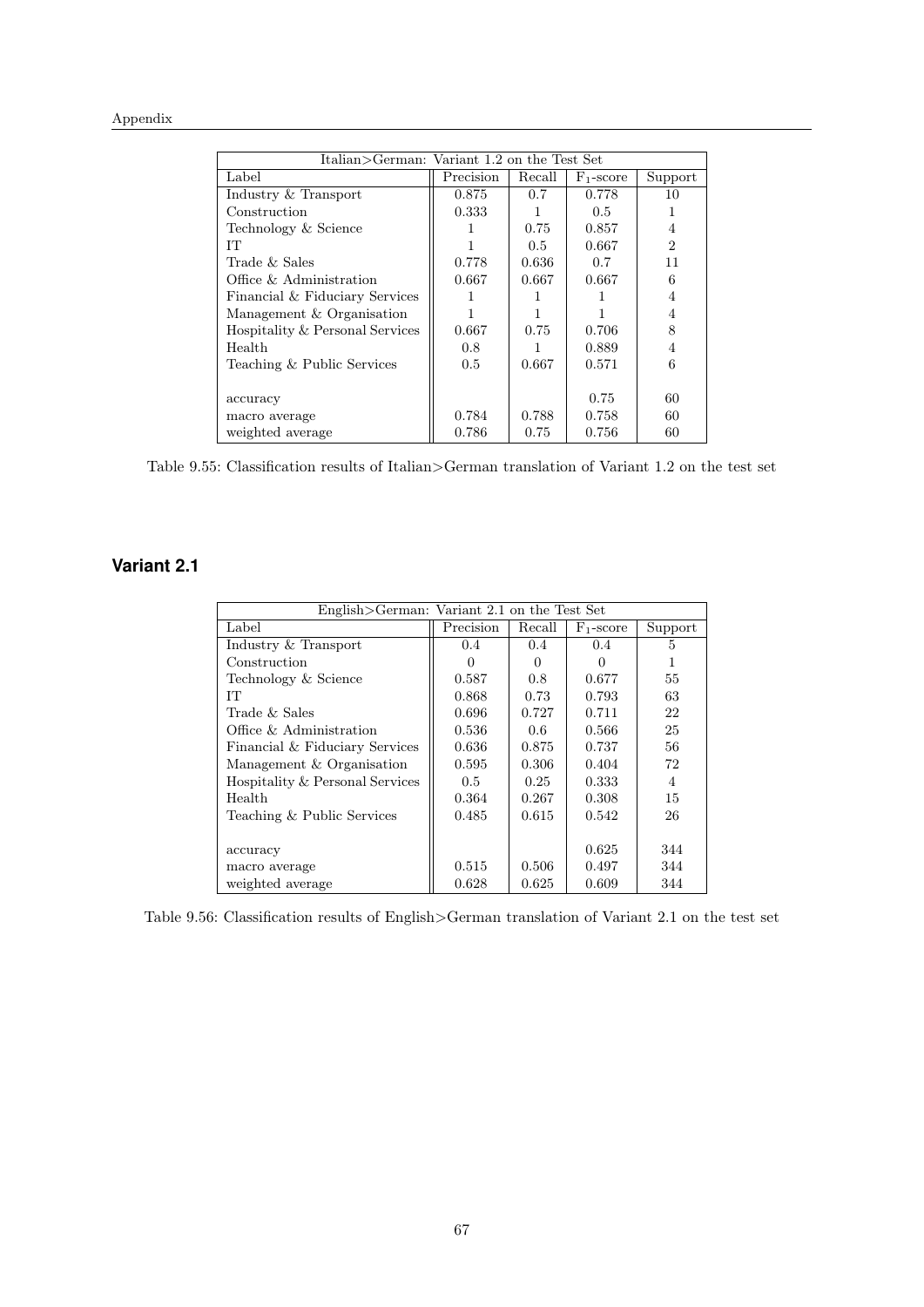| French>German: Variant 2.1 on the Test Set |           |        |                       |         |
|--------------------------------------------|-----------|--------|-----------------------|---------|
| Label                                      | Precision | Recall | F <sub>1</sub> -score | Support |
| Industry & Transport                       | 0.662     | 0.754  | 0.705                 | 57      |
| Construction                               | 0.8       | 0.308  | 0.444                 | 13      |
| Technology & Science                       | 0.667     | 0.684  | 0.675                 | 38      |
| IТ                                         | 0.909     | 0.625  | 0.741                 | 16      |
| Trade $&$ Sales                            | 0.804     | 0.755  | 0.779                 | 49      |
| Office & Administration                    | 00.676    | 0.714  | 0.694                 | 35      |
| Financial & Fiduciary Services             | 0.8       | 0.727  | 0.762                 | 33      |
| Management & Organisation                  | 0.514     | 0.594  | 0.551                 | 32      |
| Hospitality & Personal Services            | 0.812     | 0.464  | 0.591                 | 28      |
| Health                                     | 0.933     | 0.933  | 0.933                 | 30      |
| Teaching & Public Services                 | 0.571     | 0.78   | 0.66                  | 41      |
|                                            |           |        |                       |         |
| accuracy                                   |           |        | 0.702                 | 372     |
| macro average                              | 0.741     | 0.667  | 0.685                 | 372     |
| weighted average                           | 0.721     | 0.702  | 0.7                   | 372     |

Table 9.57: Classification results of French>German translation of Variant 2.1 on the test set

|                                 | Italian>German: Variant 2.1 on the Test Set |               |              |         |  |
|---------------------------------|---------------------------------------------|---------------|--------------|---------|--|
| Label                           | Precision                                   | Recall        | $F_1$ -score | Support |  |
| Industry & Transport            | 0.875                                       | 0.7           | 0.778        | 10      |  |
| Construction                    | 0.5                                         |               | 0.667        |         |  |
| Technology & Science            |                                             | 0.75          | 0.857        | 4       |  |
| IТ                              |                                             | $0.5^{\circ}$ | 0.667        | 2       |  |
| Trade $&$ Sales                 | 0.667                                       | 0.727         | 0.696        | 11      |  |
| Office & Administration         | 0.6                                         | $0.5^{\circ}$ | 0.545        | 6       |  |
| Financial & Fiduciary Services  |                                             |               |              | 4       |  |
| Management & Organisation       |                                             |               |              | 4       |  |
| Hospitality & Personal Services | 0.625                                       | 0.625         | 0.625        | 8       |  |
| Health                          |                                             |               |              | 4       |  |
| Teaching & Public Services      | 0.667                                       |               | 0.8          | 6       |  |
|                                 |                                             |               |              |         |  |
| accuracy                        |                                             |               | 0.767        | 60      |  |
| macro average                   | 0.812                                       | 0.8           | 0.785        | 60      |  |
| weighted average                | 0.786                                       | 0.767         | 0.766        | 60      |  |

Table 9.58: Classification results of Italian>German translation of Variant 2.1 on the test set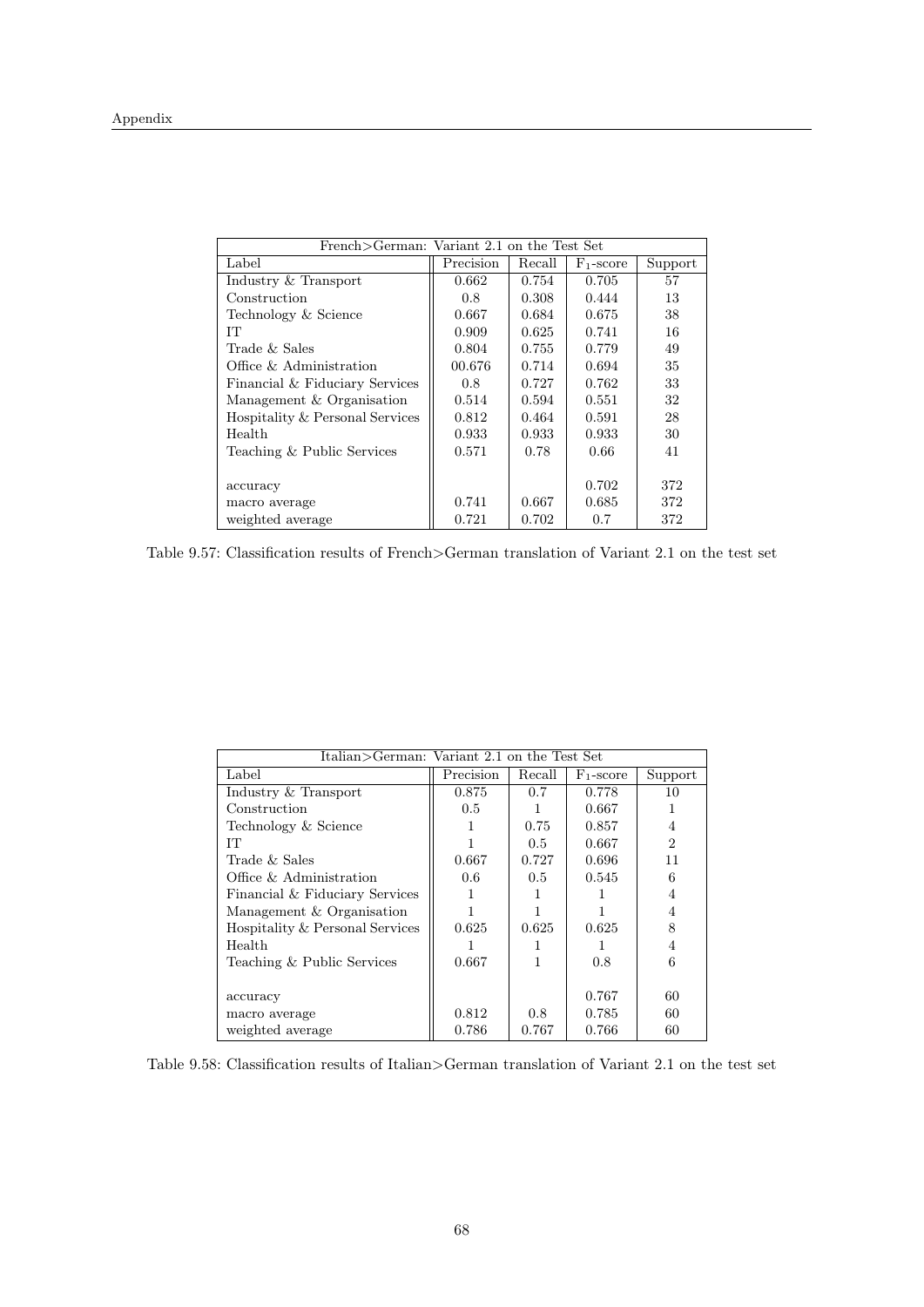## **Variant 2.2**

| English>German: Variant 2.2 on the Test Set |           |               |              |         |
|---------------------------------------------|-----------|---------------|--------------|---------|
| Label                                       | Precision | Recall        | $F_1$ -score | Support |
| Industry & Transport                        | 0.222     | $0.4^{\circ}$ | 0.286        | 5       |
| Construction                                |           |               |              |         |
| Technology & Science                        | 0.581     | 0.782         | 0.667        | 55      |
| IТ                                          | 0.88      | 0.698         | 0.779        | 63      |
| Trade & Sales                               | 0.682     | 0.682         | 0.682        | 22      |
| Office & Administration                     | 0.516     | 0.64          | 0.571        | 25      |
| Financial & Fiduciary Services              | 0.622     | 0.821         | 0.708        | 56      |
| Management & Organisation                   | 0.579     | 0.306         | 0.4          | 72      |
| Hospitality & Personal Services             | 0.5       | 0.25          | 0.333        | 4       |
| Health                                      | 0.429     | $0.2^{\circ}$ | 0.273        | 15      |
| Teaching & Public Services                  | 0.432     | 0.615         | 0.508        | 25      |
|                                             |           |               |              |         |
| accuracy                                    |           |               | 0.605        | 344     |
| macro average                               | 0.495     | 0.49          | 0.473        | 344     |
| weighted average                            | 0.618     | 0.605         | 0.592        | 344     |

Table 9.59: Classification results of English>German translation of Variant 2.2 on the test set

| French>German: Variant 2.2 on the Test Set |           |        |                       |         |
|--------------------------------------------|-----------|--------|-----------------------|---------|
| Label                                      | Precision | Recall | F <sub>1</sub> -score | Support |
| Industry & Transport                       | 0.667     | 0.772  | 0.715                 | 57      |
| Construction                               | 0.667     | 0.308  | 0.421                 | 13      |
| Technology & Science                       | 0.658     | 0.658  | 0.658                 | 38      |
| IТ                                         | 0.9       | 0.562  | 0.692                 | 16      |
| Trade & Sales                              | 0.755     | 0.755  | 0.755                 | 49      |
| Office & Administration                    | 0.568     | 0.6    | 0.583                 | 35      |
| Financial & Fiduciary Services             | 0.742     | 0.697  | 0.719                 | 33      |
| Management & Organisation                  | 0.559     | 0.594  | 0.576                 | 32      |
| Hospitality & Personal Services            | 0.769     | 0.357  | 0.488                 | 28      |
| Health                                     | 0.879     | 0.967  | 0.921                 | 30      |
| Teaching & Public Services                 | 0.582     | 0.78   | 0.667                 | 41      |
|                                            |           |        |                       |         |
| accuracy                                   |           |        | 0.68                  | 372     |
| macro average                              | 0.704     | 0.641  | 0.654                 | 372     |
| weighted average                           | 0.691     | 0.68   | 0.673                 | 372     |

Table 9.60: Classification results of French>German translation of Variant 2.2 on the test set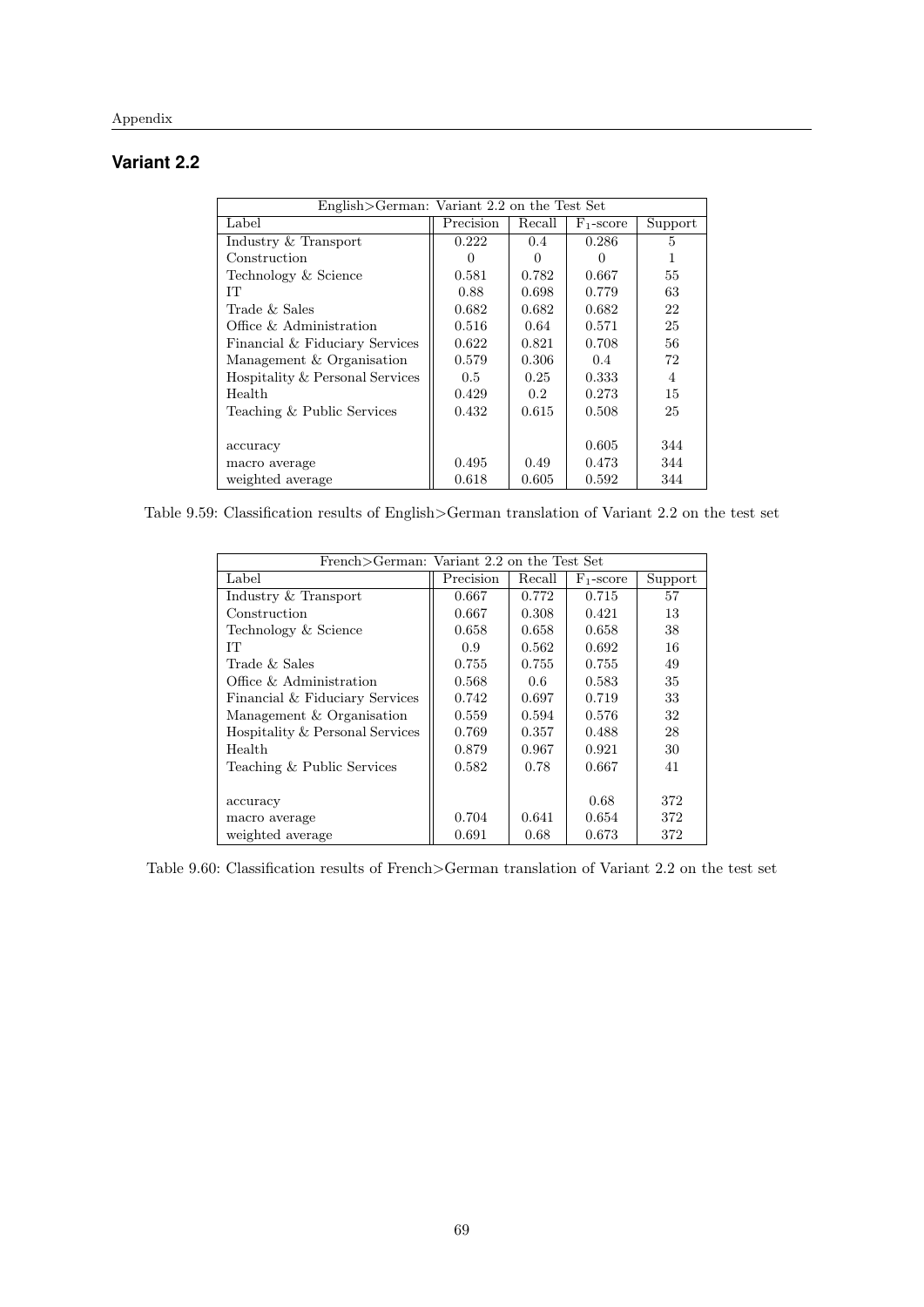| Italian>German: Variant 2.2 on the Test Set |           |        |               |                |
|---------------------------------------------|-----------|--------|---------------|----------------|
| Label                                       | Precision | Recall | $F_1$ -score  | Support        |
| Industry & Transport                        | 0.875     | 0.7    | 0.778         | 10             |
| Construction                                | 0.333     |        | $0.5^{\circ}$ |                |
| Technology & Science                        |           | 0.5    | 0.667         | 4              |
| IТ                                          |           | 0.5    | 0.667         | $\mathfrak{D}$ |
| Trade & Sales                               | 0.636     | 0.636  | 0.636         | 11             |
| Office & Administration                     | 0.429     | 0.5    | 0.462         | 6              |
| Financial & Fiduciary Services              |           |        |               | 4              |
| Management & Organisation                   |           |        |               | 4              |
| Hospitality & Personal Services             | 0.625     | 0.625  | 0.625         | 8              |
| Health                                      |           |        |               | 4              |
| Teaching & Public Services                  | 0.625     | 0.833  | 0.714         | 6              |
|                                             |           |        |               |                |
| accuracy                                    |           |        | 0.717         | 60             |
| macro average                               | 0.775     | 0.754  | 0.732         | 60             |
| weighted average                            | 0.757     | 0.717  | 0.722         | 60             |

Table 9.61: Classification results of Italian>German translation of Variant 2.2 on the test set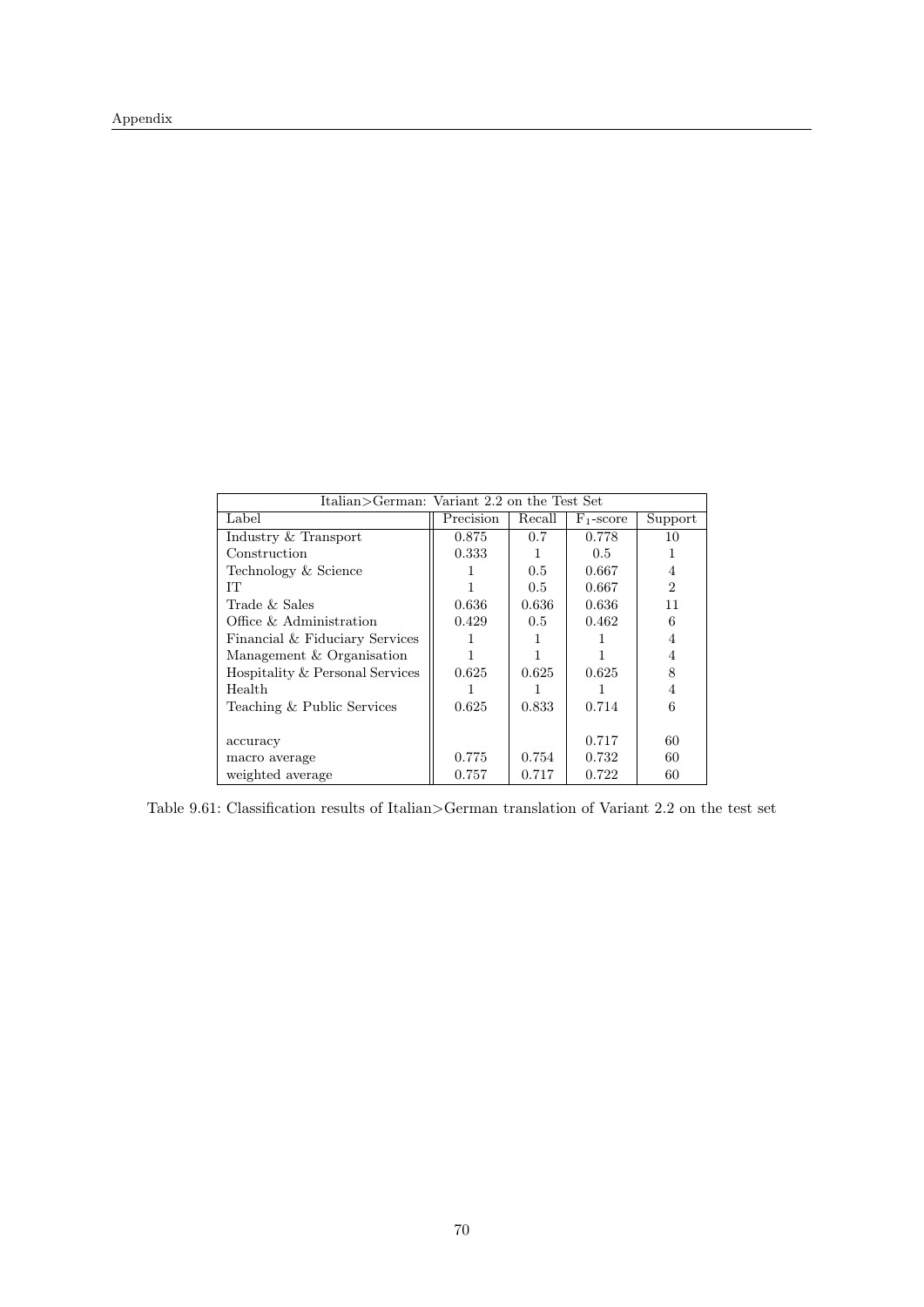## **Hyper Parameters**

#### **Baseline Model**

allow\_missing\_params: false amp: false amp\_scale\_interval: 2000 batch sentences multiple of: 8 batch\_size: 4096 batch\_type: word bucket\_scaling: false bucket\_width: 8 cache\_last\_best\_params: 0 cache\_metric: perplexity cache\_strategy: best checkpoint\_improvement\_threshold: 0.0 checkpoint\_interval: 5000 config: null decode and evaluate: 3000 decoder: transformer dtype: float32 encoder: transformer env: null gradient\_clipping\_threshold: 1.0 gradient\_clipping\_type: none ignore\_extra\_params: false initial\_learning\_rate: 0.0002 keep\_initializations: false keep\_last\_params: -1 kvstore: device label\_smoothing: 0.1 learning\_rate\_reduce\_factor: 0.9 learning rate reduce num not improved: 8 learning rate scheduler type: plateau-reduce learning\_rate\_t\_scale: 1.0 learning\_rate\_warmup: 0 length\_task: null length\_task\_layers: 1 length\_task\_weight: 1.0 lock\_dir: /tmp loss: cross-entropy-without-softmax-output max\_checkpoints: null max\_num\_checkpoint\_not\_improved: 8 max\_num\_epochs: null max\_samples: null max\_seconds: null max\_seq\_len: - 95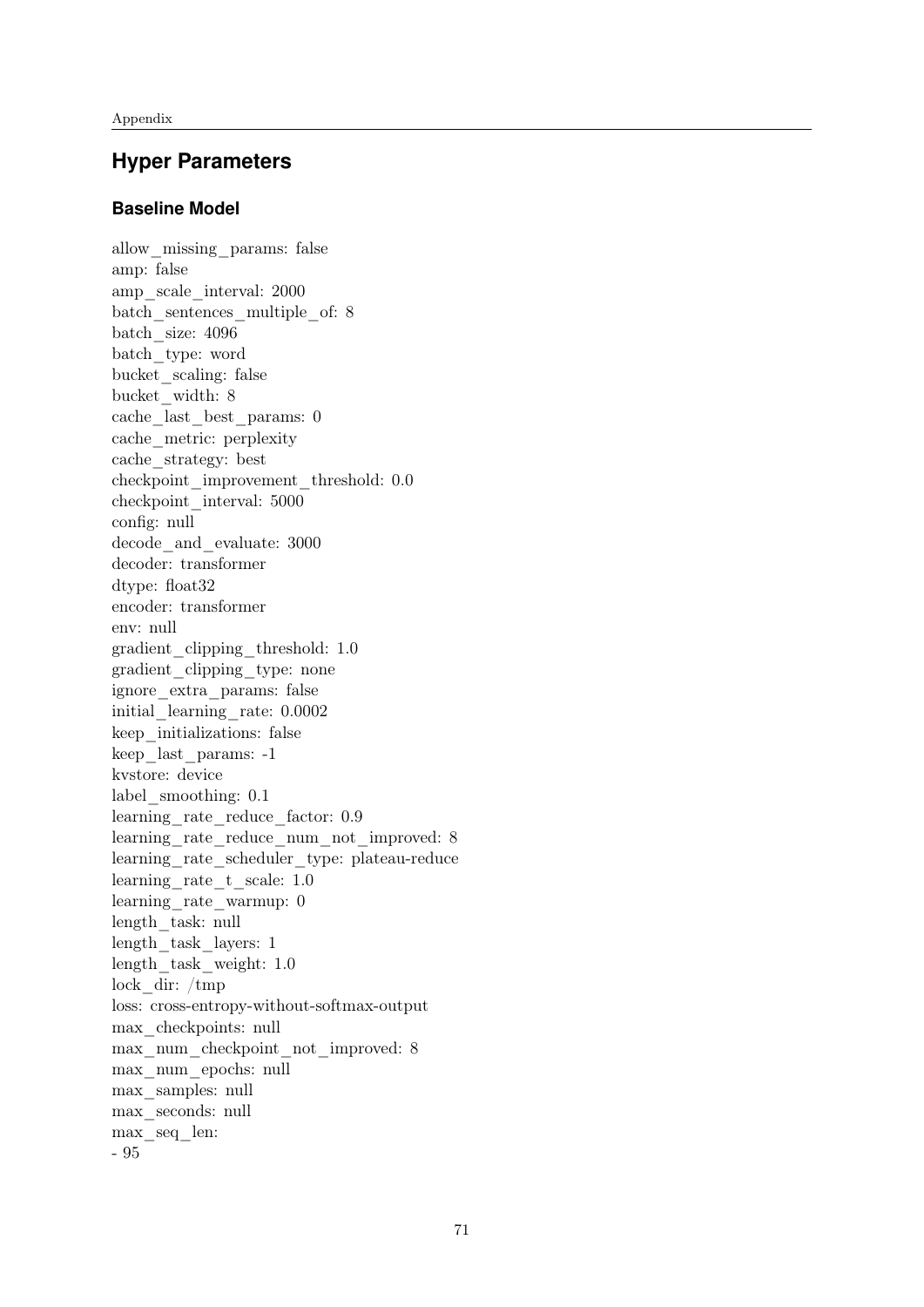- 95 max\_updates: 500000 min\_num\_epochs: null min\_samples: null min\_updates: null momentum: null monitor\_pattern: null monitor\_stat\_func: mx\_default no\_bucket\_scaling: null no\_bucketing: false no\_hybridization: false no\_logfile: false num\_embed: - null - null num\_layers: - 6 - 6 num\_words: - 0 - 0 optimized\_metric: perplexity optimizer: adam optimizer\_params: null overwrite\_output: false pad\_vocab\_to\_multiple\_of: null params: null quiet: false quiet secondary workers: false round batch sizes to multiple of: null seed: 1 transformer\_activation\_type: - relu - relu transformer\_attention\_heads: - 8 - 8 transformer\_dropout\_act: &id001 - 0.1 - 0.1 transformer\_dropout\_attention: \*id001 transformer\_dropout\_prepost: \*id001 transformer\_feed\_forward\_num\_hidden: - 2048 - 2048 transformer\_feed\_forward\_use\_glu: false transformer\_model\_size: - 512